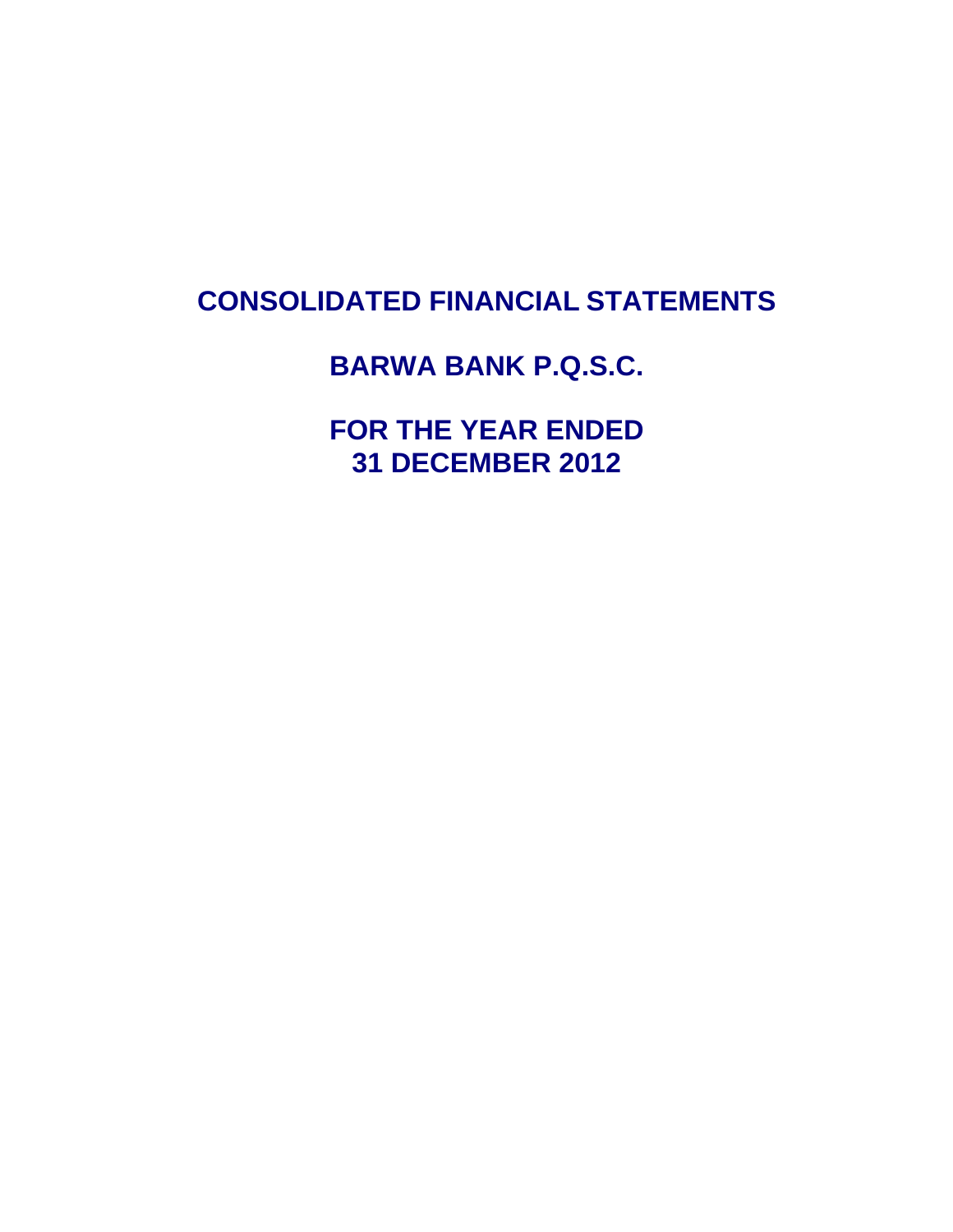# **BARWA BANK P.Q.S.C.**

# **CONTENTS**

# **CONSOLIDATED FINANCIAL STATEMENTS FOR THE YEAR ENDED 31 DECEMBER 2012**

|                                                     | Page    |
|-----------------------------------------------------|---------|
| Independent auditors' report                        | 1       |
| Consolidated statement of financial position        | 2       |
| Consolidated income statement                       | 3       |
| Consolidated statement of changes in owners' equity | $4 - 5$ |
| Consolidated statement of cash flows                | 6       |
| Notes to the consolidated financial statements      | 7 – 74  |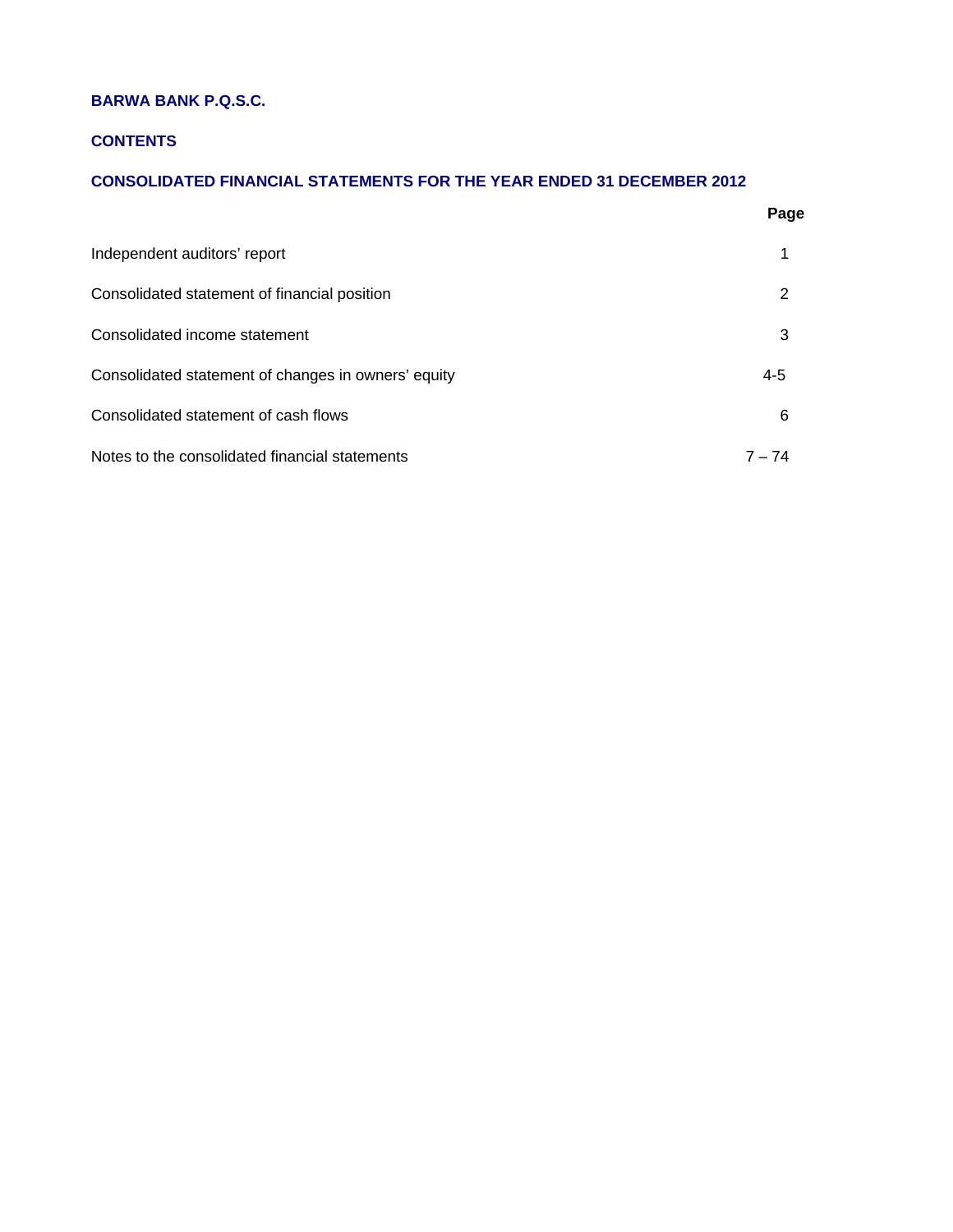

**KPMG Audit** 2nd Floor Area 25, C Ring Road PO Box 4473, Doha State of Qatar

Telephone +974 4457 6444 +974 4442 5626 Fax Website www.kpmg.com.ga

# INDEPENDENT AUDITORS' REPORT TO THE SHAREHOLDERS' OF BARWA BANK P.Q.S.C

# Report on the consolidated financial statements

We have audited the accompanying consolidated financial statements of Barwa Bank P.Q.S.C (the "Bank") and its subsidiaries (together referred to as the "Group"), which comprise the consolidated statement of financial position as at 31 December 2012, the consolidated income statement, and the consolidated statements of changes in owners' equity and cash flows for the year then ended and notes comprising a summary of significant accounting policies and other explanatory information.

#### Respective responsibilities of the Board of Directors and Auditors

These consolidated financial statements and the Group's undertaking to operate in accordance with Islamic Shari'a rules and principles are the responsibility of the Board of Directors of the Bank. Our responsibility is to express an opinion on these consolidated financial statements based on our audit.

#### **Basis of opinion**

We conducted our audit in accordance with the Auditing Standards for Islamic Financial Institutions issued by the Accounting and Auditing Organisation for Islamic Financial Institutions. Those Standards require that we plan and perform the audit to obtain reasonable assurance about whether the consolidated financial statements are free of material misstatement. An audit includes examining, on a test basis, evidence supporting the amounts and disclosures in the consolidated financial statements. An audit also includes assessing the accounting principles used and the significant estimates made by management, as well as evaluating the overall consolidated financial statements presentation. We believe that our audit provides a reasonable basis for our opinion.

# Opinion

In our opinion, the consolidated financial statements give a true and fair view of the consolidated financial position of the Group as at 31 December 2012, and the results of its operations, changes in owners' equity and its cash flows for the year then ended in accordance with the Financial Accounting Standards issued by the Accounting and Auditing Organization for Islamic Financial Institutions, the Shari'a rules and principles as determined by the Shari'a Supervisory Board of the Bank and the applicable provisions of Qatar Central Bank regulations.

### Other regulatory matters

We have obtained all the information and explanations which we consider necessary for the purpose of our audit. The Group has maintained proper accounting records and the consolidated financial statements are in agreement therewith. We are not aware of any violations of the provision of Qatar Central Bank Law No. 33 of 2006, Qatar Commercial Companies Law No. 5 of 2002 or the terms of Articles of Association, and the amendments thereto, having occurred during the year which might have had a material adverse effect on the business of the Bank or its consolidated financial position as at 31 December 2012.

28 February 2013 Doha **State of Qatar** 

Gopal Balasubramaniam **KPMG** Qatar Auditor's Registry No. 251



KPMG, is a registered firm under Qatar law, and a member firm of the<br>KPMG network of independent member firms affiliated with KPMG<br>International Cooperative ("KPMG International"), a Swiss entity.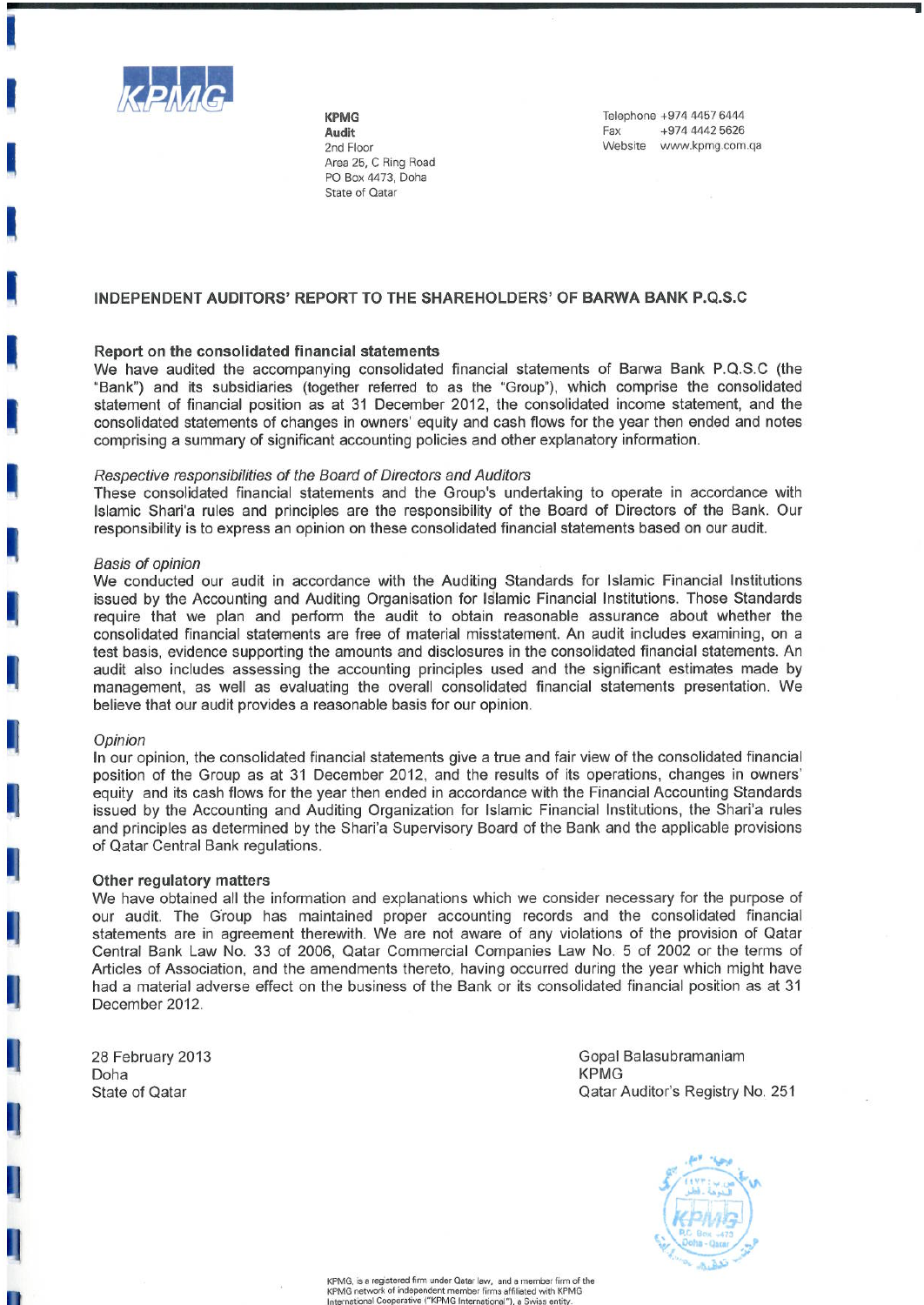| <b>CONSOLIDATED STATEMENT OF FINANCIAL POSITION</b> | <b>QAR '000s</b> |
|-----------------------------------------------------|------------------|
|-----------------------------------------------------|------------------|

| As at 31 December                                       | <b>Note</b> | 2012       | 2011       |
|---------------------------------------------------------|-------------|------------|------------|
| <b>ASSETS</b>                                           |             |            |            |
| Cash and balances with Qatar Central Bank               | 8           | 853,747    | 1,159,350  |
| Due from banks                                          | 9           | 1,026,391  | 1,878,943  |
| Financing assets                                        | 10          | 15,331,735 | 9,218,139  |
| Investment securities                                   | 11          | 6,652,339  | 4,841,872  |
| Investment in associates                                | 12          | 194,429    | 167,387    |
| Investment property                                     | 13          | 39,824     | 48,252     |
| <b>Fixed assets</b>                                     | 14          | 110,134    | 126,970    |
| Intangible assets                                       | 15          | 807,940    | 810,566    |
| Other assets                                            | 16          | 243,282    | 862,617    |
| <b>TOTAL ASSETS</b>                                     |             | 25,259,821 | 19,114,096 |
| <b>LIABILITIES</b>                                      |             |            |            |
| Due to banks                                            | 17          | 4,733,303  | 3,477,459  |
| <b>Customer current accounts</b>                        | 18          | 782,234    | 1,326,238  |
| <b>Other liabilities</b>                                | 19          | 459,543    | 701,200    |
| <b>TOTAL LIABILITIES</b>                                |             | 5,975,080  | 5,504,897  |
| <b>EQUITY OF INVESTMENT ACCOUNT HOLDERS</b>             | 20          | 14,063,097 | 8,765,926  |
| <b>OWNERS' EQUITY</b>                                   |             |            |            |
| Share capital                                           | 21(a)       | 3,000,000  | 1,908,691  |
| Subscriptions for rights issue                          | 21(a)       |            | 1,746,094  |
| Legal reserve                                           | 21(b)       | 1,710,221  | 986,417    |
| Treasury shares                                         | 21(e)       | (38, 349)  | (38, 349)  |
| <b>Risk reserve</b>                                     | 21(c)       | 302,215    | 125,657    |
| Fair value reserve                                      | 11          | 26,928     | 19,573     |
| Foreign currency translation reserve                    |             |            | 764        |
| Other reserve                                           | 21(d)       | 119,542    | 94,042     |
| Retained earnings                                       |             | 74,197     | 181        |
| TOTAL EQUITY ATTRIBUTABLE TO EQUITY HOLDERS OF THE      |             |            |            |
| <b>BANK</b>                                             |             | 5,194,754  | 4,843,070  |
| Non-controlling interests                               | 22          | 26,890     | 203        |
| <b>TOTAL OWNERS' EQUITY</b>                             |             | 5,221,644  | 4,843,273  |
| TOTAL LIABILITIES, EQUITY OF INVESTMENT ACCOUNT HOLDERS |             |            |            |
| <b>AND OWNERS' EQUITY</b>                               |             | 25,259,821 | 19,114,096 |

These consolidated financial statements were approved by the Board of Directors on 28 February 2013 and were signed on its behalf by:

Mohamed Bin Hamad Bin Jassim Al Thani Steven Troop  *Chairman Chief Executive Officer*

---------------------------------------------------------- ---------------------------------------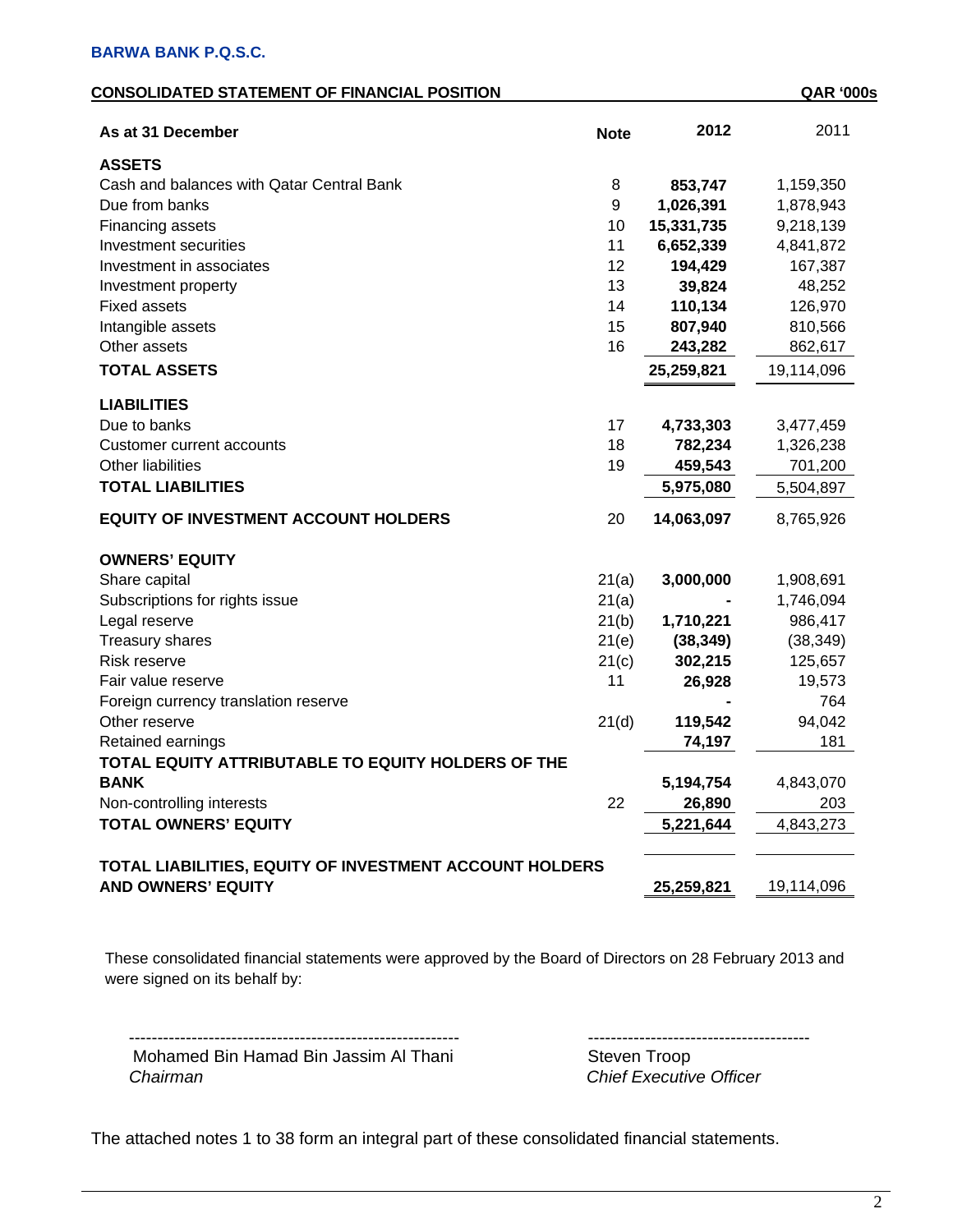| <b>CONSOLIDATED INCOME STATEMENT</b>                            |             |            | <b>QAR '000s</b> |
|-----------------------------------------------------------------|-------------|------------|------------------|
| For the year ended 31 December                                  | <b>Note</b> | 2012       | 2011             |
| Net income from financing activities                            | 23          | 716,633    | 325,769          |
| Net income from investing activities                            | 24          | 286,811    | 268,297          |
| Total net income from financing and investing activities        |             | 1,003,444  | 594,066          |
| Fee and commission income                                       | 25          | 133,111    | 112,506          |
| Fee and commission expense                                      | 25          | (5,282)    | (1, 330)         |
| Net fee and commission income                                   |             | 127,829    | 111,176          |
| Net foreign exchange gain                                       |             | 15,295     | 1,187            |
| Share of results of associates                                  | 12          | 25,500     | 52,755           |
| Other income                                                    |             | 9,856      | 6,945            |
| <b>Total income</b>                                             |             | 1,181,924  | 766,129          |
|                                                                 |             |            |                  |
| Staff costs                                                     | 26          | (216, 360) | (188, 992)       |
| Depreciation and amortization                                   | 14,15       | (49,076)   | (36, 925)        |
| Other expenses                                                  | 27          | (150, 149) | (144, 533)       |
| Finance cost                                                    |             | (56, 220)  | (47, 658)        |
| <b>Total expenses</b>                                           |             | (471, 805) | (418, 108)       |
| Net impairment loss on investment securities                    | 11          | (52, 623)  | (14, 264)        |
| Net impairment loss on financing assets                         | 10          | (75, 474)  | 29,221           |
| Profit for the year before return to investment account holders |             | 582,022    | 362,978          |
| Return to investment account holders before the Bank's share as |             |            |                  |
| Mudarib                                                         |             | (293, 512) | (143,506)        |
| Bank's share as Mudarib                                         |             | 56,710     | 24,870           |
| Net return to investment account holders                        | 20          | (236, 802) | (118, 636)       |
| Net profit for the year                                         |             | 345,220    | 244,342          |
|                                                                 |             |            |                  |
| Net profit for the year attributable to:                        |             |            |                  |
| Equity holders of the Bank                                      |             | 345,093    | 243,663          |
| Non-controlling interests                                       | 22          | 127        | 679              |
| Profit for the year                                             |             | 345,220    | 244,342          |
| <b>Earnings per share</b>                                       |             |            |                  |
| Basic and diluted earnings per share (QAR per share)            | 32          | 1.17       | 1.30             |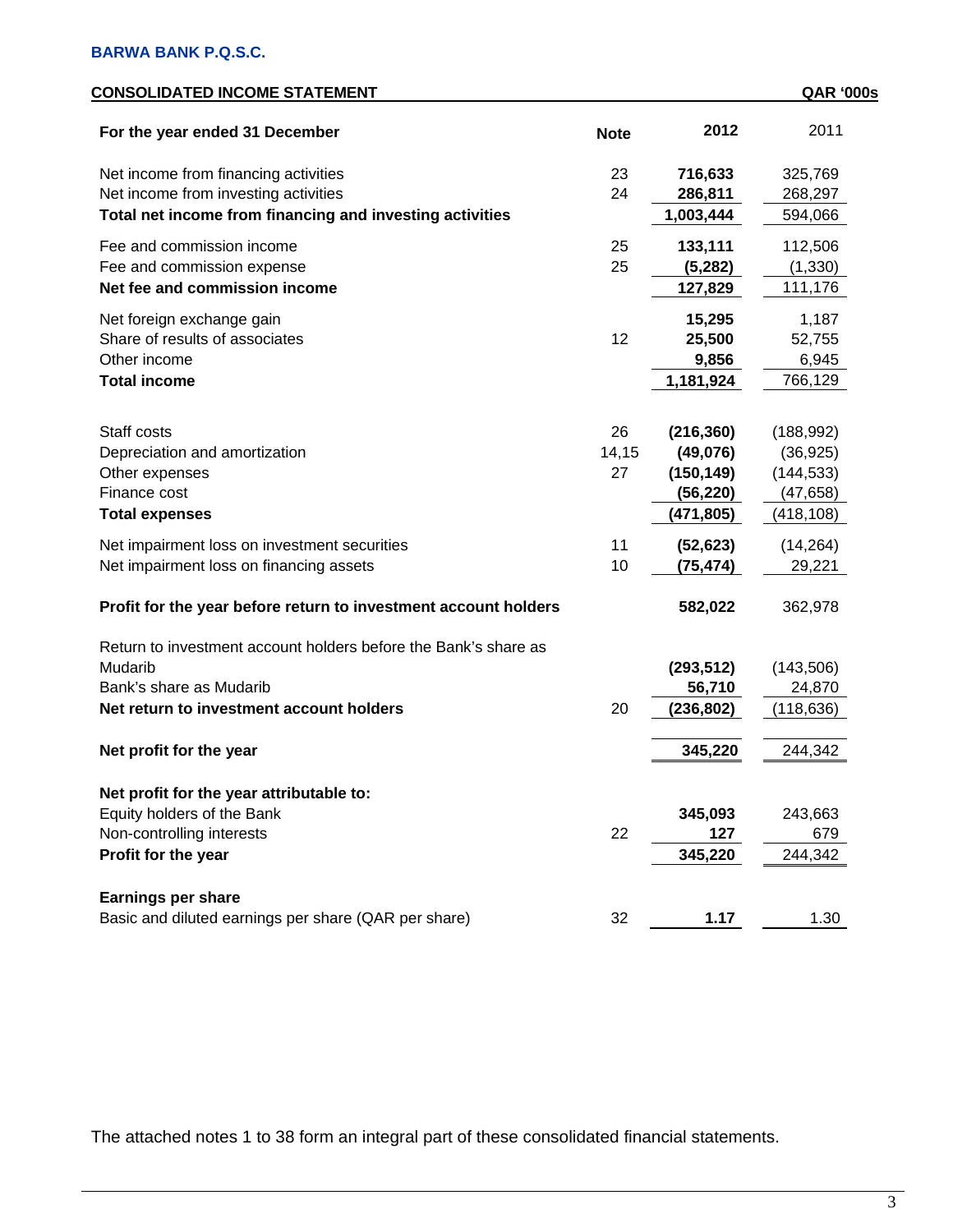# **CONSOLIDATED STATEMENT OF CHANGES IN OWNERS' EQUITY**

**QAR '000s** 

| 2012                                                      |              |           |              |                 |                |         |             |         |                 | <b>Total equity</b> |                        |              |
|-----------------------------------------------------------|--------------|-----------|--------------|-----------------|----------------|---------|-------------|---------|-----------------|---------------------|------------------------|--------------|
|                                                           |              | Subscri-  |              |                 |                |         | Foreign     |         |                 | attributable        |                        |              |
|                                                           |              | ption for |              |                 |                | Fair    | currency    | Other   |                 | to equity           | Non-                   | <b>Total</b> |
|                                                           | <b>Share</b> | rights    | Legal        | <b>Treasury</b> | Risk           | value   | translation | reserve | <b>Retained</b> |                     | holders of controlling | owners'      |
|                                                           | capital      | issue     | reserve      |                 | shares reserve | reserve | reserve     |         | earnings        | the Bank            | interests              | equity       |
| <b>Balance at 1 January 2012</b>                          | 1,908,691    | 1,746,094 | 986,417      | (38, 349)       | 125,657        | 19,573  | 764         | 94,042  | 181             | 4,843,070           | 203                    | 4,843,273    |
| Change in foreign currency                                |              |           |              |                 |                |         |             |         |                 |                     |                        |              |
| translation reserve                                       |              |           |              |                 |                |         | (764)       |         |                 | (764)               |                        | (764)        |
| Fair value reserve movement                               |              |           |              |                 |                |         |             |         |                 |                     |                        |              |
| (note 11)                                                 |              |           |              |                 |                | 7,355   |             |         |                 | 7,355               |                        | 7,355        |
| Profit for the year                                       |              |           |              |                 |                |         |             |         | 345,093         | 345,093             | 127                    | 345,220      |
| Total recognised income and                               |              |           |              |                 |                |         |             |         |                 |                     |                        |              |
| expense for the year                                      |              |           |              |                 | $\blacksquare$ | 7,355   | (764)       |         | 345,093         | 351,684             | 127                    | 351,811      |
| Transfer from subscriptions for                           |              |           |              |                 |                |         |             |         |                 |                     |                        |              |
| rights issue on allotment of shares 1,091,309 (1,746,094) |              |           | 654,785      |                 |                |         |             |         |                 |                     |                        |              |
| Transfer to legal reserve                                 |              |           | 69,019       |                 |                |         |             |         | (69, 019)       |                     |                        |              |
| Transfer to risk reserve                                  |              |           |              | $\blacksquare$  | 176,558        |         |             | ۰.      | (176, 558)      |                     |                        |              |
| Change in other reserve                                   |              |           |              |                 |                |         |             | 25,500  | (25, 500)       |                     |                        |              |
| Change in ownership interest                              |              |           |              |                 |                |         |             |         |                 |                     |                        |              |
| (note 22)                                                 |              |           |              |                 |                |         |             |         |                 |                     | 26,560                 | 26,560       |
| <b>Balance at 31 December 2012</b>                        | 3,000,000    |           | $-1,710,221$ | (38, 349)       | 302,215        | 26,928  | ۰           | 119,542 | 74,197          | 5,194,754           | 26,890                 | 5,221,644    |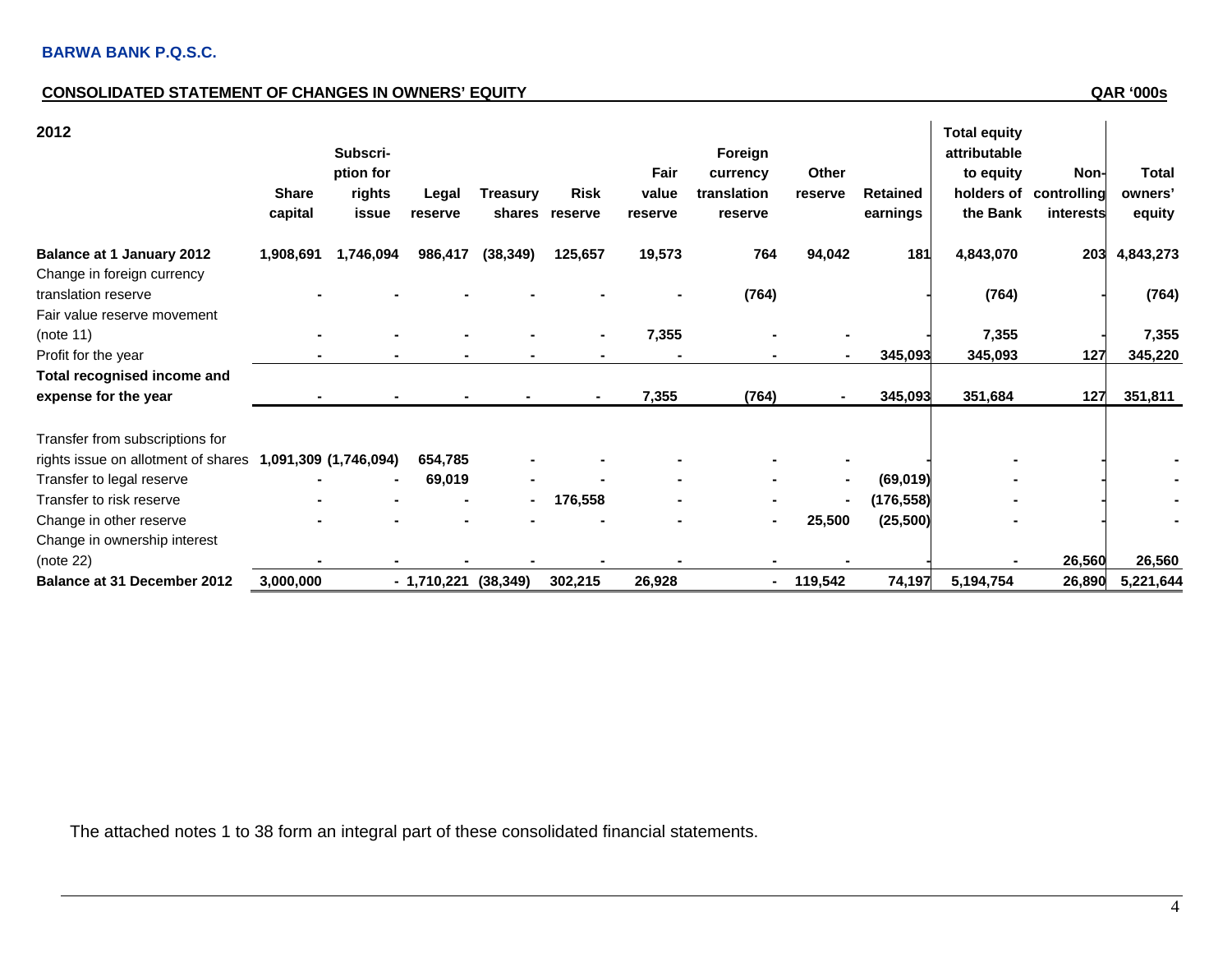# **CONSOLIDATED STATEMENT OF CHANGES IN OWNERS' EQUITY (CONTINUED) QAR '000s**

| 2011                          |           |                         |            |           |                          |          |             |                          |           | Total equity |             |           |
|-------------------------------|-----------|-------------------------|------------|-----------|--------------------------|----------|-------------|--------------------------|-----------|--------------|-------------|-----------|
|                               |           | Subscri-                |            |           |                          |          | Foreign     |                          |           | attributable |             |           |
|                               |           | ption for               |            |           |                          | Fair     | currency    | Other                    |           | to equity    | Non-        | Total     |
|                               | Share     | rights                  | Legal      | Treasury  | <b>Risk</b>              | value    | translation | reserves                 | Retained  | holders of   | controlling | owners'   |
|                               | capital   | issue                   | reserve    | shares    | reserve                  | reserves | reserve     |                          | earnings  | the Bank     | interests   | equity    |
| Balance at 1 January 2011     | 1,908,691 |                         | $-934,912$ | (38, 349) | 27,722                   | 16,494   | 754         |                          |           | 2,850,224    | (466)       | 2,849,758 |
| Change in foreign currency    |           |                         |            |           |                          |          |             |                          |           |              |             |           |
| translation reserve           |           |                         |            |           |                          |          | 10          |                          |           | 10           |             | 10        |
| Fair value reserve movement   |           |                         |            |           |                          |          |             |                          |           |              |             |           |
| (note 11)                     |           |                         |            |           |                          | 3,079    |             |                          |           | 3,079        |             | 3,079     |
| Profit for the year           |           |                         |            |           |                          |          |             |                          | 243,663   | 243,663      | 679         | 244,342   |
| Total recognised income and   |           |                         |            |           |                          |          |             |                          |           |              |             |           |
| expense for the year          |           |                         |            |           | $\overline{\phantom{a}}$ | 3,079    | 10          | $\sim$                   | 243,663   | 246,752      | 679         | 247,431   |
| Subscriptions for right issue |           | $-1,746,094$            |            |           |                          |          |             |                          |           | 1,746,094    |             | 1,746,094 |
| Transfer to legal reserve     |           |                         | 51,505     |           |                          |          |             | $\overline{\phantom{a}}$ | (51, 505) |              |             |           |
| Transfer to risk reserve      |           |                         |            |           | 97,935                   |          |             |                          | (97, 935) |              |             |           |
| Change in other reserve       |           |                         |            |           |                          |          |             | 94,042                   | (94, 042) |              |             |           |
| Change in ownership interest  |           |                         |            |           |                          |          |             |                          |           |              |             |           |
| (note 22)                     |           |                         |            |           |                          |          |             |                          |           |              | (10)        | (10)      |
| Balance at 31 December 2011   |           | 986,417,746,094 986,417 |            | (38, 349) | 125,657                  | 19,573   | 764         | 94,042                   | 181       | 4,843,070    | 203         | 4,843,273 |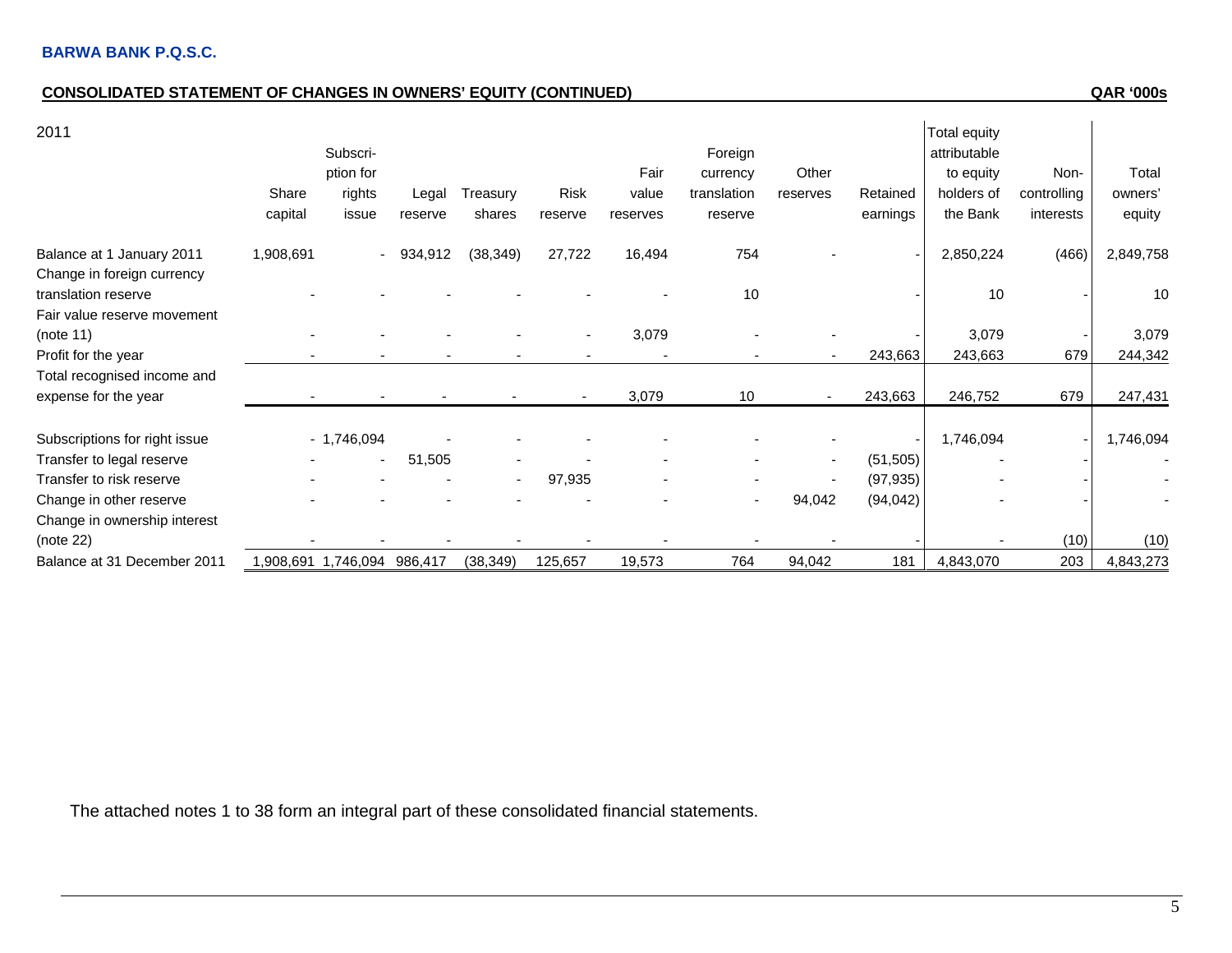# **CONSOLIDATED STATEMENT OF CASH FLOWS QAR '000s**

| For the year ended 31 December                            | <b>Note</b> | 2012          | 2011          |
|-----------------------------------------------------------|-------------|---------------|---------------|
| Cash flows from operating activities                      |             |               |               |
| Net profit for the year                                   |             | 345,220       | 244,342       |
| Adjustments for:                                          |             |               |               |
| Impairment loss on financing assets                       | 10          | 117,799       | 49,241        |
| Impairment loss on investment securities                  | 11          | 52,623        | 14,264        |
| Impairment of investment property                         |             |               | 1,283         |
| Impairment of software                                    |             |               | 403           |
| Depreciation and amortisation                             | 14,15       | 49,076        | 36,925        |
| End of service benefits provision                         | 19.1        | 10,428        | 7,872         |
| Net gain on sale of investment securities                 |             | (16, 537)     | (23, 281)     |
| Dividend income                                           | 24          | (13, 889)     | (16, 482)     |
| Share of results of associates                            | 12          | (25, 500)     | (52, 755)     |
| Gain on disposal of an investment property                |             | (3,072)       |               |
| Profit before changes in operating assets and liabilities |             | 516,148       | 261,812       |
| Change in reserve account with Qatar Central Bank         |             | (327, 518)    | (256, 255)    |
| Change in due from banks                                  |             | 91,799        | (456, 346)    |
| Change in financing assets                                |             | (6, 231, 395) | (7, 239, 109) |
| Change in other assets                                    |             | 619,335       | (711, 293)    |
| Change in due to banks                                    |             | 503,107       | 1,756,690     |
| Change in customer current accounts                       |             | (544, 004)    | 1,187,708     |
| Change in other liabilities                               |             | (248, 252)    | 488,431       |
|                                                           |             | (5,620,780)   | (4,968,362)   |
| Dividends received                                        | 24          | 13,889        | 16,482        |
| End of service benefits paid                              | 19.1        | (3,833)       | (3, 404)      |
| Net cash used in operating activities                     |             | (5,610,724)   | (4,955,284)   |
| Cash flows from investing activities                      |             |               |               |
| Acquisition of investment securities                      |             | (1,814,944)   | (2,586,481)   |
| Acquisition of fixed and intangible assets                | 14,15       | (29, 614)     | (22, 460)     |
| Acquisition of business                                   |             |               | (9, 152)      |
| Proceed from sale of an investment property               |             | 11,500        |               |
| Net cash used in investing activities                     |             | (1,833,058)   | (2,618,093)   |
| <b>Cash flows from financing activities</b>               |             |               |               |
| Proceeds from subscriptions of rights issue               |             |               | 1,746,094     |
| Change in equity of investment account holders            |             | 6,049,908     | 5,740,257     |
| Net cash from financing activities                        |             | 6,049,908     | 7,486,351     |
| Net decrease in cash and cash equivalents                 |             | (1, 393, 874) | (87,026)      |
| Cash and cash equivalents at 1 January                    |             | 2,199,167     | 2,286,193     |
| Cash and cash equivalents at 31 December                  | 33          | 805,293       | 2,199,167     |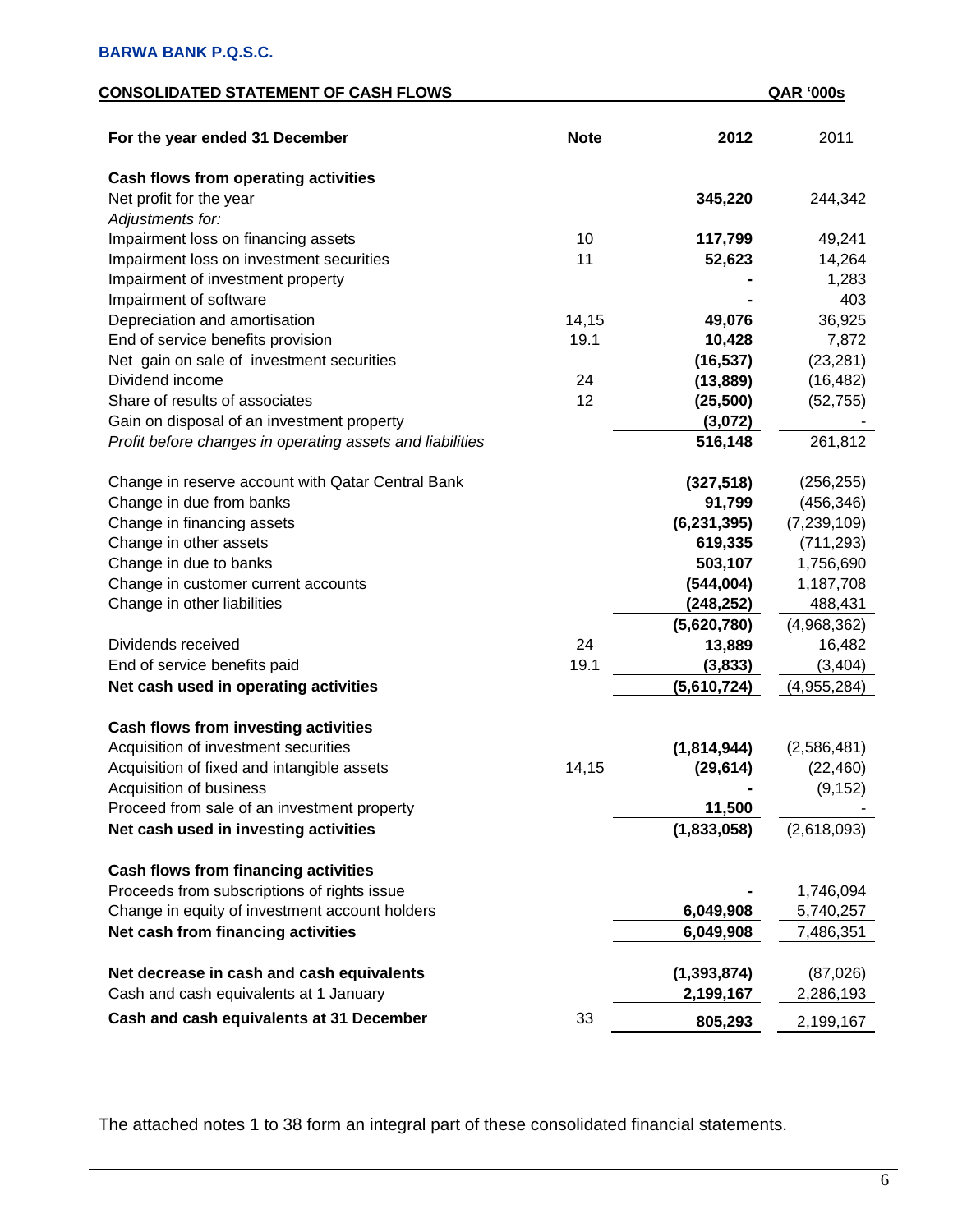# **1. REPORTING ENTITY**

Barwa Bank (the "Bank") was incorporated with Qatari Shareholding in the State of Qatar under Commercial Registration No. 38012 dated 28 January 2008 (the "date of incorporation"). The Bank commenced its activities on 1 February 2009 under Qatar Central Bank ("QCB") License No. RM/19/2008. The Bank operates through its head office situated on Grand Hamad Street, Doha and its 5 branches in Doha, State of Qatar.

The Bank and its subsidiaries (together referred to as the "Group" and individually referred to as "Group entities") are primarily engaged in investing, financing and advisory activities in accordance with Islamic Shari'a principles as determined by the Shari'a Committee of the Bank and provisions of its Memorandum and Articles of Association. Investment activities are carried out for proprietary purpose and on behalf of customers.

The Bank is 37.34% owned by Barwa Real Estate Company Q.S.C., a Qatari listed company, 12.13% by Qatar Holding, the strategic and direct investment arm of the Qatar Investment Authority being the sovereign wealth fund of the State of Qatar, and the remaining shares are owned by several individuals and corporate entities.

The principal subsidiaries of the Group are as follows:

| Name of subsidiary                       | Country of<br>incorporation | Date of<br><b>Acquisition</b> | Percentage of<br>ownership |      |  |
|------------------------------------------|-----------------------------|-------------------------------|----------------------------|------|--|
|                                          |                             |                               | 2012                       | 2011 |  |
| The First Investor P.Q.S.C. ("TFI")      | Qatar                       | 13 December 2009              | 100%                       | 100% |  |
| First Finance Company P.Q.S.C. ("FFC")   | Qatar                       | 12 July 2010                  | 100%                       | 100% |  |
| First Leasing Company P.Q.S.C ("FLC")    | Qatar                       | 13 July 2010                  | 100%                       | 100% |  |
| Bait Al Mashura Financial Consultancy    |                             |                               |                            |      |  |
| Company                                  | Qatar                       | 13 July 2010                  | 70%                        | 70%  |  |
| <b>TFI GCC Equity Opportunities Fund</b> | Qatar                       | 31 October 2012               | 70%                        | $\,$ |  |

- (i) TFI provides a full range of investment banking products and services that comply with Shari'a principles.
- (ii) FFC is engaged in Shari'a compliant financing and investing activities in accordance with its Articles of Association and QCB regulations.
- (iii) FLC is primarily engaged in the Islamic leasing business.
- (iv) Bait Al Mashura provide Shari'a consultancy services to financial institutions.
- (v) TFI GCC Equity Opportunities Fund is an open end fund founded by the Bank and managed by TFI. It invests in marketable equities and debt securities of entities incorporated in GCC to earn return for its unit holders.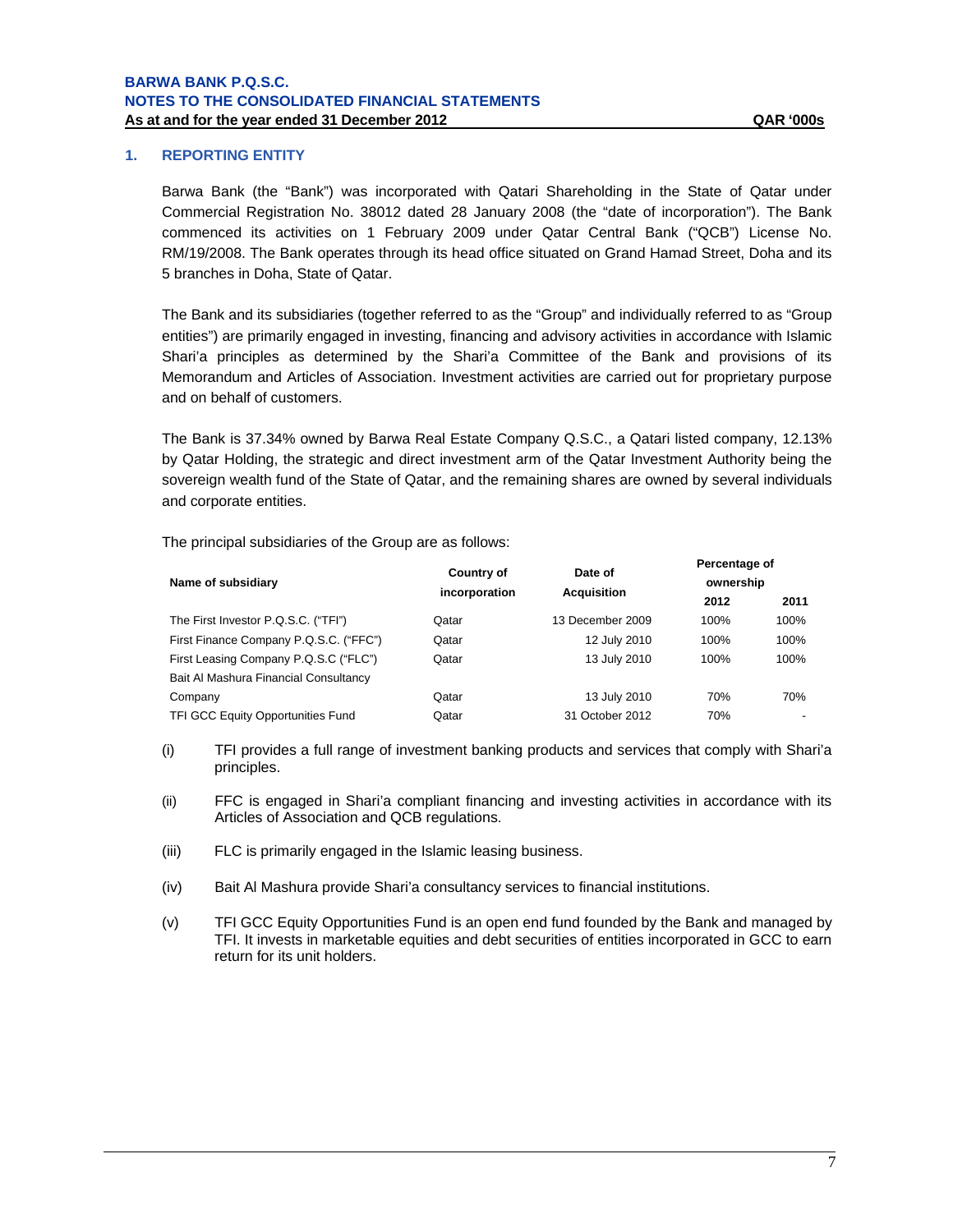# **2. BASIS OF PREPARATION**

### **(a) Statement of compliance**

The consolidated financial statements have been prepared in accordance with Financial Accounting Standards ("FAS") issued by the Accounting and Auditing Organisation for Islamic Financial Institutions ("AAOIFI") and the applicable provisions of Qatar Central Bank ("QCB") regulations. In line with the requirements of AAOIFI, for matters that are not covered by FAS, the Group uses guidance from the relevant International Financial Reporting Standards ("IFRS") as issued by the International Accounting Standards Board ("IASB").

### **(b) Basis of measurement**

The consolidated financial statements have been prepared on the historical cost basis except for investments carried at fair value through equity, investments carried at fair value through the income statement and derivates held for risk management purposes, which are measured at fair value.

### **(c) Functional and presentation currency**

These consolidated financial statements are presented in Qatari Riyals ("QAR"), which is the Bank's functional currency. Except as otherwise indicated, financial information presented in QAR has been rounded to the nearest thousands. The functional currencies for the Group entities have also been assessed as Qatari Riyals.

### **(d) Use of estimates and judgments**

The preparation of the consolidated financial statements in conformity with FAS requires management to make judgements, estimates and assumptions that affect the application of accounting policies and the reported amounts of assets, liabilities, income and expenses. Actual results may differ from these estimates.

Estimates and underlying assumptions are reviewed on an ongoing basis. Revisions to accounting estimates are recognised in the period in which the estimate is revised and in any future periods affected.

Information about significant areas of estimation uncertainty and critical judgements in applying accounting policies that have the most significant effect on the amounts recognised in the consolidated financial statements are described in note 5.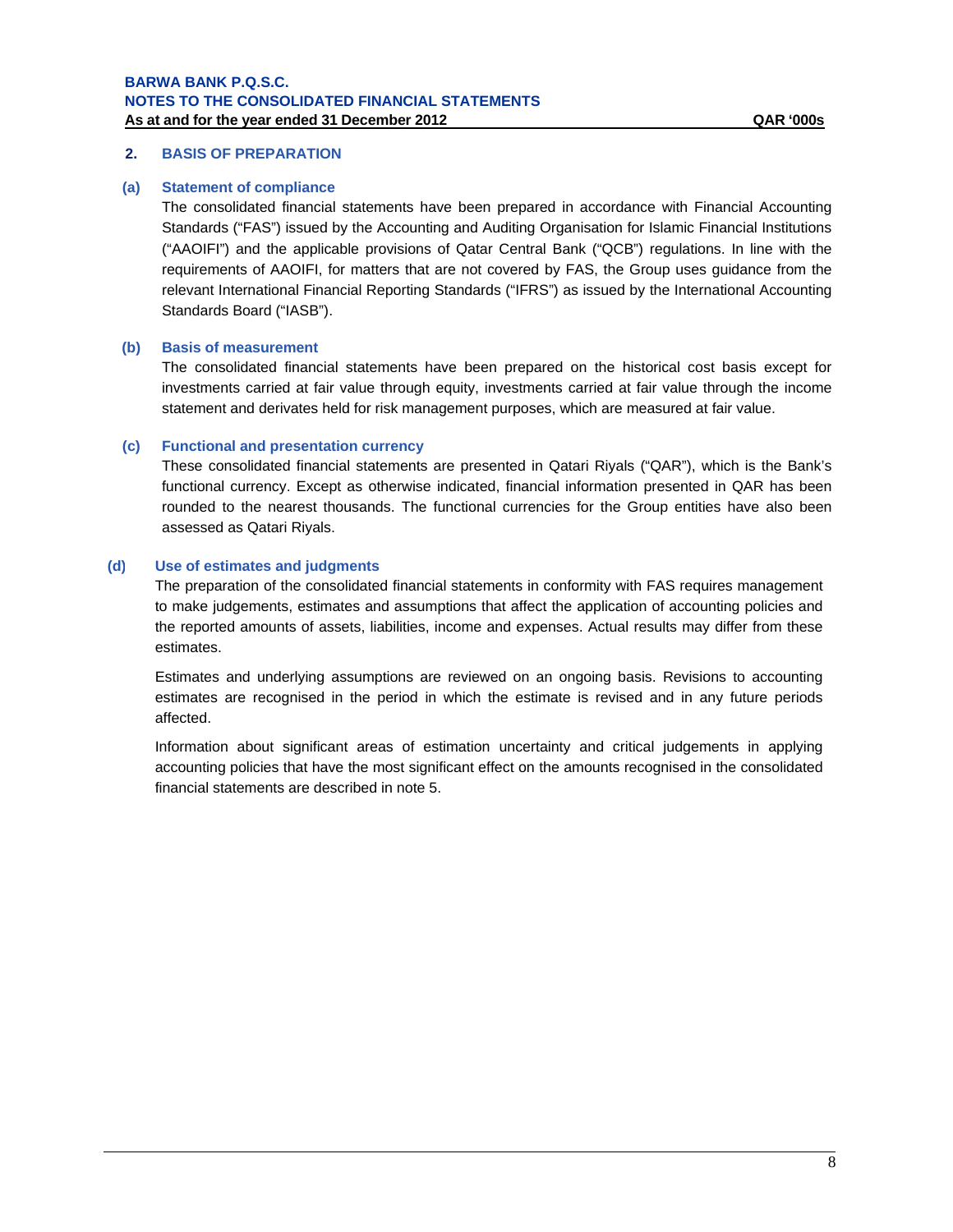# **3. SIGNIFICANT ACCOUNTING POLICIES**

The accounting policies set out below have been applied consistently to all periods presented in these consolidated financial statements, and have been applied consistently by Group entities.

### **(a) Basis of consolidation**

### **(i) Business combinations**

Accounting for business combinations only applies if it is considered that a business has been acquired. Under IFRS 3, 'Business Combinations', a business is defined as an integrated set of activities and assets conducted and managed for the purpose of providing a return to investors or lower costs or other economic benefits directly and proportionately to policyholders or participants. A business generally consists of inputs, processes applied to those inputs, and resulting outputs that are, or will be, used to generate revenues. If goodwill is present in a transferred set of activities and assets, the transferred set is presumed to be a business.

For acquisitions meeting the definition of a business, the acquisition method of accounting is used as at the acquisition date, which is the date on which control is transferred to the Group.

The Group measures goodwill at the acquisition date as the total of:

• the fair value of the consideration transferred; plus

 the recognised amount of any non-controlling interests in the acquiree; plus if the business combination is achieved in stages, the fair value of the existing equity interest in the acquiree; less the net recognised amount (generally fair value) of the identifiable assets acquired and liabilities assumed.

When this total is negative, a bargain purchase gain is recognised immediately in consolidated income statement.

The consideration transferred does not include amounts related to the settlement of pre-existing relationships. Such amounts are generally recognised in consolidated income statement.

Costs related to the acquisition, other than those associated with the issue of debt or equity securities, that the Group incurs in connection with a business combination are expensed as incurred.

Any contingent consideration payable is recognised at fair value at the acquisition date. If the contingent consideration is classified as equity, it is not remeasured and settlement is accounted for within equity. Otherwise, subsequent changes to the fair value of the contingent consideration are recognised in consolidated income statement.

For acquisitions not meeting the definition of a business, the Group allocates the cost between the individual identifiable assets and liabilities. The cost of acquired assets and liabilities is determined by: (a) accounting for financial assets and liabilities at their fair value at the acquisition date; and (b) allocating the remaining balance of the cost of purchasing the assets and liabilities to the individual assets and liabilities, other than financial instruments, based on their relative fair values at the acquisition date.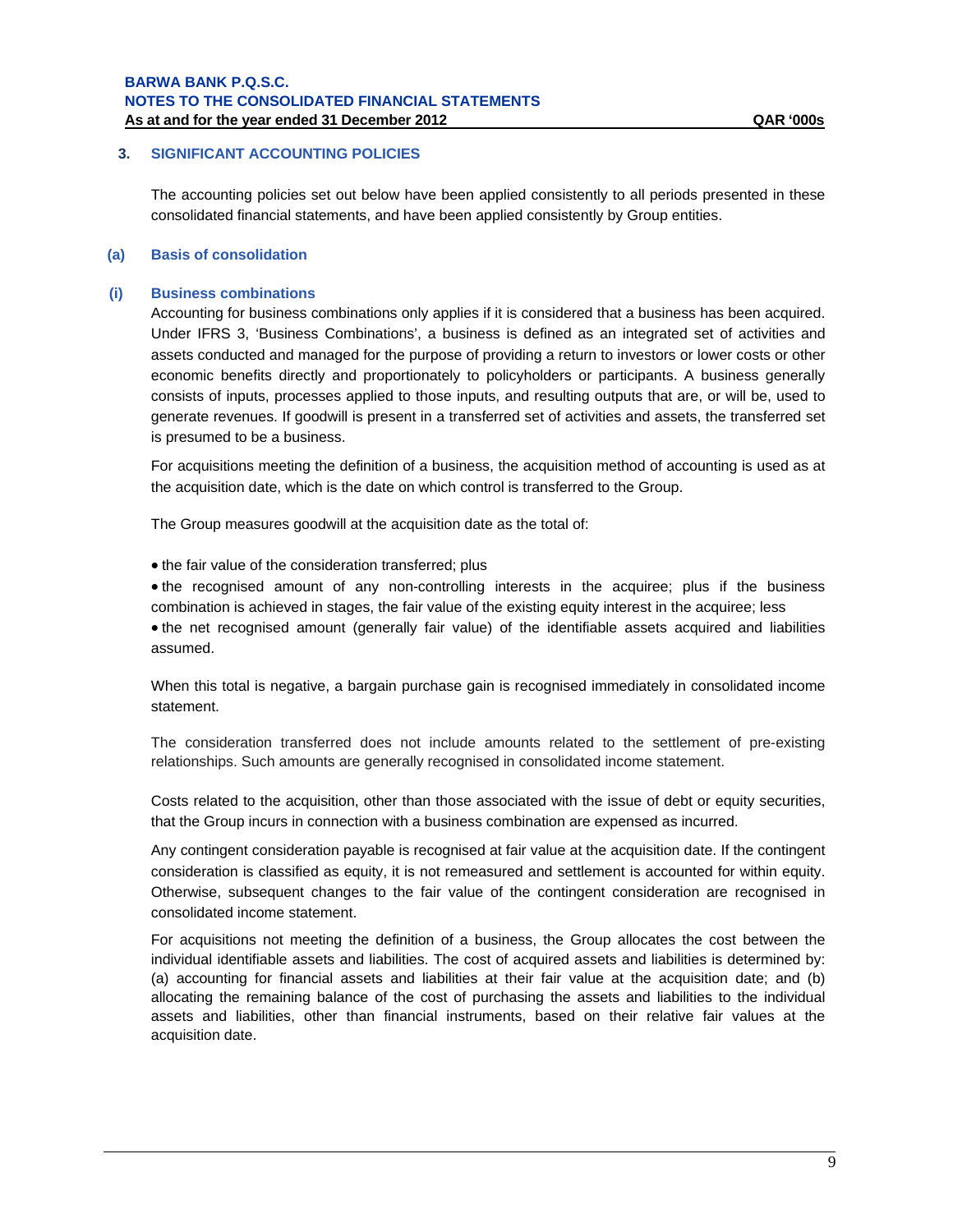# **(a) Basis of consolidation (Continued)**

### **(ii) Subsidiaries**

Subsidiaries are entities controlled by the Group. The financial statements of subsidiaries are included in the consolidated financial statements from the date that control commences until the date that control ceases.

Control is the power to govern the financial and operating policies of an entity so as to obtain benefits from its activities and is generally assumed when the Group holds, directly or indirectly, majority of the voting rights of the entity. In assessing control, the Group takes into consideration potential voting rights that currently are exercisable.

The accounting policies of subsidiaries have been changed when necessary to align them with the policies adopted by the Group.

### **(iii) Non-controlling interests**

Interests in the equity of subsidiaries not attributable to the parent are reported in consolidated statement of financial position in owners' equity. Profits or losses attributable to non-controlling interests are reported in the consolidated income statement as income attributable to non-controlling interests. Losses applicable to the non-controlling interests in a subsidiary are allocated to the non-controlling interests even if doing so causes the non-controlling interests to have a deficit balance.

The Group treats transactions with non-controlling interests as transactions with equity owners of the Group. For purchases from non-controlling interests, the difference between any consideration paid and the relevant share acquired of the carrying value of net assets of the subsidiary is recorded in owners' equity. Gains or losses on disposals to non-controlling interests are also recorded in owners' equity.

When the Group ceases to have control or significant influence, any retained interest in the entity is remeasured to its fair value, with the change in carrying amount recognised in consolidated income statement. The fair value is the initial carrying amount for the purposes of subsequently accounting for the retained interest as an associate, joint venture or financial asset. In addition, any amounts previously recognised in owners' equity in respect of that entity are accounted for as if the Group had directly disposed of the related assets or liabilities. This may mean that amounts previously recognised in other equity are reclassified to consolidated income statement.

If the ownership interest in an associate is reduced but significant influence is retained, only a proportionate share of the amounts previously recognised in equity is reclassified to consolidated income statement where appropriate.

### **(iv) Transactions eliminated on consolidation**

Intra-group balances, income and expenses (except for foreign currency transaction gains or losses) arising from intra-group transactions, are eliminated in preparing the consolidated financial statements. Unrealised losses are eliminated in the same way as unrealised gains, but only to the extent that there is no evidence of impairment.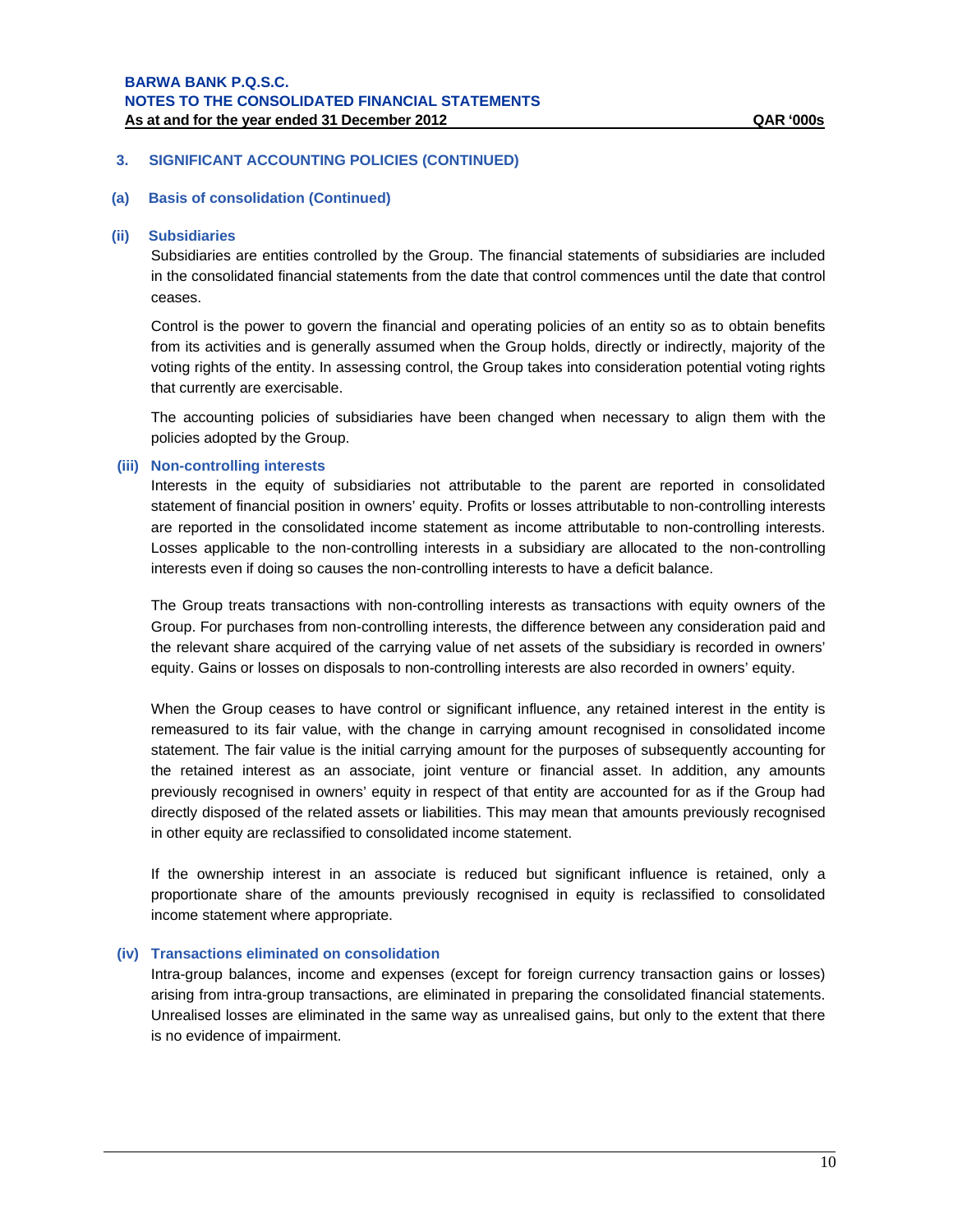### **3. SIGNIFICANT ACCOUNTING POLICIES (CONTINUED)**

# **(a) Basis of consolidation (continued)**

### **(v) Associates**

Associates are entities over which the Group has significant influence but not control, generally accompanying a shareholding of between 20% and 50% of the voting rights.

Investments in associates are accounted for by the equity method of accounting and are initially recognised at cost (including transaction costs directly related to acquisition of investment in associate). The Group's investment in associates includes goodwill (net of any accumulated impairment loss) identified on acquisition.

The Group's share of its associates' post-acquisition profits or losses is recognised in the consolidated income statement; its share of post-acquisition movements in reserve is recognised in equity. The cumulative post-acquisition movements are adjusted against the carrying amount of the investment. When the Group's share of losses in an associate equals or exceeds its interest in the associate, including any other unsecured receivables, the Group does not recognise further losses, unless it has incurred obligations or made payments on behalf of the associate.

Intergroup gains on transactions between the Group and its associates are eliminated to the extent of the Group's interest in the associates. Intragroup losses are also eliminated unless the transaction provides evidence of an impairment of the asset transferred. For preparation of these consolidated financial statements, equal accounting policies for similar transactions and other events in similar circumstances are used. Dilution gains and losses in associates are recognised in the consolidated income statement.

The accounting policies of associates have been changed where necessary to ensure consistency with policies adopted by the Group.

### **(b) Foreign currency transactions and balances**

Foreign currency transactions are denominated, or that require settlement in a foreign currency are translated into the respective functional currencies of the operations at the spot exchange rates at the transaction dates.

Monetary assets and liabilities denominated in foreign currencies at the reporting date are translated into the functional currency at the spot exchange rate at that date. Non-monetary assets and liabilities denominated in foreign currencies that are measured at fair value are retranslated into the functional currency at the spot exchange rate at the date that the fair value was determined. Non-monetary assets and liabilities that are measured in terms of historical cost in a foreign currency are translated using the exchange rate at the date of the transaction.

Foreign currency differences resulting from the settlement of foreign currency transactions and arising on translation at period end exchange rates of monetary assets and liabilities denominated in foreign currencies are recognised in consolidated income statement.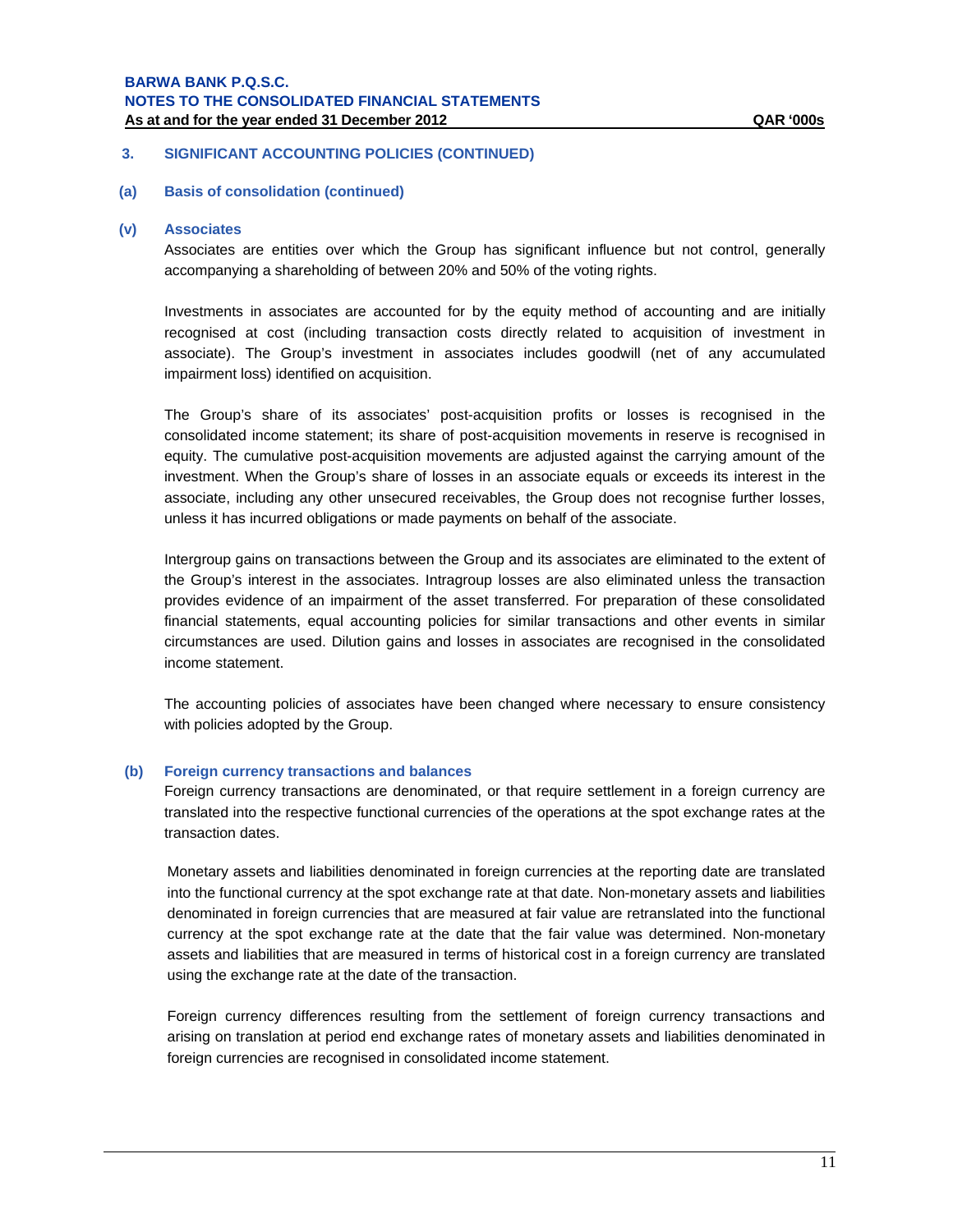# **3. SIGNIFICANT ACCOUNTING POLICIES (CONTINUED)**

### **(c) Investment securities**

Investment securities comprise investments in debt-type and equity-type financial instruments.

### **(i) Classification**

Debt-type instruments are investments that have terms that provide fixed or determinable payments of profits and capital. Equity-type instruments are investments that do not exhibit features of debt-type instruments and include instruments that evidence a residual interest in the assets of an entity after deducting all its liabilities.

### *Debt-type instruments*

Investments in debt-type instruments are classified into the following categories: 1) at amortised cost or 2) at fair value through income statement.

A debt-type investment is classified and measured at amortised cost only if the instrument is managed on a contractual yield basis or the instrument is not held for trading and has not been designated at fair value through the income statement.

Debt-type investments classified and measured at fair value through income statement include investments held for trading or designated at fair value through income statement. At inception, a debttype investment managed on a contractual yield basis, can only be designated at fair value through income statement if it eliminates an accounting mismatch that would otherwise arise on measuring the assets or liabilities or recognising the gains or losses on them on different bases.

### *Equity-type instruments*

Investments in equity type instruments are classified into the following categories: 1) at fair value through income statement or 2) at fair value through equity.

Equity-type investments classified and measured at fair value through income statement include investments held for trading or designated at fair value through income statement.

An investment is classified as held for trading if acquired or originated principally for the purpose of generating a profit from short-term fluctuations in price or dealer's margin. Any investments that form part of a portfolio where there is an actual pattern of short-term profit taking are also classified as 'held for trading'.

Equity-type investments designated at fair value through income statement include investments which are managed and evaluated internally for performance on a fair value basis.

On initial recognition, the Bank makes an irrevocable election to designate certain equity instruments that are not designated at fair value through income statement to be classified as investments at fair value through equity.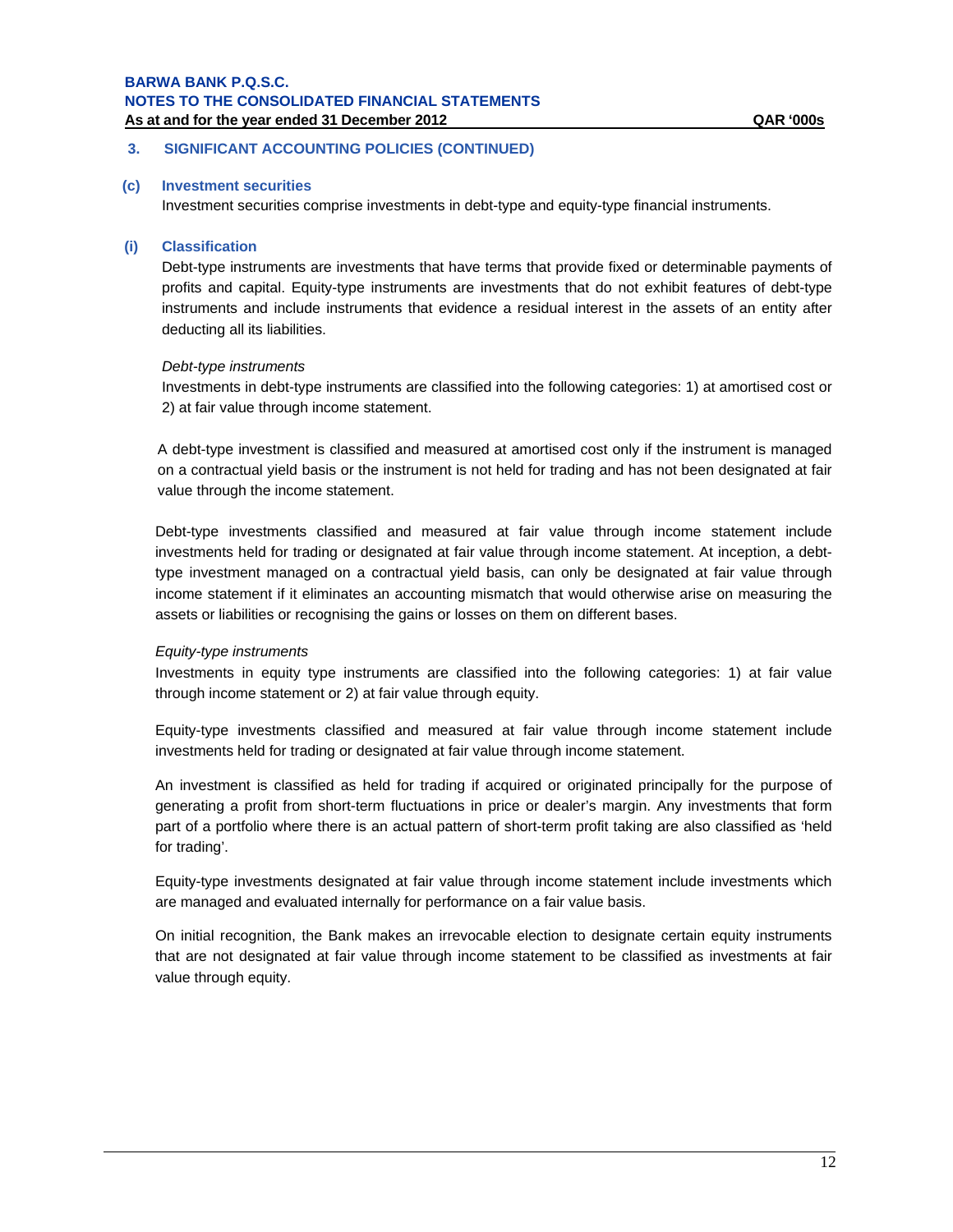# **3. SIGNIFICANT ACCOUNTING POLICIES (CONTINUED)**

### **(c) Investment securities (Continued)**

### **(ii) Recognition and derecognition**

Investment securities are recognised at the trade date i.e. the date that the Group contracts to purchase or sell the asset, at which date the Group becomes party to the contractual provisions of the instrument. Investment securities are derecognised when the rights to receive cash flows from the financial assets have expired or where the Group has transferred substantially all risk and rewards of ownership.

# **(iii) Measurement**

### *Initial recognition*

Investment securities are initially recognised at fair value plus transaction costs, except for transaction costs incurred to acquire investments at fair value through income statement which are charged to consolidated income statement.

### *Subsequent measurement*

Investments at fair value through income statement are remeasured at fair value at the end of each reporting period and the resultant remeasurement gains or losses is recognised in the consolidated income statement in the period in which they arise. Subsequent to initial recognition, investments classified at amortised cost are measured at amortised cost using the effective profit method less any impairment allowance. All gains or losses arising from the amoritisation process and those arising on de-recognition or impairment of the investments, are recognised in the consolidated income statement.

Investments at fair value through equity are remeasured at their fair values at the end of each reporting period and the resultant gain or loss, arising from a change in the fair value of investments are recognised in the consolidated statement of changes in owners' equity and presented in a separate fair value reserve within equity. When the investments classified as fair value through equity are sold, impaired, collected or otherwise disposed of, the cumulative gain or loss previously recognised in the consolidated statement of changes in equity is transferred to the consolidated income statement.

Investments which do not have a quoted market price or other appropriate methods from which to derive a reliable measure of fair value when on a continuous basis cannot be determined, are stated at cost less impairment allowance, (if any).

### **(iv) Measurement principles**

### *Amortised cost measurement*

The amortised cost of a financial asset or liability is the amount at which the financial asset or liability is measured at initial recognition, minus capital repayments, plus or minus the cumulative amortisation using the effective profit method of any difference between the initial amount recognised and the maturity amount, minus any reduction for impairment. The calculation of the effective profit rate includes all fees and points paid or received that are an integral part of the effective profit rate.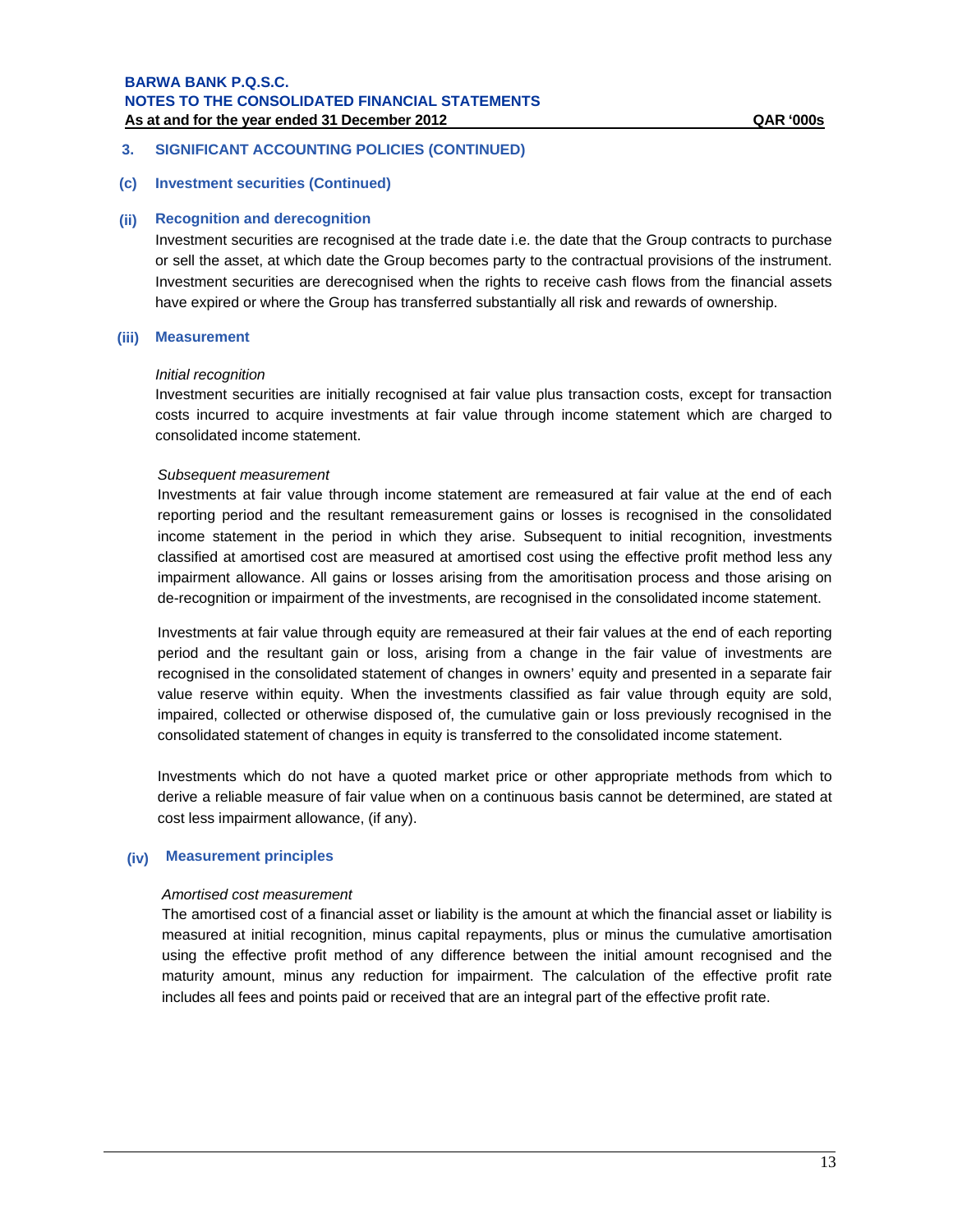# **3. SIGNIFICANT ACCOUNTING POLICIES (CONTINUED)**

### **(c) Investment securities (Continued)**

# **(iv) Measurement principles (continued)**

### *Fair value measurement*

Fair value is the amount for which an asset could be exchanged or an obligation settled between well informed and willing parties (seller and buyer) in an arm's length transaction. The Group measures the fair value of quoted investments using the market closing bid price for that instrument. For unlisted investments, the Group recognises any increase in the fair value when they have reliable indicators to support such an increase and to evaluate the fair value of these investments. These reliable indicators are limited to the most recent transactions for the specific investment or similar investments made in the market on a commercial basis between willing and informed parties.

### **(d) Financing assets**

Financing assets comprise Shari'a compliant financing provided by the Group with fixed or determinable payments. These include financing provided through Murabaha, Mudaraba, Musawama, Ijarah, Istisna'a, Wakala and other modes of Islamic financing. Financing assets are stated at their amortised cost less impairment allowances (if any).

### *Murabaha and Musawama*

Murabaha and Musawama receivables are sales on deferred terms. The Group arranges a Murabaha and Musawama transaction by buying a commodity (which represents the object of the Murabaha) and selling it to the Murabeh (a beneficiary) at a margin of profit over cost. The sales price (cost plus the profit margin) is repaid in installments by the Murabeh over the agreed period. Murabaha and Musawama receivables are stated net of deferred profits and impairment allowance (if any).

Based on QCB instructions Chapter VII, Section D, Para 3/2/1, the Bank applies the rule of binding the purchase orderer to its promise in the Murabaha sale, and not enters into any Murabaha transaction in which the purchase orderer does not undertake to accept the goods if they meet the specifications.

### *Mudaraba*

Mudaraba financing are partnerships in which the Group contributes the capital and work. These contracts are stated at fair value of consideration given less impairment allowance (if any).

### *Ijarah*

Ijarah receivables arise from financing structures when the purchase and immediate lease of an asset are at cost plus an agreed profit (in total forming fair value). The amount is settled on a deferred payment basis. Ijarah receivables are carried at the aggregate of the minimum lease payments, less deferred income (in total forming amortised cost) and impairment allowance (if any).

### *Istisna'a*

Istisna'a is a sales contract in which the Group acts as 'al-sani' (a seller) with an 'al-mustasni' (a purchaser) and undertakes to manufacture or otherwise acquire a product based on the specification received from the purchaser, for an agreed upon price.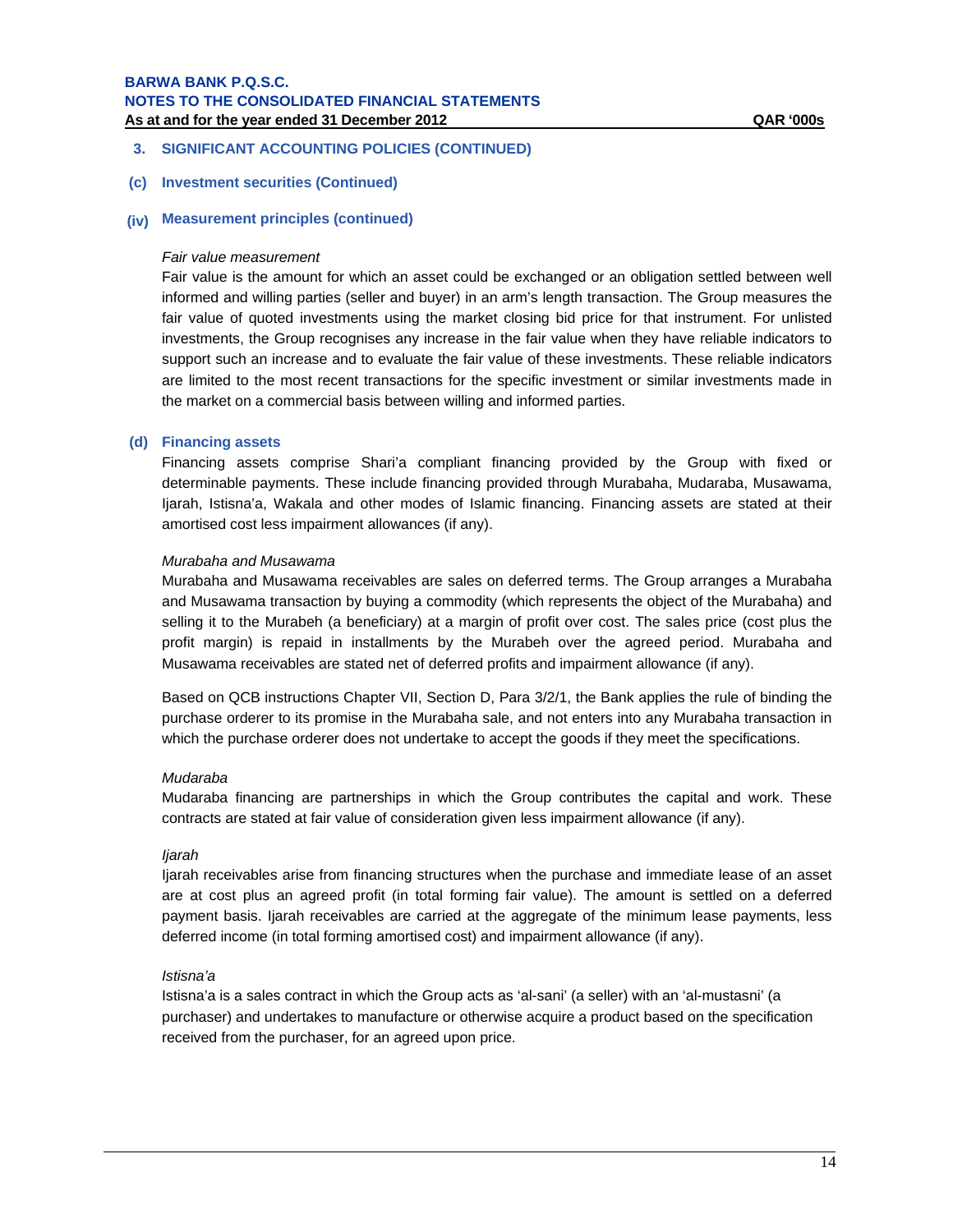# **3. SIGNIFICANT ACCOUNTING POLICIES (CONTINUED)**

# **(d) Financing assets (Continued)**

### *Istisna'a (continued)*

Istisna'a revenue is the total price agreed between the seller and purchaser including the Group's profit margin. The Group recognises Istisna'a revenue and profit margin based on percentage of completion method by taking in account the difference between total revenue (cash price to purchaser) and Group's estimated cost. The Group's recognises anticipated losses on Istisna'a contract as soon as they are anticipated.

### *Wakala*

Wakala contracts represent agency agreements between two parties. One party, the provider of funds (Muwakkil) appoints the other party as an agent (Wakeel) with respect to the investment of the Muwakkil funds in a Shari'a compliant transaction. The Wakeel uses the funds based on the nature of the contract and offer an anticipated return to the Muwakkil. Wakala contracts are stated at amortised cost.

# **(e) Other financial assets and liabilities**

### **(i) Recognition and initial measurement**

The Group initially recognises due from banks, financing assets, customer current accounts, due to banks, and financing liabilities on the date at which they are originated. All other financial assets and liabilities are initially recognised on the settlement date at which the Group becomes a party to the contractual provisions of the instrument.

A financial asset or financial liability is measured initially at fair value plus, for an item not at fair value through income statement, transaction costs that are directly attributable to its acquisition or issue.

### **(ii) De-recognition of financial assets and financial liabilities**

The Group de-recognises a financial asset when the contractual rights to the cash flows from the financial asset expire, or when it transfers the financial asset in a transaction in which substantially all the risks and rewards of ownership of the financial asset are transferred or in which the Group neither transfers nor retains substantially all the risks and rewards of ownership and it does not retain control of the financial asset. Any interest in transferred financial assets that qualify for de-recognition that is created or retained by the Group is recognised as a separate asset or liability in the consolidated statement of financial position. On de-recognition of a financial asset, the difference between the carrying amount of the asset (or the carrying amount allocated to the portion of the asset transferred), and consideration received (including any new asset obtained less any new liability assumed) is recognised in consolidated income statement.

The Group de-recognises a financial asset when the contractual rights to the cash flows from the financial asset expire, or when it transfers the financial asset in a transaction in which substantially all the risks and rewards of ownership of the financial asset are transferred or in which the Group neither transfers nor retains substantially all the risks and rewards of ownership and it does not retain control of the financial asset.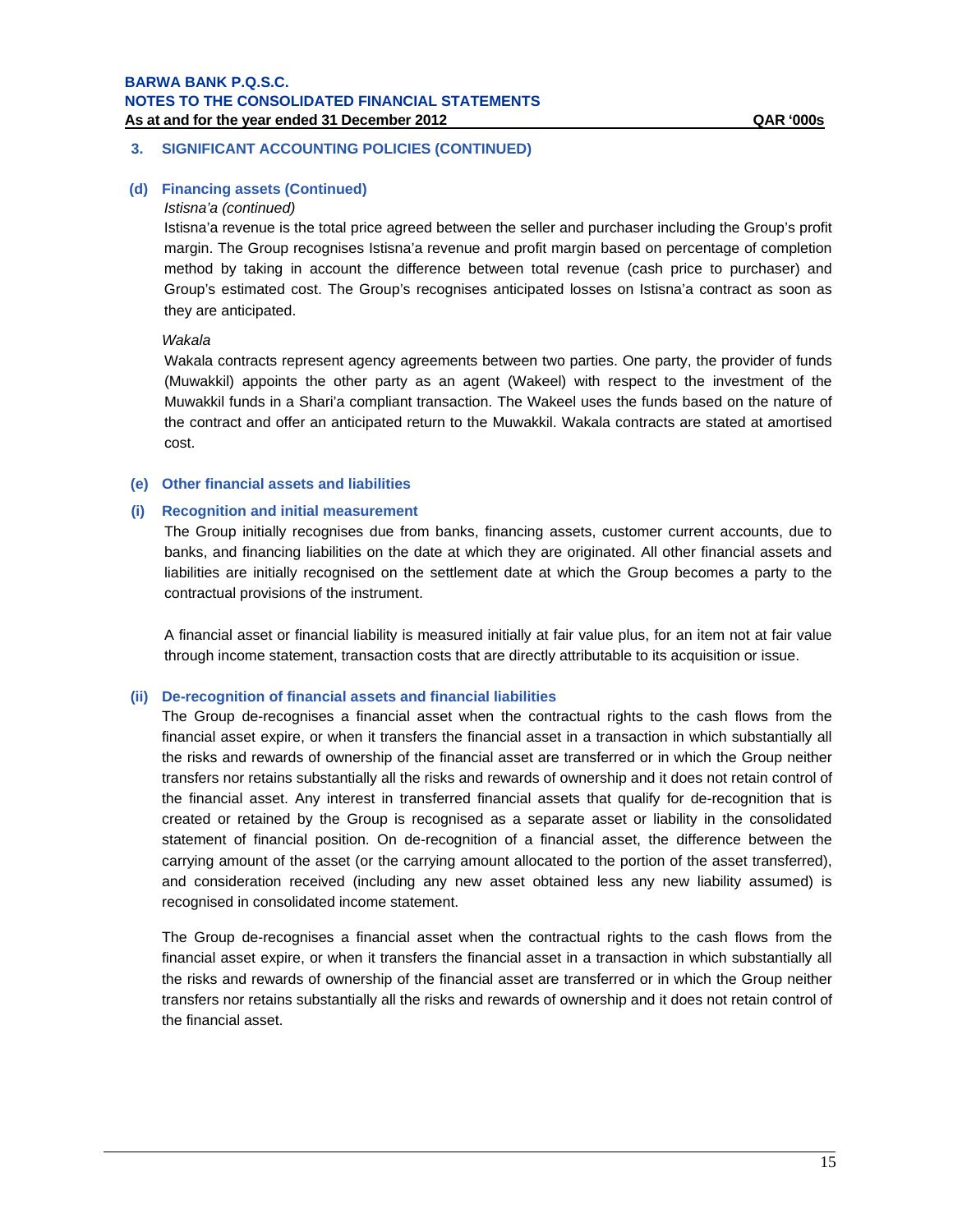# **3. SIGNIFICANT ACCOUNTING POLICIES (CONTINUED)**

# **(e) Other financial assets and liabilities (Continued)**

# **(ii) De-recognition of financial assets and financial liabilities (continued)**

Any interest in transferred financial assets that qualify for de-recognition that is created or retained by the Group is recognised as a separate asset or liability in the consolidated statement of financial position. On de-recognition of a financial asset, the difference between the carrying amount of the asset (or the carrying amount allocated to the portion of the asset transferred), and consideration received (including any new asset obtained less any new liability assumed) is recognised in consolidated income statement.

The Group enters into transactions whereby it transfers assets recognised on its consolidated statement of financial position, but retains either all or substantially all of the risks and rewards of the transferred assets or a portion of them. If all or substantially all risks and rewards are retained, then the transferred assets are not derecognized.

Transactions in which the Group neither retains nor transfers substantially all the risks and rewards of ownership of a financial asset and it retains control over the asset, the Group continues to recognise the asset to the extent of its continuing involvement, determined by the extent to which it is exposed to changes in the value of the transferred asset.

In certain transactions the Group retains the obligation to service the transferred financial asset for a fee. The transferred asset is de-recognised if it meets the de-recognition criteria. An asset or liability is recognised for the servicing contract, depending on whether the servicing fee is more than adequate (asset) or is less than adequate (liability) for performing the servicing.

The Group de-recognises a financial liability when its contractual obligations are discharged or cancelled or expire.

### **(iii) Offsetting**

Financial assets and liabilities are offset only when there is a legal or religious enforceable right to set off the recognised amounts and the Group intends to either settle on a net basis, or to realise the asset and settle the liability simultaneously.

### **(f) Impairment of financial assets**

The Group assesses at each consolidated statement of financial position date whether there is objective evidence that an asset is impaired. Objective evidence that financial assets (including equitytype investments) are impaired can include default or delinquency by a counterparty / investee, restructuring of financing facility or advance by the Group on terms that the Group would not otherwise consider, indications that a counterparty or issuer will enter bankruptcy, the disappearance of an active market for a security, or other observable data relating to a group of assets such as adverse changes in the payment status of counterparty or issuers in the group, or economic conditions that correlate with defaults in the group. In addition, for an investment in equity-type instruments, a significant or prolonged decline in its fair value below its cost is objective evidence of impairment.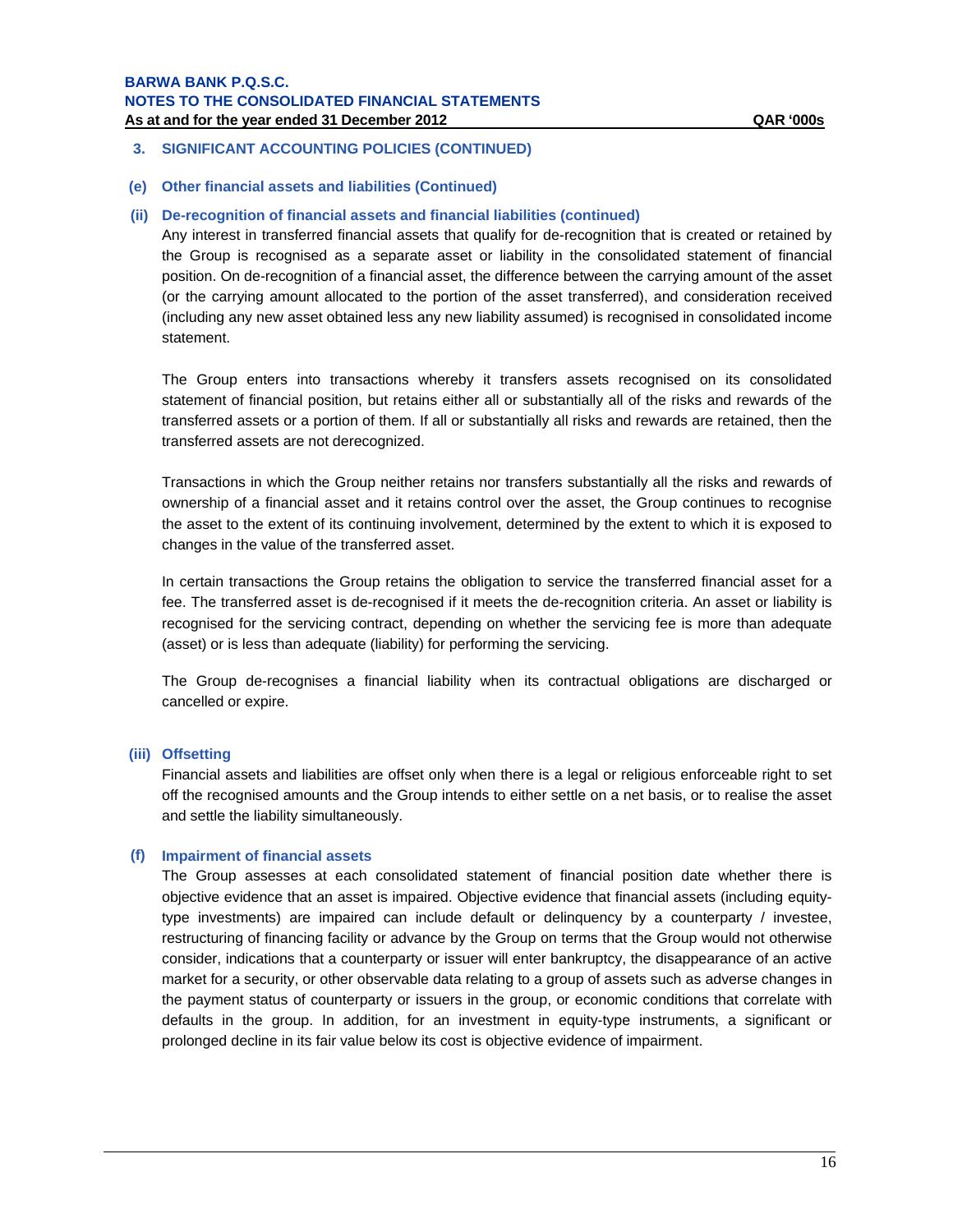# **3. SIGNIFICANT ACCOUNTING POLICIES (CONTINUED)**

# **(f) Impairment of financial assets (Continued)**

# *Equity-type investments classified as fair value through equity*

In the case of equity-type investments classified as fair value through equity and measured at fair value, a significant (where market value has declined by a minimum of 20%) or prolonged (where market value has declined for 9 months at least) decline in the fair value of an investment below its cost is considered in determining whether the investments are impaired. If any such evidence exists for equity-type investments classified as fair value through equity, the cumulative loss previously recognised in the consolidated statement of changes in equity is removed from equity and recognised in the consolidated income statement. Impairment losses recognised in the consolidated income statement on equity-type investments are subsequently reversed through equity.

# *Financial assets carried at amortised cost (including investment in debt-type instruments classified as amortised cost)*

For financial assets carried at amortised cost, impairment is measured as the difference between the carrying amount of the financial assets and the present value of estimated cash flows discounted at the assets' original effective profit rate. Losses are recognised in consolidated income statement and reflected in an allowance account. When a subsequent event causes the amount of impairment loss to decrease, the impairment loss is reversed through the consolidated income statement, to the extent of previously recognised impairment losses. The Group considers evidence of impairment for financial assets carried at amortised cost at both a specific asset and collective level. All individually significant financial assets are assessed for specific impairment. All individually significant financial assets found not to be specifically impaired are then collectively assessed for any impairment that has been incurred but not yet identified. Financial assets that are not individually significant are collectively assessed for impairment by grouping assets together with similar risk characteristics.

### **(g) Cash and cash equivalents**

Cash and cash equivalents include notes and coins on hand, unrestricted balances held with central banks and highly liquid financial assets with maturities of three months or less from the acquisition date that are subject to an insignificant risk of changes in their fair value, and are used by the Group in the management of its short-term commitments.

Cash and cash equivalents are carried at amortised cost in the consolidated statement of financial position.

### **(h) Investment property**

Properties held for capital appreciation purpose are classified as investment property and are measured at fair value with any change therein recognised in equity within the fair value reserve.

### **(i) Risk Management Instruments**

Risk management instruments are measured at fair value on the consolidated statement of financial position and any resulting gain or loss is recognised in the consolidated income statement.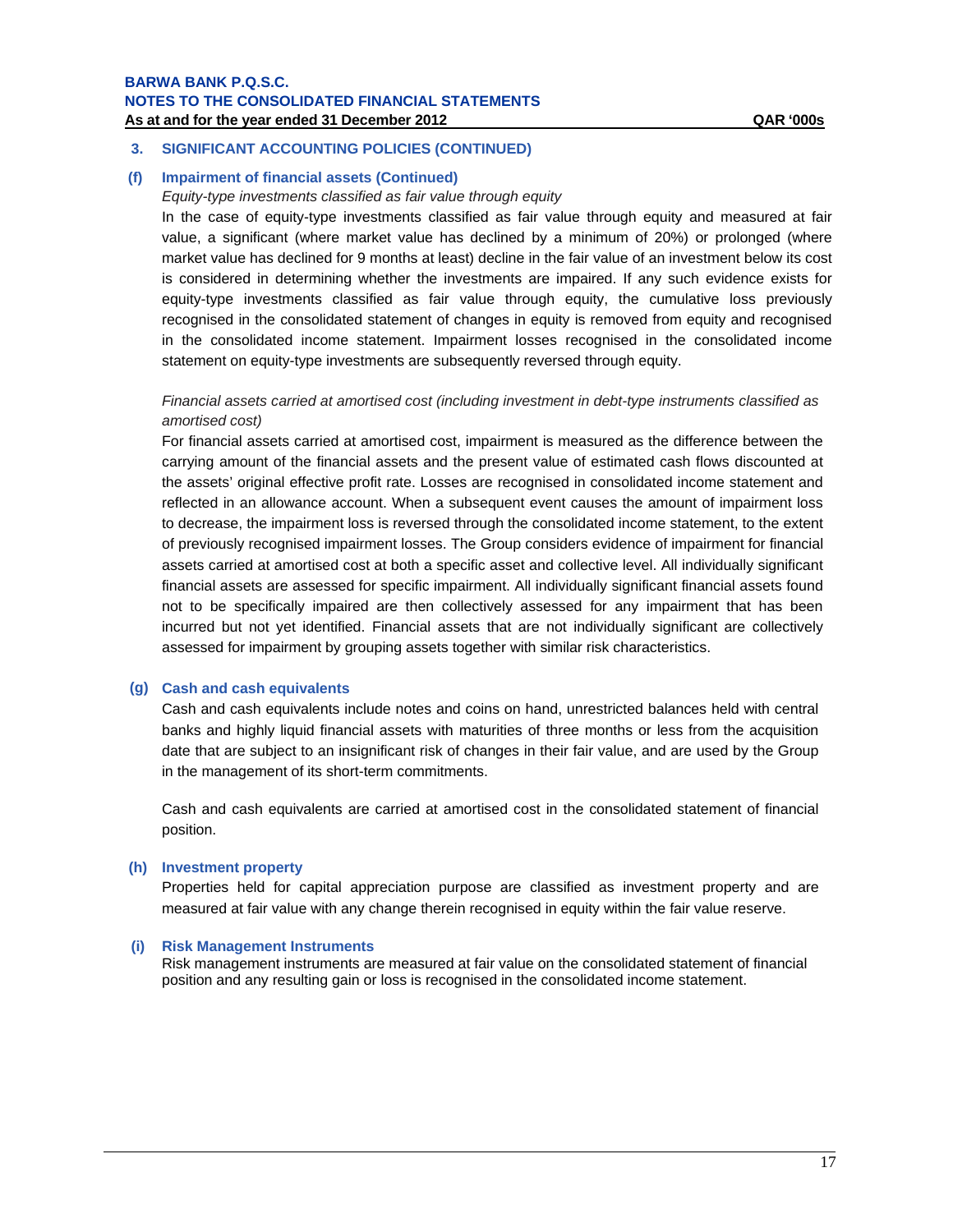# **3. SIGNIFICANT ACCOUNTING POLICIES (CONTINUED)**

### **(j) Fixed assets**

Items of fixed assets are measured at cost less accumulated depreciation and impairment losses. Cost includes expenditures that are directly attributable to the acquisition of the asset.

Purchased software that is integral to the functionality of the related equipment is capitalised as part of related equipment.

The gain or loss on disposal of an item of fixed asset is determined by comparing the proceeds from disposal with the carrying amount of the item of fixed assets, and is recognised in other income/other expenses in consolidated income statement.

Depreciation is recognised in consolidated income statement on a straight-line basis over the estimated useful lives of each part of an item of fixed assets since this closely reflects the expected pattern of consumption of the future economic benefits embodied in the asset and is based on cost of the asset less its estimated residual value. Leased assets under finance leases are depreciated over the shorter of the lease term and their useful lives. Land is not depreciated.

The estimated useful lives for the current and comparative years are as follows:

| <b>Buildings</b>                         | 20 years  |
|------------------------------------------|-----------|
| Furniture, fixtures and office equipment | 3-5 years |
| Motor vehicles                           | 5-7 years |
| IT equipment (hardware)                  | 3-5 years |

Useful lives and residual values are reassessed at each reporting date and adjusted prospectively, if appropriate.

### **(k) Intangible assets**

Goodwill that arises upon the acquisition of subsidiaries is included in intangible assets. Subsequent to initial recognition goodwill is measured at cost less accumulated impairment losses.

Intangible assets other than goodwill are amortised over their useful lives, and carried net of accumulated amortisation and impairment losses. Useful life of intangible assets are as follows:

Software and identifiable intangibles 3-5 years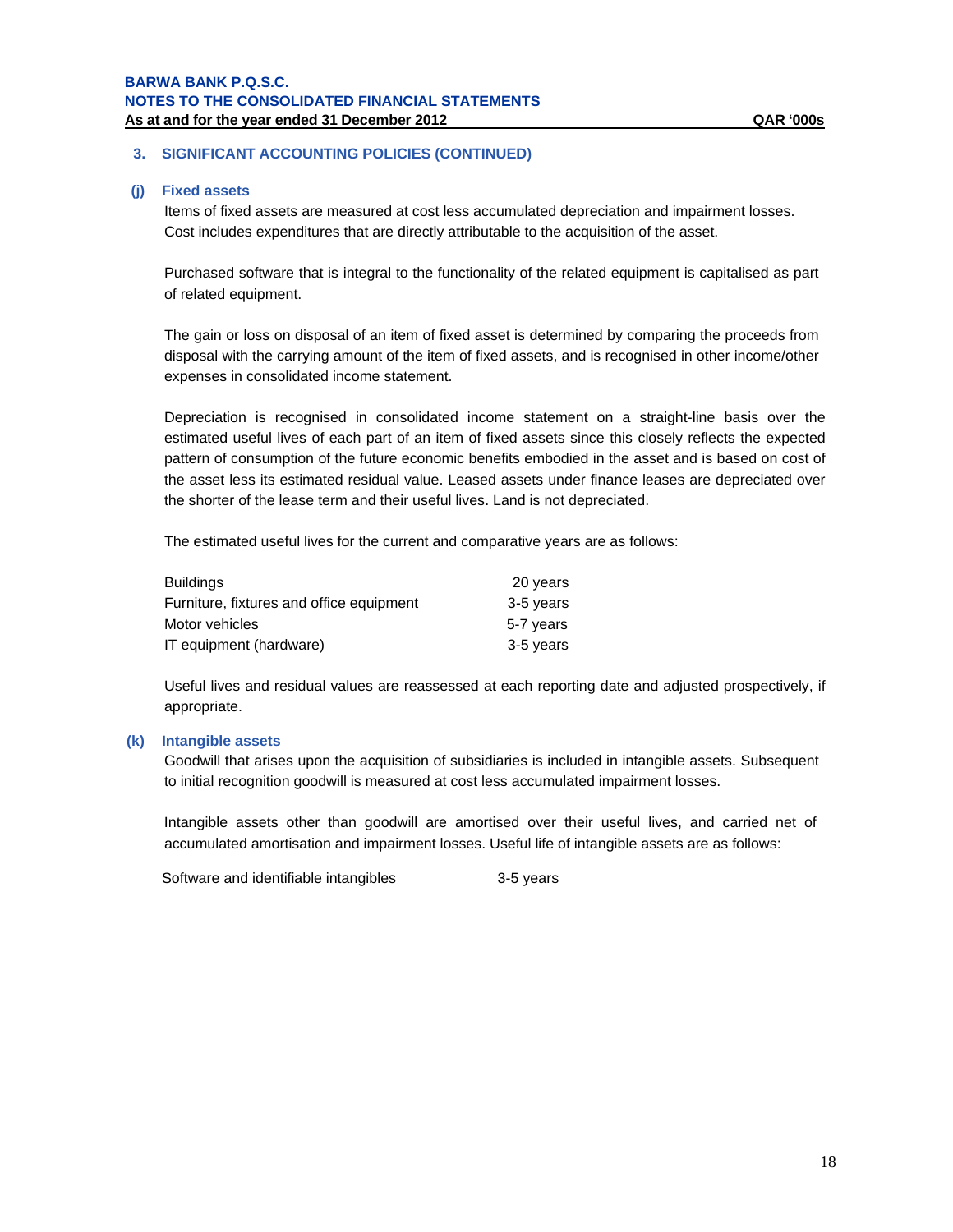### **(l) Impairment of non-financial assets**

The carrying amounts of the Group's non-financial assets are reviewed at each reporting date to determine whether there is any indication of impairment. If any such indication exists, then the asset's recoverable amount is estimated. For goodwill and intangible assets that have indefinite useful lives or that are not yet available for use, the recoverable amount is estimated each year at the same time. An impairment loss is recognised if the carrying amount of an asset or its Cash Generating Unit ("CGU") exceeds its estimated recoverable amount.

The recoverable amount of an asset or CGU is the greater of its value in use and its fair value less costs to sell. In assessing value in use, the estimated future cash flows are discounted to their present value using a pre-tax discount rate that reflects current market assessments of the time value of money and the risks specific to the asset or CGU.

For the purpose of impairment testing, assets that cannot be tested individually are grouped together into the smallest group of assets that generates cash inflows from continuing use that are largely independent of the cash inflows of other assets or CGU. Subject to an operating segment ceiling test, for the purposes of goodwill impairment testing, CGUs to which goodwill has been allocated are aggregated so that the level at which impairment testing is performed reflects the lowest level at which goodwill is monitored for internal reporting purposes. Goodwill acquired in a business combination is allocated to groups of CGUs that are expected to benefit from the synergies of the combination.

The Group's corporate assets do not generate separate cash inflows and are utilised by more than one CGU. Corporate assets are allocated to CGUs on a reasonable and consistent basis and tested for impairment as part of the testing of the CGU to which the corporate asset is allocated.

Impairment losses are recognised in consolidated income statement. Impairment losses recognised in respect of CGUs are allocated first to reduce the carrying amount of any goodwill allocated to the CGU (group of CGUs) and then to reduce the carrying amount of the other assets in the CGU (group of CGUs) on a pro rata basis.

An impairment loss in respect of goodwill is not reversed. In respect of other assets, impairment losses recognised in prior periods are assessed at each reporting date for any indications that the loss has decreased or no longer exists. An impairment loss is reversed if there has been a change in the estimates used to determine the recoverable amount. An impairment loss is reversed only to the extent that the asset's carrying amount does not exceed the carrying amount that would have been determined, net of depreciation or amortisation, if no impairment loss had been recognised.

### **(m) Customer current accounts**

Balances in current accounts are recognised when received by the Bank. The transactions are measured as the amount received by the Bank at the time of contracting. At the end of the reporting period, these accounts are measured at amortised cost.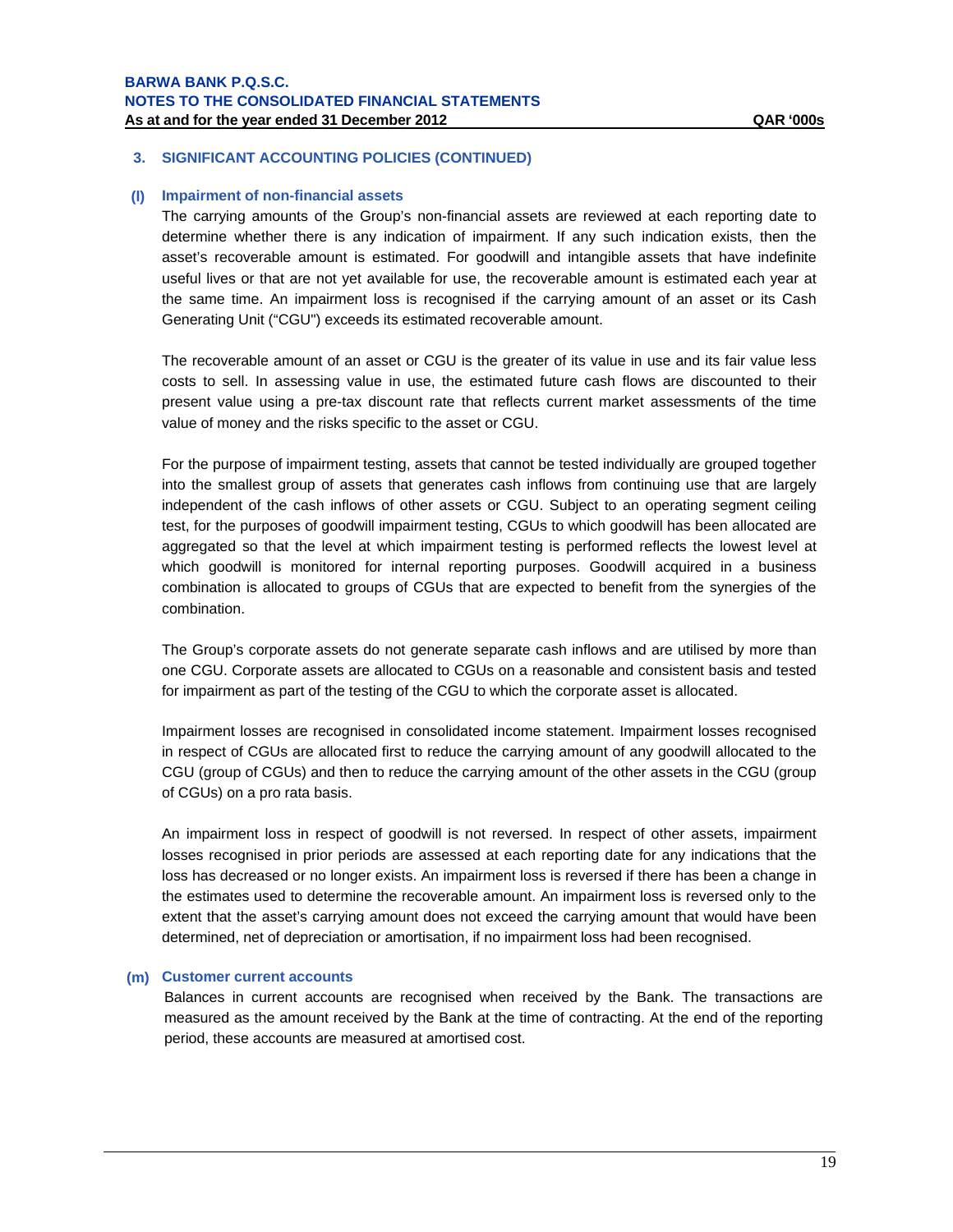# **3. SIGNIFICANT ACCOUNTING POLICIES (CONTINUED)**

### **(n) Equity of investment account holders**

Equity of investment account holders are funds held by the Group, which it can invest at its own discretion. The investment account holders authorises the Group to invest the account holders' funds in a manner which the Group deems appropriate without laying down any restrictions as to where, how and for what purpose the funds should be invested.

The Bank charges a management fee (Mudarib fees) to investment account holders. Of the total income from investment accounts, the income attributable to account holders is allocated to investment accounts after deducting the Group's share of income as a Mudarib. The allocation of income is determined by the management of the Group within the allowed profit sharing limits as per the terms and conditions of the investment accounts. Investment accounts are carried at their book values (amortised cost).

- **(o) Distribution of profit between equity of investment account holders and owners**  The Bank complies with the directives of the QCB as follows:
	- Net profit is arrived at after taking into account all income and expenses at the end of the financial year, and is distributed between investment account holders and owners.
	- The share of profit of investment account holders is calculated on the basis of their daily deposit balances over the year, after reducing the Bank's agreed and declared Mudaraba fee.
	- In case of any expense or loss, which arises out of negligence on the part of the Bank due to noncompliance with QCB regulations and instructions, then such expenses or loss, shall not be borne by the investment account holders. Such matter is subject to the QCB decision.
	- In case the results of the Group at the year end are net losses, then QCB, being the authority responsible for determining the Bank's accountability for these losses, shall decide how these shall be treated without violation to the Islamic Shari'a rules.
	- Due to pooling of investment funds with the Group's funds for the purpose of investment, no priority has been given to either party in the appropriation of profit.

# **(p) Provisions**

Provision is recognised if, as a result of a past event, the Group has a present legal or constructive obligation that can be estimated reliably, and it is probable that an outflow of economic benefits will be required to settle the obligation. Provisions are determined by discounting the expected future cash flows at a pre-tax rate that reflects current market assessments of the time value of money and, where appropriate, the risks specific to the liability.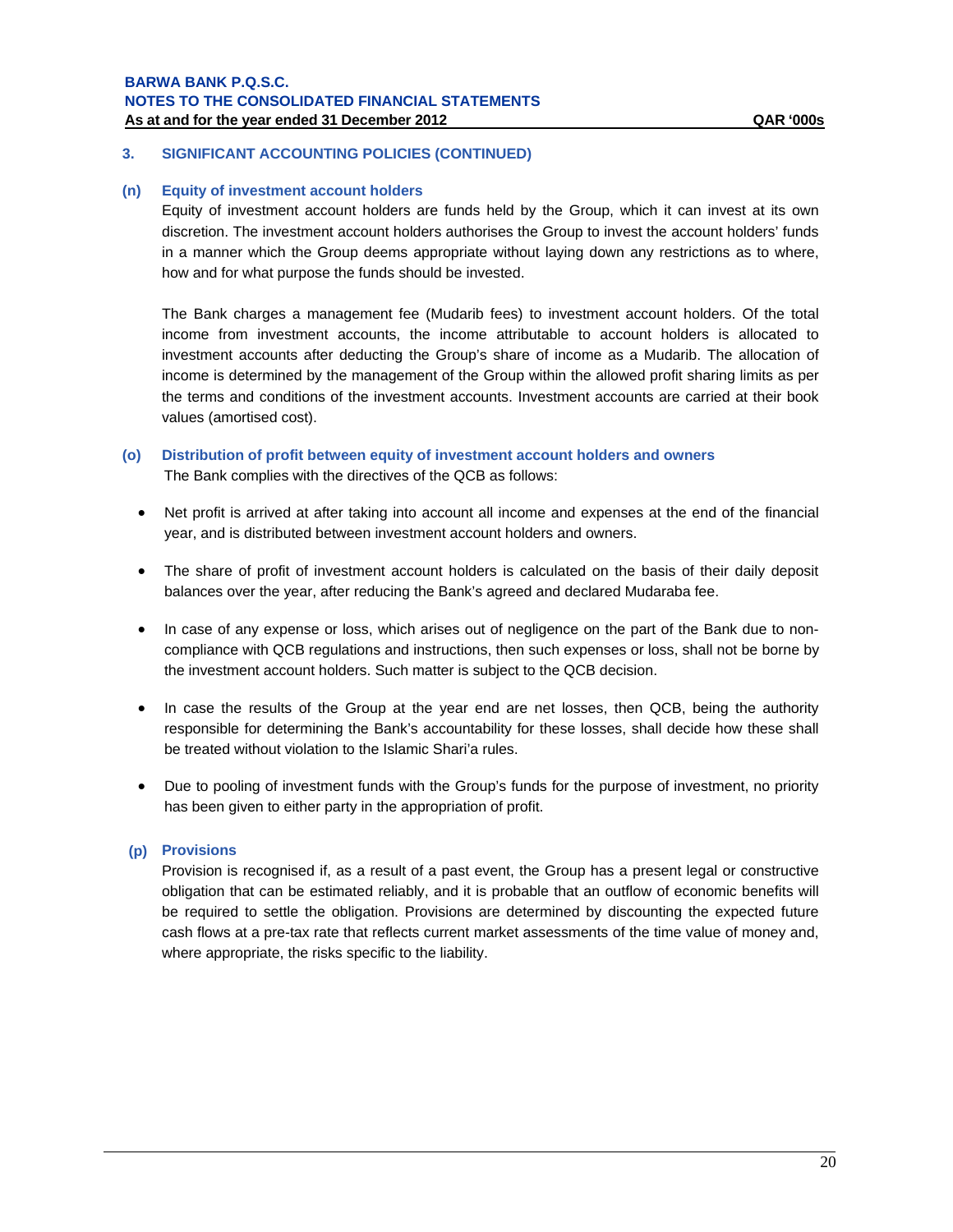### **(q) Employee benefits**

### **Defined contribution plans**

The Group provides for its contribution to the State administered retirement fund for Qatari employees in accordance with the retirement law, and the resulting charge is included within the staff cost under note 26 in the consolidated income statement. The Group has no further payment obligations once the contributions have been paid. The contributions are recognised when they are due.

# **Defined benefit scheme**

The Group provides for employees end of service benefits determined in accordance with the requirements of Qatar Labour law pertaining to retirement and pensions, wherever required. These unfunded charges are made by the Group on the basis of employees' salaries and the number of years of service at the statement of financial position date.

### **Short-term employee benefits**

Short-term employee benefit obligations are measured on an undiscounted basis and are expensed as the related service is provided. A liability is recognised for the amount expected to be paid under short-term cash bonus or profit-sharing plans if the Group has a present legal or constructive obligation to pay this amount as a result of past service provided by the employee and the obligation can be estimated reliably.

### **(r) Revenue recognition**

### *Murabaha*

Profit from Murabaha transactions is recognised when the income is both contractually determinable and quantifiable at the commencement of the transaction. Such income is recognised on a timeapportioned basis over the period of the transaction. Where the income from a contract is not contractually determinable or quantifiable, it is recognised when the realisation is reasonably certain or when actually realised. Income related to non-performing accounts is excluded from the consolidated income statement.

### *Mudaraba*

Income on Mudaraba financing is recognised when the right to receive payment is established or on distribution by the Mudarib, whereas losses are charged to the consolidated income statement on declaration by the Mudarib.

### *Ijara*

Ijara income is recognised on time-apportioned basis over the lease period. Income related to nonperforming accounts is excluded from the consolidated income statement.

### *Istisna'a*

Revenue and the associated profit margin are recognised in the Group's consolidated income statement according to the percentage of completion method or completed contract method.

# *Wakala*

Income from Wakala placements is recognised on a time apportioned basis so as to yield a constant periodic rate of return based on the balance outstanding.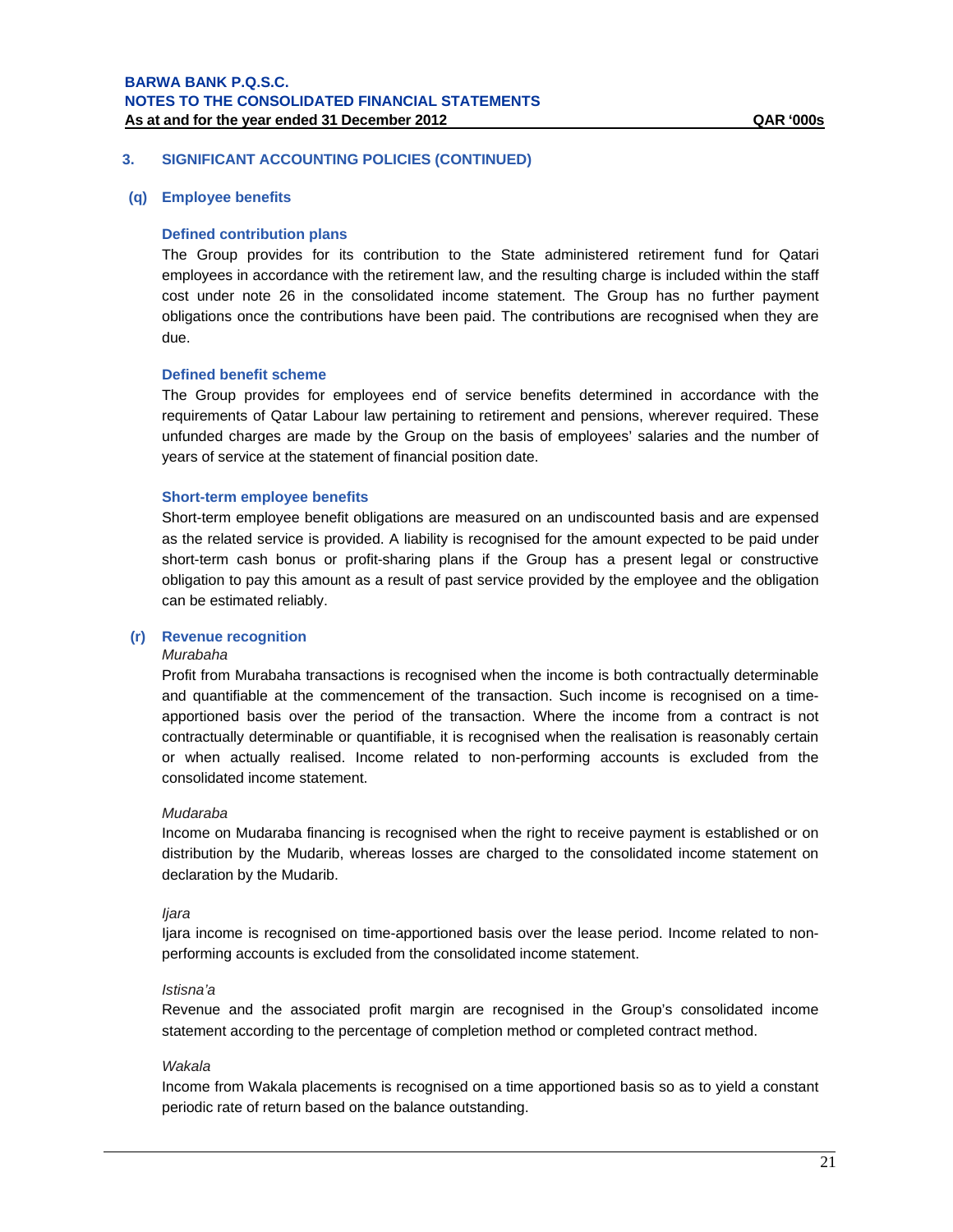### **(r) Revenue recognition (continued)**

### *Income from investment banking services*

Income from investment banking services (presented in fee and commission income), including placement, advisory, marketing and performance fees, is recognised as per contractual terms when the service is provided and income is earned. This is usually when the Group has performed all significant acts in relation to a transaction and it is highly probable that the economic benefits from the transaction will flow to the Group. Significant acts in relation to a transaction are determined based on the terms agreed in the contracts for each transaction. The assessment of whether economic benefits from a transaction will flow to the Group is based on the extent of binding firm commitments received from other parties.

## *Fees and commission income*

Fees and commission income that are integral to the effective profit rate on a financial asset carried at amortised cost are included in the measurement of the effective profit rate of the financial asset. Other fees and commission income, including account servicing fees, sales commission, management, arrangement and syndication fees, are recognised as the related services are performed.

### *Dividend income*

Dividend income is recognised when the right to receive the dividend is established.

### **(s) Earnings per share**

The Bank presents basic and diluted earnings per share ("EPS") data for its ordinary shares. Basic EPS is calculated by dividing the profit or loss attributable to owners of the Bank by the weighted average number of ordinary shares outstanding during the period. Diluted EPS is determined by adjusting the profit or loss attributable to owners and the weighted average number of ordinary shares outstanding for the effects of all dilutive potential ordinary shares.

### **(t) Segment reporting**

An operating segment is a component of the Group that engages in business activities from which it may earn revenues and incur expenses, including revenues and expenses that relate to transactions with any of the Group's other components, whose operating results are reviewed regularly by the Group Management Committee (being the chief operating decision maker) to make decisions about resources allocated to each segment and assess its performance, and for which discrete financial information is available.

### **(u) Fiduciary activities**

The Group acts as fund manager and in other fiduciary capacities that result in the holding or placing of assets on behalf of individuals, corporate and other institutions. These assets and income arising thereon are excluded from these consolidated financial statements, as they are not assets of the Group.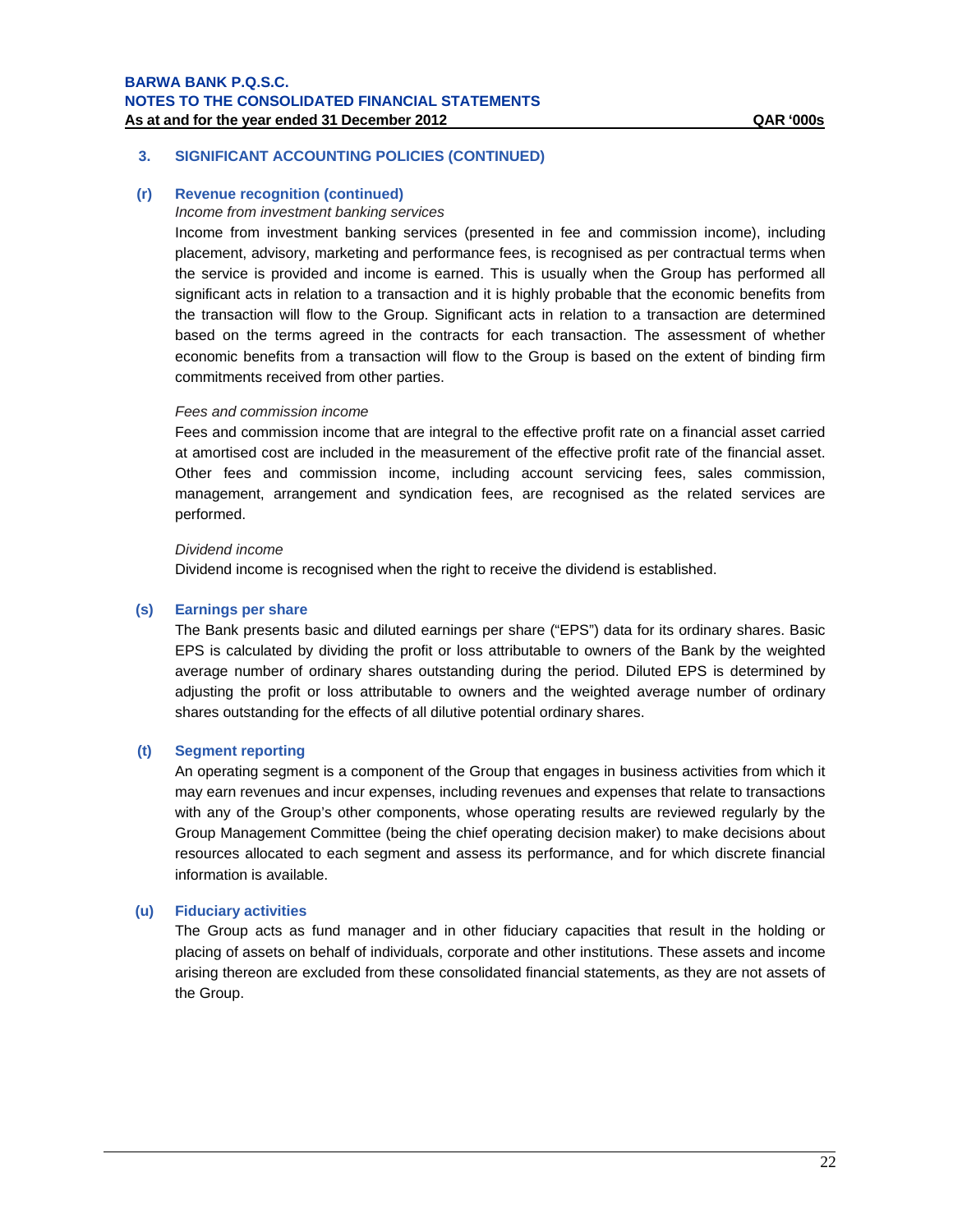### **(v) Earnings prohibited by Shari'a**

The Bank is committed to avoid recognising any income generated from non-Islamic sources. Accordingly, all non-Islamic income is credited to a charity account where the Bank uses these funds for charitable purposes.

# **(w) Taxation**

The Group is currently exempt from income tax. However, the Bank and certain subsidiaries of the Group that meet the Tax Law criteria are required to file income tax returns with the Public Revenues and Taxes department. The Bank and certain of its subsidiaries have filed their income tax returns for the year ended 31 December 2011 pursuant to Circular No. 4/2011 issued by Ministry of Economic and Finance and the related assessment order is awaited.

# **(x) Financial information of the Parent**

A statement of financial position and income statement of the Parent as disclosed at the end of the consolidated financial statements are prepared following the same accounting policies as mentioned above except for investment in subsidiaries and associates which are carried at cost.

# **(y) New standards and interpretations**

### **New standards, amendments and interpretations effective from 1 January 2012**

There are no AAOIFI accounting standards or interpretations that are effective for the first time for the financial year beginning on or after 1 January 2012 that would be expected to have a material impact on the Group.

### **New standards, amendments and interpretations issued but not yet effective**

The following accounting standards and interpretations have been issued by AAOIFI during 2012 effective from annual periods beginning on or after 1 January 2013 and are expected to be relevant to the Group:

### *FAS – 26 'Investment in Real estate'*

FAS 26 was issued in June 2012 to replace FAS 17 and is applicable for direct investment in real estate that is acquired for the purpose of earning periodical income or held for future capital appreciation or both. Subsequent to initial recognition, investment in real estate can be measured at cost or fair value. If the Group chooses fair value model, any fair value gains arising from fair value of investment in real estate should be directly recognised in equity under 'property fair value reserve' until disposal. Fair value losses below cost shall be recognised in the consolidated income statement. If the Group chooses cost model, then the investment in real estate is carried at cost less accumulated depreciation (where applicable) and accumulated impairment losses, if any.

The standard is effective for annual periods beginning on or after 1 January 2013 and shall be applied retroactively in accordance with the requirements of Financial Accounting Standard No (1): General Presentation and Disclosure in the Financial Statements of Islamic Banks and Financial Institutions.

The adoption of this standard is not expected to have a significant impact on the Group's consolidated financial statements.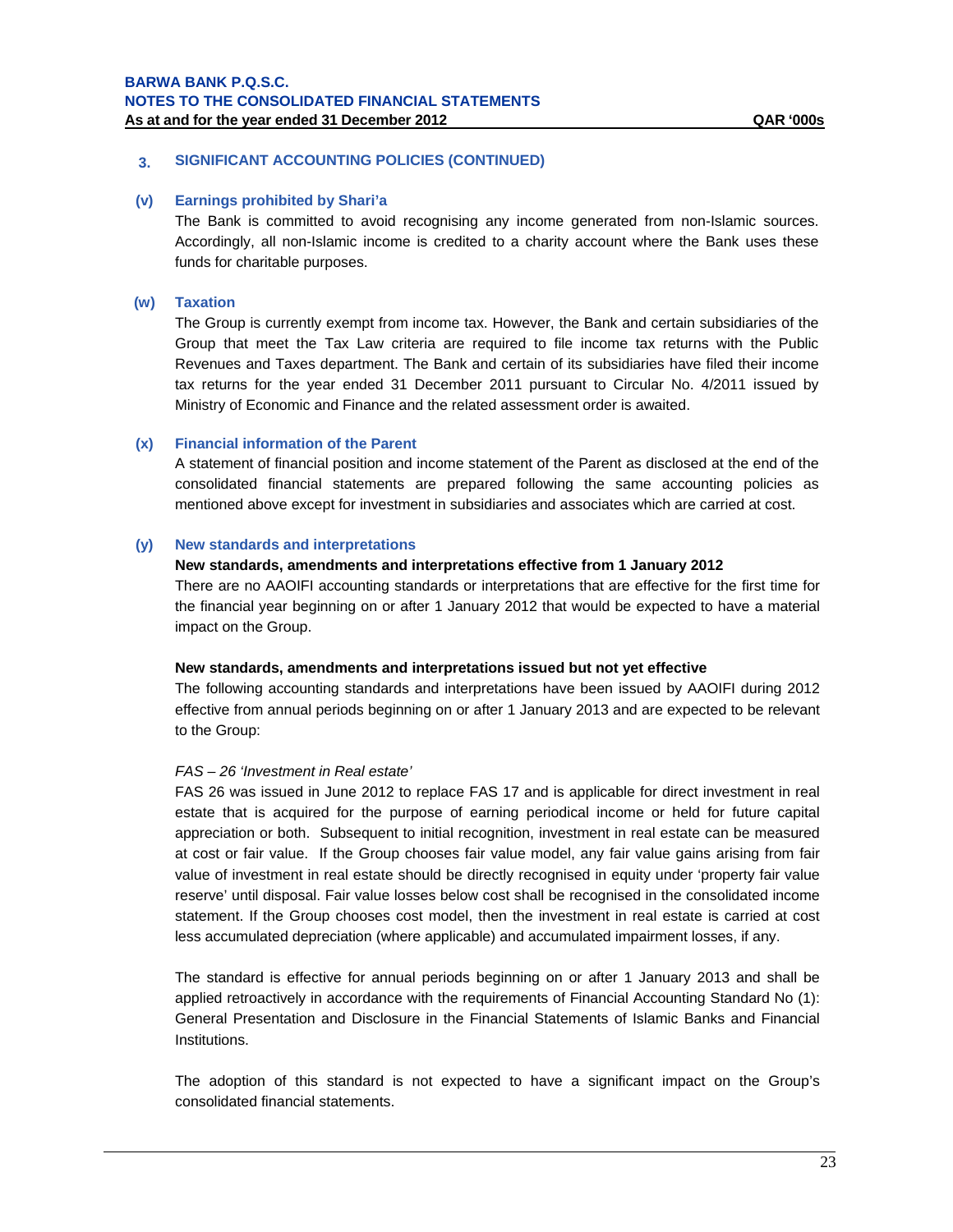**4. FINANCIAL RISK MANAGEMENT** 

# **(a) Introduction and overview**

The Group's business involves taking on risks in a targeted manner and managing them professionally. The core functions of the Group's risk management are to identify all key risks for the Group, measure these risks, manage the risk positions and determine capital allocations. The Group regularly reviews its risk management policies and systems to reflect changes in markets, products and best market practice.

The Group's aim is to achieve an appropriate balance between risk and return and minimise potential adverse effects on the Group's financial performance. The Group defines risk as the possibility of losses or profits foregone, which may be caused by internal or external factors.

The risks arising from financial instruments to which the Group is exposed are financial risks, which include credit risk, liquidity risk, market risks and operational risk.

### **Risk Management Structure**

The Board of Directors is ultimately responsible for identifying and controlling risks, however, there are separate independent functions responsible for managing and monitoring risks.

### **Risk Management and Compliance Committee**

The Risk Management and Compliance Committee has the overall responsibility for the development of the risk strategy and implementing principles, frameworks, policies and limits.

# **Credit Committee**

The Board of Directors has delegated authority to Credit Committee to approve, sub-delegate, direct, monitor and reviews the Group's financing activities and to ensure that the credit policies are adhered to, and credit operations are conducted in the most effective manner.

The Credit Committee is the highest level of executive credit approval authority in the Group and is responsible for taking credit decisions, recommending credit policies and future direction of the credit activities in the Group.

### **Asset Liability Committee (ALCO)**

ALCO is responsible for the overall balance sheet management of the Group. ALCO set guidelines for the overall management of the liquidity and profit rate risk. ALCO also determine the borrowing and funding strategy (asset allocation) of the Group in order to maximize the profit and minimize risk.

### **Operational Risk Committee**

The Operational Risk Committee is responsible for managing and overseeing all aspects of operational risk in the Group. The Committee is responsible for the effective implementation of all operational risk policies and standards.

# **Internal Audit**

Risk management processes are audited by the Group Internal Audit function which examines both the adequacy and compliance with the procedures in addition to a specific audit of the Group Risk function itself as per the approved audit plan. Group Internal Audit discusses the results of all assessments with management and reports its findings and recommendations to the Audit Committee.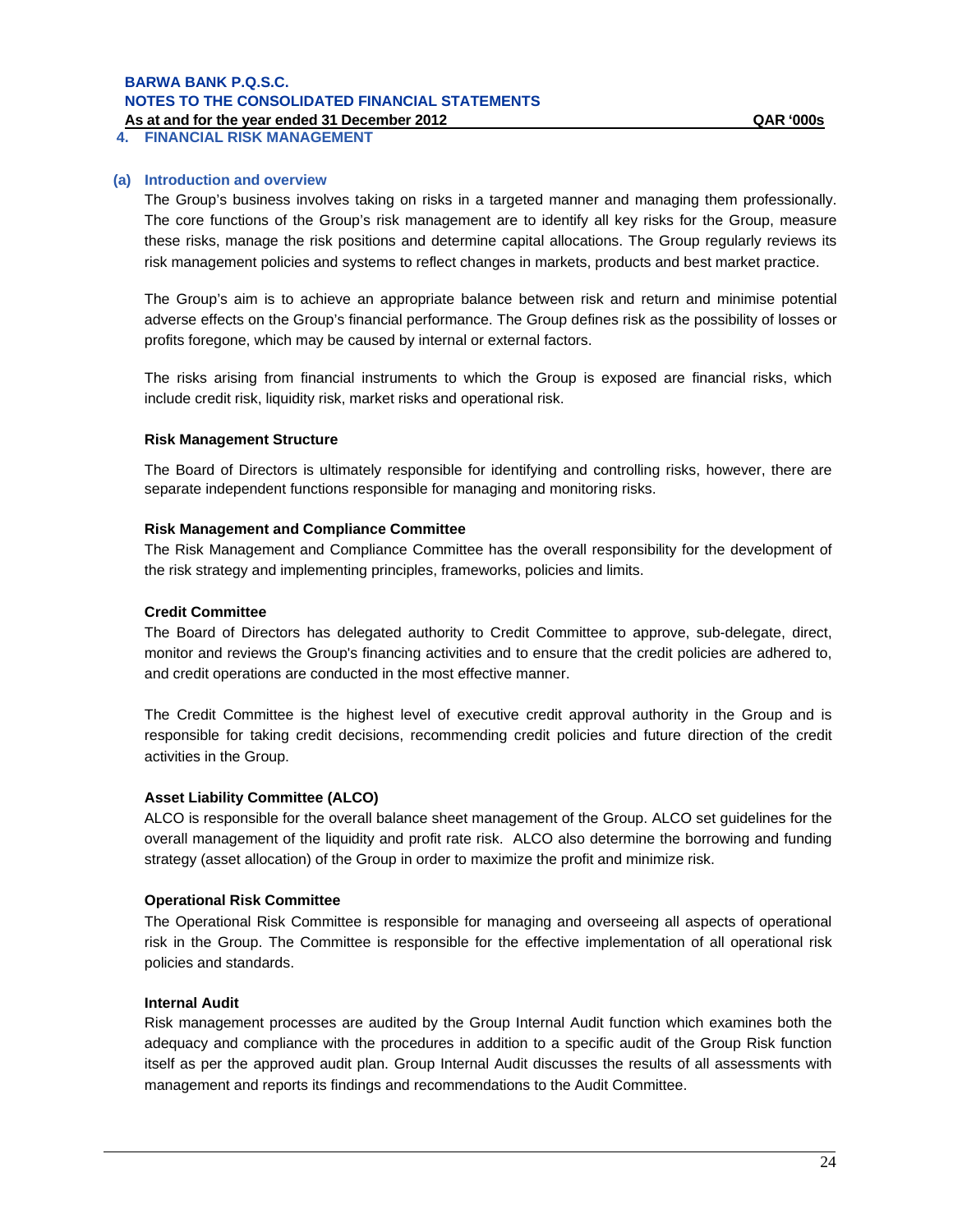**4. FINANCIAL RISK MANAGEMENT (CONTINUED)** 

### **(b) Credit risk**

Credit risk is the risk of financial loss to the Group if a customer or counterparty to a financial instrument fails to meet its contractual obligations.

The Group manages credit risk through diversification of investments, capital markets, lending and financing activities to avoid undue concentrations of credit risk with individuals or groups of customers in specific locations or businesses. It also obtains collaterals when appropriate.

Credit risk arises from all transactions that give rise to actual, contingent or potential claims against any counterparty, obligor or customer (collectively referred as "counterparties"). It is the risk that a loss will be incurred if counterparty defaults or fails to honour a financial obligation that is due. It takes into account both probability of involuntary default, wherein the counterparty does not possess the financial means to repay, and strategic default, wherein counterparty with the ability to repay deliberately defaults.

Credit risk may have the following results:

- Delay in payment obligation;
- Partial loss of the credit exposure; or
- Complete loss of the credit exposure.

For risk management reporting purposes, the Group considers and consolidates all elements of credit risk exposure (such as individual obligor default risk, country and sector risk).

#### **Management of credit risk**

The Board of Directors has delegated responsibility for the oversight of credit risk to its Risk Committee, which is responsible for management of the Group's credit risk, including:

 Formulating credit policies in consultation with business units, covering collateral requirements, credit assessment, risk grading and reporting, compliance with QCB regulations, other applicable legal and statutory requirements;

 Establishing the authorisation structure for the approval and renewal of credit facilities. Facilities exceeding a certain threshold require Board of Directors approval;

 Developing and maintaining the Group's risk grading in order to categorise exposures according to the degree of financial risk;

 Limiting geographical exposures, concentration risk based on internal and external ratings, exposure limits and QCB guidelines;

 Collateralising the exposures by adequate tangible and intangible collaterals. The types of collaterals obtained include cash, mortgages over real estate properties, pledges over shares and personal/corporate guarantees, as appropriate; and

 Reviewing business units compliance of agreed exposure limits, including those for selected industries, country risk and product types. Regular review of the credit quality of Group's portfolios is performed and appropriate corrective actions are taken when required.

The Group has implemented Moody's Risk Analyst Rating System, in order to effectively monitor credit risk on the Group's portfolio and align capital adequacy to such risks. The system is globally proven and enables the Group to rate credit risk on a more objective basis.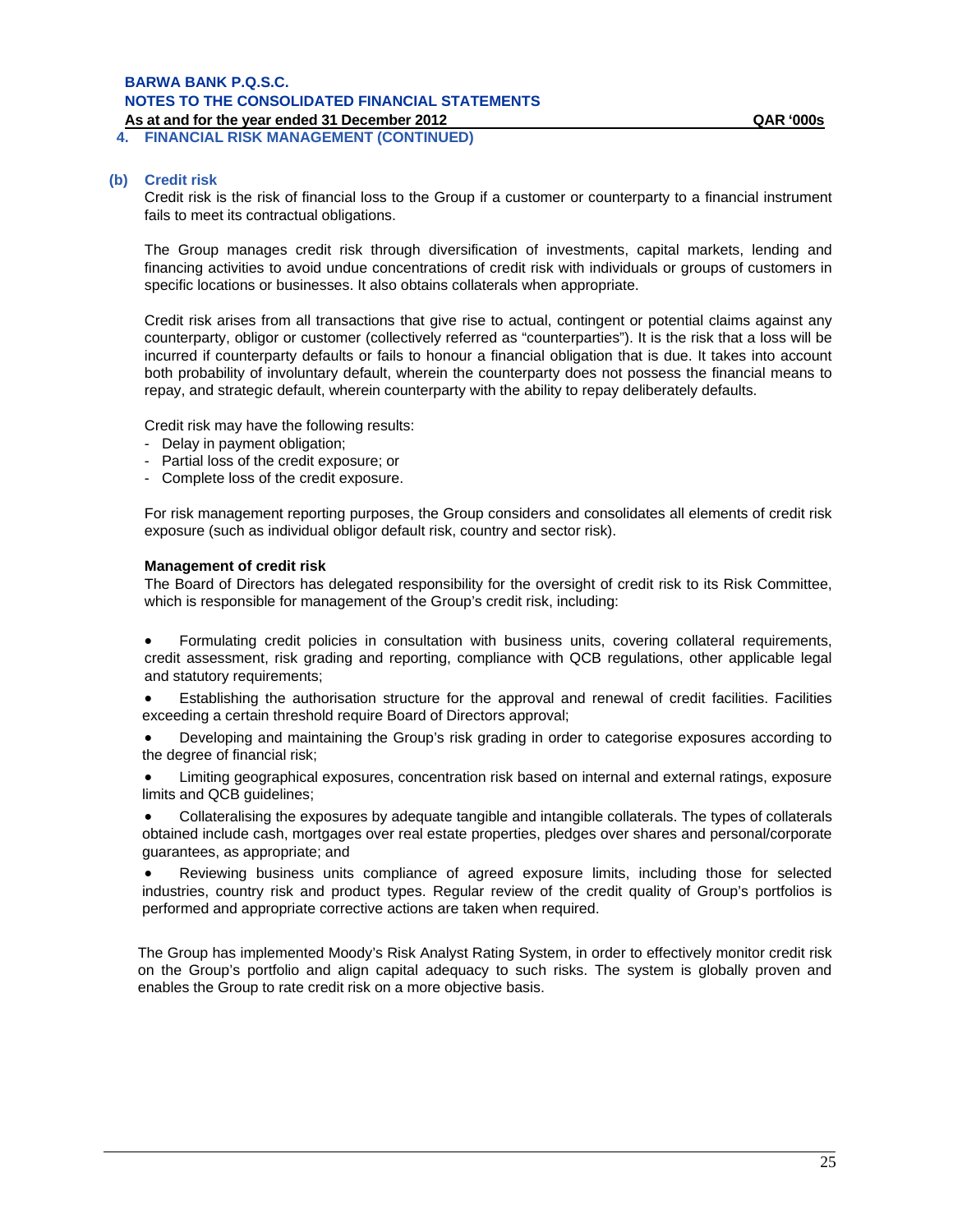### **As at and for the year ended 31 December 2012 QAR '000s 4. FINANCIAL RISK MANAGEMENT (CONTINUED)**

# **(b) Credit risk (Continued)**

### **(i) Credit risk measurement**

Group regularly analyze the quality of the overall credit portfolio with particular focus on the problem credits and the remedial management process.

This include:

- Transaction level review
- Portfolio based review
- Exception based review.

Credit risk and credit administration units are responsible to ensure that all financing activity is undertaken within the approved framework and any deviations are promptly detected, reported and followed up for remedial action.

### **Credit portfolio management**

### *Objective and responsibility*

Portfolio management is an integral part of the credit process that enables the Group to limit concentrations, reduce volatility, increase liquidity and achieve optimum earnings. It does so by incorporating portfolio strategy and planning, performance assessment and reporting functions into one comprehensive management process.

Group is responsible for carrying out the activities in relation to credit risk portfolio management by seeking information from different business units on a regular basis to perform this function. The portfolio analyst undertakes the review, monitoring and control of limits structures based on the portfolio diversification parameters. Further, it prepares portfolio studies and periodic sector/ regional exposure information for management review.

### *Portfolio diversification*

The Bank takes into consideration the following parameters to assess the diversification of the credit portfolio across:

- Group exposure limits
- Industry/ sector exposure limits
- Country exposure limits
- Product exposure limits
- Exposure to a particular credit risk mitigant

### *Stress testing of credit portfolio*

The Group follows a rigorous and forward looking stress testing procedure (in line with pillar 2 requirements of Basel II Accord) that identifies possible events or changes in market conditions (or risk factors) that could adversely impact the Group. This requires foreseeing situations under hypothetical scenarios considering the question 'what-if' and development of stress tests in such scenarios. This enables the Group to be well equipped to cope with the crisis situations when they arise. Risk function has the responsibility of conducting periodic stress testing of the credit portfolio.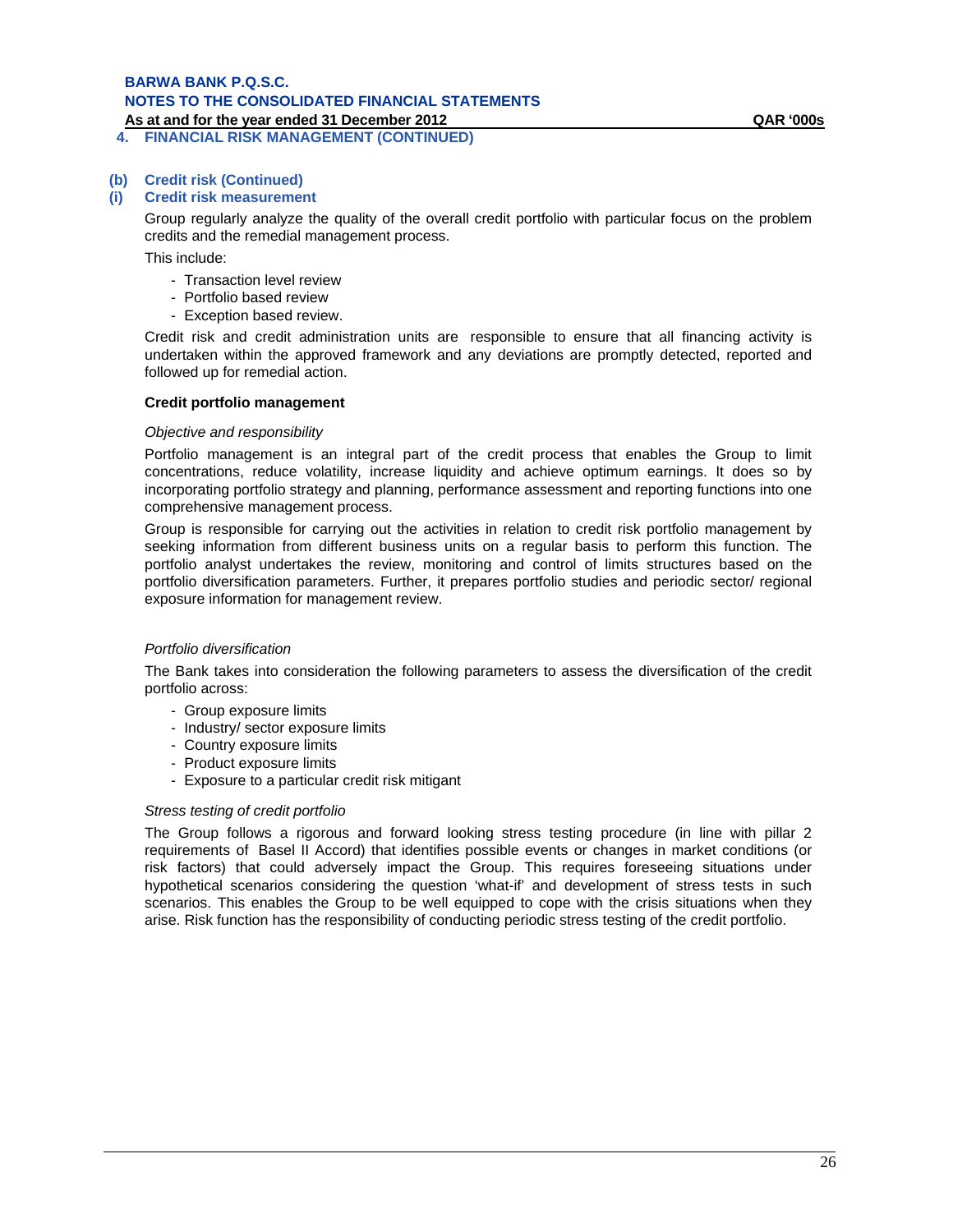# **BARWA BANK P.Q.S.C. NOTES TO THE CONSOLIDATED FINANCIAL STATEMENTS**

**As at and for the year ended 31 December 2012 QAR '000s**

**4. FINANCIAL RISK MANAGEMENT (CONTINUED)** 

**(i) Credit risk measurement (continued)**

The stress-testing program of the Group involves the following steps:

- Capturing reliable data (accuracy and timeliness)
- Identification of risk factors that have an impact on the portfolio value. The different categories of risk factors used by the Group are:
	- a. Obligor rating
	- b. Environment (industry, economic, political, real estate prices, etc.)
	- c. Model (assumptions, holding period, etc.)
	- d. Analytics (correlation, transition matrices, etc.)
- Construction of stress tests on the basis of single factor or multi-factor scenarios
- Deciding magnitude of factor shock
- Running stress tests
- Reporting results of stress tests
- Assessing the impact of abovementioned results on capital adequacy of the Group
- Reassessing the relevance of stress tests on yearly basis.

*Credit risk management information system (MIS)*

Information on all elements of the Group's risk asset portfolio, and most particularly on irregular accounts and on those displaying characteristics of deterioration, are readily available with the concerned staff. Reports are thoroughly scrutinized and, where indicated, triggers appropriate response from the department concerned.

# **(ii) Risk limit control and mitigation policies**

The Group has processes in place for mitigating credit risk which mainly include processes for credit Initiation, credit standards, collateral management and large exposure management.

# **Collateral**

The Group secures credit exposures through a variety of collaterals including cash margins, lien on fixed deposits, real estate and marketable securities. Independent valuation of real estate collaterals are obtained periodically to determine collateral coverage. The value of marketable securties is constantly monitored to determine whether any replenishments /disposals are required.

### **Financing limits (for risk management instrument and financing books)**

The Group has defined limits by counterparty, borrowing group, country, Board of Directors, subsidiaries and affliates. Exposures against these limits are monitored and any breach is reported to the Board thrugh Risk Management and Compliance Committee.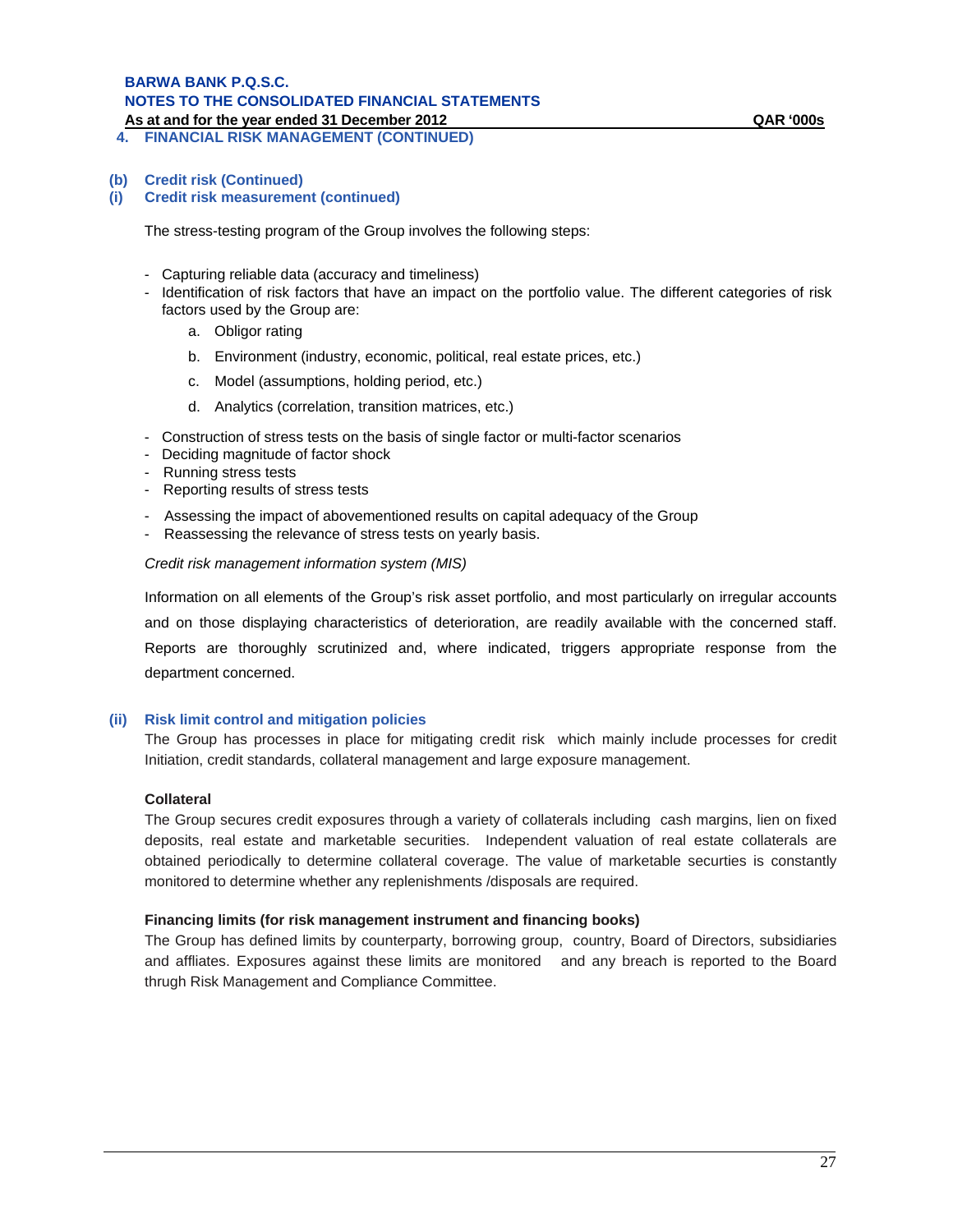# **4. FINANCIAL RISK MANAGEMENT (CONTINUED)**

### **(b) Credit risk (Continued)**

**(iii) Maximum exposure to credit risk before collateral held or other credit enhancements** 

|                                                                                                                                    | 2012       | 2011       |
|------------------------------------------------------------------------------------------------------------------------------------|------------|------------|
| Credit risk exposures relating to financial assets recorded on the<br>consolidated statement of financial position are as follows: |            |            |
| Balances with Qatar Central Bank                                                                                                   | 783,865    | 1,086,087  |
| Due from banks                                                                                                                     | 1,026,391  | 1,878,943  |
| Financing assets                                                                                                                   | 15,331,735 | 9,218,139  |
| Investment securities – debt type                                                                                                  | 5,785,168  | 4,484,327  |
| Other assets                                                                                                                       | 216,339    | 843,296    |
|                                                                                                                                    | 23,143,498 | 17,510,792 |
|                                                                                                                                    |            |            |
| Other credit risk exposures are as follows:                                                                                        |            |            |
| Guarantees                                                                                                                         | 4,129,457  | 4,438,929  |
| Letters of credit                                                                                                                  | 1,373,180  | 367,258    |
| Unutilised credit facilities                                                                                                       | 5,173,918  | 2,847,730  |
|                                                                                                                                    | 10,676,555 | 7,653,917  |

The above tables represents a worse-case scenario of credit risk exposure to the Group, without taking account of any collateral held or other credit enhancements attached. For assets recorded on the consolidated statement of financial position, the exposures set out above are based on net carrying amounts as reported on the consolidated statement of financial position. Letter of credit and guarantees are net of cash margins.

# **(iv) Concentration of risks of financial assets with credit risk exposure Geographical sectors**

The following table breaks down the Group's credit exposure at their carrying amounts (without taking into account any collateral held or other credit support), as categorised by geographical region. For this table, the Group has allocated exposures to regions based on the country of domicile of its counterparties.

**2012** 

|                                     |            | Other      |                |               |            |
|-------------------------------------|------------|------------|----------------|---------------|------------|
|                                     | Qatar      | <b>GCC</b> | Europe         | <b>Others</b> | Total      |
| Assets recorded on the consolidated |            |            |                |               |            |
| statement of financial position:    |            |            |                |               |            |
| Balances with Qatar Central Bank    | 783,865    |            | $\blacksquare$ | ۰.            | 783,865    |
| Due from banks                      | 582,895    | 8.091      | 29.412         | 405.993       | 1,026,391  |
| Financing assets                    | 12,860,778 | 1,946,436  | 71,587         | 452.934       | 15,331,735 |
| Investment securities - debt tpe    | 5,018,533  | 639,183    | 25.491         | 101.961       | 5,785,168  |
| Other assets                        | 207,292    | 8,976      | 71             | ٠             | 216,339    |
|                                     | 19,453,363 | 2.602.686  | 126.561        | 960.888       | 23.143.498 |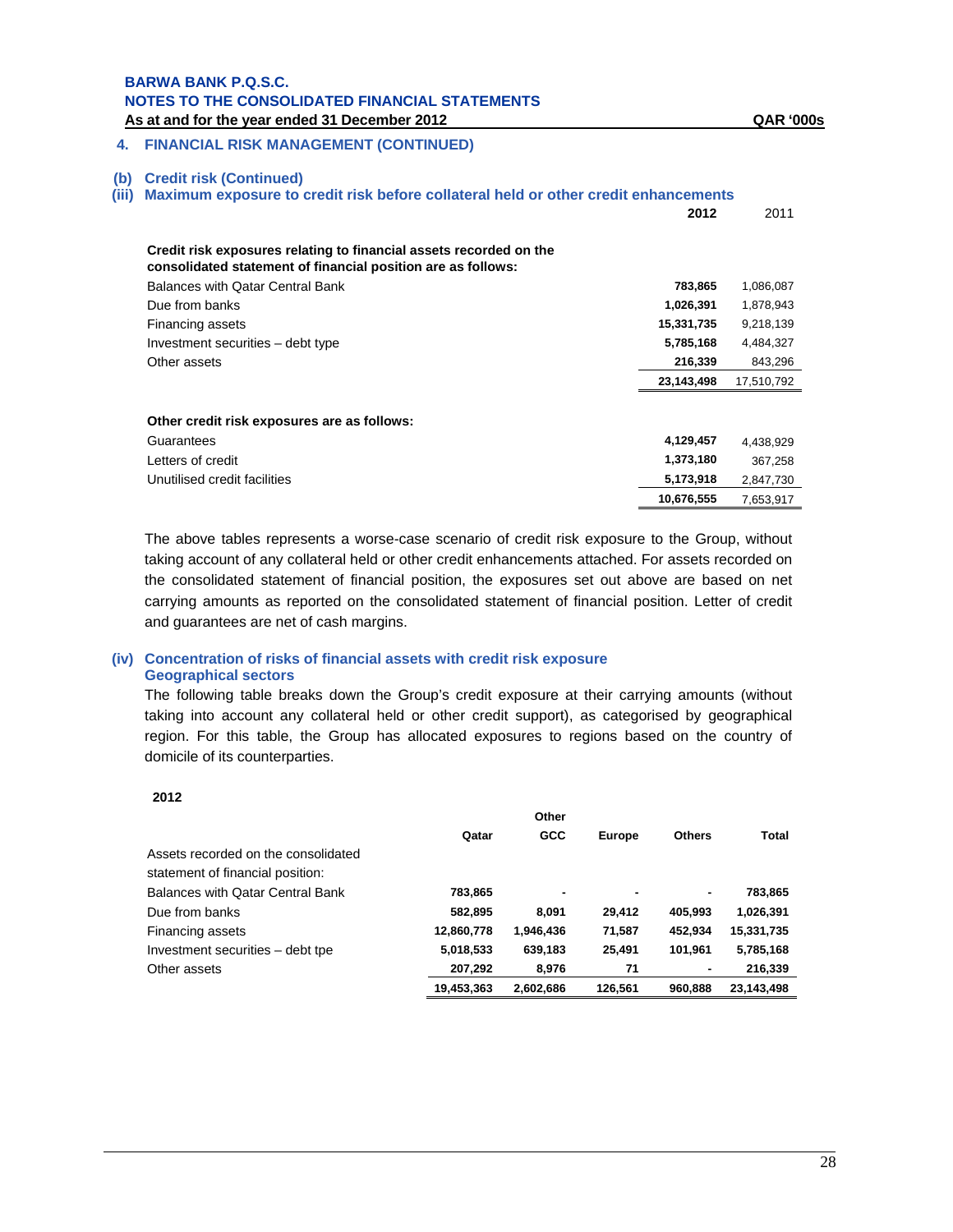# **BARWA BANK P.Q.S.C. NOTES TO THE CONSOLIDATED FINANCIAL STATEMENTS**

### **As at and for the year ended 31 December 2012 QAR '000s 4. FINANCIAL RISK MANAGEMENT (CONTINUED)**

# **(b) Credit risk (Continued)**

**(iv) Concentration of risks of financial assets with credit risk exposure (continued) Geographical sectors (continued)**

| Assets recorded on the consolidated |            | Other     |         |         |            |
|-------------------------------------|------------|-----------|---------|---------|------------|
| statement of financial position:    | Qatar      | GCC       | Europe  | Others  | Total      |
|                                     |            |           |         |         |            |
| Balances with Qatar Central Bank    | 1,086,087  | -         | ٠       |         | 1,086,087  |
| Due from banks                      | 898.246    | 467.400   | 377.429 | 135.868 | 1,878,943  |
| Financing assets                    | 7.696.020  | 1.430.126 | 91,993  | ۰       | 9,218,139  |
| Investment securities – debt type   | 3,943,016  | 497.613   | 25.491  | 18.207  | 4,484,327  |
| Other assets                        | 843.296    |           |         |         | 843,296    |
|                                     | 14.466.665 | 2.395.139 | 494.913 | 154.075 | 17.510.792 |

#### **2012**

|                                | Qatar                | Other<br>GCC    | <b>Europe</b> | <b>Others</b> | <b>Total</b>         |
|--------------------------------|----------------------|-----------------|---------------|---------------|----------------------|
| Guarantees                     |                      |                 |               |               |                      |
|                                | 3,850,082            | 21,948          | 21,511        | 235,916       | 4,129,457            |
| Letters of credit              | 1,316,971            | 32,487          | ٠             | 23,722        | 1,373,180            |
| Unutilised credit facilities   | 4,671,159            | 34,921          | 1,500         | 466,338       | 5,173,918            |
|                                | 9,838,212            | 89,356          | 23,011        | 725,976       | 10,676,555           |
| 2011                           | Qatar                | Other<br>GCC    | Europe        | Others        | Total                |
| Guarantees<br>Letter of credit | 4,327,167<br>360,994 | 27,967<br>6,264 |               | 83,795        | 4,438,929<br>367,258 |
| Unutilised credit facilities   | 2,791,157            | 16,193          | ٠             | 40,380        | 2,847,730            |

7,479,318 50,424 - 124,175 7,653,917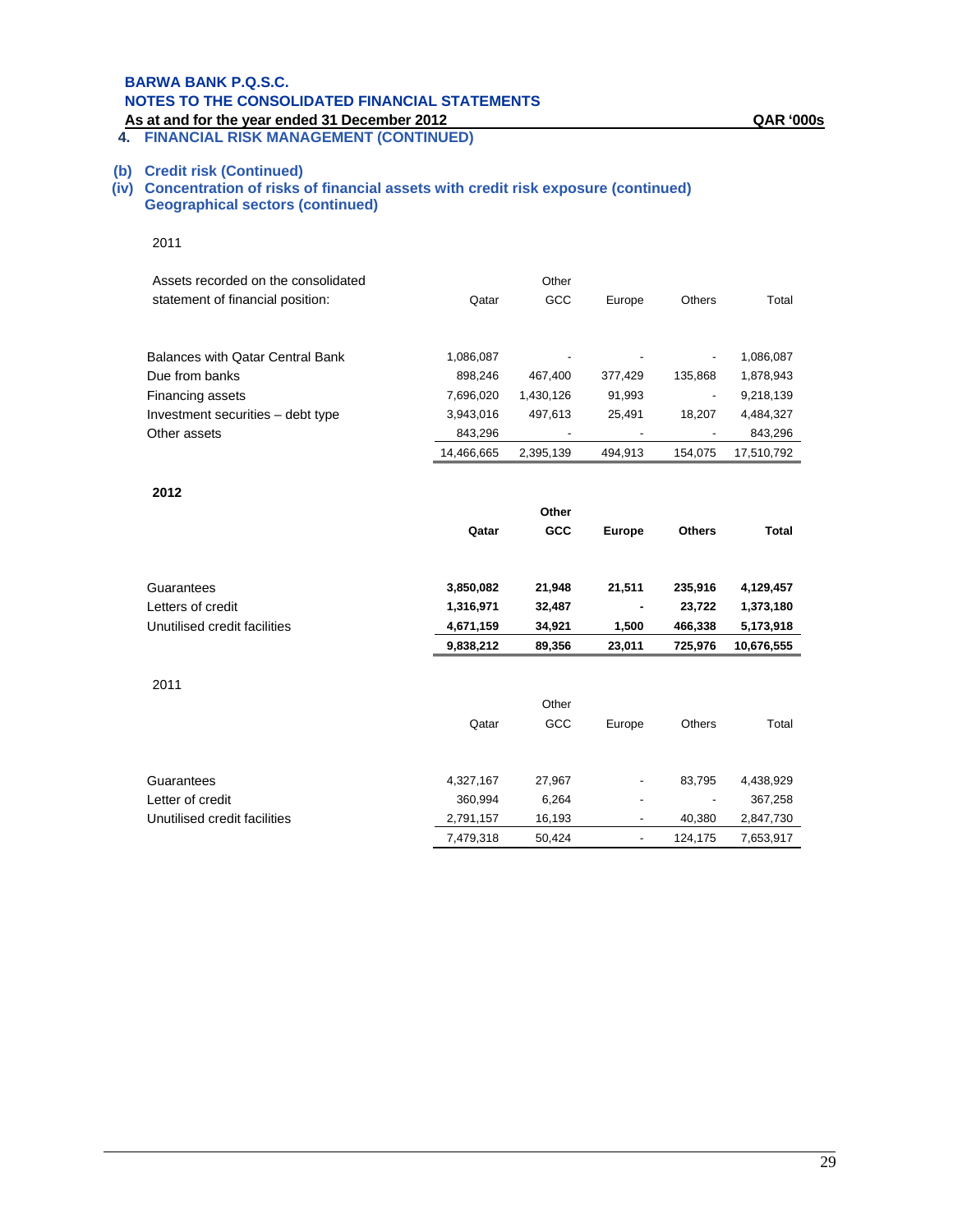**4. FINANCIAL RISK MANAGEMENT (CONTINUED)**

# **(b) Credit risk (Continued)**

# **(iv) Concentration of risks of financial assets with credit risk exposure (continued) Industry sectors**

The following table breaks down the Group's credit exposure at carrying amounts before taking into account collateral held or other credit enhancements, as categorised by the industry sectors of the Group's counterparties.

|                            | Gross      | Gross      |
|----------------------------|------------|------------|
|                            | exposure   | exposure   |
|                            | 2012       | 2011       |
| Funded and unfunded        |            |            |
| Government                 | 6,530,718  | 4,059,704  |
| Industry and Manufacturing | 1,942,256  | 731,550    |
| Commercial                 | 4,064,270  | 2,827,149  |
| <b>Financial services</b>  | 5,103,933  | 5,431,411  |
| Contracting                | 6,648,200  | 4,034,892  |
| Real estate                | 4,160,546  | 3,140,287  |
| Personal                   | 2,535,941  | 1,747,742  |
| Services and others        | 2,834,189  | 3,191,974  |
|                            | 33,820,053 | 25,164,709 |

# **Credit risk exposure**

The tables below presents an analysis of financial assets by rating agency designation, based on Standard & Poor's ratings (or their equivalent):

|                          | 2012       | 2011       |
|--------------------------|------------|------------|
| <b>Equivalent grades</b> |            |            |
| AAA to AA-               | 6,455,983  | 3,795,994  |
| $A+$ to $A-$             | 692,176    | 360,520    |
| BBB+ to BBB-             | 1,280,456  | 327,813    |
| $BB+$ to $B-$            | 472.491    |            |
| Unrated                  | 24,918,947 | 20,680,382 |
|                          | 33,820,053 | 25,164,709 |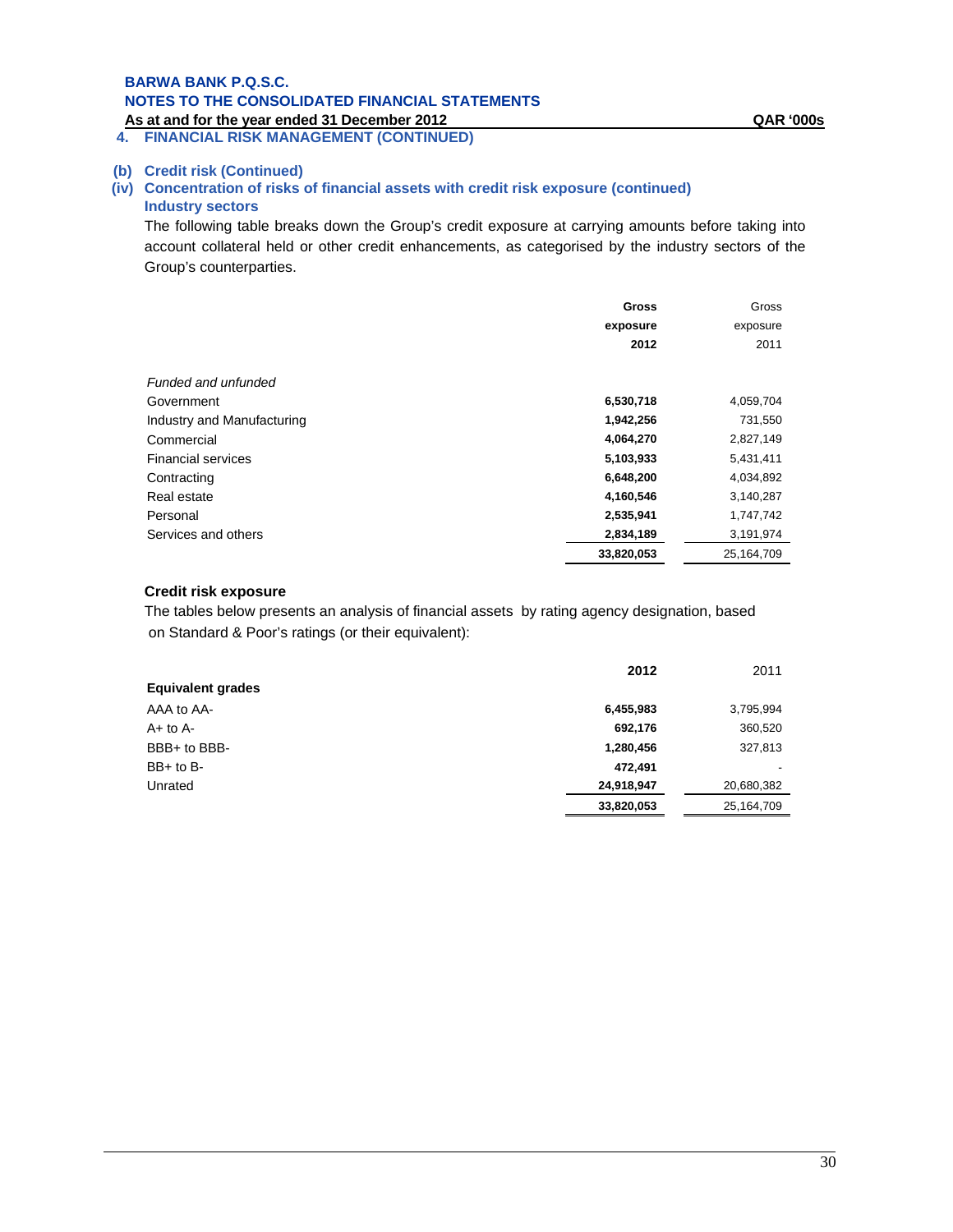# **BARWA BANK P.Q.S.C. NOTES TO THE CONSOLIDATED FINANCIAL STATEMENTS**

**As at and for the year ended 31 December 2012 QAR '000s 4. FINANCIAL RISK MANAGEMENT (CONTINUED)** 

**(b) Credit risk (Continued)** 

**(v) Credit quality** 

|                                     |                  |            |                     |           |             | Investment securities |
|-------------------------------------|------------------|------------|---------------------|-----------|-------------|-----------------------|
|                                     | Financing assets |            | Due from banks      |           | - debt type |                       |
|                                     | 2012             | 2011       | 2012                | 2011      | 2012        | 2011                  |
| Neither past due nor impaired:      |                  |            |                     |           |             |                       |
| Investment grade                    | 11,946,403       |            | 6,595,362 1,026,391 | 1,878,943 | 5,785,168   | 4,484,327             |
| Standard monitoring                 | 1,325,430        | 1,967,187  |                     |           |             |                       |
| Special monitoring                  |                  |            |                     |           |             |                       |
| <b>Carrying amount</b>              | 13,271,833       |            | 8,562,549 1,026,391 | 1,878,943 | 5,785,168   | 4,484,327             |
| Past due but not impaired:          |                  |            |                     |           |             |                       |
| Investment grade                    | 388,600          |            |                     |           |             |                       |
| Standard monitoring                 | 1,070,579        | 453,506    |                     |           |             |                       |
| Special monitoring                  | 517,651          |            |                     |           |             |                       |
| <b>Carrying amount</b>              | 1,976,830        | 453,506    |                     |           |             |                       |
| Impaired:                           |                  |            |                     |           |             |                       |
| Substandard                         | 163,231          | 246,209    |                     |           |             |                       |
| Doubtful                            | 43,370           | 32,217     |                     |           |             |                       |
| Loss                                | 174,978          | 156,220    |                     |           |             |                       |
|                                     | 381,579          | 434,646    |                     |           |             |                       |
| Less: impairment allowance-specific | (298, 507)       | (232, 562) |                     |           |             |                       |
|                                     | 83,072           | 202,084    |                     |           |             |                       |
| Carrying amount – net               | 15,331,735       |            | 9,218,139 1,026,391 | 1,878,943 | 5,785,168   | 4,484,327             |

### **Impaired financing assets**

Individually impaired financing assets including investment in debt-type securities (other than those carried at fair value through income statement) for which the Group determines that there is objective evidence of impairment and it does not expect to collect all principal and profit due according to the contractual terms of the financing / investment security agreement(s).

### **Financing assets past due but not impaired**

Past due but not impaired financing assets are those for which contractual profit or principal payments are past due, but the Group believes that impairment is not appropriate on the basis of the level of security/collateral available and/or the stage of collection of amounts owed to the Group.

|                | 2012      | 2011    |
|----------------|-----------|---------|
| Upto 30 days   | 1,362,802 | 357,694 |
| 30 to 60 days  | 185,951   | 76,109  |
| $60 - 90$ days | 428.077   | 19,703  |
|                | 1,976,830 | 453,506 |

31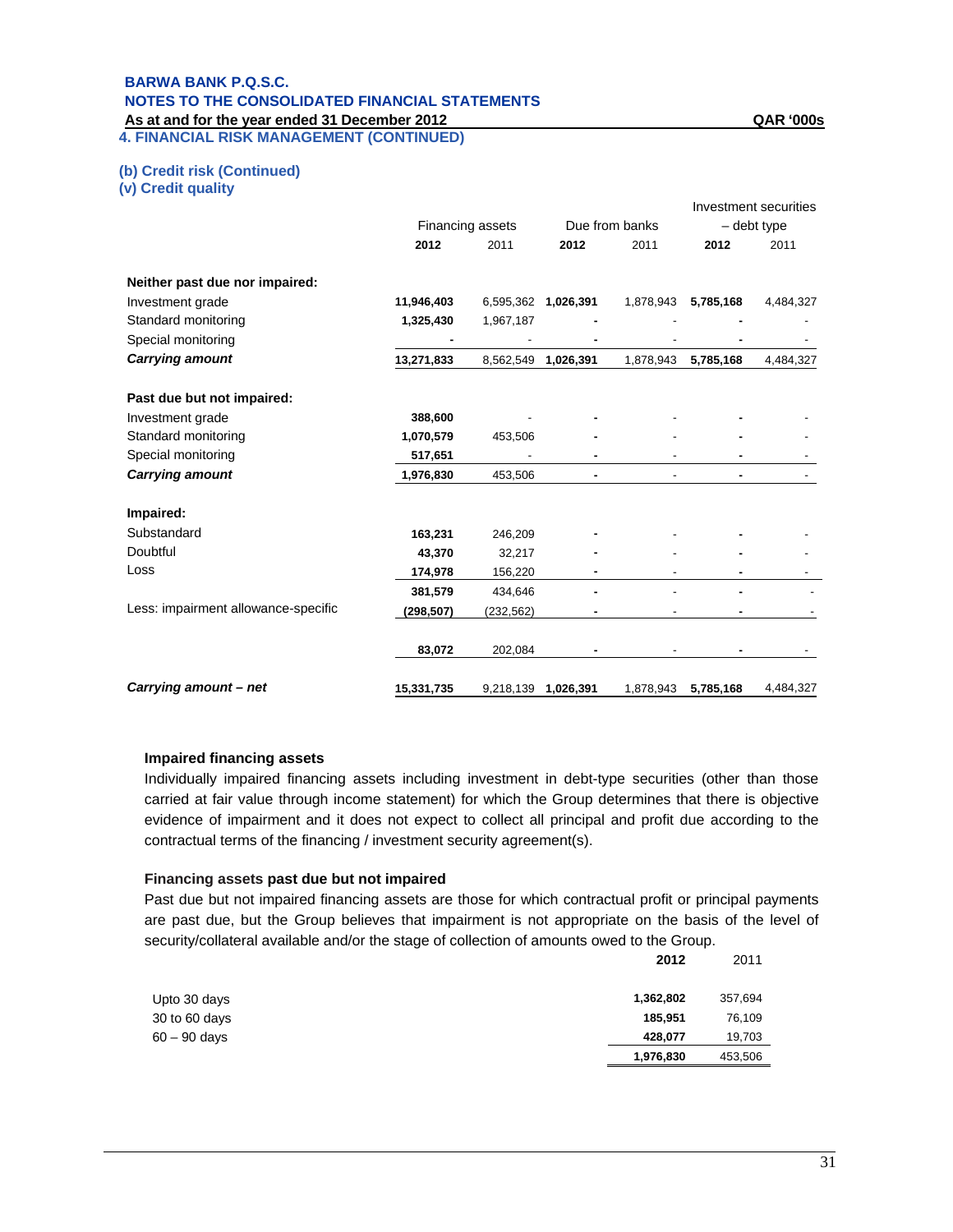**4. FINANCIAL RISK MANAGEMENT (CONTINUED)** 

### **(b) Credit risk (Continued)**

# **(v) Credit quality (continued)**

# **Renegotiated financing assets**

Restructuring activities include extended payment arrangements, approved external management plans, modification and deferral of payments. Restructuring policies and practices are based on indicators or criteria that, in the judgment of management, indicate that payment will most likely continue. These policies are kept under continuous review. As at 31 December 2012, QAR 119.9 million (31 December 2011: QAR 8.3 million) of deals were restructured.

# **(vi) Collateral**

The determination of eligible collateral and the value of collateral are based on QCB regulations and are assessed by reference to market price or indexes of similar assets.

The Group has collateral in the form of blocked deposits, pledge of shares or legal mortgages against the past dues financing assets.

The aggregate fair value of collateral is QAR 11,157.4 million (2011: QAR 6,072 million). For 0 day past due QAR 10,720.7 million (2011: QAR 5,787 million), past due up to 30 days: QAR 165.9 million (2011: QAR 95 million), past due from 31 to 60 days:QAR 1.3 million (2010: QAR 190 million), past due from 61 and 90 days: QAR 265.3 million (2011: Nil) and past due from 91 and above days: QAR 4.2 million (2011: Nil) respectiverly.

### **(vii) Write-off policy**

The Group writes off a financing asset or an investment in debt-type security balance, and any related allowances for impairment losses, when Group determines that the financing asset or security is uncollectible and after QCB approval is obtained.

This determination is made after considering information such as the occurrence of significant changes in the borrower's / issuer's financial position such that the borrower / issuer can no longer pay the obligation, or that proceeds from collateral will not be sufficient to pay back the entire exposure. For smaller balance standardised financing assets, write-off decisions generally are based on a productspecific past due status. The amount written off during the year was QAR 2.1 million (2011: QAR 1.0 million.).

# **(c) Liquidity risk**

Liquidity risk is the risk that the Group is unable to meet its obligations when they fall due as a result of e.g. customer deposits being withdrawn, cash requirements from contractual commitments, or other cash outflows, such as debt maturities or margin calls for risk management instruments etc. Such outflows would deplete available cash resources for client financing, trading activities and investments. In extreme circumstances, lack of liquidity could result in reductions in the consolidated statement of financial position and sales of assets, or potentially an inability to fulfil financing commitments. The risk that the Group will be unable to do so is inherent in all banking operations and can be affected by a range of institution-specific and market-wide events including, but not limited to, credit events, merger and acquisition activity, systemic shocks and natural disasters.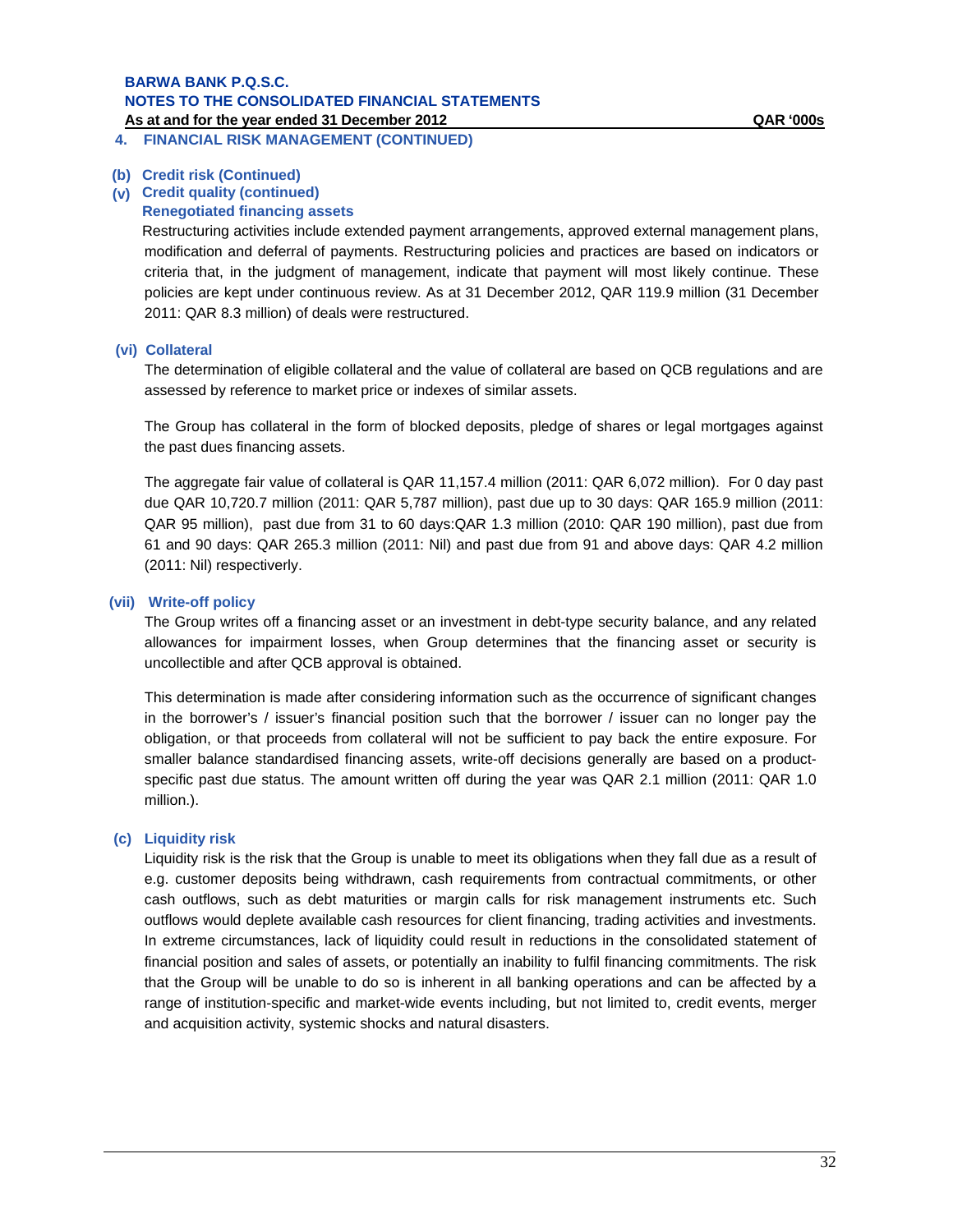# **BARWA BANK P.Q.S.C. NOTES TO THE CONSOLIDATED FINANCIAL STATEMENTS**

**As at and for the year ended 31 December 2012**<br>4. FINANCIAL RISK MANAGEMENT (CONTINUED) **4. FINANCIAL RISK MANAGEMENT (CONTINUED)**

### **(c) Liquidity risk (Continued)**

### **(i) Management of liquidity risk**

The Group's approach to managing liquidity is to ensure, as far as possible that it has sufficient liquidity to meet liabilities when due, under both normal and stressed conditions, without incurring unacceptable losses or risk of damage to the Group's reputation.

The primary objective of liquidity risk management over which the Asset and Liability Committee (ALCO) has oversight, is to provide a planning mechanism for unanticipated changes in the demand or needs for liquidity created by customer behavior or abnormal market conditions. The ALCO emphasizes the maximization and preservation of customer deposits and other funding sources. ALCO also monitors deposit rates, levels, trends and significant changes. Deposit marketing plans are regularly reviewed for consistency with the liquidity policy requirements. A contingency plan is also in place which is reviewed periodically.

The daily liquidity position is monitored and regular liquidity stress testing is conducted under a variety of scenarios covering both normal and more severe market conditions. Liquidity policies and procedures are subject to review and approval of the Board of Directors and ALCO. A summary report, including any exceptions and remedial action taken, is submitted regularly to the Board of Directors and ALCO.

### **(ii) Exposure to liquidity risk**

The key measure used by the Group for managing liquidity risk is the ratio of net liquid assets to deposits from customers. For this purpose net liquid assets are considered as including cash and cash equivalents and investment grade debt securities for which there is an active and liquid market less any deposits from banks, other borrowings and commitments maturing within the next month. The Group ratio of liquid assets to customer deposits at the reporting date was 38% (2011: 47%).

A similar, but not identical, calculation is used to measure the Group's compliance with the liquidity limit established by QCB. As at 31 December 2012, liquidity ratio as per QCB prescribed method was 103% (31 December 2011: 110%). The mimimum liquidity ratio determined by the QCB is 100%.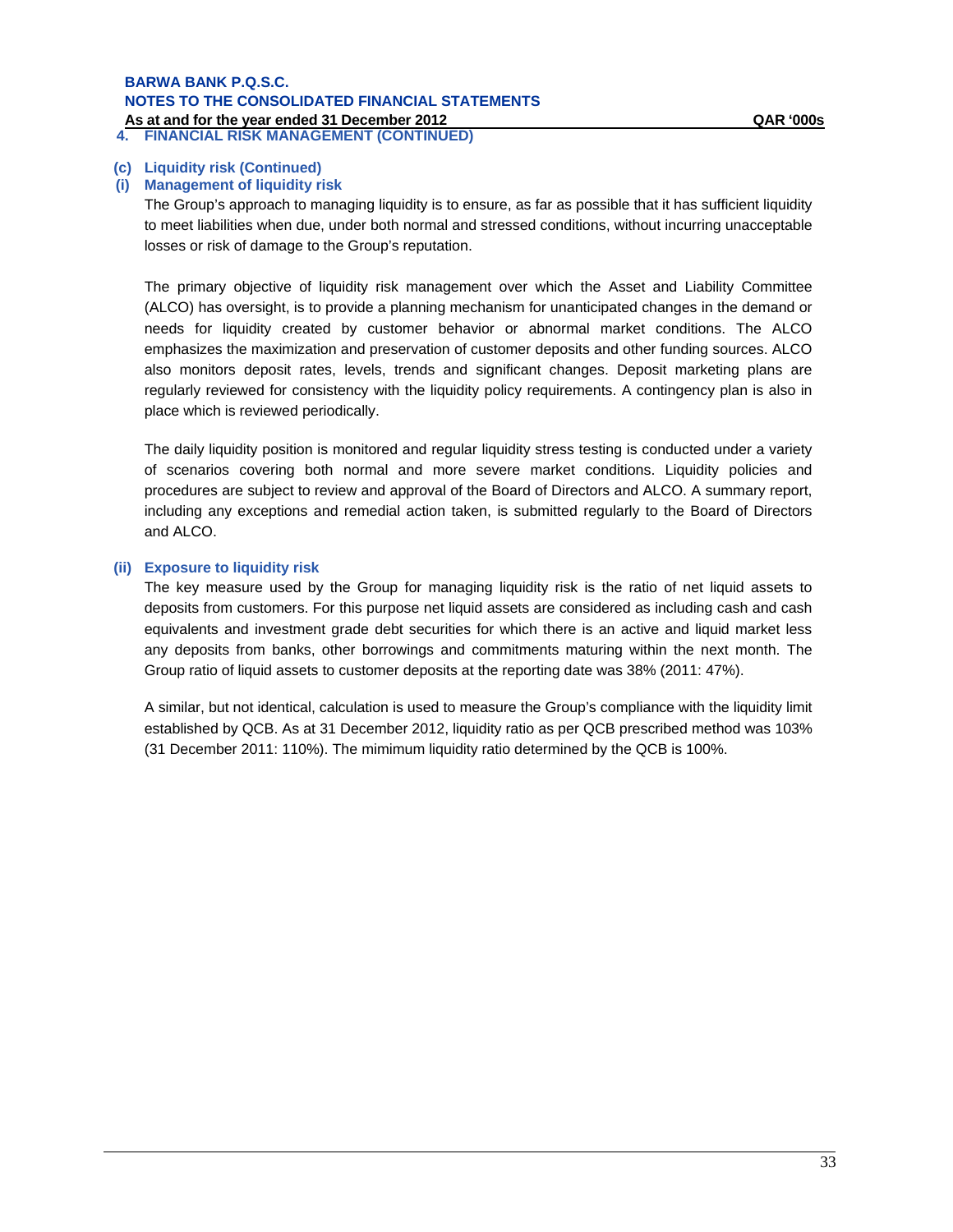# **BARWA BANK P.Q.S.C. NOTES TO THE CONSOLIDATED FINANCIAL STATEMENTS**

**As at and for the year ended 31 December 2012 QAR '000s**

**4. FINANCIAL RISK MANAGEMENT (CONTINUED)**

### **(c) Liquidity risk (Continued)**

#### **(iii) Maturity analysis**

Maturity analysis of Group's financial assets and liabilities are prepared on the basis of their contractual maturities. The contractual maturities have been determined on the basis of the remaining period at the statement of financial postion and do not take into account of the effective maturities as indicated by the Group's deposit retention history.

|                                         | Carrying<br>amount | Less than<br>1 month | $1 - 3$<br>months | $3$ months $-$<br>1 year | $1 - 5$<br>years | More than 5<br>years |
|-----------------------------------------|--------------------|----------------------|-------------------|--------------------------|------------------|----------------------|
| 2012                                    |                    |                      |                   |                          |                  |                      |
| <b>Balances with Qatar Central Bank</b> | 853,747            | 143,449              |                   |                          |                  | 710,298              |
| Due from banks                          | 1,026,391          | 643,626              | 18,218            | ٠                        | 364,547          |                      |
| Financing assets                        | 15,331,735         | 414,047              | 2,482,986         | 2,020,415                | 5,218,685        | 5,195,602            |
| Investment securities – debt type       | 5,785,168          |                      |                   | 397,175                  | 3,259,303        | 2,128,690            |
| Other assets                            | 216,339            | 154,622              | 42,463            | 19,254                   |                  |                      |
| <b>Total financial assets</b>           | 23,213,380         | 1,355,744            | 2,543,667         | 2,436,844                | 8,842,535        | 8,034,590            |
|                                         |                    |                      |                   |                          |                  |                      |
| Due to banks                            | 4,733,303          | 2,193,873            |                   | 2,198,705                | 119,727          | 220,998              |
| Current accounts                        | 782,234            | 782,234              |                   |                          |                  |                      |
| Other liabilities                       | 270,432            | 45,580               | 86,095            | 60,607                   | 51,227           | 26,923               |
| <b>Total financial liabilities</b>      | 5,785,969          | 3,021,687            | 86,095            | 2,259,312                | 170,954          | 247,921              |
|                                         |                    |                      |                   |                          |                  |                      |
| Equiy of investment account holders     | 14,063,097         | 1,224,773            | 8,772,839         | 4,065,485                |                  |                      |
| Total                                   | 19,849,066         | 4,246,460            | 8,858,934         | 6,324,797                | 170,954          | 247,921              |
| <b>Difference</b>                       | 3,364,314          | (2,890,716)          | (6,315,267)       | (3,887,953)              | 8,671,581        | 7,786,669            |
|                                         |                    |                      |                   |                          |                  |                      |
|                                         | Carrying<br>amount | Less than 1<br>month | $1 - 3$<br>months | $3$ months $-$<br>1 year | 1-5 years        | More than<br>5 years |
|                                         |                    |                      |                   |                          |                  |                      |

| 2011                                |            |             |             |                |           |           |
|-------------------------------------|------------|-------------|-------------|----------------|-----------|-----------|
| Balances with central banks         | 1,159,350  | 776,570     |             |                | -         | 382,780   |
| Due from banks                      | 1,878,943  | 1,422,596   |             | 456,347        |           |           |
| Financing assets                    | 9,218,139  | 136,848     | 118,086     | 1,216,284      | 5,846,218 | 1,900,703 |
| Investment securities - debt type   | 4,484,327  |             |             | $\blacksquare$ | 3,159,174 | 1,325,153 |
| Other assets                        | 843,296    | 278,098     | 565,198     |                |           |           |
| Total financial assets              | 17,584,055 | 2,614,112   | 683,284     | 1,672,631      | 9,005,392 | 3,608,636 |
|                                     |            |             |             |                |           |           |
| Due to banks                        | 3,477,459  | 2,860,648   | 60,701      | 556,110        |           |           |
| Current accounts                    | 1,326,238  | 1,326,238   |             |                |           |           |
| Other liabilities                   | 643,742    | 365,606     | 196,489     | 60,940         | 20,707    |           |
| Total financial liabilites          | 5,447,439  | 4,552,492   | 257,190     | 617,050        | 20,707    |           |
|                                     |            |             |             |                |           |           |
| Equiy of investment account holders | 8,765,926  | 447,283     | 4,677,698   | 3,062,760      | 578,185   |           |
| Total                               | 14,213,365 | 4,999,775   | 4,934,888   | 3,679,810      | 598,892   |           |
| <b>Difference</b>                   | 3,370,690  | (2,385,663) | (4,251,604) | (2,007,179)    | 8,406,500 | 3,608,636 |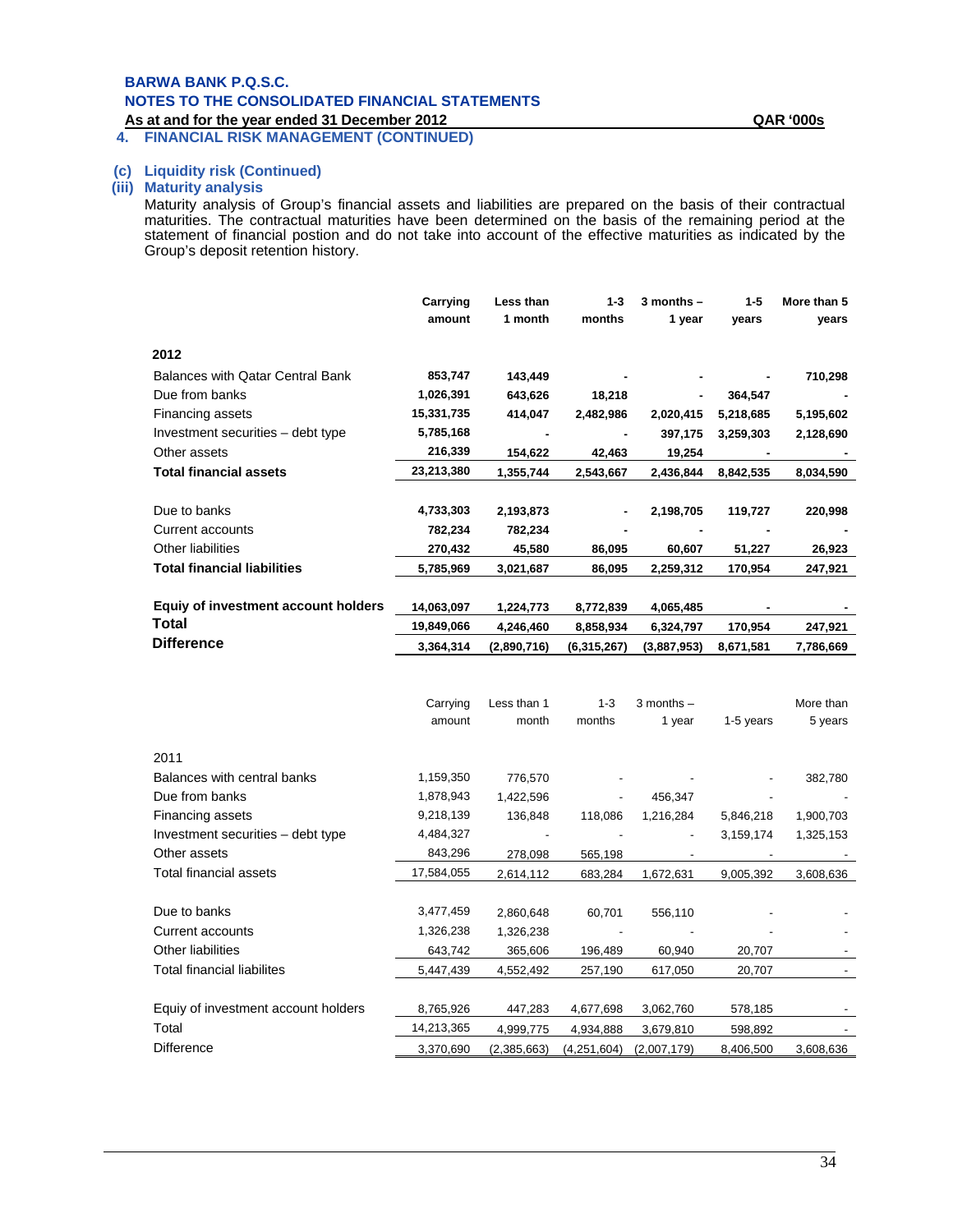### **BARWA BANK P.Q.S.C. NOTES TO THE CONSOLIDATED FINANCIAL STATEMENTS**

**As at and for the year ended 31 December 2012 QAR '000s 4. FINANCIAL RISK MANAGEMENT (CONTINUED)**

#### **(c) Liquidity risk (Continued)**

#### **(iv) Maturity analysis (Financial liabilities and risk management instruments)**

|                                      |            | Gross<br>undisc- |           |           |                |           |             |
|--------------------------------------|------------|------------------|-----------|-----------|----------------|-----------|-------------|
|                                      |            | ounted           |           |           |                |           | <b>More</b> |
|                                      | Carrying   | cash             | Less than | $1 - 3$   | 3 months       |           | than 5      |
|                                      | amount     | flows            | 1 month   | months    | -1 year        | 1-5 years | years       |
| 2012                                 |            |                  |           |           |                |           |             |
| Non-derivative financial liabilities |            |                  |           |           |                |           |             |
| Due to banks                         | 4,733,303  | 4,735,957        | 2,196,527 |           | 2,198,705      | 119,727   | 220,998     |
| Current accounts                     | 782,234    | 782,234          | 782,234   |           | ä,             |           |             |
| Other liabilities                    | 270,432    | 270,432          | 45,580    | 86,095    | 60,607         | 51,227    | 26,923      |
| <b>Total liabilities</b>             | 5,785,969  | 5,788,623        | 3,024,341 | 86,095    | 2,259,312      | 170,954   | 247,921     |
|                                      |            |                  |           |           |                |           |             |
| Equity of investment account         |            |                  |           |           |                |           |             |
| holders                              | 14,063,097 | 14,063,097       | 1,224,773 | 8,772,839 | 4,065,485      |           |             |
| <b>Risk management</b>               |            |                  |           |           |                |           |             |
| instruments                          |            |                  |           |           |                |           |             |
| Risk Management:                     | 7,577      |                  |           |           |                |           |             |
| Outflow                              |            | (15, 487)        |           | (1,627)   | (3,803)        | (10, 057) |             |
| Inflow                               |            | 7,873            |           | 453       | 1,314          | 6,106     |             |
|                                      | 19,856,643 | 19,844,106       | 4,249,114 | 8,857,760 | 6,322,308      | 167,003   | 247,921     |
|                                      |            | Gross            |           |           |                |           |             |
|                                      |            | undisc-          |           |           |                |           |             |
|                                      |            | ounted           | Less      |           |                |           |             |
|                                      | Carrying   | cash             | than 1    | $1 - 3$   | $3$ months $-$ |           | More than   |
|                                      | amount     | flows            | month     | months    | 1 year         | 1-5 years | 5 years     |
| 2011                                 |            |                  |           |           |                |           |             |
| Non-derivative financial liabilities |            |                  |           |           |                |           |             |
| Due to banks                         | 3,477,459  | 3,477,459        | 2,860,648 | 60,701    | 556,110        |           |             |
| Current accounts                     | 1,326,238  | 1,326,238        | 1,326,238 |           |                |           |             |
| Other liabilities                    | 643,742    | 643,742          | 365,606   | 196,489   | 60,940         | 20,707    |             |
| <b>Total liabilities</b>             | 5,447,439  | 5,447,439        | 4,552,492 | 257,190   | 617,050        | 20,707    |             |
|                                      |            |                  |           |           |                |           |             |
| Equity of investment account         |            |                  |           |           |                |           |             |
| holders                              | 8,765,926  | 8,765,926        | 447,283   | 4,677,698 | 3,062,760      | 578,185   |             |
| Risk management instruments          |            |                  |           |           |                |           |             |
| Risk Management                      |            |                  |           |           |                |           |             |
| Outflow                              |            |                  |           |           |                |           |             |
| Inflow                               |            |                  |           |           |                |           |             |
|                                      | 14,213,365 | 14,213,365       | 4,999,775 | 4,934,888 | 3,679,810      | 598,892   |             |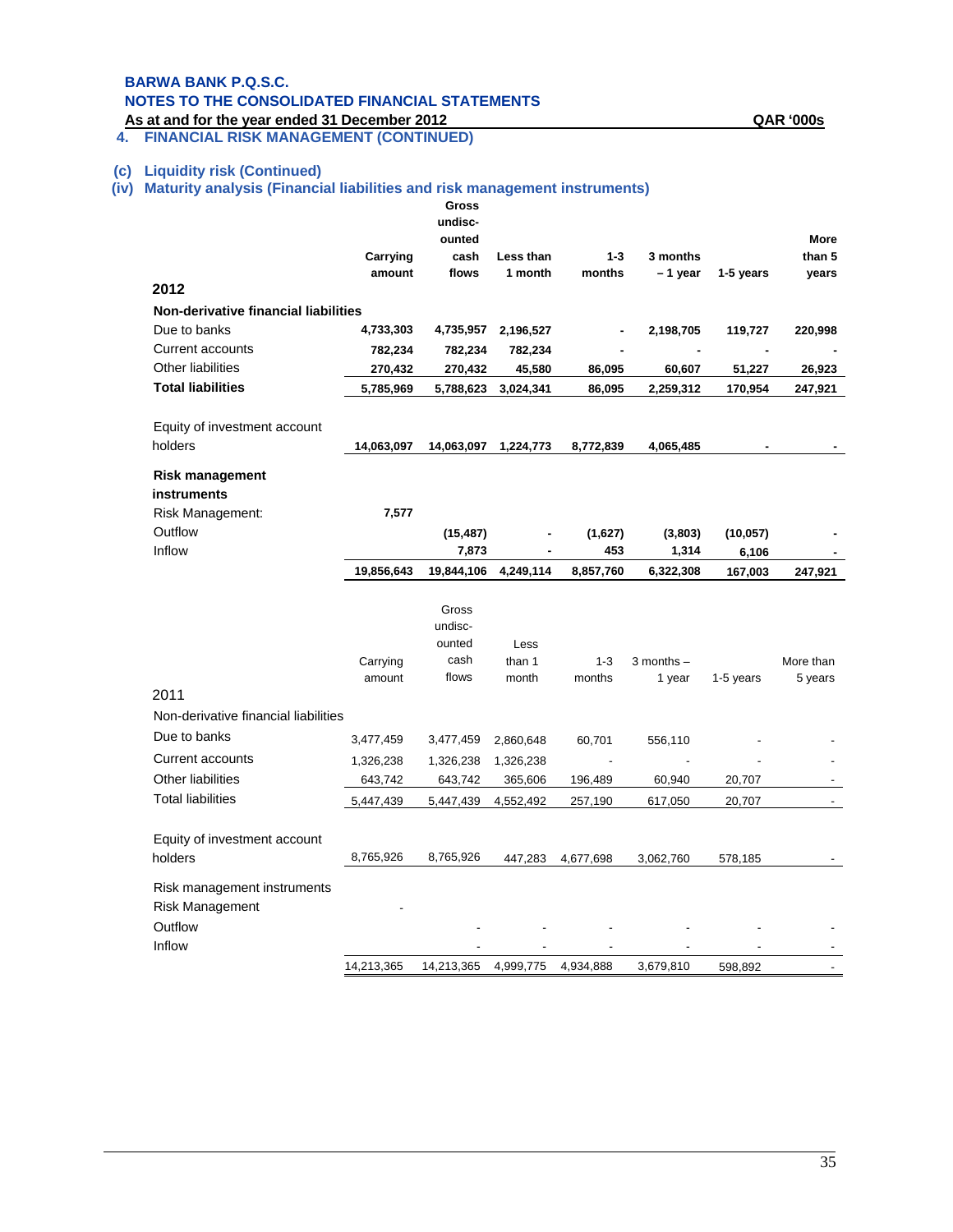**4. FINANCIAL RISK MANAGEMENT (CONTINUED)**

#### **(d) Market risks**

The Group takes on exposure to market risks, which is the risk that the fair value or future cash flows of a financial instrument will fluctuate because of changes in market prices. Market risks arise from open positions in profit rate, currency and equity products, all of which are exposed to general and specific market movements and changes in the level of volatility of market rates or prices such as profit rates, credit spreads, foreign exchange rates and equity prices. The Group separates exposures to market risk into either trading or non-trading portfolios.

The market risks arising from trading and non-trading activities are concentrated in Group Treasury and monitored by two teams separately. Regular reports are submitted to the Board of Directors and heads of each business unit.

Trading portfolios include those positions arising from market-making transactions where the Group acts as principal with clients or with the market.

Non-trading portfolios primarily arise from the profit rate management of the entity's retail and corporate banking assets and liabilities. Non-trading portfolios also consist of foreign exchange and equity risks arising from the Group's debt-type and equity-type investments.

#### **(i) Management of market risks**

Overall authority for market risk is vested in ALCO. Group Market Risk is responsible for the development of detailed risk management policies (subject to review and approval by ALCO) and for the day-to-day review of their implementation.

The Board of Directors has set risk limits based on different factors including country wise exposure limits. These limits are closely monitored by senior management and reviewed by ALCO on a regular basis.

#### **(ii) Exposure to market risks – trading portfolios**

The principal tool used to measure and control market risk exposure within the Group's trading portfolios is Value at Risk (VaR). The VaR of a trading portfolio is the estimated loss that will arise on the portfolio over a specified period of time (holding period) from an adverse market movement with a specified probability (confidence level). The VaR model used by the Group is based upon a 99 percent confidence level and assumes a 10-day holding period. The VaR model used is based mainly on historical simulation. Taking account of market data from the previous one year, and observed relationships between different markets and prices, the model generates a wide range of plausible future scenarios for market price movements. Market Risk limits are set and monitored by the Market Risk Management function endorsed by BOD. The Group uses VaR limits for total market risk and specific foreign exchange, profit rate, equity, credit spread and other price risks. The overall structure of VaR limits is subject to review and approval by ALCO. VaR limits are allocated to trading portfolios

The Group recently has build its trading portfolio in the last quarter of 2012, which is still insignificant in size, consist mainly of Sukuks. However, the Group has established policies for VaR measurement to overlook the trends for market risk management. In addition, the Group uses a wide range of stress tests to model the financial impact of a variety of exceptional market scenarios, such as periods of prolonged market illiquidity, on individual trading portfolios and the Group's overall position.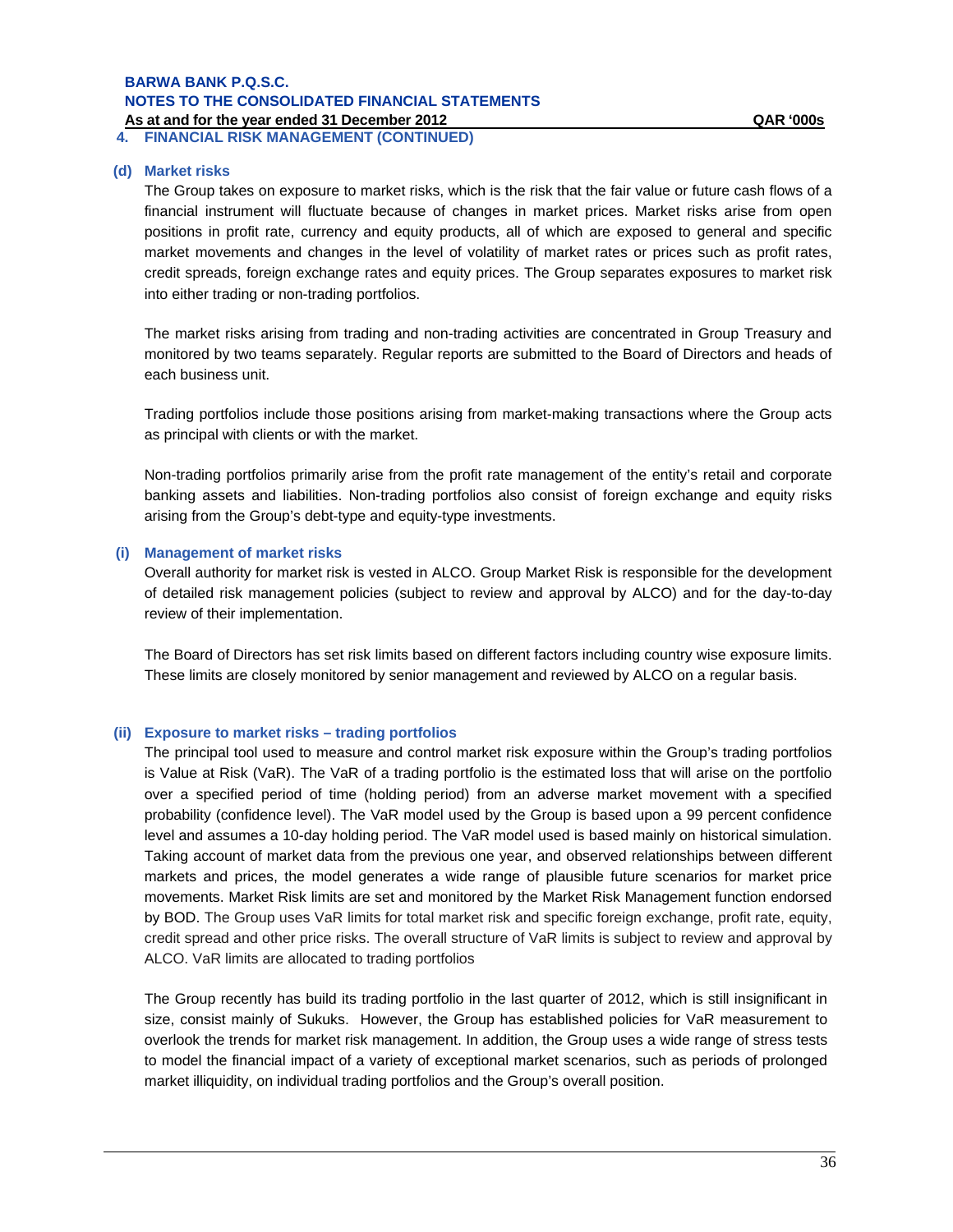**4. FINANCIAL RISK MANAGEMENT (CONTINUED)**

#### **(d) Market risks (continued)**

#### **(iii) Exposure to profit rate risk – non-trading portfolios**

The principal risk to which non-trading portfolios are exposed is the risk of loss from fluctuations in the future cash flows or fair values of financial instruments because of a change in market profit rates. Profit rate risk is managed principally through monitoring profit rate gaps and by having pre-approved limits for repricing bands. ALCO is the monitoring body for compliance with these limits and is assisted by Group central Treasury in its day-to-day monitoring activities.

The Islamic Financial Services Board ("IFSB") has issued a document on Risk Management guidelines for Institutions (other than Insurance Institutions) offering only Islamic Financial Service ("IIFS"). This includes sections on 'Rate of Return Risk' and 'Liquidity Risk'. The Group adheres to the guidelines on 'Rate of Return Risk' and 'Liquidity Risk'.

A summary of the Group's profit rate gap position on non-trading portfolios is as follows:

|                                                                | Repricing in: |               |                         |                   |           |                      |                       |  |
|----------------------------------------------------------------|---------------|---------------|-------------------------|-------------------|-----------|----------------------|-----------------------|--|
|                                                                | Carrying      | Less than     | $3 - 12$                |                   | More than | Non-profit Effective |                       |  |
|                                                                | amount        | 3 months      | months                  | 1-5 years         | 5 years   |                      | sensitive profit rate |  |
| 2012                                                           |               |               |                         |                   |           |                      |                       |  |
| Cash and balances with Qatar                                   |               |               |                         |                   |           |                      |                       |  |
| <b>Central Bank</b>                                            | 853,747       |               |                         |                   |           | 853,747              | 0%                    |  |
| Due from banks                                                 | 1,026,391     | 19,804        |                         |                   |           | 1,006,587            | $0.5% -0.8%$          |  |
| Financing assets                                               | 15,331,735    | 1,251,341     |                         | 191,228 3,443,456 | 2,499,018 | 7,946,692            | 5.1%-5.5%             |  |
| Investment securities-debt type                                | 5,785,168     |               |                         | 127,453           |           | 5,657,715            | 5.0%-5.4%             |  |
|                                                                | 22,997,041    | 1,271,145     |                         | 191,228 3,570,909 | 2,499,018 | 15,464,741           |                       |  |
| Due to banks<br>Equity of investment account                   | 4,733,303     |               |                         |                   |           | 4,733,303            | 1.3%-1.6%             |  |
| holders                                                        | 14,063,097    | 4,371,920     | 9,691,177               |                   |           |                      | 1.8%-2.1%             |  |
| <b>Consolidated statement of</b><br>financial position items - |               |               |                         |                   |           |                      |                       |  |
| Profit rate sensitivity gap                                    | 4,200,641     | (3,100,775)   | (9,499,949)             | 3,570,909         | 2,499,018 | 10,731,438           |                       |  |
| Off consolidated statement of                                  |               |               |                         |                   |           |                      |                       |  |
| financial position items                                       | 5,173,918     | 885,271       | 783,050                 | 1,033,989         | 333,443   | 2,138,165            | 5.1%-5.5%             |  |
| <b>Cumulative profit rate</b>                                  |               |               |                         |                   |           |                      |                       |  |
| sensitivity gap                                                | 9,374,559     | (2, 215, 504) | $(8,716,899)$ 4,604,898 |                   | 2,832,461 | 12,869,603           |                       |  |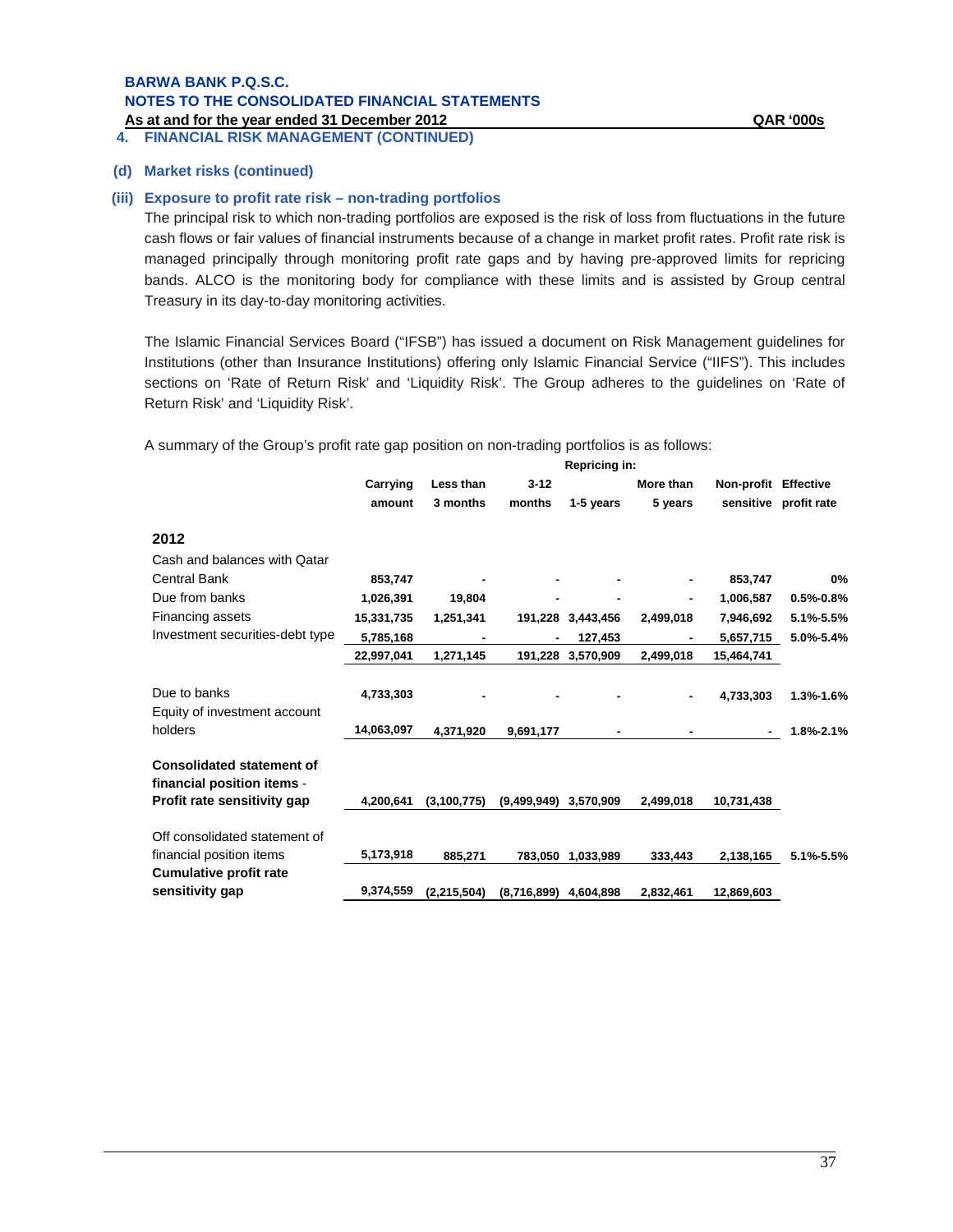# **BARWA BANK P.Q.S.C. NOTES TO THE CONSOLIDATED FINANCIAL STATEMENTS**

**As at and for the year ended 31 December 2012 QAR '000s**

### **4. FINANCIAL RISK MANAGEMENT (CONTINUED)**

#### **(d) Market risks (continued)**

#### **(iii) Exposure to profit rate risk – non-trading portfolios (continued)**

|                                                                | Repricing in: |             |               |            |           |                          |               |
|----------------------------------------------------------------|---------------|-------------|---------------|------------|-----------|--------------------------|---------------|
|                                                                | Carrying      | Less than   | $3 - 12$      |            | More than | Non-profit               | Effective     |
|                                                                | amount        | 3 months    | months        | 1-5 years  | 5 years   | sensitive                | profit rate   |
| 2011                                                           |               |             |               |            |           |                          |               |
| Cash and balances with central                                 |               |             |               |            |           |                          |               |
| banks                                                          | 1,159,350     |             |               |            |           | 1,159,350                | 0%            |
| Due from banks                                                 | 1,878,943     |             |               |            |           | 1,878,943                | $0.5% - 0.9%$ |
| Financing assets                                               | 9,218,139     | 3,865,415   | 820,245       |            |           | 4,532,479                | 5.0%-6.0%     |
| Investment securities-debt type                                | 4,484,327     | ٠           | 127,453       |            |           | 4,356,874                | 5.1%-5.5%     |
|                                                                | 16,740,759    | 3,865,415   | 947,698       |            |           | 11,927,646               |               |
| Due to banks                                                   | 3,477,461     |             |               |            |           | 3,477,461                | $0.5% - 1.0%$ |
| Equity of investment account<br>holders                        | 8,765,924     | 5,124,981   | 3,062,758     | 578,185    |           | $\overline{\phantom{a}}$ | 1.5%-2.0%     |
| Consolidated statement of<br>financial position items - profit |               |             |               |            |           |                          |               |
| rate sensitivity gap                                           | 4,497,374     | (1,259,566) | (2, 115, 060) | (578, 185) |           | 8,450,185                |               |
| Off consolidated statement of                                  |               |             |               |            |           |                          |               |
| financial position items                                       | 2,847,730     | 597,065     | 850.461       |            |           | 1,400,204                | 5.0%-6.0%     |
| Cumulative profit rate sensitivity                             |               |             |               |            |           |                          |               |
| gap                                                            | 7,345,104     | (662, 501)  | (1,264,599)   | (578, 185) |           | 9,850,389                |               |

### **Sensitivity analysis**

The management of profit rate risk against profit rate gap limits is supplemented by monitoring the sensitivity of the Group's financial assets and liabilities to various standard and Non - standard profit rate scenarios. Standard scenarios that are considered on a monthly basis include a 100 basis point (bp) parallel fall or rise in all yield curves worldwide and a 50 bp rise or fall in the greater than 12-month portion of all yield curves. An analysis of the Group's sensitivity to an increase or decrease in market profit rates, assuming no asymmetrical movement in yield curves and a constant financial position, is as follows:

| Sensitivity of net profit | 100 bp parallel<br>increase | 100 bp parallel<br>decrease |  |
|---------------------------|-----------------------------|-----------------------------|--|
| 2012                      |                             |                             |  |
| At 31 December            | 34,522                      | (34, 522)                   |  |
| Average for the year      | 37,901                      | (37, 901)                   |  |
| 2011                      |                             |                             |  |
| At 31 December            | 24,434                      | (24, 434)                   |  |
| Average for the year      | 23,811                      | (23, 811)                   |  |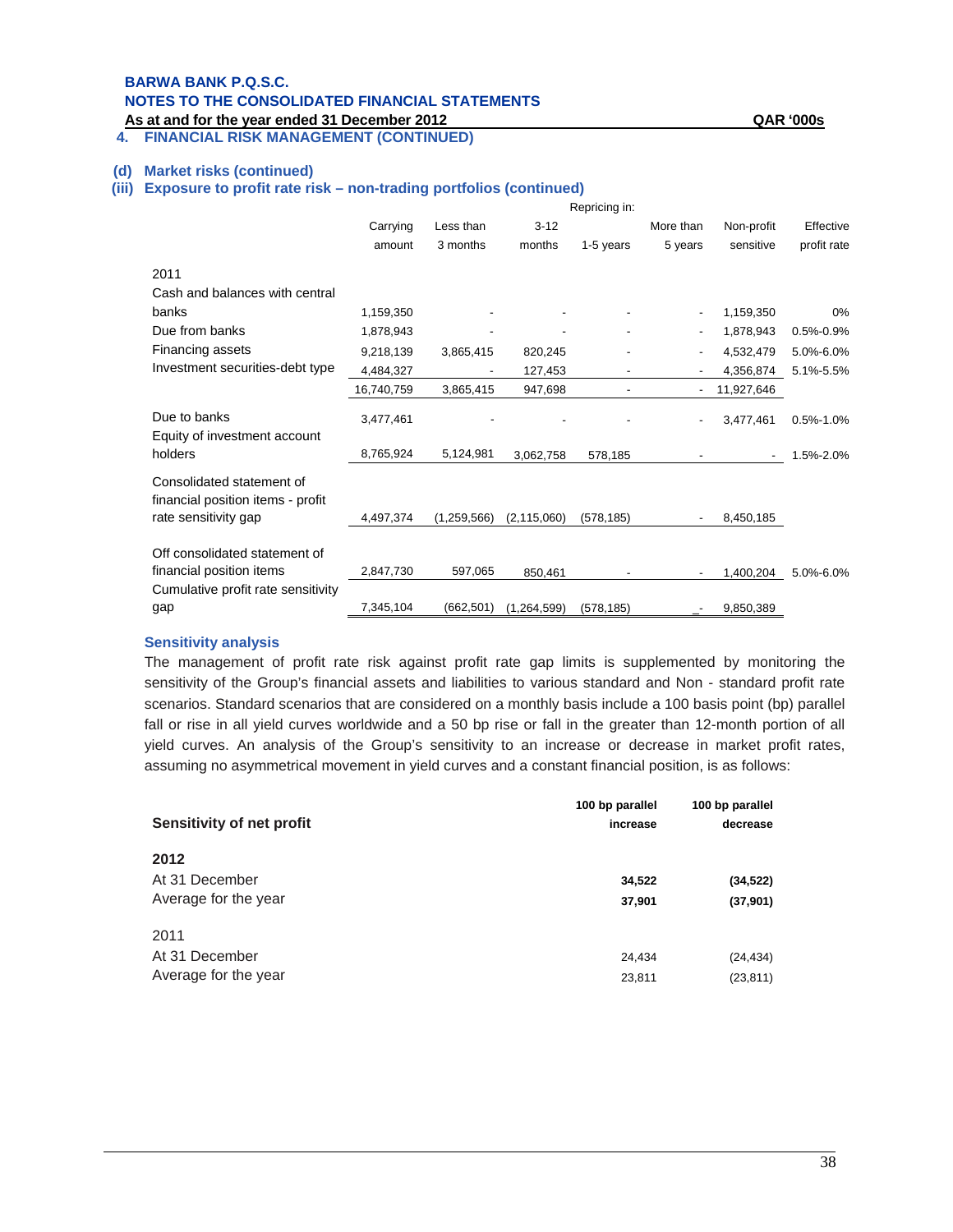# **BARWA BANK P.Q.S.C. NOTES TO THE CONSOLIDATED FINANCIAL STATEMENTS**

**As at and for the year ended 31 December 2012 QAR '000s 4. FINANCIAL RISK MANAGEMENT (CONTINUED)**

#### **(d) Market risks (continued)**

### **(iii) Exposure to profit rate risk – non-trading portfolios (continued)**

Profit rate movements affect reported equity in the following way:

 retained earnings arising from increases or decreases in net profit and the fair value changes reported in consolidated income statement.

Overall non-trading profit rate risk positions are managed by Group Central Treasury, which uses financial investments, advances to banks, deposits from banks and risk management instruments to manage the overall position arising from the Group's non-trading activities. The use of risk management instrument is to manage profit rate risk.

#### **(iv) Exposure to other market risks – non-trading portfolios**

#### **Foreign currency transactions**

Foreign exchange risks arise from the movement of the rate of exchange over a period of time. Positions are monitored on a regular basis to ensure positions are maintained within approved limits established by the Board of Directors.

As at the reporting date the net foreign currency exposures, other than USD which is pegged to the Qatari Riyal, and their respective sensitivities to a 500 bps change was as follows:

| <b>Functional currency of Group entities</b> | 2012         | 2011            |
|----------------------------------------------|--------------|-----------------|
| Net foreign currency exposure:               |              |                 |
| Pounds Sterling<br>Euro                      | 57,088       | 21,977          |
| Other currencies                             | 13<br>44,815 | 6,611<br>33,680 |

|                                                       | Increase /<br>(decrease) in profit |       | Increase /<br>(decrease) in equity |       |
|-------------------------------------------------------|------------------------------------|-------|------------------------------------|-------|
| 5% increase / (decrease) in currency exchange<br>rate | 2012                               | 2011  | 2012                               | 2011  |
| <b>Pound Sterling</b>                                 | 2,854                              | 1.099 | 2.854                              | 1,099 |
| Euro                                                  | 1                                  | 331   |                                    | 331   |
| Other currencies                                      | 2.241                              | 1.684 | 2.241                              | 1,684 |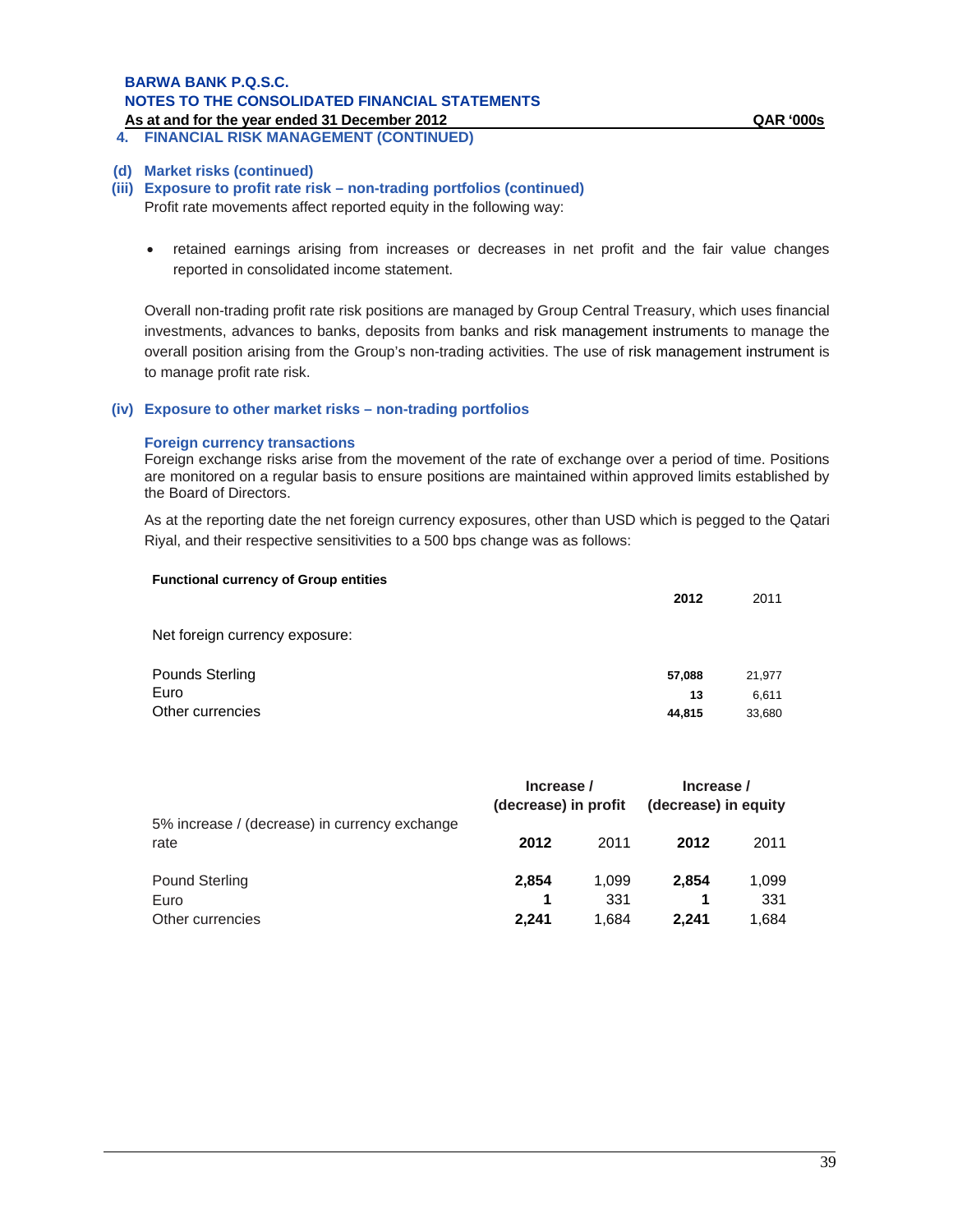**4. FINANCIAL RISK MANAGEMENT (CONTINUED)**

#### **(d) Market risks (continued) Equity price risk**

Equity price risk is the risk that the fair value of equities decreases as a result of changes in the level of equity indices and individual stocks. The non-trading equity price risk exposure arises from equity securities classified as fair value through income statement and fair value through equity.

The Group is also exposed to equity price risk and the sensitivity analysis thereof is as follows:

|                                                   | 2012   | 2011   |
|---------------------------------------------------|--------|--------|
| 5% increase / (decrease) in QE 30 and other index |        |        |
| Increase / (decrease) in profit and loss          | 9.065  | 56     |
| Increase / (decrease) in equity                   | 43.359 | 17.877 |

The above analysis has been prepared on the assumption that all other variables such as profit rate, foreign exchange rate, etc are held constant and is based on historical correlation of the equity securities to the relevant index. Actual movement may be different from the one stated above.

#### **(e) Operational risks**

Operational risk is the risk of direct or indirect loss arising from a wide variety of causes associated with the Group's involvement with financial instruments, including processes, personnel, technology and infrastructure, and from external factors other than credit, market and liquidity risks such as those arising from legal and regulatory requirements and generally accepted standards of corporate behaviour.

The Group's objective is to manage operational risk so as to balance the avoidance of financial losses and damage to the Group's reputation with overall cost effectiveness and to avoid control procedures that restrict initiative and creativity.

The primary responsibility for the development and implementation of controls to address operatio nal risk is assigned to senior management within each business unit. This responsibility is supported by the development of overall Group standards for the management of operational risk in the following areas:

- requirements for appropriate segregation of duties, including the independent authorisation of transactions;
- requirements for the reconciliation and monitoring of transactions;
- compliance with regulatory and other legal requirements;
- documentation of controls and procedures;
- requirements for the periodic assessment of operational risks faced, and the adequacy of controls and procedures to address the risks identified;
- requirements for the reporting of operational losses and proposed remedial action;
- development of contingency plans;
- training and professional development;
- ethical and business standards; and
- risk mitigation, including insurance where this is effective.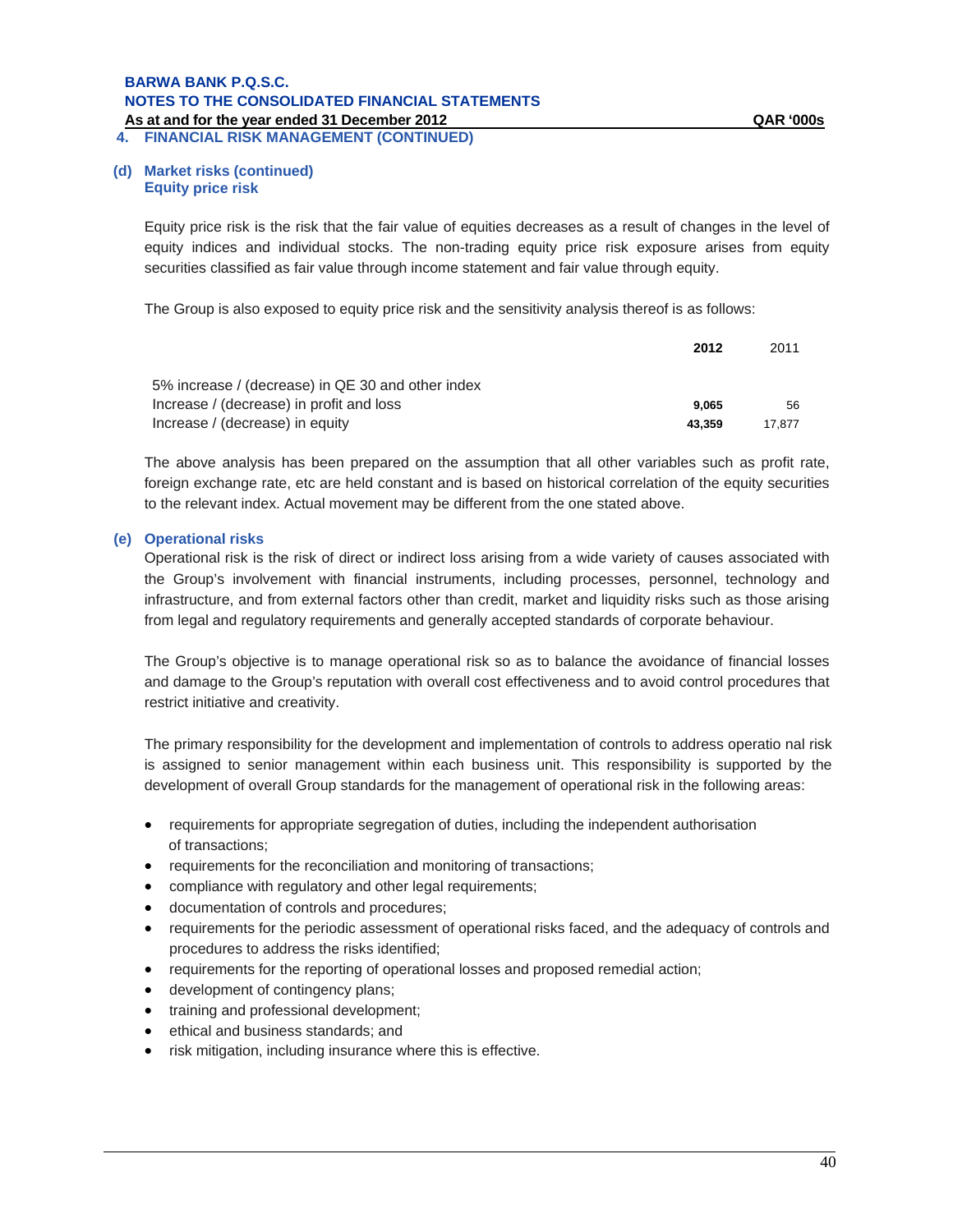**4. FINANCIAL RISK MANAGEMENT (CONTINUED)**

#### **(e) Operational risks (continued)**

The strategy and framework for operational risk management is set by the Operational Risk Committee (ORC) and is implemented consistently across the Group. While the management of operational risk is the primary responsibility of each function or service responsible, the implementation of an integrated Operational Risk Management Framework is coordinated by a dedicated and independent team led by an Operational Risk Manager (ORM). This team reports to the Chief Risk Officer (CRO) of the Group. Each business unit has nominated a "Unit Operational Risk Manager (UORM)" who acts as a single point of contact for ORM regarding all Operational Risks for the respective business unit.

#### **(f) Capital management Regulatory capital**

The Group's policy is to maintain a strong capital base so as to ensure investor, creditor and market confidence and to sustain future development of the business. The impact of the level of capital on owners' return is also recognised and the Group recognises the need to maintain a balance between the higher returns that might be possible with greater gearing and the advantages and security afforded by a sound capital position.

The Group and its individually regulated operations have complied with all externally imposed capital requirements throughout the period.

The capital adequacy ratio of the Group is calculated in accordance with the Basel Committee guidelines as adopted by the QCB.

The Group's regulatory capital position under Basel II and QCB regulations at 31 December was as follows:

|                          | 2012                | 2011    |
|--------------------------|---------------------|---------|
| Tier 1 capital           | 4,115,271 3,920,049 |         |
| Tier 2 capital           | 260.621             | 134.809 |
| Total regulatory capital | 4,375,892 4,054,858 |         |

Tier 1 capital includes share capital, legal reserve, retained earnings and other reserves netted from treasury shares and goodwill.

Tier 2 capital includes risk reserve (up to 1.25% of the risk weighted assets) and fair value reserves (45% if positive and 100 % if negative).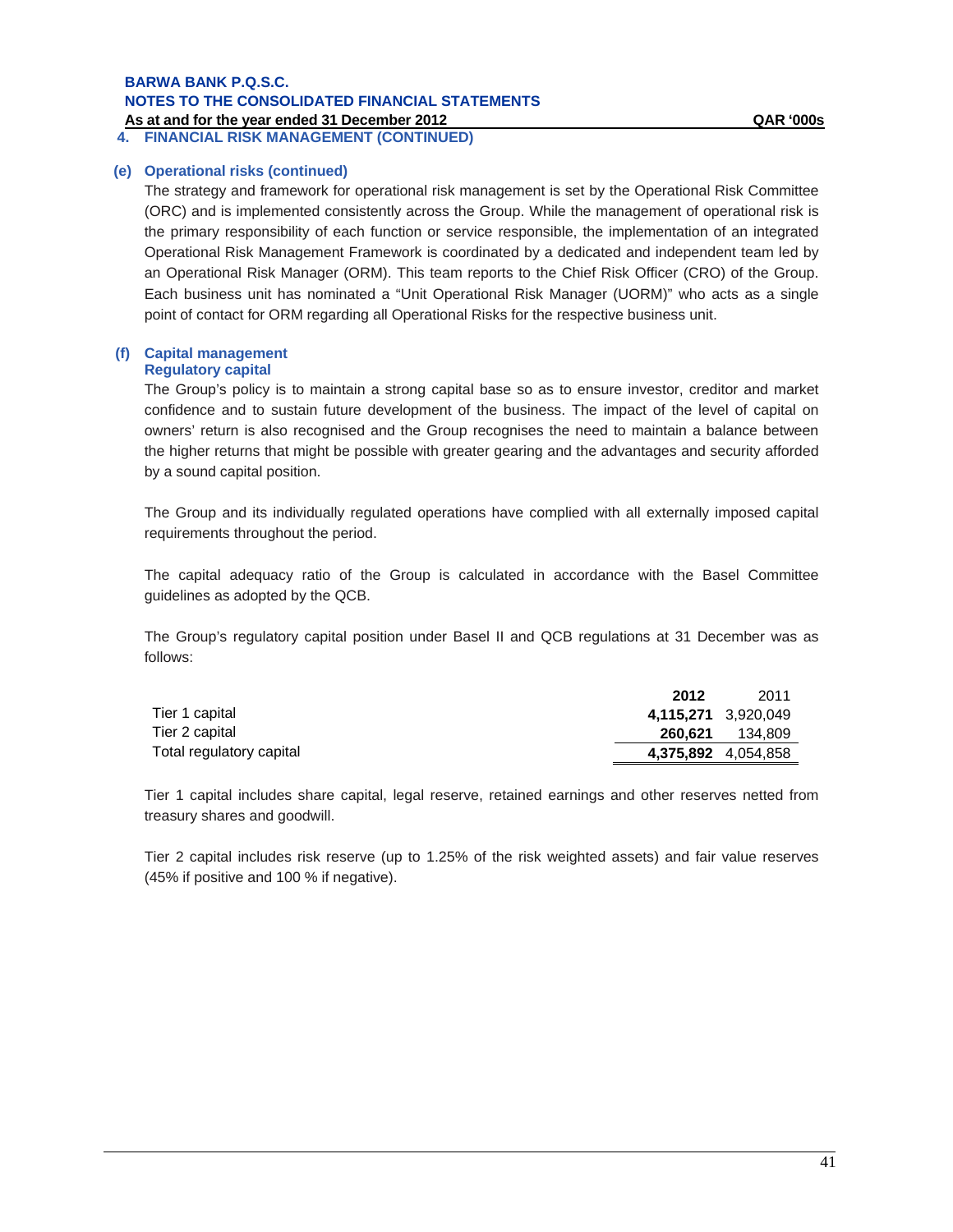**4. FINANCIAL RISK MANAGEMENT (CONTINUED)**

#### **(f) Capital management (Continued) Regulatory capital (continued) Risk weighted assets and carrying amounts**

|                                                    | 2012            | 2011            | 2012       | 2011       |
|----------------------------------------------------|-----------------|-----------------|------------|------------|
|                                                    | <b>Basel II</b> | <b>Basel II</b> | Carrying   | Carrying   |
|                                                    | <b>Risk</b>     | <b>Risk</b>     | amount     | amount     |
|                                                    | weighted        | weighted        |            |            |
|                                                    | amount          | amount          |            |            |
| <b>Balances with Qatar Central Bank</b>            |                 |                 | 783,865    | 1,087,087  |
| Due to banks                                       | 520,435         | 944,942         | 1,026,391  | 1,878,943  |
| Financing assets                                   | 12,953,055      | 7,150,105       | 15,331,735 | 9,218,139  |
| Investment securities                              | 760,104         | 834,267         | 6,211,106  | 4,744,832  |
| Investment in associates                           | 291,644         | 251,081         | 194,429    | 167,387    |
| Other assets                                       | 423,950         | 1,071,176       | 493,832    | 1,143,438  |
| Off balance sheet assets                           | 3,070,899       | 1,859,752       | 10,736,730 | 7,653,917  |
| Total risk weighted assets for credit risk         | 18,020,087      | 12,111,323      | 34,778,088 | 25,893,743 |
|                                                    |                 |                 |            |            |
| Risk weighted assets for market risk               | 743,406         | 262,348         | 441,233    | 97,040     |
| Risk weighted assets for operational risk          | 1,122,511       | 614,706         |            |            |
|                                                    | 1,865,917       | 877,054         | 441,233    | 97,040     |
|                                                    |                 |                 |            |            |
|                                                    |                 |                 | 2012       | 2011       |
| Risk weighted assets                               |                 |                 | 19,886,004 | 12,988,377 |
| Regulatory capital                                 |                 |                 | 4,375,892  | 4,054,858  |
| Risk weighted assets as a percentage of regulatory |                 |                 |            |            |
| capital (capital ratio)                            |                 |                 | 22.0%      | 31.2%      |

The minimum ratio limit determined by QCB is 10% and the current Basel II capital adequacy requirement is 8%.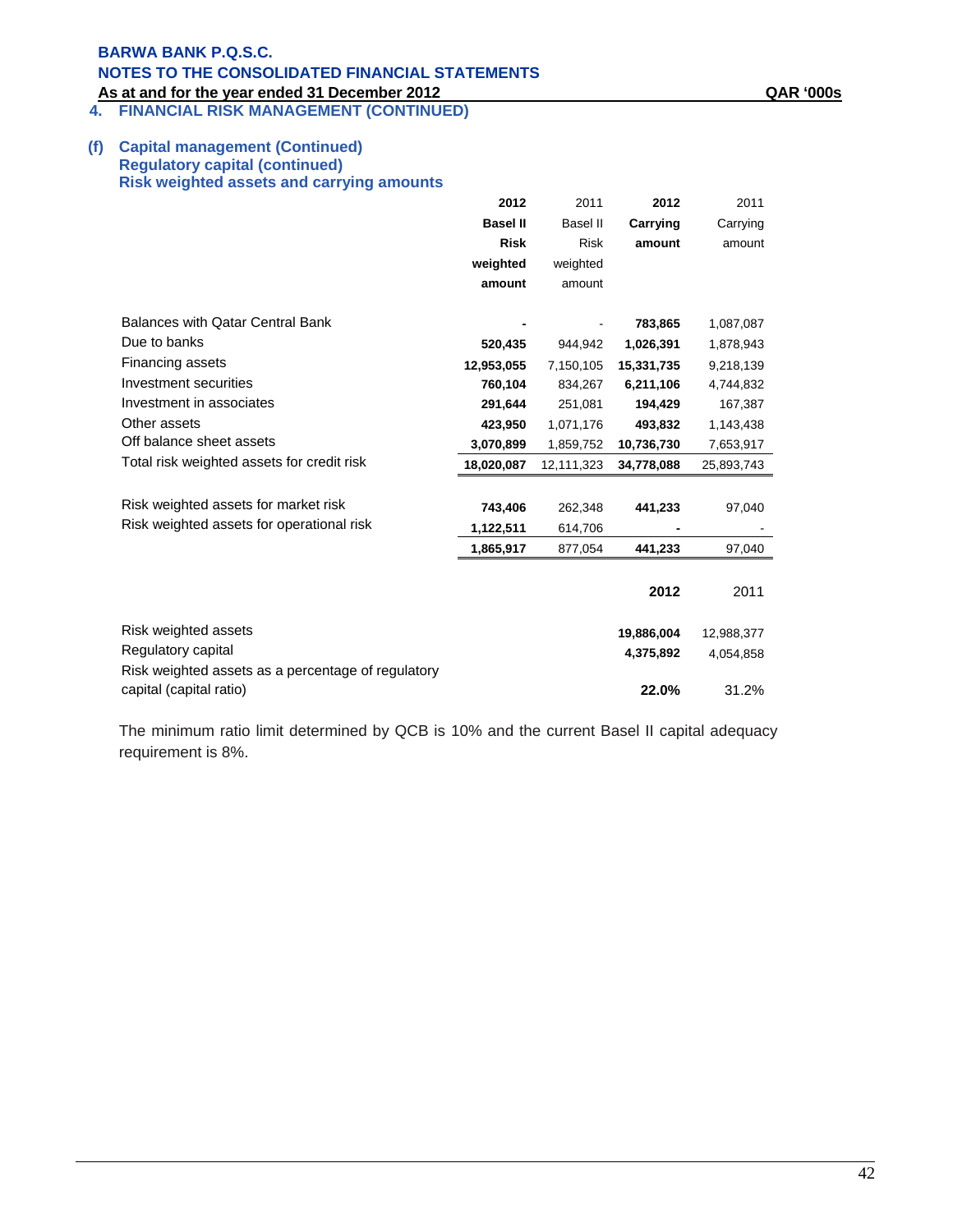#### **5. USE OF ESTIMATES AND JUDGMENTS**

#### **(a) Key sources of estimation uncertainty**

The Group makes estimates and assumptions that affect the reported amounts of assets and liabilities. Estimates and judgements are continually evaluated and are based on historical experience and other factors, including expectations of future events that are believed to be reasonable under the circumstances.

#### **(i) Allowances for credit losses**

Assets accounted for at amortised cost are evaluated for impairment on a basis described in significant accounting policies. The specific counterparty component of the total allowances for impairment applies to financial assets evaluated individually for impairment and is based upon management's best estimate of the present value of the cash flows that are expected to be received. In estimating these cash flows, management makes judgements about a counterparty's financial situation and the net realisable value of any underlying collateral. Each impaired asset is assessed on its merits, and the workout strategy and estimate of cash flows considered recoverable are independently approved by the Credit Risk function. Minimum impairment on specific counter parties are determined based on the QCB regulations.

Collectively assessed impairment allowances cover credit losses inherent in portfolios of financing and investment securities measured at amortised cost with similar credit risk characteristics when there is objective evidence to suggest that they contain impaired financial assets, but the individual impaired items cannot yet be identified. In assessing the need for collective allowances, management considers factors such as credit quality, portfolio size, concentrations and economic factors. In order to estimate the required allowance, assumptions are made to define the way inherent losses are modelled and to determine the required input parameters, based on historical experience and current economic conditions. The accuracy of the allowances depends on the estimates of future cash flows for specific counterparty allowances and the model assumptions and parameters used in determining collective allowances.

#### **(ii) Determining fair values**

The determination of fair value for financial assets and liabilities for which there is no observable market price requires the use of valuation techniques as described in significant accounting policies. For financial instruments that trade infrequently and have little price transparency, fair value is less objective, and requires varying degrees of judgement depending on liquidity, concentration, uncertainty of market factors, pricing assumptions and other risks affecting the specific instrument.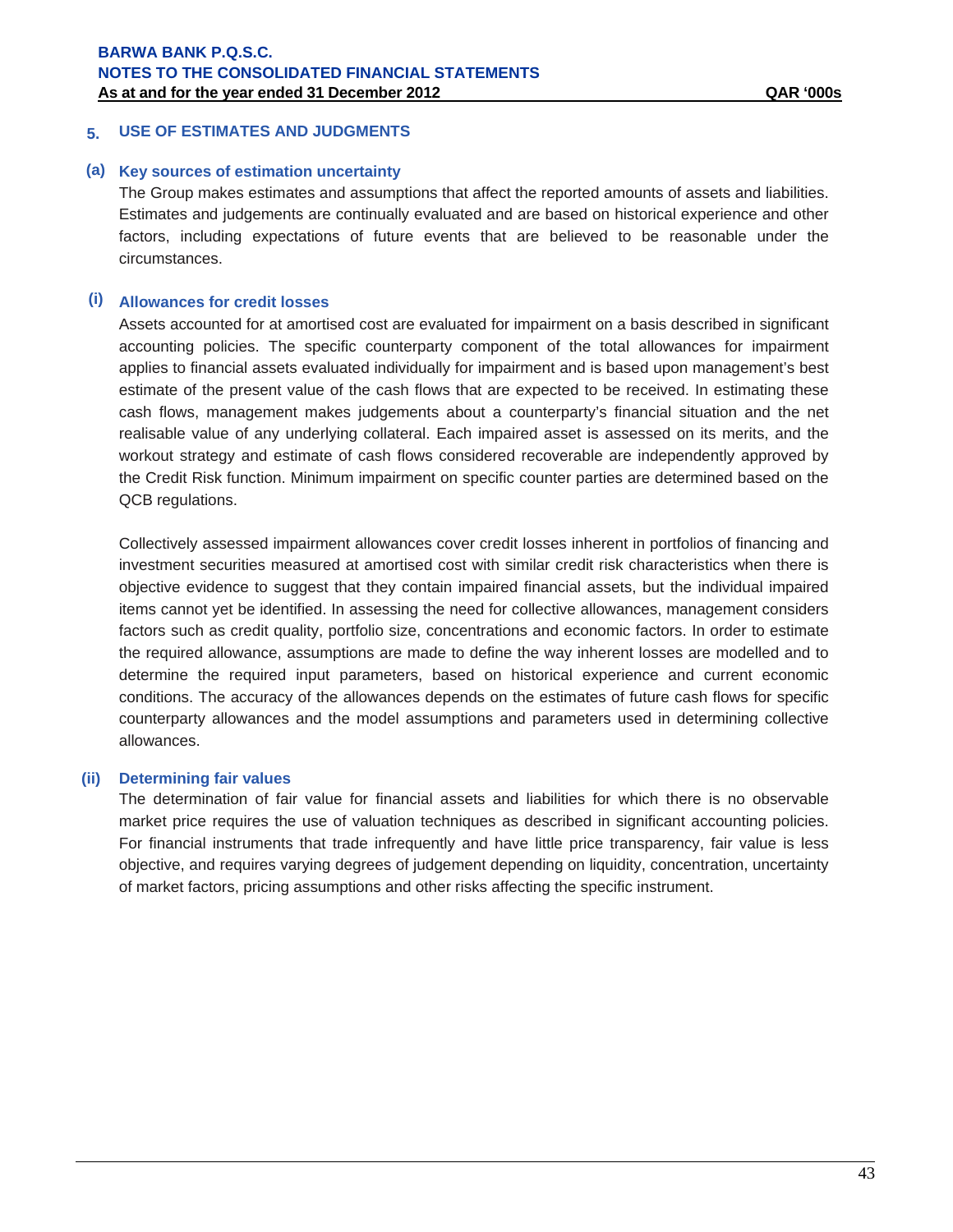# **5. USE OF ESTIMATES AND JUDGMENTS (CONTINUED)**

**(b) Critical accounting judgements in applying the Group's accounting policies** 

### **(i) Valuation of financial instruments**

The Group's accounting policy on fair value measurements is discussed in the significant accounting policies section.

The Group measures fair values using the following fair value hierarchy that reflects the significance of the inputs used in making the measurements.

- Level 1: Quoted market price (unadjusted) in an active market for an identical instrument.
- Level 2: Valuation techniques based on observable inputs, either directly (i.e. as prices) or indirectly (i.e. derived from prices). This category includes instruments valued using: quoted market prices in active markets for similar instruments; quoted prices for identical or similar instruments in markets that are considered less than active; or other valuation techniques where all significant inputs are directly or indirectly observable from market data.
- Level 3: Valuation techniques using significant unobservable inputs. This category includes all instruments where the valuation technique includes inputs not based on observable data and the unobservable inputs have a significant effect on the instrument's valuation. This category includes instruments that are valued based on quoted prices for similar instruments where significant unobservable adjustments or assumptions are required to reflect differences between the instruments.

Fair values of financial assets and financial liabilities that are traded in active markets are based on quoted market prices or dealer price quotations. For all other financial instruments the Group determines fair values using valuation techniques.

Valuation techniques include net present value and discounted cash flow models, comparison to similar instruments for which market observable prices exist, Black-Scholes and polynomial option pricing models and other valuation models. Assumptions and inputs used in valuation techniques include risk-free and benchmark profit rates, credit spreads and other premia used in estimating discount rates, bond and equity prices, foreign currency exchange rates, equity and equity index prices and expected price volatilities and correlations. The objective of valuation techniques is to arrive at a fair value determination that reflects the price of the financial instrument at the reporting date, that would have been determined by market participants acting at arm's length.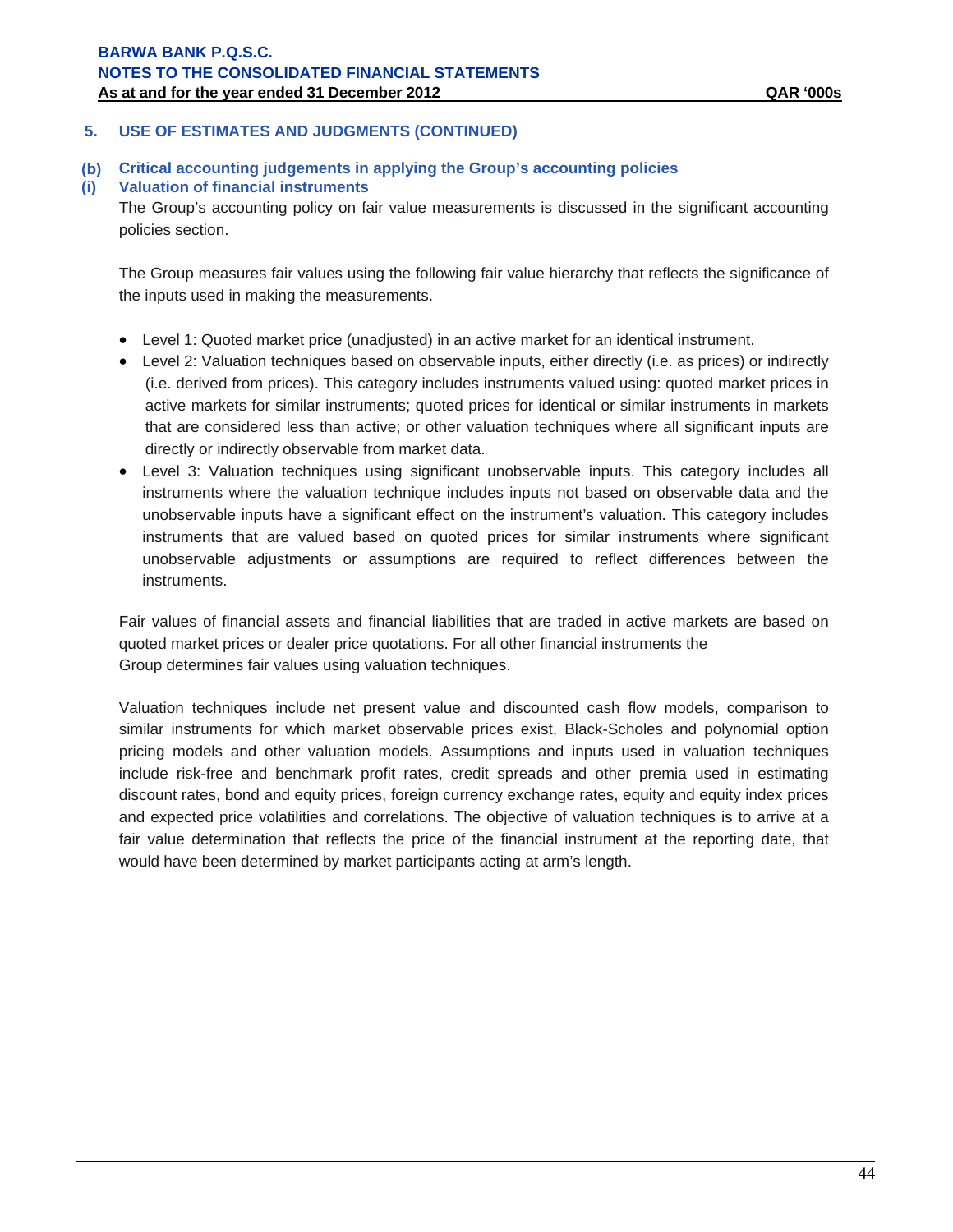### **5. USE OF ESTIMATES AND JUDGMENTS (CONTINUED)**

# **(b) Critical accounting judgements in applying the Group's accounting policies (continued)**

# **(ii) Financial asset and liability classification**

The table below analyses financial instruments measured at fair value at the end of the reporting period, by the level in the fair value hierarchy into which the fair value measurement is categorised:

| In thousands                              | Level 1 | Level 2 | Level 3 | <b>Total</b> |
|-------------------------------------------|---------|---------|---------|--------------|
| 2012                                      |         |         |         |              |
| Risk management instruments (assets)      |         |         | 7,903   | 7,903        |
| Investment securities                     | 132,610 | 308,623 | 425,938 | 867,171      |
|                                           | 132,610 | 308,623 | 433,841 | 875,074      |
|                                           |         |         |         |              |
| Risk management instruments (liabilities) |         |         | 7,577   | 7,577        |
|                                           |         |         | 7,577   | 7,577        |
| 2011                                      |         |         |         |              |
| Risk management instruments (assets)      |         |         |         |              |
| Investment securities                     | 82,034  | 15,006  | 260,505 | 357,545      |
|                                           | 82,034  | 15,006  | 260,505 | 357,545      |
| Risk management instruments (liabilities) |         |         |         |              |
|                                           |         |         |         |              |

The Group's accounting policies provide scope for assets and liabilities to be designated at inception into different accounting categories in certain circumstances:

- in classifying financial assets or liabilities as trading, the Group has determined that it meets the description of trading assets and liabilities set out in accounting policies.
- in designating financial assets or liabilities at fair value through income statement, the Group has determined that it has met one of the criteria for this designation set out in accounting policies.

Details of the Group's classification of financial assets and liabilities are given in note 7.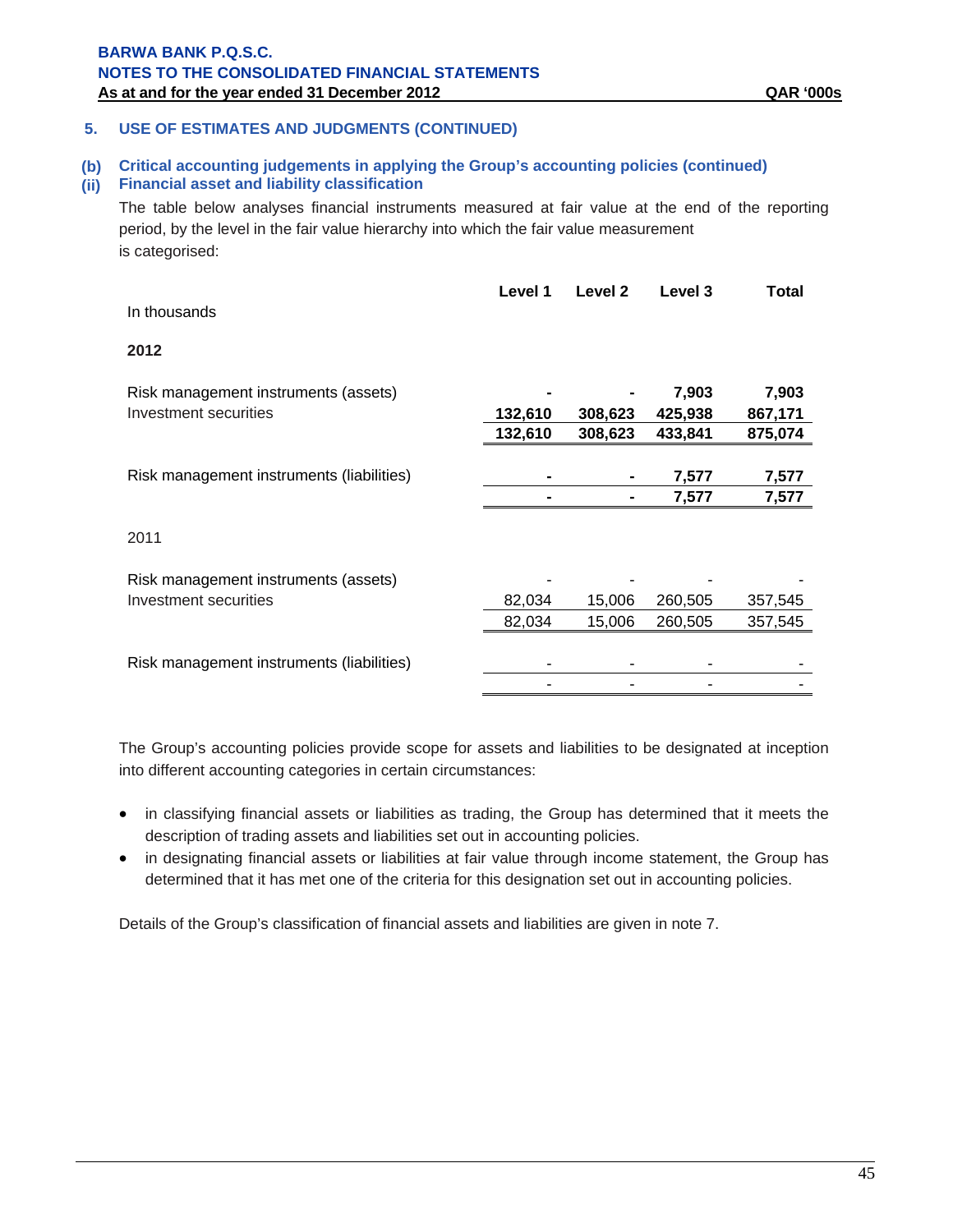# **5. USE OF ESTIMATES AND JUDGMENTS (CONTINUED)**

**(b) Critical accounting judgements in applying the Group's accounting policies (continued)**

# **(iii) Impairment of investments in equity and debt securities**

Investments in equity and debt securities are evaluated for impairment on the basis described in the significant accounting policies note.

### **(iv) Useful lives of fixed assets**

The Group's management determines the estimated useful life of fixed assets for calculating depreciation. This estimate is determined after considering the expected usage of the asset, physical wear and tear, technical or commercial obsolescence.

### **(v) Useful life of intangible assets**

 The Group's management determines the estimated useful life of its intangible asssets for calculating amortisation. This estimate is determined after considering the expected economic benefits to be received from the use of intangible assets.

# **6. OPERATING SEGMENTS**

The Group has four reportable segments, as described below, which are the Group's strategic divisions. The strategic divisions offer different products and services, and are managed separately based on the Group's management and internal reporting structure. For each of the strategic divisions, the Group Management Committee reviews internal management reports on at least a monthly basis. The following summary describes the operations in each of the Group's reportable segments.

| Corporate Banking | Includes financings, deposits and other transactions and balances with                                           |
|-------------------|------------------------------------------------------------------------------------------------------------------|
|                   | corporate customers                                                                                              |
| Detail Dealthan   | المائيين والمستواط والمستور والمتحافظ والمستروح والتواط والمستوطن والمستور والمستور والمتالي والمتناورة والمستور |

- Retail Banking **Includes financings, deposits and other transactions and balances with** retail customers
- Treasury and Investments division Undertakes the Group's funding and centralised risk management activities through borrowings, issues of debt securities, use of risk management instrument s for risk management purposes and investing in liquid assets such as short-term placements and corporate and government debt securities. Further also manages Group's trading of investments and corporate finance activities.
- Investment Banking and Asset Management Operates the Group's funds management activities. Mainly includes financial advisory services, including deal sourcing, structuring, valuations and advisory services, equity structuring, restructuring and placement; debt structuring, restructuring and placement including project finance, securitisation and sukuk; client portfolios management, structuring of liquidity products; structuring and marketing and management of open and closed ended funds; structuring, acquisition, placement and initial public offering of private equities; and private equity, equity structuring, private placements and initial public offerings.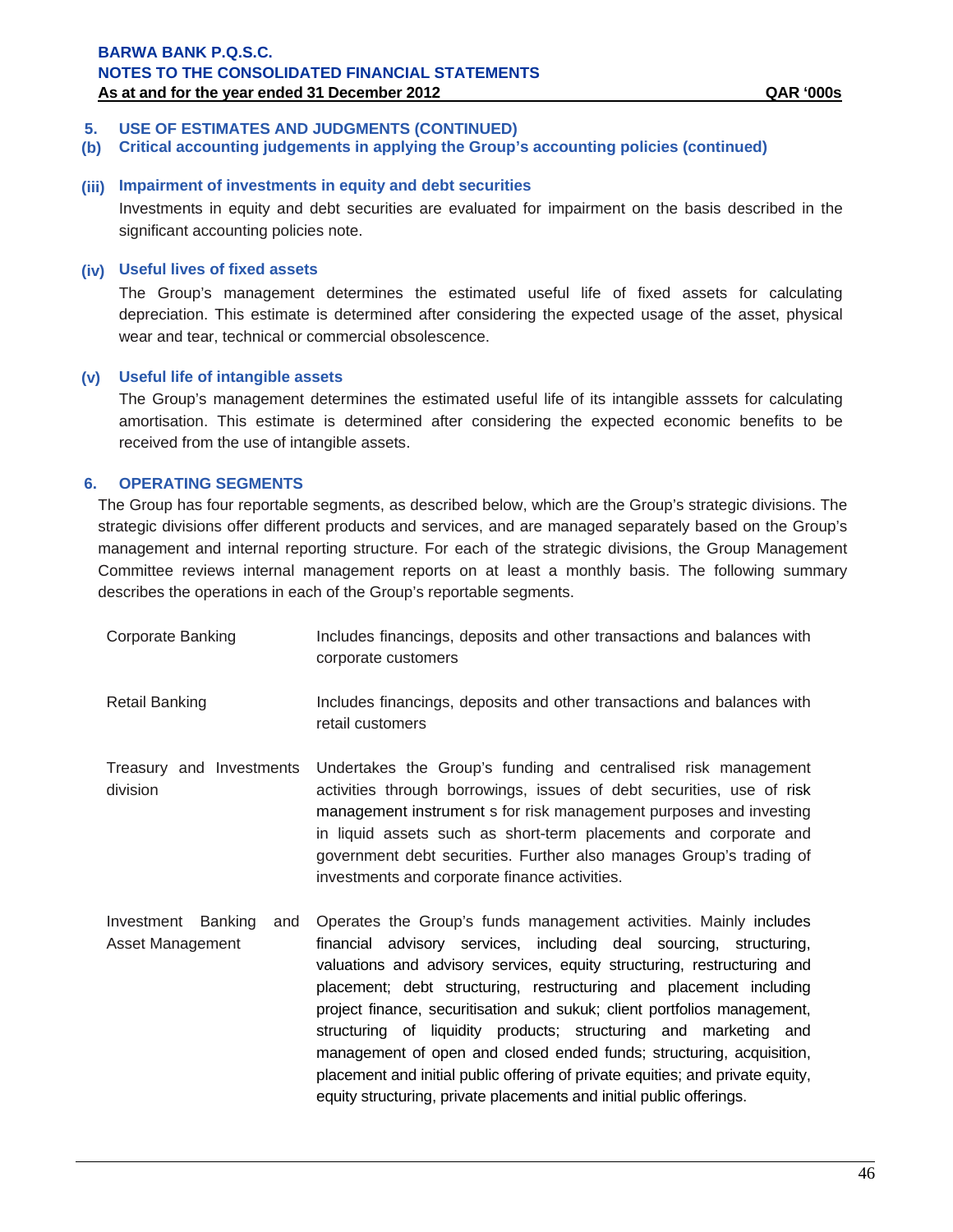### **6. OPERATING SEGMENTS (CONTINUED)**

Information regarding the results, assets and liabilities of each reportable segment is included below. Performance is measured based on segment profit before tax, as included in the internal management reports that are reviewed by the Group Management Committee. Segment profit is used to measure performance as management believes that such information is the most relevant in evaluating the results of certain segments relative to other entities that operate within these industries.

| Information about operating segments<br>2012         | Corporate<br>banking | Retail<br>banking | <b>Treasury and</b><br><b>Investments</b><br>division | banking and<br><b>Asset</b><br>management | <b>Investment Unallocated</b> | <b>Total</b> |
|------------------------------------------------------|----------------------|-------------------|-------------------------------------------------------|-------------------------------------------|-------------------------------|--------------|
| Total income from financing and investing activities | 552,805              | 163,828           | 286,497                                               | 314                                       |                               | 1,003,444    |
| Net fee and commission income                        | 74,356               | 4,870             | (51)                                                  | 48,654                                    |                               | 127,829      |
| Foreign exchange gain                                |                      |                   | 15,295                                                |                                           |                               | 15,295       |
| Other income                                         |                      |                   | 3,072                                                 | 1,030                                     | 5,754                         | 9,856        |
| Share of results of associates                       |                      |                   | 1,500                                                 | 24,000                                    |                               | 25,500       |
| <b>Total segment revenue</b>                         | 627,161              | 168,698           | 306,313                                               | 73,998                                    | 5,754                         | 1,181,924    |
| Other material non-cash items:                       |                      |                   |                                                       |                                           |                               |              |
| Net impairment loss on investment securities         |                      |                   | (6, 489)                                              | (46, 134)                                 |                               | (52, 623)    |
| Net impairment loss on financing assets              | (86, 975)            | 11,501            |                                                       |                                           | ۰                             | (75, 474)    |
| Reportable segment net profit                        | 220,735              | 43,776            | 154,281                                               | (16, 282)                                 | (57, 290)                     | 345,220      |
| <b>Reportable segment assets</b>                     | 12,952,753           | 2,585,845         | 8,487,234                                             | 456,759                                   | 777,230                       | 25,259,821   |
| <b>Reportable segment liabilities</b>                | 14,105,917           | 1,073,273         | 4,837,440                                             | 21,547                                    | $\blacksquare$                | 20,038,177   |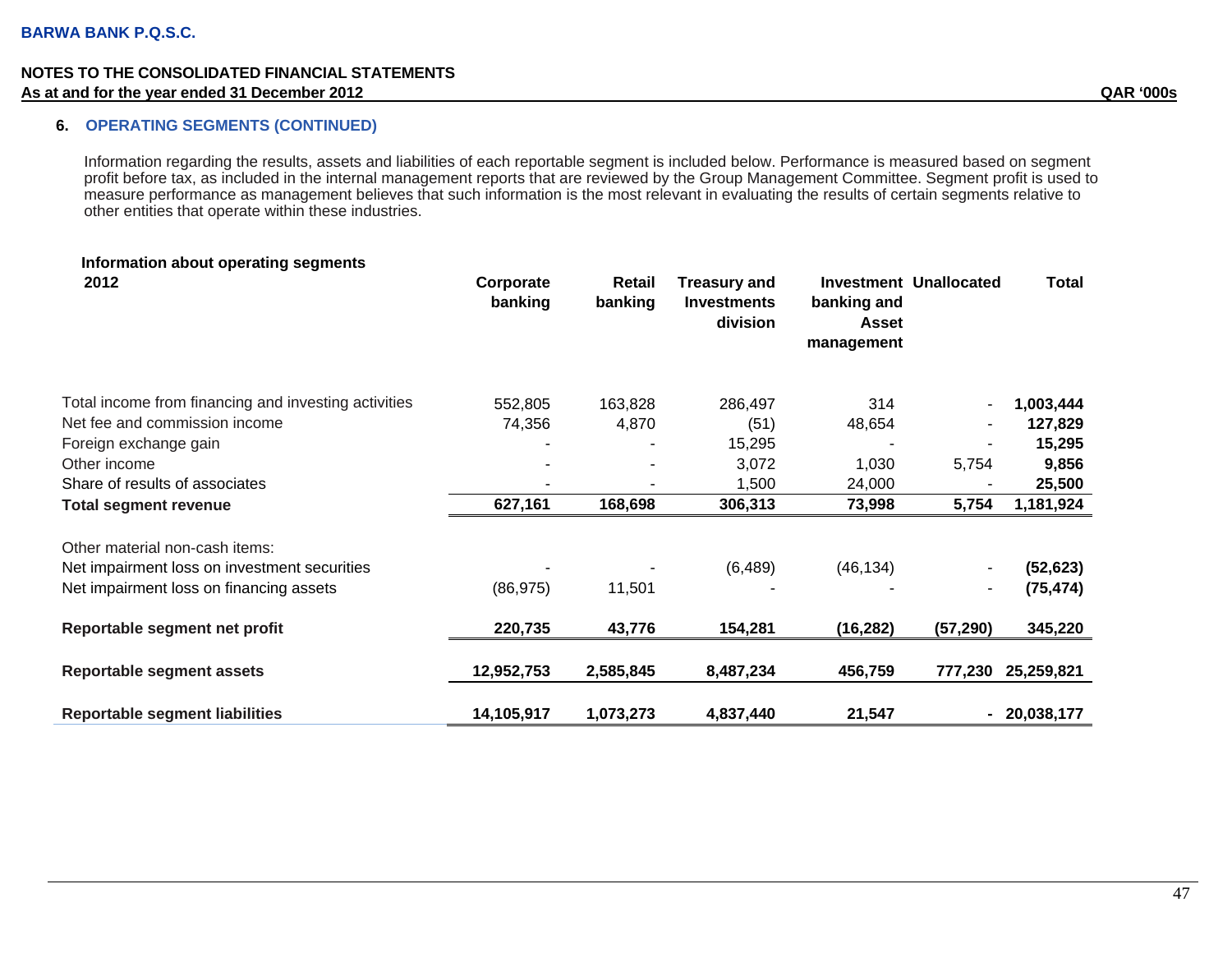# **6. OPERATING SEGMENTS (CONTINUED)**

| Information about operating segments (continued)     |           |           |              |                        |           |                   |
|------------------------------------------------------|-----------|-----------|--------------|------------------------|-----------|-------------------|
| 2011                                                 | Corporate | Retail    | Treasury and | Investment Unallocated |           | Total             |
|                                                      | banking   | banking   | Investments  | banking nad            |           |                   |
|                                                      |           |           | division     | Asset                  |           |                   |
|                                                      |           |           |              | management             |           |                   |
| Total income from financing and investing activities | 201,581   | 124,188   | 256,914      | 11,383                 |           | 594,066           |
| Net fee and commission income                        | 39,714    | 5,695     |              | 65,767                 |           | 111,176           |
| Foreign exchange gain                                |           |           | 1,187        |                        |           | 1,187             |
| Other income                                         |           |           |              | $\blacksquare$         | 6,945     | 6,945             |
| Share of results of associates                       |           |           | (4,750)      | 57,505                 |           | 52,755            |
| Total segment revenue                                | 241,295   | 129,883   | 253,351      | 134,655                | 6,945     | 766,129           |
| Other material non-cash items:                       |           |           |              |                        |           |                   |
| Net impairment loss on investment securities         |           |           | (14, 246)    |                        |           | (14, 246)         |
|                                                      | (14, 023) | 43,244    |              |                        |           | 29,221            |
| Net impairment loss on financing assets              |           |           |              |                        |           |                   |
| Reportable segment profit                            | 75,256    | 27,715    | 112,842      | 76,124                 | (47, 595) | 244,342           |
| Reportable segment assets                            | 7,555,441 | 1,892,107 | 8,434,910    | 454,408                | 777,230   | 19,114,096        |
| Reportable segment liabilities                       | 9,395,428 | 690,785   | 4,096,249    | 25,646                 |           | 62,715 14,270,823 |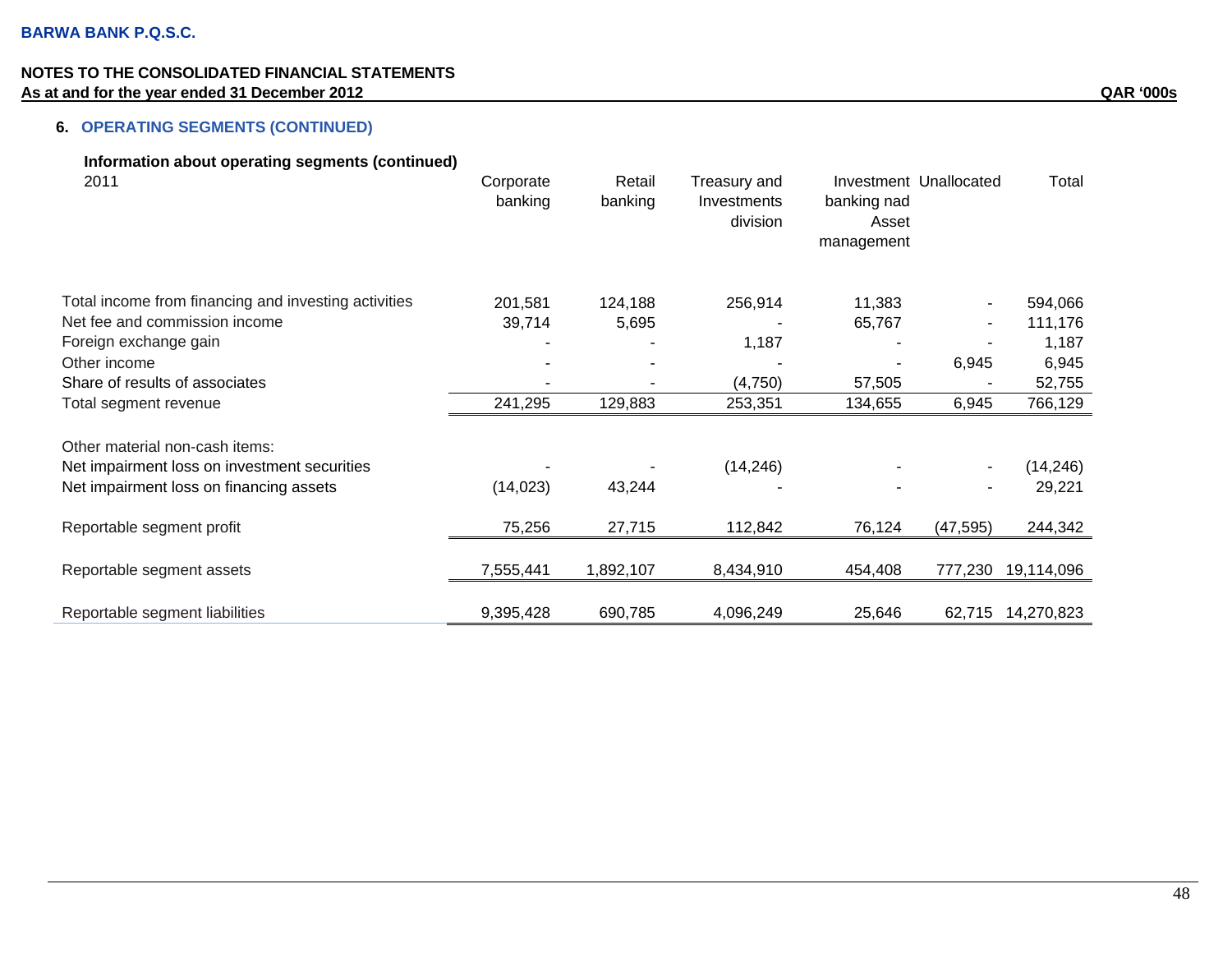### **BARWA BANK P.Q.S.C.**

#### **NOTES TO THE CONSOLIDATED FINANCIAL STATEMENTS As at and for the year ended 31 December 2012 QAR '000s**

#### **7. FAIR VALUE AND CLASSICIATION OF FINANCIAL INSTRUMENTS**

The table below sets out the carrying amounts and fair values of the Group's financial assets and financial liabilities:

|                                           | <b>Fair value</b> |                          |                  | <b>Total</b> |                   |
|-------------------------------------------|-------------------|--------------------------|------------------|--------------|-------------------|
|                                           | through income    | <b>Fair value</b>        | <b>Amortised</b> | carrying     |                   |
|                                           |                   | statement through equity | cost             | amount       | <b>Fair value</b> |
| 2012                                      |                   |                          |                  |              |                   |
| Cash and balances with Qatar Central Bank |                   | $\sim$                   | 853,747          | 853,747      | 853,747           |
| Due from banks                            |                   | ٠                        | 1,026,391        | 1,026,391    | 1,026,391         |
| Financing assets                          |                   | ٠                        | 15,331,735       | 15,331,735   | 15,331,735        |
| Investment securities:                    |                   |                          |                  |              |                   |
| Carried at fair value                     | 181,290           | 685,881                  |                  | 867,171      | 867,171           |
| Carried at amortised cost /cost           |                   | ۰                        | 5,785,168        | 5,785,168    | 5,817,879         |
| Risk management instruments               | 7,903             |                          |                  | 7,903        | 7,903             |
|                                           | 189,193           | 685,881                  | 22,997,041       | 23,872,115   | 23,904,826        |
| Due to banks                              |                   | ۰                        | 4,733,303        | 4,733,303    | 4,733,303         |
| Customer current accounts                 |                   | ۰                        | 782,234          | 782,234      | 782,234           |
| Risk management instruments               | 7,577             | ۰                        |                  | 7,577        | 7,577             |
|                                           | 7,577             | ۰.                       | 5,515,537        | 5,523,114    | 5,523,114         |
| Unrestricted investment accounts          | ٠                 |                          | 14,063,097       | 14,063,097   | 14,063,097        |
|                                           | 7,577             | ۰.                       | 19,578,634       | 19,586,211   | 19,586,211        |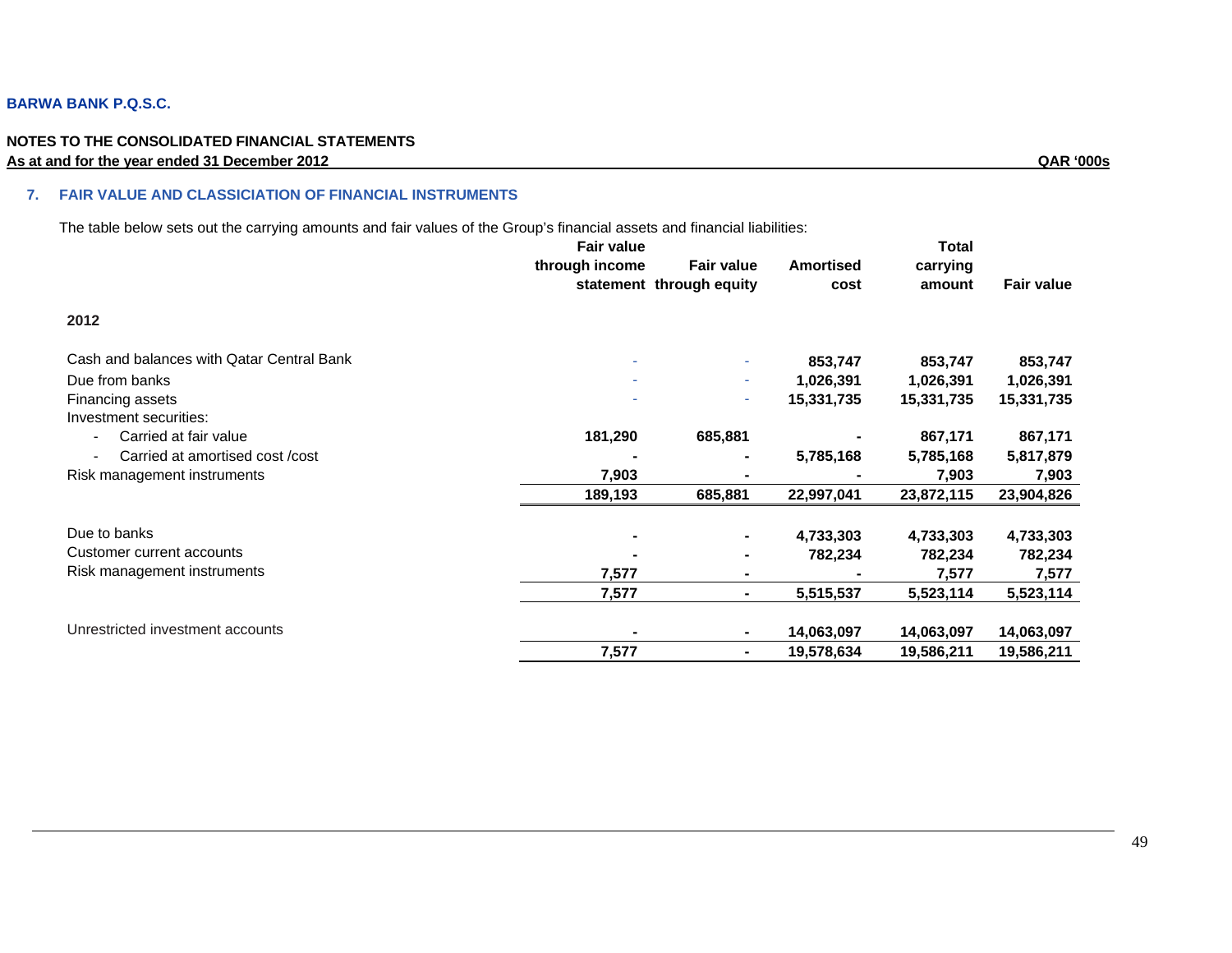### **BARWA BANK P.Q.S.C.**

#### **NOTES TO THE CONSOLIDATED FINANCIAL STATEMENTS As at and for the year ended 31 December 2012 QAR '000s**

#### **7. FAIR VALUE AND CLASSICIATION OF FINANCIAL INSTRUMENTS (CONTINUED)**

The table below sets out the carrying amounts and fair values of the Group's financial assets and financial liabilities:

|                                                              | Fair value<br>through income<br>statement | Fair value<br>through equity | Amortised cost         | Total carrying<br>amount | Fair value             |
|--------------------------------------------------------------|-------------------------------------------|------------------------------|------------------------|--------------------------|------------------------|
| 2011                                                         |                                           |                              |                        |                          |                        |
| Cash and balances with central banks                         |                                           |                              | 1,159,350              | 1,159,350                | 1,159,350              |
| Due from banks<br>Financing assets<br>Investment securities: |                                           | $\sim$                       | 1,878,943<br>9,218,839 | 1,878,943<br>9,218,839   | 1,878,943<br>9,218,839 |
| Carried at fair value<br>Carried at amortised cost /cost     | 1,120                                     | 356,425                      | 4,484,327              | 357,545<br>4,484,327     | 357,545<br>4,491,605   |
| Risk management instruments                                  |                                           |                              |                        |                          |                        |
|                                                              | 1,120                                     | 356,425                      | 16,741,459             | 17,099,004               | 17,106,282             |
| Due to banks                                                 |                                           |                              | 3,477,459              | 3,477,459                | 3,477,459              |
| Customer current accounts                                    |                                           |                              | 1,326,238              | 1,326,238                | 1,326,238              |
| Risk management instruments                                  |                                           |                              |                        |                          |                        |
|                                                              |                                           |                              | 4,803,697              | 4,803,697                | 4,803,697              |
| Unrestricted investment accounts                             |                                           |                              | 8,765,926              | 8,765,926                | 8,765,926              |
|                                                              |                                           |                              | 13,569,623             | 13,569,623               | 13,569,623             |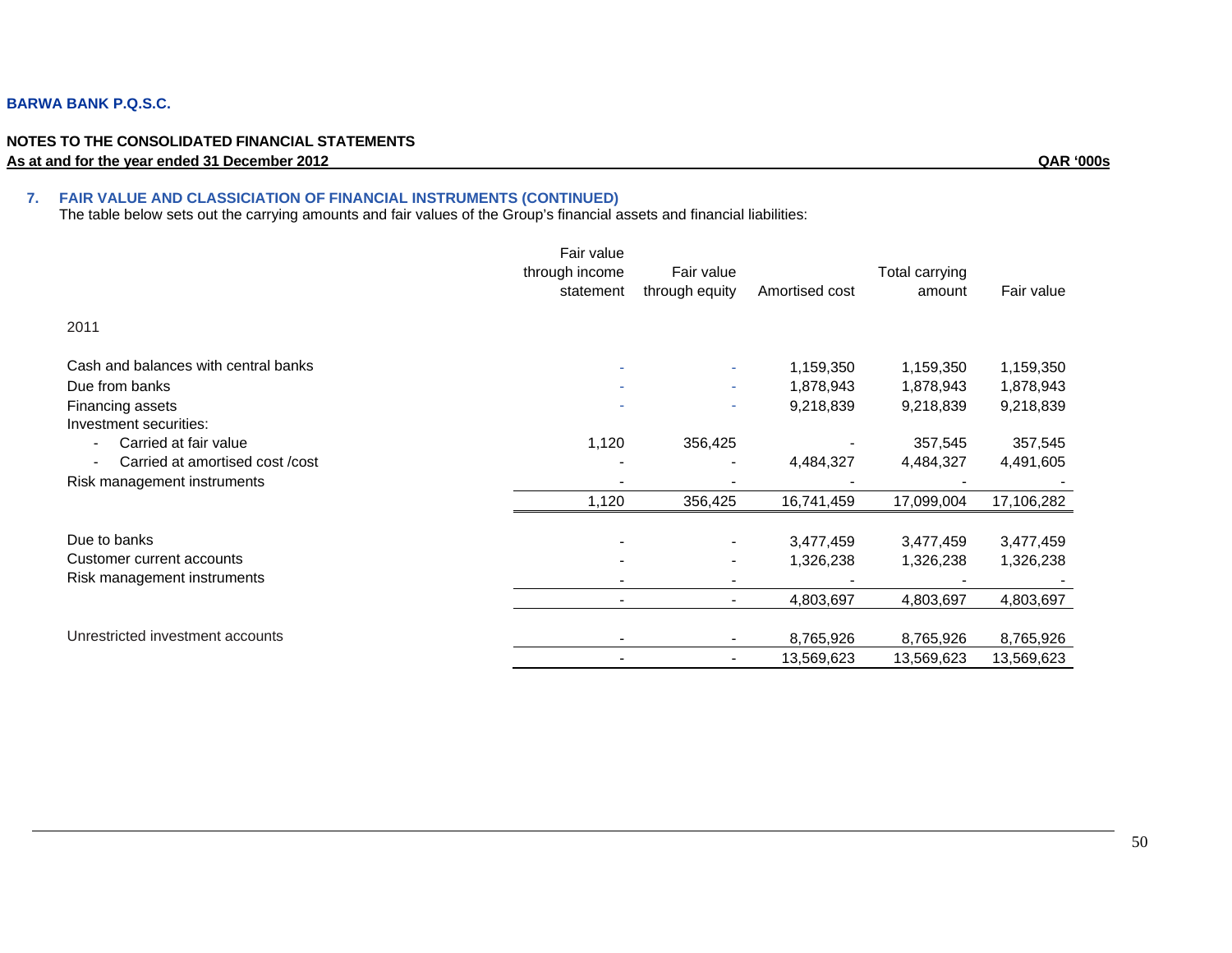# **NOTES TO THE CONSOLIDATED FINANCIAL STATEMENTS**  As at and for the year ended 31 December 2012 **As a state of the SAS COS QAR** '000s

# **8. CASH AND BALANCES WITH QATAR CENTRAL BANK**

|                         | 2012    | 2011      |
|-------------------------|---------|-----------|
| Cash                    | 69.882  | 73.263    |
| Cash reserve with QCB*  | 710,298 | 382,780   |
| Other balances with QCB | 73,567  | 703,307   |
|                         | 853,747 | 1,159,350 |

\*The cash reserve with QCB is not available for use in the Group's day to day operations.

# **9. DUE FROM BANKS**

|                               | 2012      | 2011      |
|-------------------------------|-----------|-----------|
| Current accounts              | 56.520    | 31.036    |
| Wakala placements with banks  | 545.831   | 1,838,758 |
| Mudaraba placements           | 30.309    | 9.149     |
| Commodity Murabaha receivable | 393,731   |           |
|                               | 1,026,391 | 1,878,943 |

#### **10. FINANCING ASSETS (a) By type**

|                                                             | 2012       | 2011       |
|-------------------------------------------------------------|------------|------------|
| Murabaha                                                    | 3,120,344  | 1,499,415  |
| Murabaha commodity                                          | 10,104,536 | 6,296,298  |
| Musawama                                                    | 1,375,739  | 1,330,772  |
| Istisna'a                                                   | 618,739    | 282,614    |
| Ijarah Muntahia Bittamleek                                  | 1,409,736  | 714,565    |
| Tawarruk                                                    | 154,612    | 224,994    |
| Cards                                                       | 15,681     | 2,492      |
| <b>Others</b>                                               | 9,437      | 6,536      |
| Total financing assets                                      | 16,808,824 | 10,357,686 |
| Less: Deferred profit                                       | 1,178,582  | 906,985    |
| Specific impairment of financing assets to customers        | 235,282    | 161,904    |
| Suspended profit related to non-performing financing assets | 63,225     | 70,658     |
| Net financing assets (see note 1 below)                     | 15,331,735 | 9,218,139  |

The total non-performing financing assets at 31 December 2012 amounted to QAR 415 million, representing 2.5% of the gross financing assets (2011: 435 million, representing 4.2%).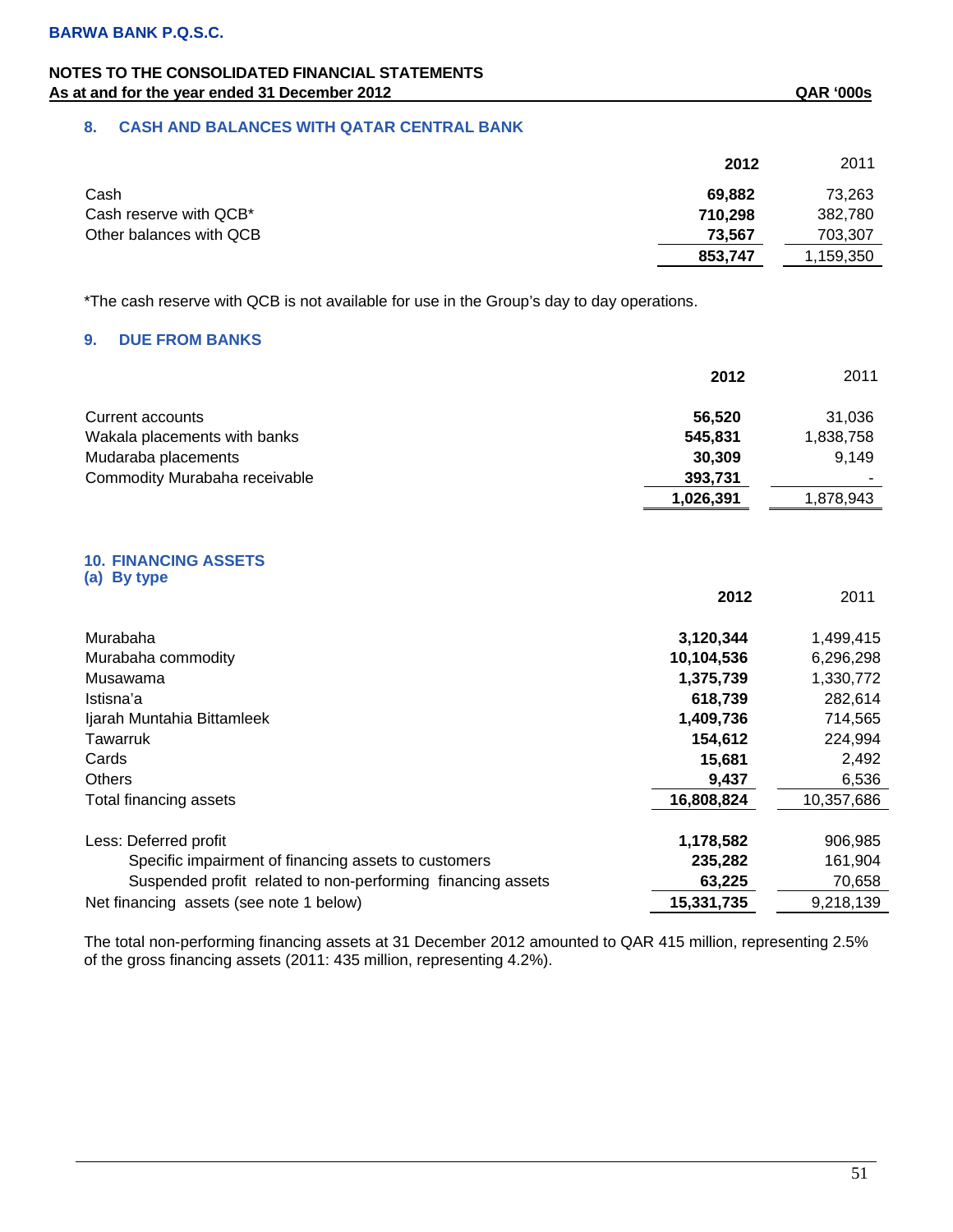# **NOTES TO THE CONSOLIDATED FINANCIAL STATEMENTS**  As at and for the year ended 31 December 2012 **As at and for the year ended 31 December 2012 QAR '000s**

# **10. FINANCING ASSETS (continued)**

# (a) **By type (continued)**

| Note 1                             | 2012       | 2011       |
|------------------------------------|------------|------------|
| Government                         | 118,166    | 776,042    |
| Non-Banking Financial Institutions | 2,325,132  | 1,155,660  |
| Corporate                          | 11,222,196 | 6,131,588  |
| Retail                             | 3,143,330  | 2,294,396  |
|                                    | 16,808,824 | 10,357,686 |
| Less: Deferred profit              | 1,178,582  | 906,985    |
| Specific impairment of financing   | 235,282    | 161,904    |
| Suspended profit related to        |            |            |
| non performing financing assets    | 63,225     | 70,658     |
|                                    | 15,331,735 | 9,218,139  |

### **(b) Movement in the provision for impairment on financing assets:**

|                                               | 2012      | 2011      |
|-----------------------------------------------|-----------|-----------|
| Balance at 1 January                          | 161,904   | 195,104   |
| Provision transferred on business combination |           | 592       |
| Provisions made during the year               | 117,799   | 49,241    |
| Recoveries during the year                    | (42, 325) | (78, 462) |
|                                               | 75,474    | (29, 221) |
| Reclassifications / transfer                  |           | (3,586)   |
| Written off during the year                   | (2,096)   | (985)     |
| <b>Balance at 31 December</b>                 | 235,282   | 161,904   |
|                                               |           |           |

### **(c) Movement in the suspended profit on non performing financing assets:**

| Balance at 1 January          | 70.658    | 58,860   |
|-------------------------------|-----------|----------|
| Additions during the year     | 9,797     | 18,316   |
| Recoveries during the year    | (15, 275) | (6, 392) |
|                               | (5, 478)  | 11,924   |
| Written off during the year   | (1.955)   | (126)    |
| <b>Balance at 31 December</b> | 63.225    | 70,658   |

**2012** 2011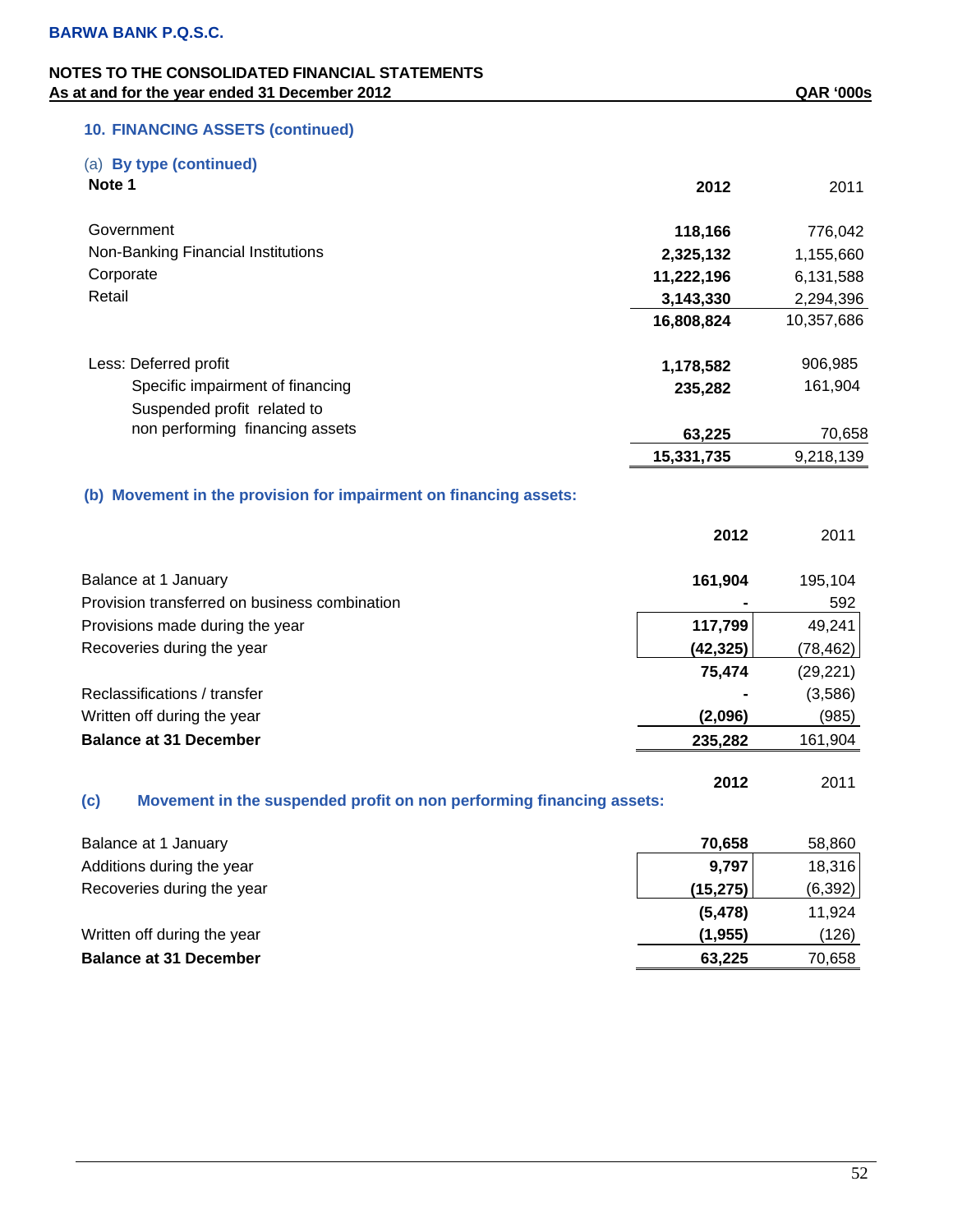# **10. FINANCING ASSETS (continued)**

# **(d) Movement in the provision for impairment and suspended profit on financing assets- sector wise:**

|                                               | <b>Corporates</b> | <b>SME<sub>s</sub></b> | Retail    | <b>Total</b> |
|-----------------------------------------------|-------------------|------------------------|-----------|--------------|
| Balance at 1 January                          | 47,519            | 11.755                 | 173.288   | 232,562      |
| Provision made during the year                | 43,504            | 56,637                 | 27,455    | 127,596      |
| Recoveries during the year                    | (8, 217)          | (5,213)                | (44, 170) | (57,600)     |
| Written off during the year                   |                   |                        | (4,051)   | (4,051)      |
| Balance at 31 December 2012                   | 82,806            | 63,179                 | 152,522   | 298,507      |
|                                               |                   |                        |           |              |
| Balance at 1 January                          | 37,082            | 8,908                  | 207,974   | 253,964      |
| Provision transferred on business combination |                   |                        | 592       | 592          |
| Provision made during the year                | 28,491            | 2.847                  | 36,219    | 67,557       |
| Recoveries during the year                    | (14, 468)         |                        | (70, 386) | (84, 854)    |
| Reclassifications/tranfer                     | (3,586)           |                        |           | (3,586)      |
| Written off during the year                   |                   |                        | (1, 111)  | (1, 111)     |
| <b>Balance at 31 December 2011</b>            | 47,519            | 11,755                 | 173,288   | 232,562      |

# **(e) By sector**

|                                 | 2012       | 2011       |
|---------------------------------|------------|------------|
|                                 |            |            |
| Government                      | 118,166    | 776,042    |
| Industry and Manufacturing      | 1,073,434  | 554,280    |
| Commercial                      | 2,989,430  | 1,727,200  |
| <b>Financial institutions</b>   | 2,325,132  | 1,155,660  |
| Contracting                     | 1,053,875  | 288,100    |
| Real estate                     | 4,551,076  | 2,717,899  |
| Personal                        | 2,972,017  | 2,294,396  |
| <b>Services</b>                 | 1,357,625  | 840,781    |
| <b>Others</b>                   | 368,069    | 3,328      |
| Total financing assets          | 16,808,824 | 10,357,686 |
|                                 |            |            |
| Less: Deferred profit           | 1,178,582  | 906,985    |
| Provision for impairment on     |            |            |
| financing assets                | 235,282    | 161,904    |
| Suspended profit related to     |            |            |
| non performing financing assets | 63,225     | 70,658     |
| Net financing assets            | 15,331,735 | 9,218,139  |

The sector wise breakup include financing to Government sector entities and corporates amounting to QAR 1,438 million (31 December 2011: 711 million).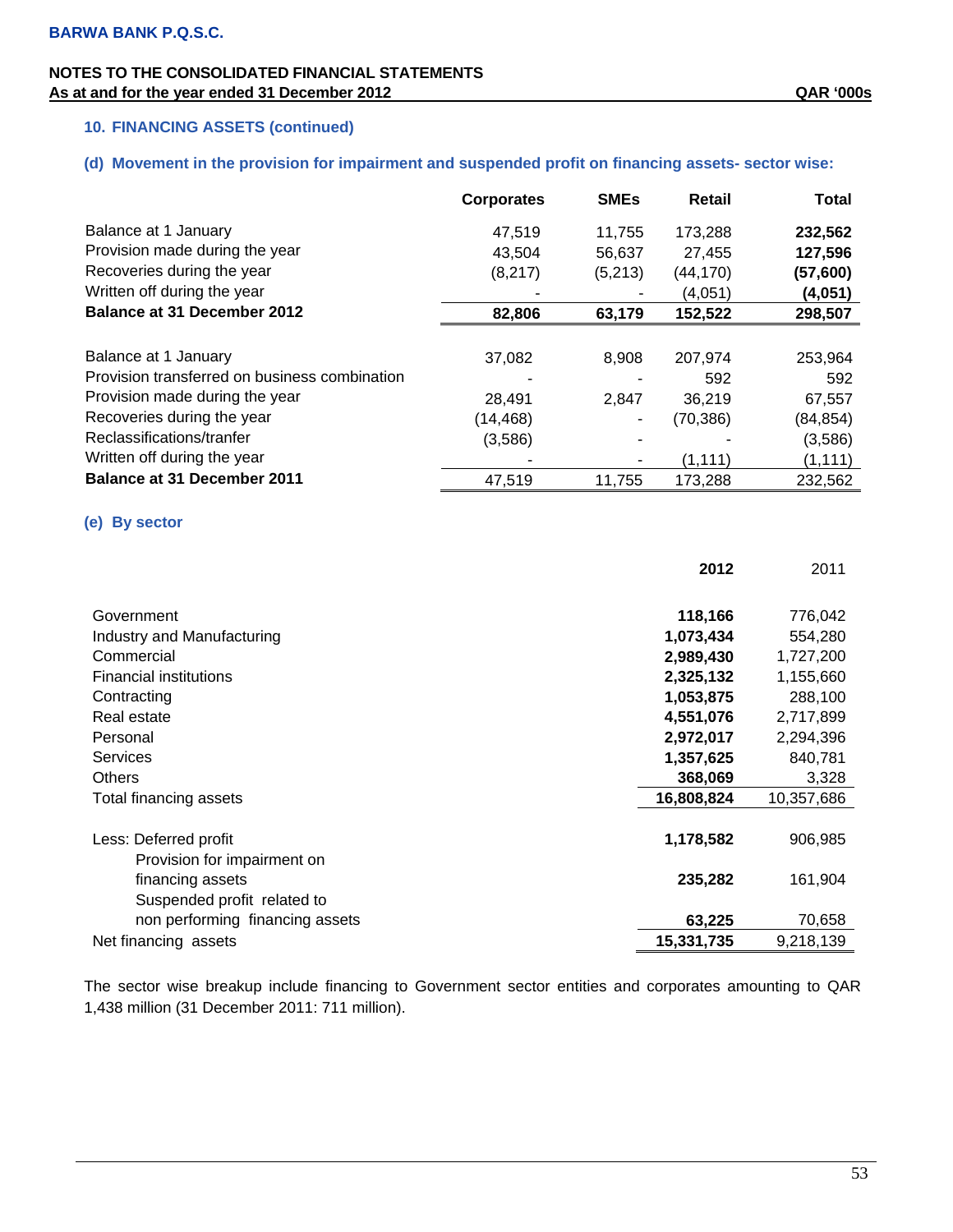|                                                                  | 2012    |                               |              | 2011    |                             |         |
|------------------------------------------------------------------|---------|-------------------------------|--------------|---------|-----------------------------|---------|
|                                                                  | Quoted  | <b>Unquoted</b>               | <b>Total</b> | Quoted  | Unquoted                    | Total   |
| Investments classified as fair value through<br>income statement |         |                               |              |         |                             |         |
| - Investments classified as held for trading:                    |         |                               |              |         |                             |         |
| • equity-type investments                                        | 41,165  | -                             | 41,165       | 1,120   |                             | 1,120   |
| • debt-type investments - Fixed rate                             | 140,125 | $\blacksquare$                | 140,125      |         |                             |         |
|                                                                  | 181,290 | -                             | 181,290      | 1,120   |                             | 1,120   |
| Debt-type investments classified at amortised                    |         |                               |              |         |                             |         |
| cost                                                             |         |                               |              |         |                             |         |
| Fixed rate*                                                      |         | 1,510,540 4,147,175 5,657,715 |              |         | 606,874 3,750,000 4,356,874 |         |
| Floating rate                                                    | 127,453 |                               | 127,453      | 127,453 |                             | 127,453 |
|                                                                  |         | 1,637,993 4,147,175 5,785,168 |              |         | 734,327 3,750,000 4,484,327 |         |
|                                                                  |         |                               |              |         |                             |         |
| Equity-type investments classified as fair                       |         |                               |              |         |                             |         |
| value through equity                                             | 259,943 | 425,938                       | 685,881      | 95,920  | 260,505                     | 356,425 |
|                                                                  |         | 2,079,226 4,573,113 6,652,339 |              |         | 831,367 4,010,505 4,841,872 |         |

\* Investments in unquoted debt-type instruments classified at amortised cost represent investments in the State of Qatar and Qatar Central Bank debt securities.

The carrying amount of the debt-type investments pledged under repurchase agreements amounted to QAR 2,694 million (2011: QAR 1,631 million).

The cumulative change in fair value of equity-type investments designated as fair value through equity, during the year is as follows:

|                                         | 2012     | 2011      |
|-----------------------------------------|----------|-----------|
| Balance at 1 January                    | 19,573   | 16,494    |
| Net change in fair value                | (42,909) | (11, 874) |
| Reclassification/transfers              |          | 171       |
| Share of associates fair value changes  | 1,234    | 518       |
| Transferred to consolidated income      |          |           |
| statement on impairment                 | 52,623   | 14,264    |
|                                         | 10,948   | 3,079     |
| Total                                   | 30,521   | 19,573    |
| Appropriated to unrestricted investment |          |           |
| account holders (note 20)               | (3, 593) |           |
| <b>Balance at 31 December</b>           | 26,928   | 19,573    |

As at 31 December 2012, the cumulative positive and negative balances in the fair value reserve are QAR 31.1 (31 December 2011: QAR 24.9 million) and QAR 0.6 million (31 December 2011: QAR 5.3 million). During the year, QAR 52.6 million (2011: QAR 14.3 million) was transferred to income statement from negative fair value reserve.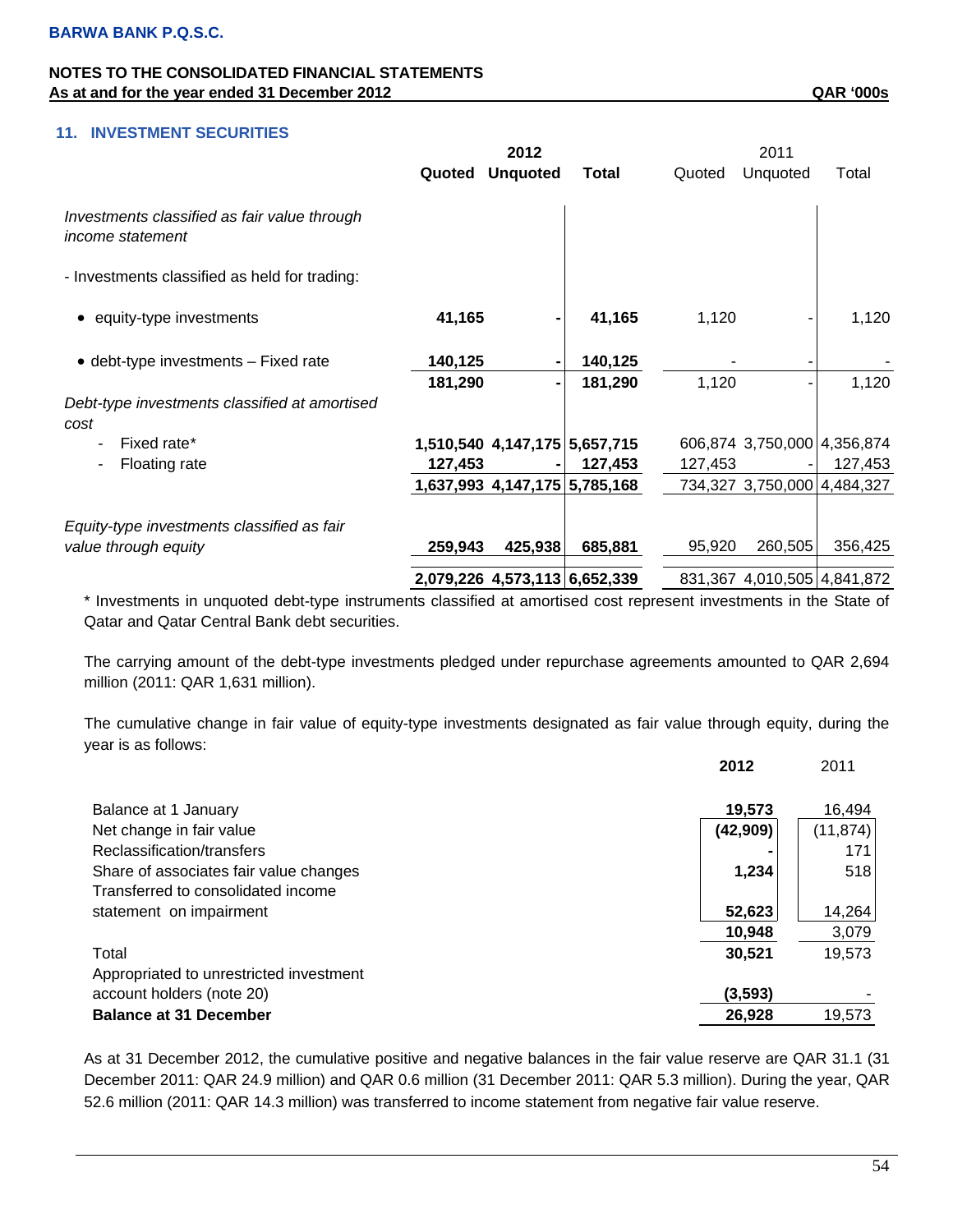# **NOTES TO THE CONSOLIDATED FINANCIAL STATEMENTS**  As at and for the year ended 31 December 2012 **As at and for the year ended 31 December 2012 QAR '000s**

### **12. INVESTMENT IN ASSOCIATES**

|                                                  | 2012    | 2011    |
|--------------------------------------------------|---------|---------|
| Balance at 1 January                             | 167,387 | 92,094  |
| Investments acquired during the year             |         | 25,000  |
| Share of results                                 | 25,500  | 52,755  |
| Cash dividend                                    |         | (181)   |
| Share of associates fair value changes (note 11) | 1.234   | 518     |
| Other movements                                  | 308     | (2,799) |
| <b>Balance at 31 December</b>                    | 194.429 | 167,387 |
|                                                  |         |         |

|                                                                   | Company's                                       |         |        | Ownership % | <b>Amount in QAR'000</b> |         |
|-------------------------------------------------------------------|-------------------------------------------------|---------|--------|-------------|--------------------------|---------|
| Name of the Company                                               | <b>Activities</b>                               | Country | 2012   | 2011        | 2012                     | 2011    |
| <b>Emdad Equipment Leasing</b><br>Company Qatar W.L.L.<br>(Emdad) | Machinery and<br>equipment<br>leasing           | Qatar   | 39.24% | 39.24%      | 33,500                   | 32,000  |
| Tanween W.L.L. (Tanween)                                          | <b>Real Estate</b><br>development<br>management | Qatar   | 48.0%  | 48.0%       | 160,749                  | 135,207 |
| <b>Beaucraft</b>                                                  | Shipping                                        | Qatar   | 37.5%  | 37.5%       | 180                      | 180     |

The financial position, revenue and results of significant associates based on latest financial statements, as at and for the year ended 31 December 2012 are as follows:

| Total assets<br>103,875<br><b>Total liabilities</b><br>23,770<br>42,217<br>Total revenue<br>Net profit<br>3,825<br>Share of profit<br>1,500<br>31 December 2011<br>78,667<br>334,417<br>Total assets<br>2,385<br><b>Total liabilities</b><br>3,218<br>Total revenue<br>Net (loss) / profit<br>(11, 757)<br>Share of (loss) / profit<br>(4, 750) | 31 December 2012 | <b>Emdad</b> | <b>Tanween</b> |
|-------------------------------------------------------------------------------------------------------------------------------------------------------------------------------------------------------------------------------------------------------------------------------------------------------------------------------------------------|------------------|--------------|----------------|
|                                                                                                                                                                                                                                                                                                                                                 |                  |              | 358,987        |
|                                                                                                                                                                                                                                                                                                                                                 |                  |              | 43,755         |
|                                                                                                                                                                                                                                                                                                                                                 |                  |              | 155,834        |
|                                                                                                                                                                                                                                                                                                                                                 |                  |              | 50,000         |
|                                                                                                                                                                                                                                                                                                                                                 |                  |              | 24,000         |
|                                                                                                                                                                                                                                                                                                                                                 |                  |              |                |
|                                                                                                                                                                                                                                                                                                                                                 |                  |              |                |
|                                                                                                                                                                                                                                                                                                                                                 |                  |              | 71,809         |
|                                                                                                                                                                                                                                                                                                                                                 |                  |              | 314,948        |
|                                                                                                                                                                                                                                                                                                                                                 |                  |              | 122,695        |
|                                                                                                                                                                                                                                                                                                                                                 |                  |              | 57,505         |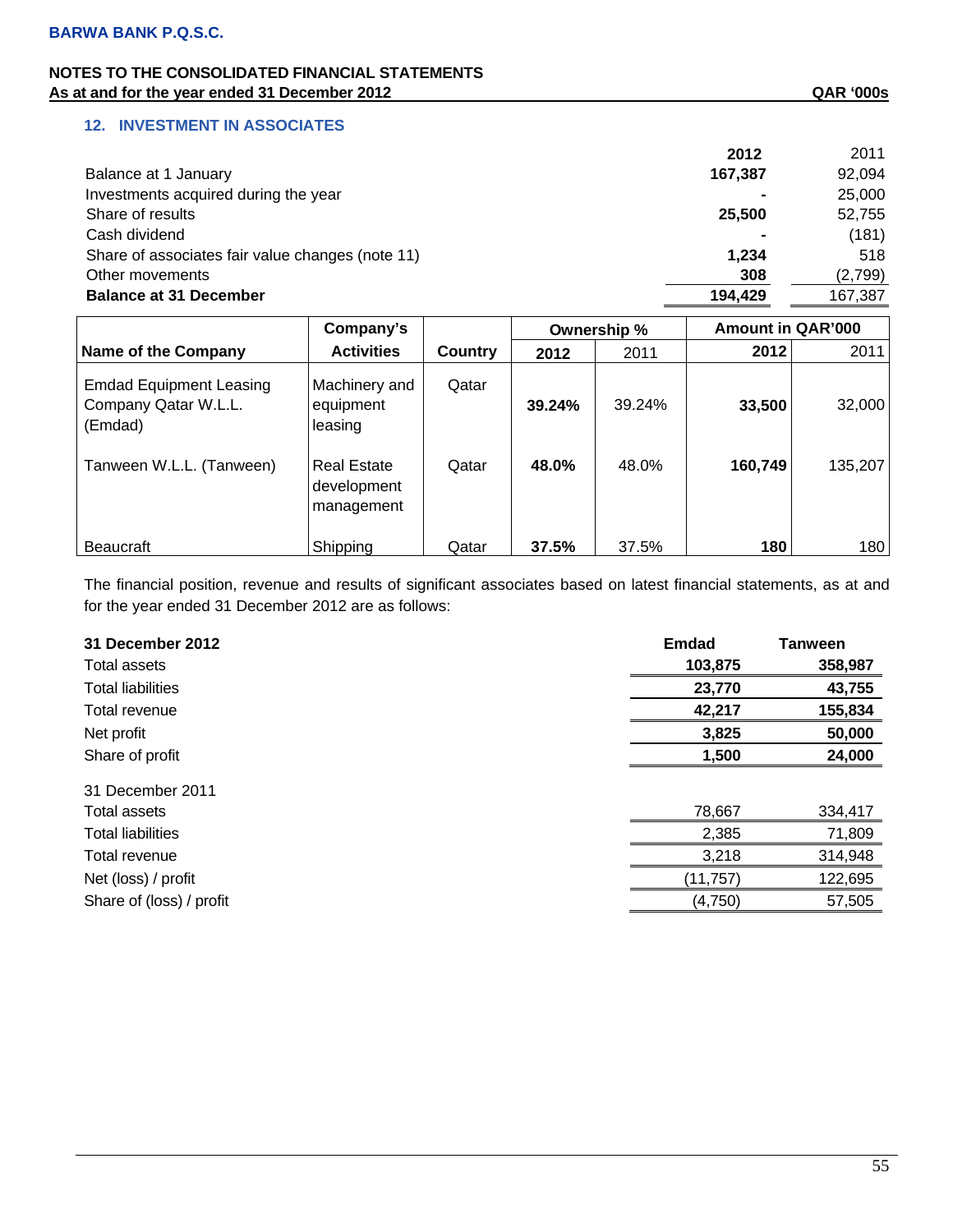| at and for the year chaca of December 2012 |          | יית אור  |
|--------------------------------------------|----------|----------|
| <b>13. INVESTMENT PROPERTY</b>             |          |          |
|                                            | 2012     | 2011     |
| Balance at 1 January                       | 48,252   | 49,535   |
| Disposal                                   | (8, 428) |          |
| Impairment                                 |          | (1, 283) |
| <b>Balance at 31 December</b>              | 39,824   | 48,252   |

The investment properties are held for capital appreciation. During the year a property was sold at a gain of QAR 3.1 million.

# **14. FIXED ASSETS**

| <b>I INLD MOOL I J</b>                                   | <b>Land and</b><br><b>Buildings</b> | IT<br><b>Equipment</b> | Fixtures,<br><b>Fittings</b><br>and office<br>equipment | <b>Motor</b><br><b>Vehicles</b> | <b>Total</b> |
|----------------------------------------------------------|-------------------------------------|------------------------|---------------------------------------------------------|---------------------------------|--------------|
| Cost                                                     |                                     |                        |                                                         |                                 |              |
| Balance at 1 January 2011                                | 44,514                              | 14,825                 | 21,328                                                  | 12,851                          | 93,518       |
| Acquisitions / transfers                                 | 102,016                             | 15,507                 | 34,720                                                  | 2,734                           | 154,977      |
| Disposals                                                |                                     | (1,033)                | (13, 466)                                               | (694)                           | (15, 193)    |
| Balance at 31 December 2011                              | 146,530                             | 29,299                 | 42,582                                                  | 14,891                          | 233,302      |
| Balance at 1 January 2012                                | 146,530                             | 29,299                 | 42,582                                                  | 14,891                          | 233,302      |
| Acquisitions / transfers                                 |                                     | 2,574                  | 9,319                                                   | 212                             | 12,105       |
| Disposals                                                |                                     | (532)                  | (428)                                                   | (632)                           | (1, 592)     |
| <b>Balance at 31 December 2012</b>                       | 146,530                             | 31,341                 | 51,473                                                  | 14,471                          | 243,815      |
| <b>Accumulated depreciation and</b><br>impairment losses |                                     |                        |                                                         |                                 |              |
| Balance at 1 January 2011                                | 2,925                               | 8,194                  | 8,782                                                   | 7115                            | 27,016       |
| <b>Transfers</b>                                         | 39,985                              | 4,816                  | 2,980                                                   |                                 | 47,781       |
| Depreciation charged during the year                     | 18,651                              | 8,809                  | 5,359                                                   | 2,453                           | 35,272       |
| Disposals                                                |                                     | (753)                  | (2,778)                                                 | (206)                           | (3,737)      |
| Balance at 31 December 2011                              | 61,561                              | 21,066                 | 14,343                                                  | 9,362                           | 106,332      |
| Balance at 1 January 2012                                | 61,561                              | 21,066                 | 14,343                                                  | 9,362                           | 106,332      |
| Depreciation charged during the year                     | 16,060                              | 5,517                  | 4,896                                                   | 2,468                           | 28,941       |
| Disposals                                                |                                     | (532)                  | (428)                                                   | (632)                           | (1, 592)     |
| <b>Balance at 31 December 2012</b>                       | 77,621                              | 26,051                 | 18,811                                                  | 11,198                          | 133,681      |
| <b>Carrying amounts</b>                                  |                                     |                        |                                                         |                                 |              |
| Balance at 1 January 2011                                | 41,589                              | 6,631                  | 12,546                                                  | 5,736                           | 66,502       |
| Balance at 31 December 2011                              | 84,969                              | 8,233                  | 28,239                                                  | 5,529                           | 126,970      |
| <b>Balance at 31 December 2012</b>                       | 68,909                              | 5,290                  | 32,662                                                  | 3,273                           | 110,134      |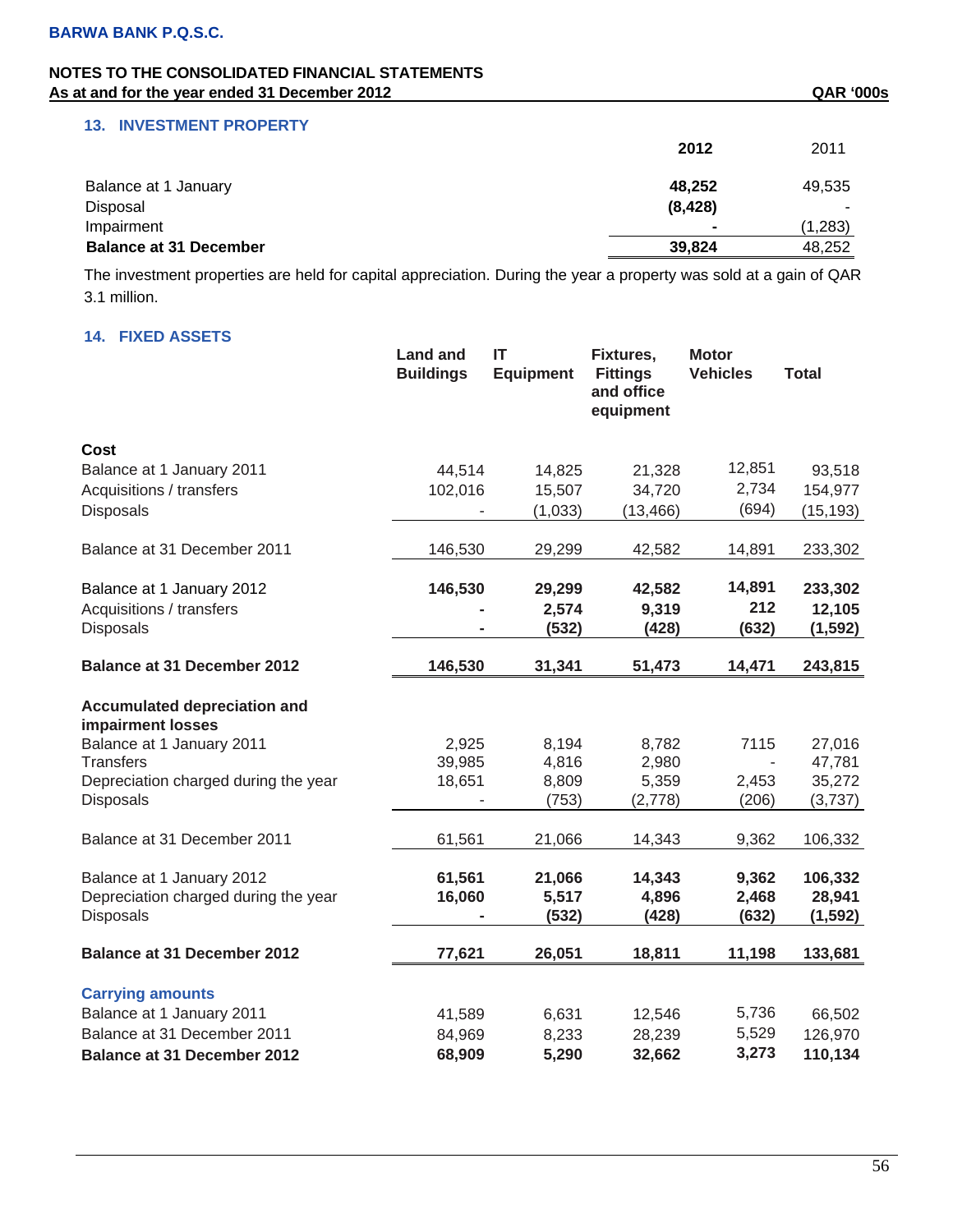# **NOTES TO THE CONSOLIDATED FINANCIAL STATEMENTS**  As at and for the year ended 31 December 2012 **As a state of the SAS COS QAR** '000s

# **15. INTANGIBLE ASSETS**

|                                    | Goodwill* | <b>Customer</b><br><b>Contracts</b> | <b>Softwares</b> | Total     |
|------------------------------------|-----------|-------------------------------------|------------------|-----------|
| Balance at 1 January 2011          | 777,230   |                                     | 10,392           | 787,622   |
| Acquisitions                       |           | 25,000                              |                  | 25,000    |
| Amortisation for the year          |           | (625)                               | (1,028)          | (1,653)   |
| Impairment                         | ٠         |                                     | (403)            | (403)     |
| Balance at 31 December 2011        | 777,230   | 24,375                              | 8,961            | 810,566   |
| Balance at 1 January 2012          | 777,230   | 24,375                              | 8,961            | 810,566   |
| Acquisitions                       |           |                                     | 17.509           | 17,509    |
| Amortisation for the year          |           | (12, 188)                           | (7, 947)         | (20, 135) |
| <b>Balance at 31 December 2012</b> | 777.230   | 12.187                              | 18.523           | 807,940   |

#### *Impairment testing for cash-generating unit containing goodwill*

For the purpose of impairment testing, goodwill is allocated to the cash generating units ("CGU"), being the Group's subsidiaries, which represents the lowest level within the Group at which the goodwill is monitored for internal management purposes. The impairment testing of the CGU carried out at the year end did not result in any impairment.

# **16. OTHER ASSETS**

|                                                       | 2012    | 2011    |
|-------------------------------------------------------|---------|---------|
| Accrued profit                                        | 107,042 | 95,244  |
| Prepayments and advances                              | 18,087  | 11,177  |
| Operating lease receivables                           | 5,598   | 5,626   |
| Positive fair value of risk management<br>instruments | 7,903   |         |
| Sundry debtors                                        | 58,677  | 29,052  |
| Projects under process                                | 8,856   | 7,827   |
| Cheques under collection                              |         | 695,760 |
| <b>Others</b>                                         | 40,705  | 21,517  |
|                                                       | 246,868 | 866,203 |
| Provision for impairment against operating            |         |         |
| lease receivable                                      | (3,586) | (3,586) |
|                                                       | 243,282 | 862,617 |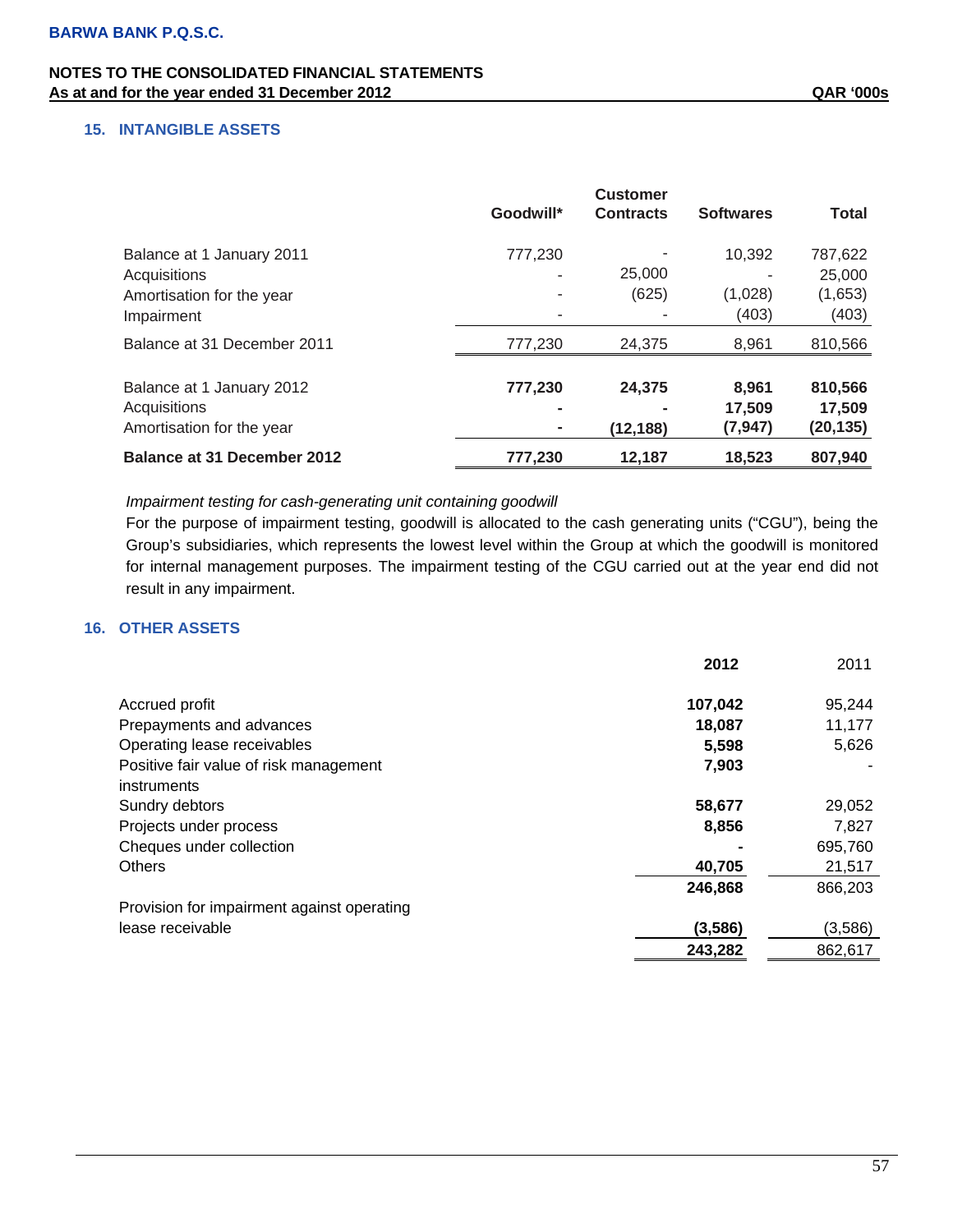# **17. DUE TO BANKS**

|                                                                    | <b>Note</b> | 2012      | 2011      |
|--------------------------------------------------------------------|-------------|-----------|-----------|
| Current accounts                                                   |             | 5         | 5         |
| Commodity Murabaha payable*                                        |             | 2,175,280 | 1,401,935 |
| Short term loans from banks                                        |             |           | 8,330     |
| Wakala payable                                                     |             | 2,558,018 | 2,067,189 |
|                                                                    |             | 4,733,303 | 3,477,459 |
| *This represents amount held under repurchase agreements.          |             |           |           |
| <b>18. CUSTOMER CURRENT ACCOUNTS</b>                               |             |           |           |
|                                                                    |             | 2012      | 2011      |
| Current accounts by sector:                                        |             |           |           |
| Government                                                         |             | 5,910     | 769,635   |
| Non-Banking Financial Institutions                                 |             | 30,453    | 29,065    |
| Corporate<br>-                                                     |             | 574,069   | 399,141   |
| Individuals<br>÷,                                                  |             | 171,802   | 128,397   |
|                                                                    |             | 782,234   | 1,326,238 |
| <b>OTHER LIABILITIES</b><br>19.                                    |             |           |           |
|                                                                    | <b>Note</b> | 2012      | 2011      |
| Unearned commission income                                         |             | 104,694   | 49,254    |
| Due to a related party                                             |             | 51,758    | 62,347    |
| Negative fair value of risk management instruments                 |             | 7,577     |           |
| Cash margins                                                       |             | 60,175    | 50,145    |
| Accrued expenses                                                   |             | 84,417    | 82,466    |
| Suppliers payable                                                  |             | 56,006    | 159,434   |
| Payable to shareholders - oversubscribed rights issue amount       |             |           | 233,842   |
| Employees' end of service benefits                                 | 19.1        | 27,152    | 20,557    |
| <b>Others</b>                                                      |             | 67,764    | 43,155    |
|                                                                    |             | 459,543   | 701,200   |
| 19.1 Movement in employees' end of service benefits is as follows: |             |           |           |
|                                                                    |             | 2012      | 2011      |
| Balance at 1 January                                               |             | 20,557    | 16,089    |
| Charge for the year                                                |             | 10,428    | 7,872     |
| Payments made during the year                                      |             | (3,833)   | (3, 404)  |
| <b>Balance at 31 December</b>                                      |             | 27,152    | 20,557    |
|                                                                    |             |           |           |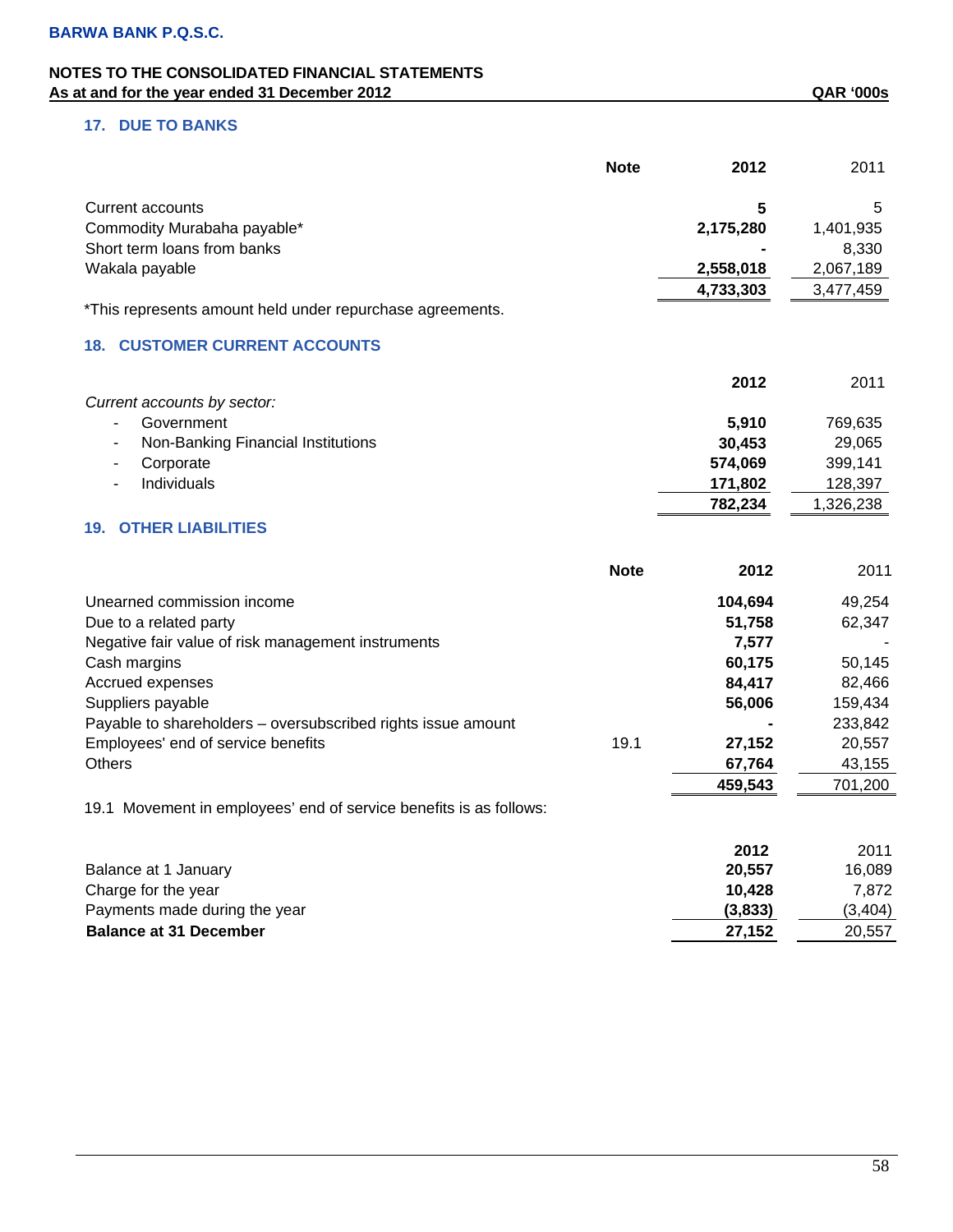|                                                                                  | 2012       | 2011       |
|----------------------------------------------------------------------------------|------------|------------|
| Investment account holders balance before share of profit (a)                    | 14,001,469 | 8,752,175  |
| Distributable profits to investment account holders for the year (b)             | 236,802    | 118,636    |
| Profit already distributed during the year                                       | (178, 767) | (104, 885) |
| Profit payable to investment account holders                                     | 58,035     | 13,751     |
| Share in fair value reserve (note 11)                                            | 3,593      |            |
| <b>Total investment account holders balance</b>                                  | 14,063,097 | 8,765,926  |
|                                                                                  |            |            |
| By type:                                                                         |            |            |
| Saving accounts                                                                  | 720,083    | 184,300    |
| Call accounts                                                                    | 443,062    | 262,983    |
| Term accounts                                                                    | 12,838,324 | 8,304,892  |
| Total (a)                                                                        | 14,001,469 | 8,752,175  |
|                                                                                  |            |            |
| By sector:                                                                       |            |            |
| Government                                                                       | 5,223,879  | 4,301,248  |
| Non-banking financial institution                                                | 1,605,779  | 1,409,800  |
| Retail                                                                           | 873,507    | 550,760    |
| Corporate                                                                        | 6,298,304  | 2,490,367  |
| Total $(a)$                                                                      | 14,001,469 | 8,752,175  |
|                                                                                  |            |            |
|                                                                                  | 2012       | 2011       |
| Investment account holders' share of profit for the year                         | 283,551    | 124,349    |
| Owners' contribution                                                             | 9,961      | 19,157     |
|                                                                                  | 293,512    | 143,506    |
| Bank shares as Mudarib                                                           | (56, 710)  | (24, 870)  |
| Distributable profits to investment account holders for the year - net return(b) | 236,802    | 118,636    |
|                                                                                  |            |            |
| Net return breakup:                                                              |            |            |
| Saving accounts                                                                  | 12,243     | 749        |
| Call accounts                                                                    | 993        | 865        |
| Term accounts - 1 month                                                          | 40,008     | 27,207     |
| Term accounts - 3 month                                                          | 49,551     | 19,109     |
| Term accounts - 6 month                                                          | 93,519     | 42,076     |
| Term accounts - 9 month                                                          | 126        | 80         |
| Term accounts - 12 month                                                         | 40,362     | 28,550     |
| Total(b)                                                                         | 236,802    | 118,636    |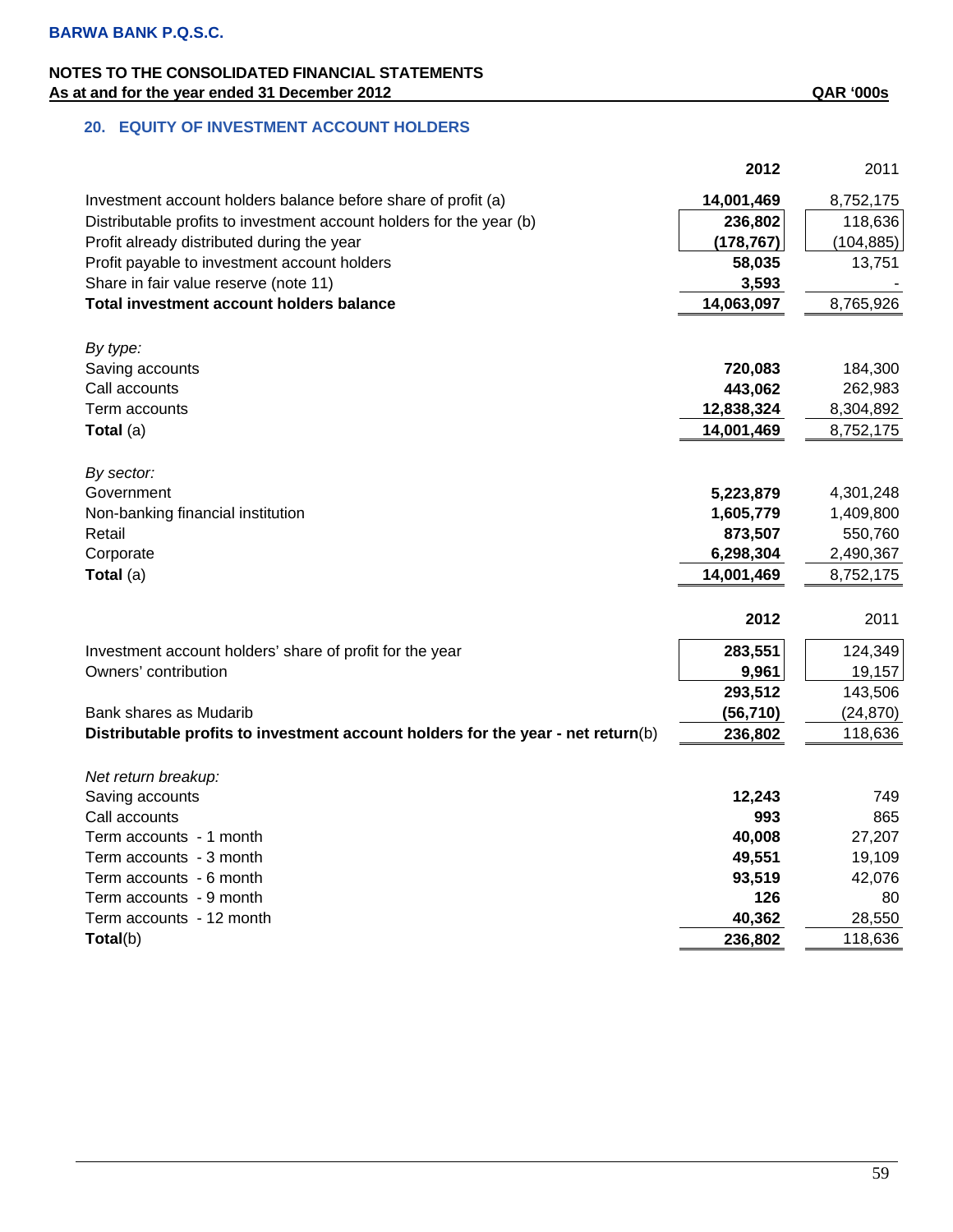#### **21. OWNERS' EQUITY**

#### **(a) Share capital**

|                         | <b>Ordinary shares</b> |         |  |
|-------------------------|------------------------|---------|--|
| In thousands of shares  | 2012                   | 2011    |  |
| In issue at -1 January  | 190.869                | 190,869 |  |
| New shares issued       | 109.131                |         |  |
| In issue at 31 December | 300,000                | 190,869 |  |

At 31 December 2012 the authorised share capital comprised 600,000 thousand ordinary shares (2011: 250,000 thousand), having a par value of QAR 10 each share. Out of these 300,000 thousand ordinary shares (2011: 190,869 thousand) are issued and fully paid.

During December 2011, the Bank proceeded with a rights issue (109,130,900 shares at QAR 16 each share, including premium of QAR 6 each share), raising QAR 1,746 million. At 31 December 2011, subscriptions received from the rights issue were presented as "Subscriptions for rights issue" within equity. During the year after completion of necessary legal and administrative formalities, the shares were alloted to each shareholder based on their rights to the subscription. This resulted in increase in the paid up capital amounting to QAR 3,000 million.

#### **(b) Legal reserve**

In accordance with QCB Law No. 33 of 2006 as amended and the Memorandum and Articles of Association of the Bank, 20% of net profit attributable to the owners of the Bank for the year is required to be transferred to the reserve until the legal reserve equals 100% of the paid up share capital. This reserve is not available for distribution except in circumstances specified in Qatar Commercial Companies Law No. 5 of 2002 and after QCB approval. During the year ended 31 December 2012 the appropriation made to legal reserve amounts to QAR 69.0 million (2011: QAR 51.5 million). The legal reserve includes the share premium received on issuance of new shares in accordance with Qatar Commercial Companies Law No.5 of 2002.

#### **(c) Risk reserve**

In accordance with QCB regulations, a risk reserve should be created to cover contingencies on both the public and private sector financing assets, with a minimum requirement of 2% of the total private sector exposure granted by the Group inside and outside Qatar after the exclusion of the specific provisions and profit in suspense. The finance provided to / or secured by the Ministry of Finance – Qatar or finance against cash guarantees is excluded from the gross direct finance. The total amount of the transfer made to the risk reserve was QAR 176.6 million (2011: QAR 97.9 million).

#### **(d) Other reserves**

In accordance with Qatar Central Bank regulations, income recognised from the share of profit from associates is not available for distribution, except to the extent of dividend received from the associates, and should be transferred to a separate reserve account in Owners' equity.

|                                                                            | 2012    | 2011   |
|----------------------------------------------------------------------------|---------|--------|
| Group's share in undistributed profit from investments in associates after |         |        |
| deducting the dividends received                                           | 119.542 | 94.042 |

#### **(e) Treasury shares**

Treasury shares represent ordinary shares of Barwa Bank with nominal value of QR 10 each. These shares are held by FFC and TFI and carried at cost of QR 16.8 each. Treasury shares are presented as a deduction from equity.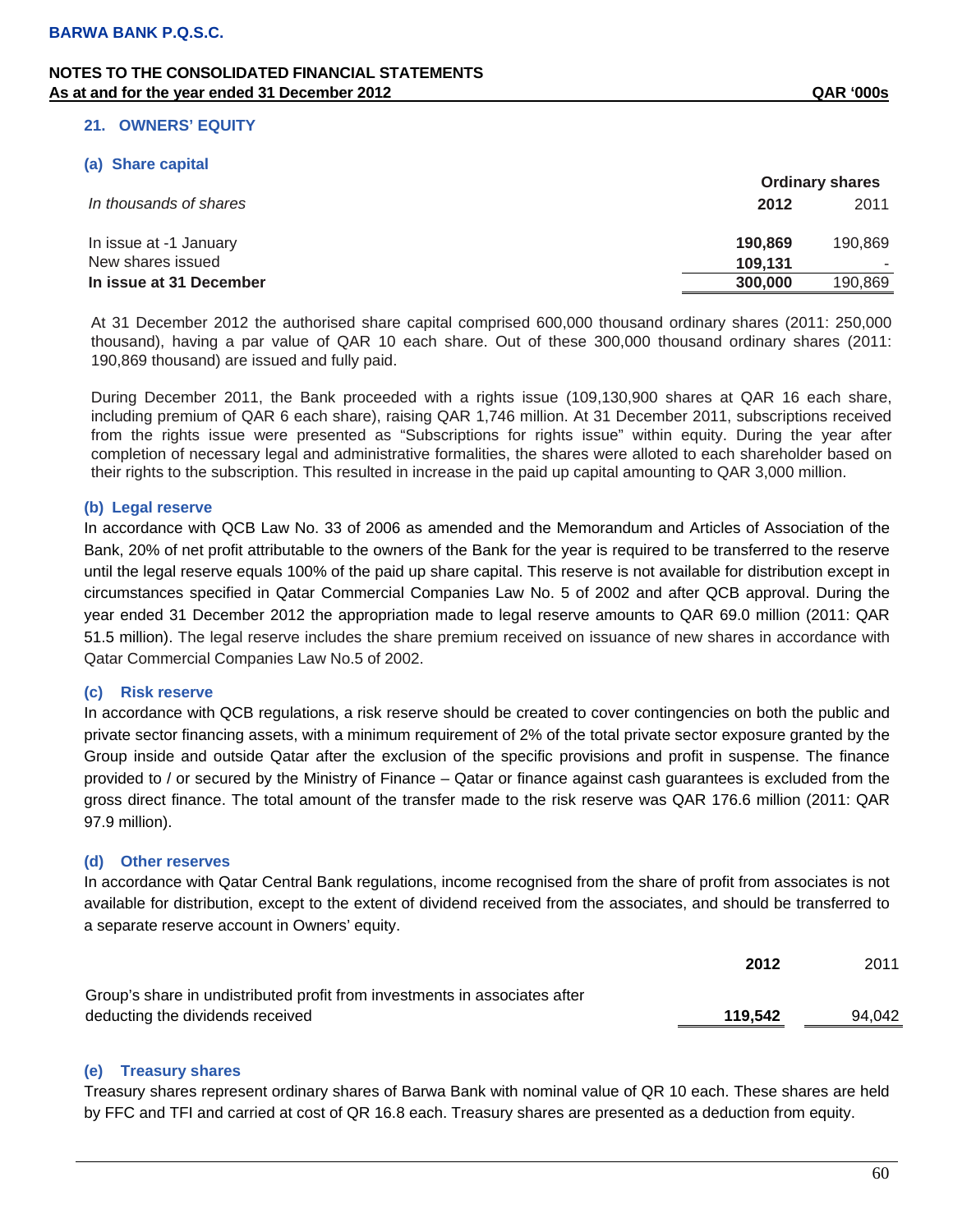# **NOTES TO THE CONSOLIDATED FINANCIAL STATEMENTS**  As at and for the year ended 31 December 2012 **As a state of the SAS COS QAR** '000s

# **22. NON-CONTROLLING INTERESTS**

This represents the Group's non-controlling interests in Bait Al Mashura and TFI GCC Fund amounting to 30% each. During the year, non-controlling interests increased by QAR 26.56 million due to investment by the Group in TFI GCC Equity Opportunities Fund, a Group's subsidiary, founded by the Bank.

# **23. NET INCOME FROM FINANCING ACTIVITIES**

|                                                                                     | 2012     | 2011     |
|-------------------------------------------------------------------------------------|----------|----------|
| Murabaha                                                                            | 128,587  | 23,671   |
| Musawama                                                                            | 135,185  | 102,588  |
| <b>Commodity Murabaha</b>                                                           | 335,323  | 134,836  |
| Tawarruq                                                                            | 12,189   | 9,389    |
| ljarah                                                                              | 86,067   | 50,617   |
| Istisna'a                                                                           | 19,282   | 4,668    |
|                                                                                     | 716,633  | 325,769  |
| <b>NET INCOME FROM INVESTING ACTIVITIES</b><br>24.                                  |          |          |
|                                                                                     | 2012     | 2011     |
| Coupon income from investment in debt-type instruments, net of amortisation         | 246,722  | 223,101  |
| Dividend income                                                                     | 13,889   | 16,482   |
| Net gain on sale of debt-type investments                                           | 13,234   | 8,013    |
| Net gain on sale of equity-type investments                                         | 3,303    | 15,268   |
| Income from inter-bank and murabaha placements with Islamic banks                   | 4,608    | 6,850    |
| Net fair value gain / (loss) on investment securities carried as fair value through |          |          |
| income statement                                                                    | 4,319    | (7)      |
| Other investments related income / (expense)                                        | 736      | (1, 410) |
|                                                                                     | 286,811  | 268,297  |
| <b>NET FEE AND COMMISSION INCOME</b><br>25.                                         |          |          |
|                                                                                     | 2012     | 2011     |
| Management fee income                                                               | 58,544   | 56,583   |
| Commission income                                                                   | 40,921   | 12,938   |
| Advisory fee income                                                                 | 20,557   | 20,077   |
| Performance fee income                                                              | 8,831    | 3,064    |
| Placement fee income                                                                |          | 19,844   |
| Structuring fee                                                                     | 4,258    |          |
|                                                                                     | 133,111  | 112,506  |
| Commission expense                                                                  | (5, 282) | (1, 330) |
| Net fee and commission income                                                       | 127,829  | 111,176  |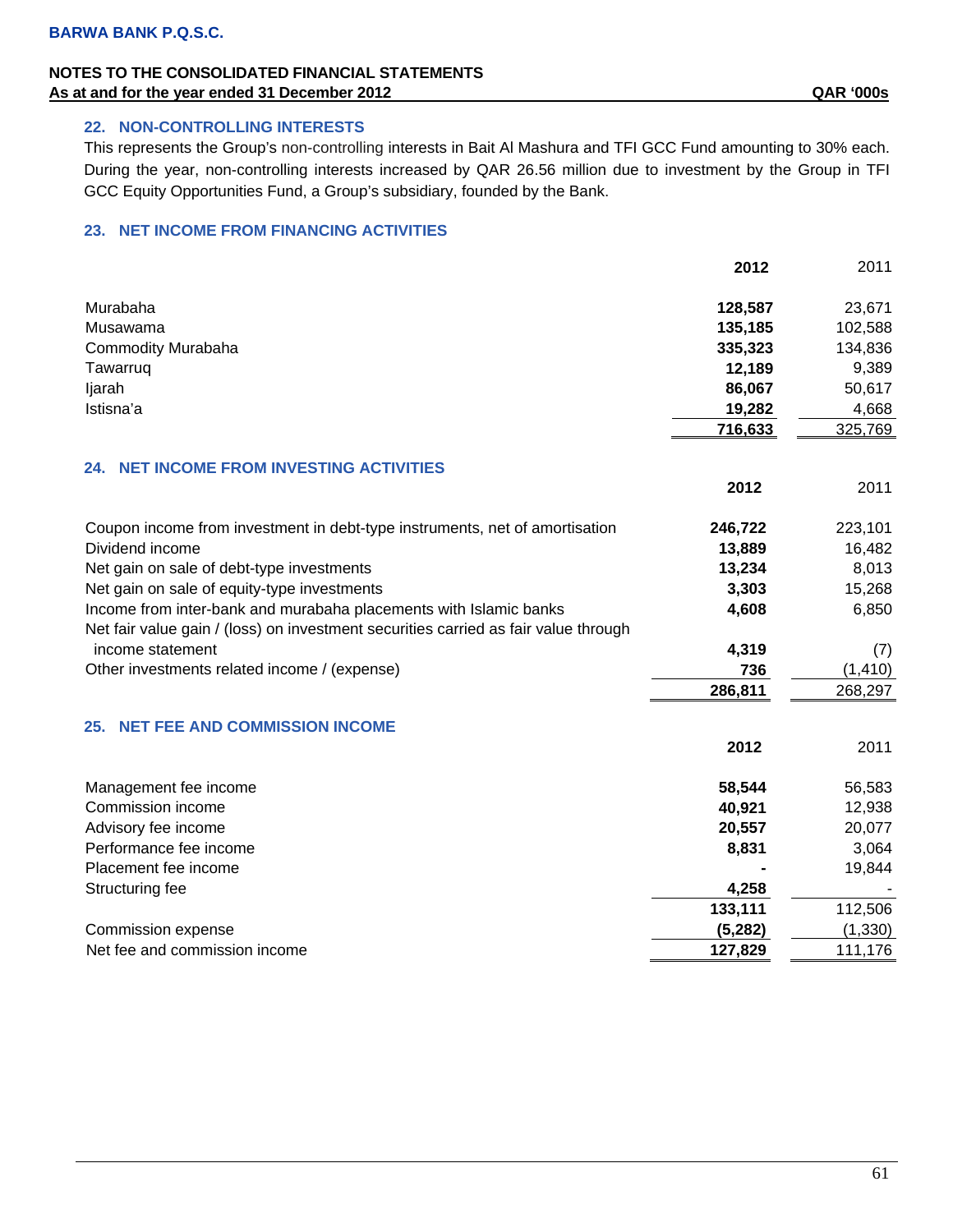### **NOTES TO THE CONSOLIDATED FINANCIAL STATEMENTS**  As at and for the year ended 31 December 2012 **As at and for the year ended 31 December 2012**

|               | ul unu ivi liiv<br>car chaca o r pocchiber zo iz |            | ייש<br>vvvJ |
|---------------|--------------------------------------------------|------------|-------------|
|               | 26. STAFF COSTS                                  | 2012       | 2011        |
|               | <b>Basic salaries</b>                            | 99,822     | 78,912      |
|               | Housing allowance                                | 35,330     | 31,852      |
|               | Transport allowance                              | 18,049     | 16,577      |
|               | Staff indemnity costs                            | 13,592     | 7,872       |
| <b>Others</b> |                                                  | 49,567     | 53,779      |
|               |                                                  | 216,360    | 188,992     |
|               | 27. OTHER EXPENSES                               | 2012       | 2011        |
| Rent          |                                                  | 31,616     | 29,453      |
|               | Advertising and marketing expenses               | 24,174     | 23,312      |
|               | Utility and services                             | 22,255     | 24,015      |
|               | IT expenses                                      | 20,879     | 15,942      |
|               | Legal and professional fees                      | 13,877     | 19,483      |
|               | Government fee and charges                       | 4,390      | 1,391       |
|               | <b>Travel expenses</b>                           | 4,259      | 3,573       |
|               | Repair and maintenance                           | 3,549      | 3,464       |
|               | Board of Directors' remuneration                 | 4,000      |             |
|               | Other expenses                                   | 21,150     | 23,900      |
|               |                                                  | 150,149    | 144,533     |
| 28.           | <b>CONTINGENT LIABILITIES AND COMMITMENTS</b>    |            |             |
|               |                                                  | 2012       | 2011        |
| a)            | <b>Contingent liabilities</b>                    |            |             |
|               | Unused credit facilities                         | 5,173,918  | 2,847,730   |
|               | Guarantees                                       | 4,153,015  | 4,438,929   |
|               | Letters of credit                                | 1,409,797  | 367,258     |
|               |                                                  | 10,736,730 | 7,653,917   |
| b)            | <b>Commitments</b>                               |            |             |
|               | Profit rate swaps                                | 1,202,423  |             |
|               | Other risk management instruments                | 72,072     |             |
|               | <b>Total</b>                                     | 1,274,495  |             |
|               |                                                  |            |             |

#### **Unused facilities**

Commitments to extend credit represent contractual commitments to make financings and revolving credits. The majority of these expire in the next year. Since commitments may expire without being drawn upon, the total contractual amounts do not necessarily represent future cash requirements.

#### **Guarantees and Letters of credit**

Guarantees and letters of credit commit the group to make payments on behalf of customers in the event of a specific event. Guarantees and standby letters of credit carry the same credit risk as financings.

# **Lease commitments**

| Non-cancellable operating lease rentals are payable as follows: | 2012   | 2011   |
|-----------------------------------------------------------------|--------|--------|
| Within one year                                                 | 27.485 | 19,793 |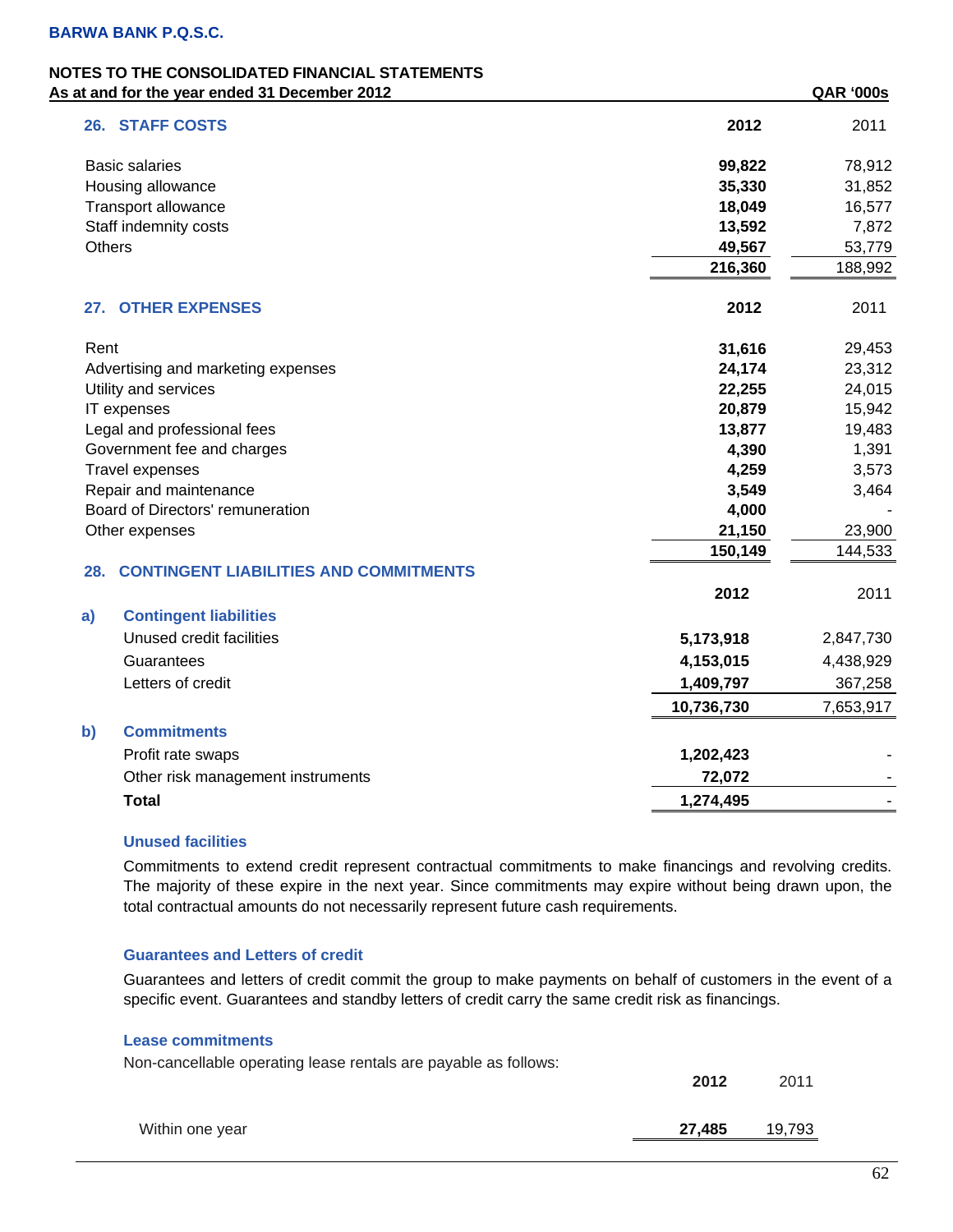# **NOTES TO THE CONSOLIDATED FINANCIAL STATEMENTS**  As at and for the year ended 31 December 2012 **As a state of the SAS COS QAR** '000s

The Group leases a number of branches and office premises under operating leases.

#### **29. CONCENTRATION OF ASSETS, LIABILITIES AND EQUITY OF INVESTMENT ACCOUNT HOLDERS**

#### **Geographical sector**

Following is the concentration of assets, liabilities and equity of investment account holders into geographical sectors regions:

| 2012                     | Qatar      | <b>Other GCC</b> | <b>Europe</b>  | <b>North</b><br>America | <b>Others</b>  | <b>Total</b> |
|--------------------------|------------|------------------|----------------|-------------------------|----------------|--------------|
| Cash and balances with   |            |                  |                |                         |                |              |
| central banks            | 853,747    |                  |                | -                       | $\blacksquare$ | 853,747      |
| Due from banks           | 587,137    | 8.091            | 25,171         | 9,556                   | 396,436        | 1,026,391    |
| Financing assets         | 12,860,778 | 1,946,436        | 71,587         | $\blacksquare$          | 452,934        | 15,331,735   |
| Investment securities    | 5,354,599  | 972,627          | 45,166         | 4,991                   | 274,956        | 6,652,339    |
| Investment in associates | 194,429    |                  | $\blacksquare$ | $\blacksquare$          | $\blacksquare$ | 194,429      |
| Investment property      | 39,824     |                  | $\blacksquare$ | -                       | ۰.             | 39,824       |
| Intangible assets        | 807,940    | $\blacksquare$   | $\blacksquare$ | $\blacksquare$          | $\blacksquare$ | 807,940      |
| Fixed assets             | 110,134    |                  | $\blacksquare$ | $\blacksquare$          | $\blacksquare$ | 110,134      |
| Other assets             | 234,235    | 8,976            | 71             | $\blacksquare$          | ٠              | 243,282      |
| <b>Total assets</b>      | 21,042,823 | 2,936,130        | 141,995        | 14,547                  | 1.124.326      | 25,259,821   |

# **Liabilities and equity of investment account holders**

| <b>Placements from financial</b>                             |            |        |                |                |                |               |
|--------------------------------------------------------------|------------|--------|----------------|----------------|----------------|---------------|
| institutions                                                 | 2,521,603  | 5      | 2,211,695      | $\blacksquare$ | $\blacksquare$ | 4,733,303     |
| Customer current accounts                                    | 775,796    | 6,438  | $\blacksquare$ | $\blacksquare$ | $\blacksquare$ | 782,234       |
| Other liabilities                                            | 443,673    | 14,420 | $\blacksquare$ | ۰              | 1,450          | 459,543       |
| <b>Total liabilities</b>                                     | 3,741,072  | 20,863 | 2,211,695      | -              | 1,450          | 5,975,080     |
| <b>Equity of investment</b><br>account holders               | 14,057,401 | 5,696  | $\blacksquare$ | $\blacksquare$ |                | $-14,063,097$ |
| <b>Total liabilities and equity</b><br>of investment account |            |        |                |                |                |               |
| holders                                                      | 17,798,473 | 26,559 | 2,211,695      |                | 1.450          | 20,038,177    |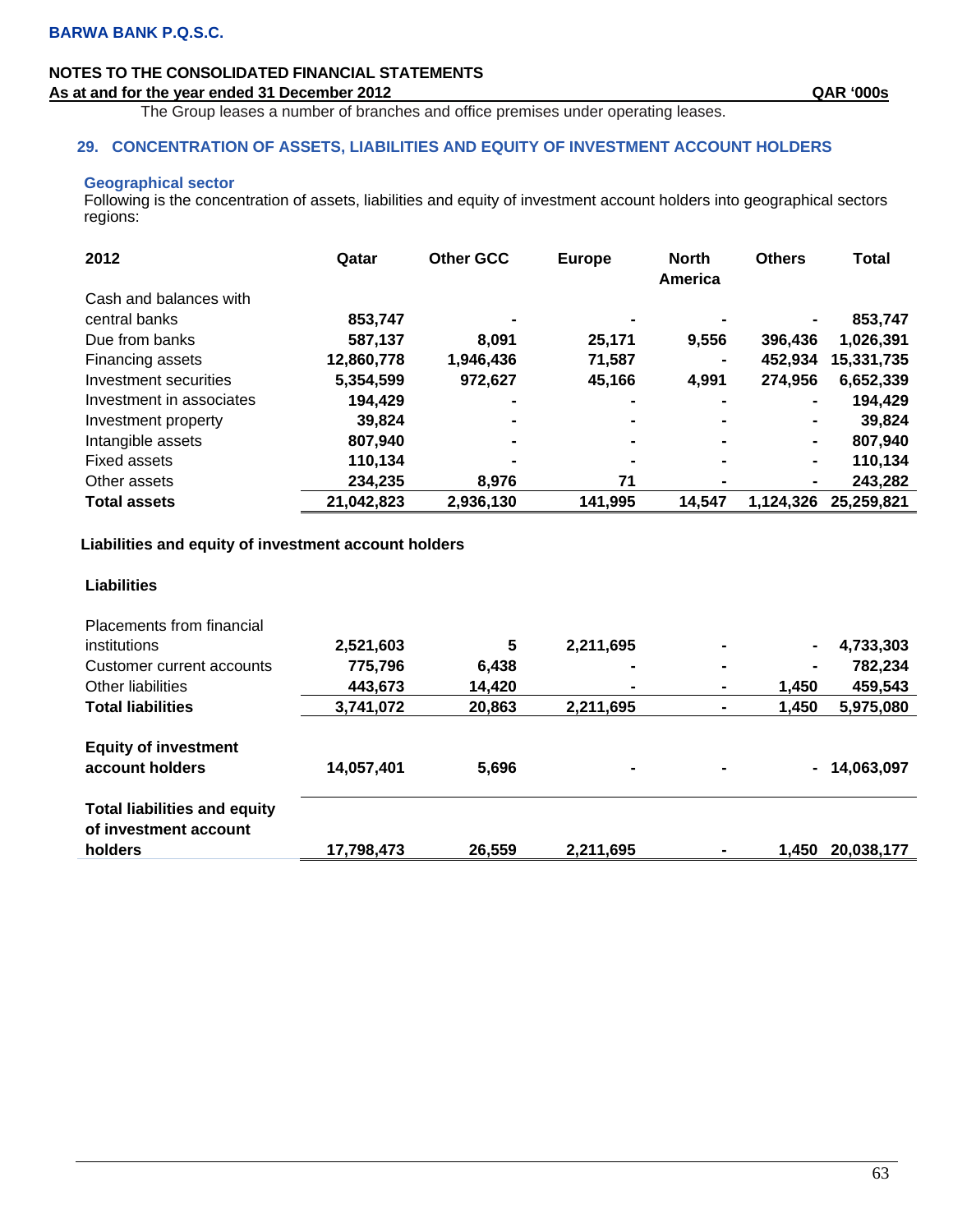### **29. CONCENTRATION OF ASSETS, LIABILITIES AND EQUITY OF INVESTMENT ACCOUNT HOLDERS (CONTINUED)**

# **Geographical sector (continued)**

Following is the concentration of assets, liabilities and equity of investment account holders into geographical sectors regions:

| 2011                     | Qatar      | Other GCC | Europe         | <b>North</b><br>America | <b>Others</b> | Total      |
|--------------------------|------------|-----------|----------------|-------------------------|---------------|------------|
| Cash and balances with   |            |           |                |                         |               |            |
| central banks            | 1,159,350  |           |                |                         |               | 1,159,350  |
| Due from banks           | 898.246    | 467,400   | 377.429        | 135,387                 | 481           | 1,878,943  |
| Financing assets         | 7,696,020  | 1430126   | 91993          |                         |               | 9,218,139  |
| Investment securities    | 4,102,229  | 584,130   | 97,141         | 7,454                   | 50,918        | 4,841,872  |
| Investment in associates | 167,207    | 180       |                |                         | ۰             | 167,387    |
| Investment property      | 48,252     |           |                |                         |               | 48,252     |
| Intangible assets        | 810.566    |           | $\blacksquare$ |                         | ۰.            | 810,566    |
| <b>Fixed assets</b>      | 126,970    |           | -              |                         | ۰.            | 126,970    |
| Other assets             | 862,617    |           |                |                         | ۰.            | 862,617    |
| Total assets             | 15,871,457 | 2,481,836 | 566,563        | 142,841                 | 51,399        | 19,114,096 |

Liabilities and equity of investment account holders

| Placements from financial                                     |            |           |                          |   |                |
|---------------------------------------------------------------|------------|-----------|--------------------------|---|----------------|
| institutions                                                  | 2,023,560  | 1,283,490 | 170.409                  |   | 3,477,459      |
| Customer current accounts                                     | 1,326,238  |           |                          |   | 1,326,238<br>۰ |
| Other liabilities                                             | 701,200    |           | $\overline{\phantom{0}}$ | ۰ | 701,200<br>۰   |
| <b>Total liabilities</b>                                      | 4,050,998  | 1,283,490 | 170,409                  |   | 5,504,897<br>- |
| Equity of investment account<br>holders                       | 8,764,654  | 1,272     |                          |   | 8,765,926<br>۰ |
| Total liabilities and equity of<br>investment account holders | 12,815,652 | 1,284,762 | 170.409                  |   | $-14,270,823$  |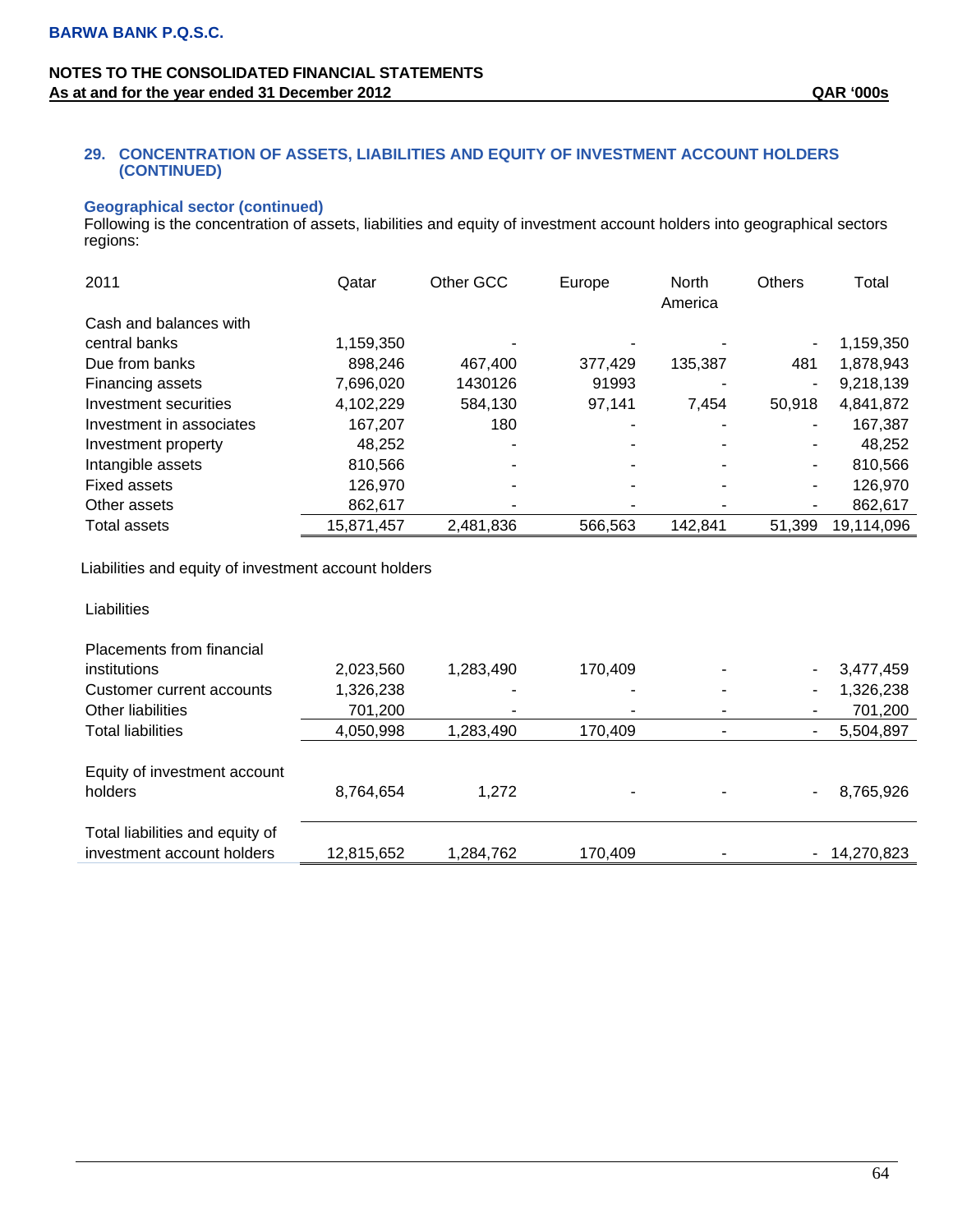# **NOTES TO THE CONSOLIDATED FINANCIAL STATEMENTS**  As at and for the year ended 31 December 2012 **As a state of the SAS COS QAR '000s**

# **30. CONCENTRATION OF ASSETS, LIABILITIES AND EQUITY OF INVESTMENT ACCOUNT HOLDERS**

# **Industrial sector**

Following is the concentration of assets, liabilities and equity of investment account holders into industrial sectors regions:

| 2012                      | Real<br>estate | Construction.<br>engeering and<br>manufacturing | Oil and<br>gas | <b>Financial</b><br>services | <b>Individuals</b> | <b>Others</b>  | <b>Total</b> |
|---------------------------|----------------|-------------------------------------------------|----------------|------------------------------|--------------------|----------------|--------------|
| Cash and balances with    |                |                                                 |                |                              |                    |                |              |
| <b>Qatar Central Bank</b> |                |                                                 |                | 853,747                      | $\blacksquare$     | $\blacksquare$ | 853,747      |
| Due from banks            |                |                                                 | ۰              | 1,026,391                    |                    | $\blacksquare$ | 1,026,391    |
| <b>Financing assets</b>   | 3,423,499      | 1,919,374                                       | 756,613        | 2,303,160                    | 2,550,405          | 4,378,684      | 15,331,735   |
| Investment securities     | 349,036        | 99,150                                          | 73,794         | 713,662                      | $\blacksquare$     | 5,416,697      | 6,652,339    |
| Investment in associates  |                | 160,749                                         |                |                              |                    | 33,680         | 194,429      |
| Investment property       | 39,824         |                                                 |                |                              | $\blacksquare$     |                | 39,824       |
| Intangible assets         | -              |                                                 | $\blacksquare$ | 777,230                      | ٠                  | 30.710         | 807,940      |
| <b>Fixed assets</b>       |                |                                                 |                |                              | $\blacksquare$     | 110,134        | 110,134      |
| Other assets              | 34,032         | 548                                             |                | 4,836                        | 125                | 203,741        | 243,282      |
| <b>Total assets</b>       | 3,846,391      | 2,179,821                                       | 830.407        | 5.679.026                    | 2,550,530          | 10,173,646     | 25,259,821   |

### **Liabilities and equity of investment account holders**

| <b>Placements from financial</b><br>institutions<br>Customer current    | $\blacksquare$ |         | $\blacksquare$ | 4,733,303 |           | $\blacksquare$ | 4,733,303  |
|-------------------------------------------------------------------------|----------------|---------|----------------|-----------|-----------|----------------|------------|
| accounts                                                                | 64,163         | 236,402 | 7,280          | 30.453    | 171,802   | 272,134        | 782,234    |
| Other liabilities                                                       | 88.326         | 14.000  | 12,850         | 9,935     |           | 334.432        | 459,543    |
| <b>Total liabilities</b>                                                | 152,489        | 250,402 | 20,130         | 4,773,691 | 171,802   | 606,566        | 5,975,080  |
| <b>Equity of investment</b><br>account holders                          | 212,201        | 672,338 | 394,872        | 1,605,779 | 873.507   | 10,304,400     | 14,063,097 |
| <b>Total liabilities and</b><br>equity of investment<br>account holders | 364.690        | 922,740 | 415,002        | 6,379,470 | 1,045,309 | 10,910,966     | 20.038,177 |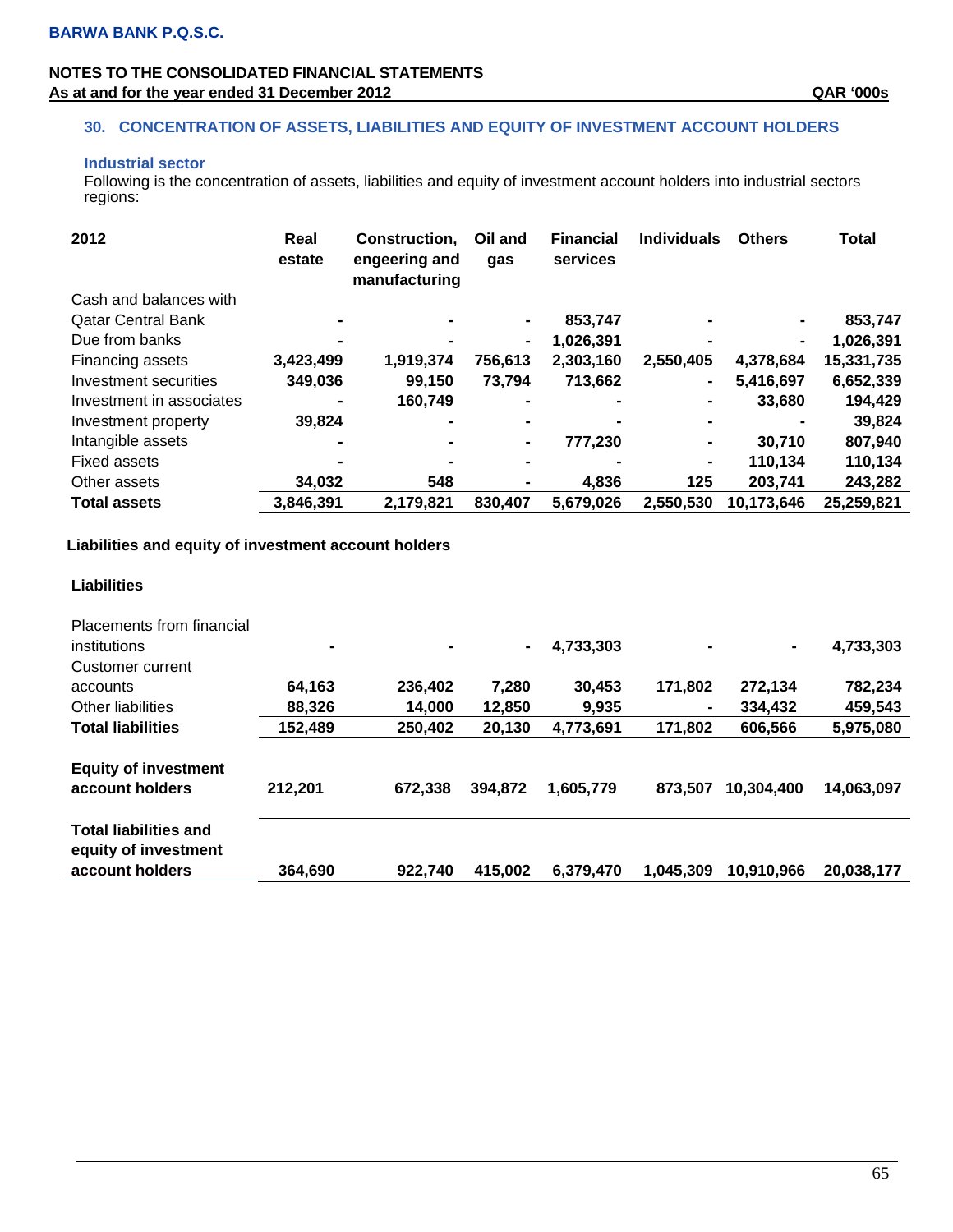# **NOTES TO THE CONSOLIDATED FINANCIAL STATEMENTS**  As at and for the year ended 31 December 2012 **As a state of the SAS COS QAR** '000s

### **30. CONCENTRATION OF ASSETS, LIABILITIES AND EQUITY OF INVESTMENT ACCOUNT HOLDERS (CONTINUED)**

### **Industrial sector (continued)**

Following is the concentration of assets, liabilities and equity of investment account holders into industrial sectors regions:

| 2011                      | Real<br>estate | Construction,<br>engeering and<br>maufacturing | Oil and<br>gas | Financial<br>services | Individuals | Others              | Total      |
|---------------------------|----------------|------------------------------------------------|----------------|-----------------------|-------------|---------------------|------------|
| Cash and balances with    |                |                                                |                |                       |             |                     |            |
| <b>Qatar Central Bank</b> |                |                                                |                | 1,159,350             |             | $\blacksquare$      | 1,159,350  |
| Due from banks            |                |                                                |                | 1,878,943             |             | ۰                   | 1,878,943  |
| Financing assets          | 2,497,843      | 1,854,239                                      | 640,473        | 1,134,993             |             | 1,747,742 1,342,849 | 9,218,139  |
| Investment securities     | 103,482        | 85,933                                         | 72,518         | 448,849               |             | $-4,131,090$        | 4,841,872  |
| Investment in associates  | 135,207        | 32,000                                         |                |                       |             | 180                 | 167,387    |
| Investment property       | 48.252         |                                                |                |                       |             |                     | 48,252     |
| Intangible assets         |                |                                                |                | 777,230               | ۰           | 33,336              | 810,566    |
| Fixed assets              |                |                                                |                |                       | ۰.          | 126,970             | 126,970    |
| Other assets              |                |                                                |                |                       | ۰           | 862,617             | 862,617    |
| Total assets              | 2,784,784      | 1,972,172                                      | 712,991        | 5,399,365             | 1.747.742   | 6,497,042           | 19,114,096 |

Liabilities and equity of investment account holders

| Liabilities                                                      |         |           |       |           |                   |           |            |
|------------------------------------------------------------------|---------|-----------|-------|-----------|-------------------|-----------|------------|
| Placements from financial<br>institutions<br>Customer current    |         | ۰         | ۰     | 3,477,459 |                   |           | 3,477,459  |
| accounts                                                         | 85,338  | 273,708   | 1,068 | 37,042    | 128,322           | 800,760   | 1,326,238  |
| Other liabilities                                                |         |           |       |           |                   | 701,200   | 701,200    |
| <b>Total liabilities</b>                                         | 85,338  | 273,708   | 1,068 | 3,514,501 | 128,322           | 1,501,960 | 5,504,897  |
| Equity of investment<br>account holders                          | 256,881 | 1,816,355 | ۰     | 1,409,800 | 430,470 4,852,420 |           | 8,765,926  |
| Total liabilities and equity<br>of investment account<br>holders | 342,219 | 2,090,063 | 1,068 | 4,924,301 | 558,792 6,354,380 |           | 14,270,823 |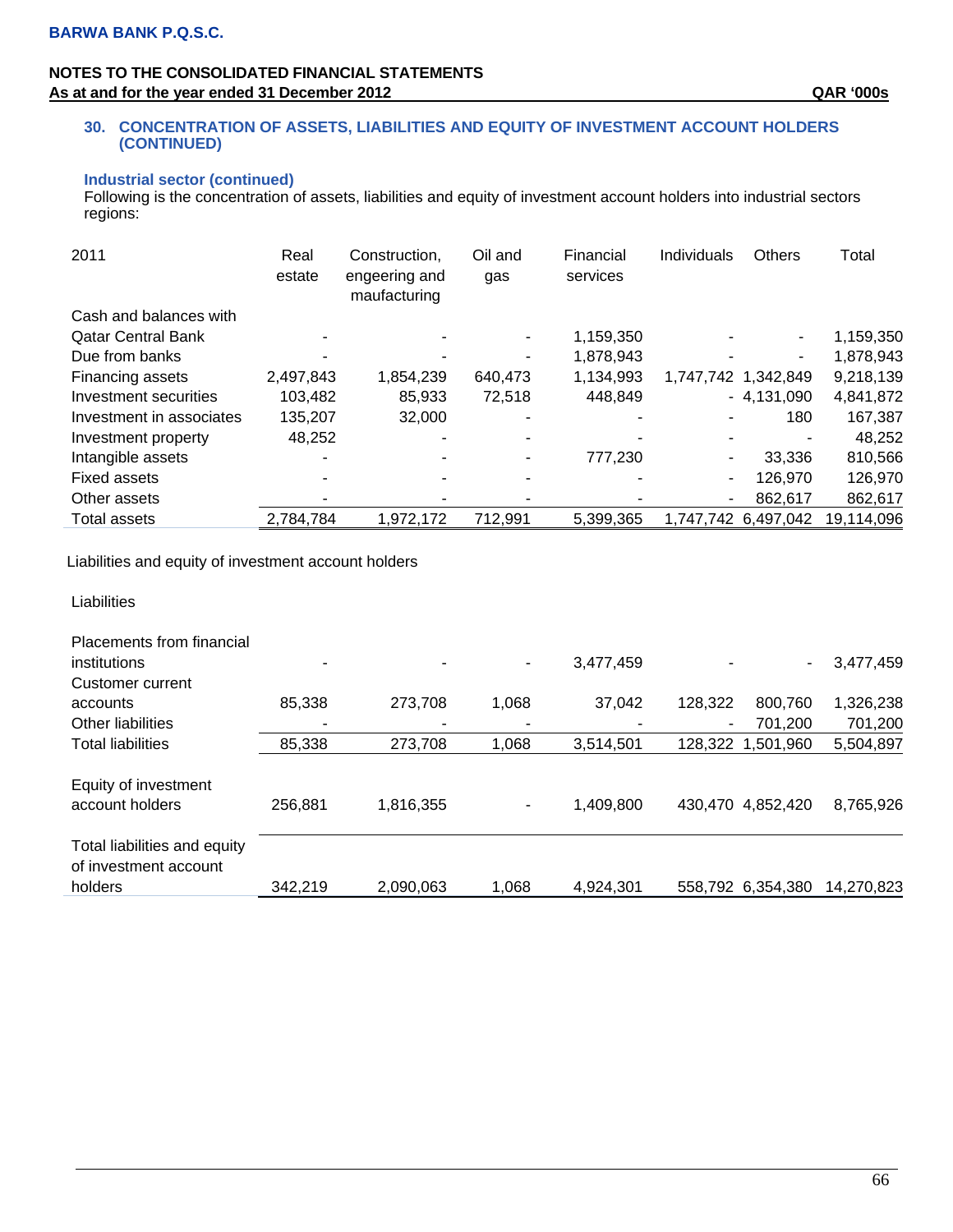| 2012                          | Up to $3$<br>months | $3$ to $6$<br>months | $6$ months - 1<br>year | 1 to $3$<br>years | Over <sub>3</sub><br>years | <b>Total</b> |
|-------------------------------|---------------------|----------------------|------------------------|-------------------|----------------------------|--------------|
| Cash and balances with        |                     |                      |                        |                   |                            |              |
| <b>Qatar Central Bank</b>     | 143,449             |                      |                        | $\blacksquare$    | 710.298                    | 853,747      |
| Due from banks                | 661,844             |                      |                        | $\blacksquare$    | 364.547                    | 1,026,391    |
| Financing assets              | 2,897,033           | 1,278,505            | 741,910                | 2,738,953         | 7,675,334                  | 15,331,735   |
| Investment securities         | 111,227             | 70,063               | 397,175                | 541,616           | 5,532,258                  | 6,652,339    |
| Investment in associates      | $\blacksquare$      | -                    |                        | $\blacksquare$    | 194,429                    | 194,429      |
| Investment property           | $\blacksquare$      | -                    | $\blacksquare$         | $\blacksquare$    | 39.824                     | 39.824       |
| Intangible assets             | $\blacksquare$      | -                    | $\blacksquare$         | $\blacksquare$    | 807.940                    | 807,940      |
| <b>Fixed assets</b>           | -                   | -                    |                        | $\blacksquare$    | 110.134                    | 110,134      |
| Other assets                  | 142,170             | 99,739               | 1.373                  | $\blacksquare$    |                            | 243,282      |
| <b>Total financial assets</b> | 3,955,723           | 1,448,307            | 1,140,458              | 3,280,569         | 15,434,764                 | 25,259,821   |

### **Liabilities and equity of investment account holders**

| <b>Placements from financial</b>                             |             |               |               |           |                |            |
|--------------------------------------------------------------|-------------|---------------|---------------|-----------|----------------|------------|
| institutions                                                 | 2,193,873   | 368,605       | 1,830,100     | ۰         | 340,725        | 4,733,303  |
| Customer current accounts                                    | 782,234     | -             |               |           |                | 782,234    |
| Other liabilities                                            | 182,060     | 47,763        | 12,651        | 163,384   | 53,685         | 459,543    |
| <b>Total liabilities</b>                                     | 3,158,167   | 416,368       | 1,842,751     | 163,384   | 394,410        | 5,975,080  |
| <b>Equity of investment</b>                                  |             |               |               |           |                |            |
| account holders                                              | 9,997,612   | 2,270,895     | 1,794,590     |           | $\blacksquare$ | 14,063,097 |
| <b>Total liabilities and equity</b><br>of investment account |             |               |               |           |                |            |
| holders                                                      | 13,155,779  | 2,687,263     | 3,637,341     | 163,384   | 394,410        | 20,038,177 |
|                                                              |             |               |               |           |                |            |
| <b>Maturity gap</b>                                          | (9,200,056) | (1, 238, 956) | (2, 496, 883) | 3,117,185 | 15,040,354     | 5,221,644  |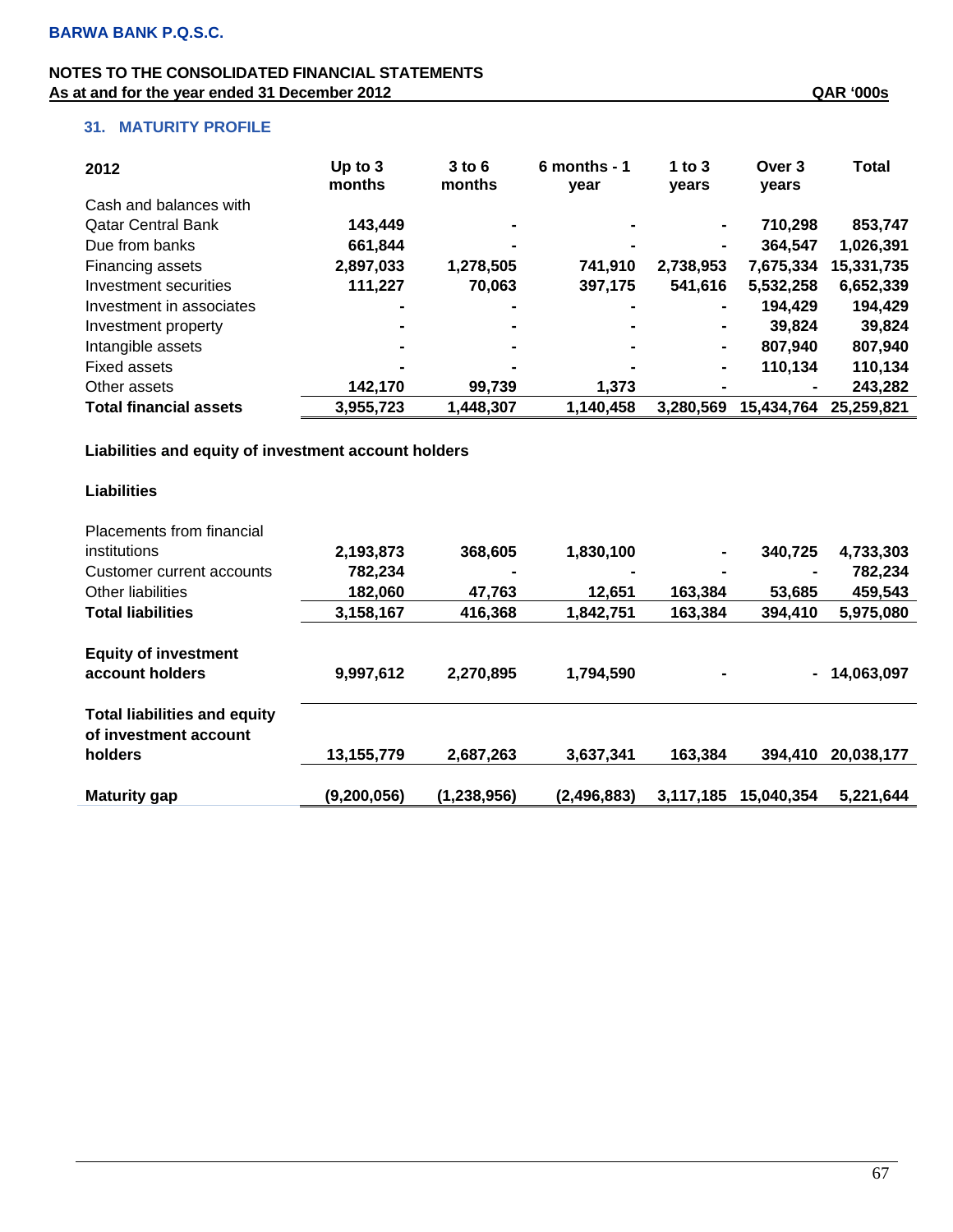# **31. MATURITY PROFILE (CONTINUED)**

| 2011                          | Up to $3$<br>months | 3 to 6 months | $6$ months - 1<br>year   | 1 to $3$<br>years | Over 3<br>years | Total      |
|-------------------------------|---------------------|---------------|--------------------------|-------------------|-----------------|------------|
| Cash and balances with        |                     |               |                          |                   |                 |            |
| <b>Qatar Central Bank</b>     | 776.570             |               |                          | -                 | 382.780         | 1,159,350  |
| Due from banks                | 1,422,597           | 456,346       |                          |                   |                 | 1,878,943  |
| Financing assets              | 254,934             | 804,355       | 411,929                  | 1,806,077         | 5,940,844       | 9,218,139  |
| Investment securities         | 1,120               |               |                          | 309.851           | 4,530,901       | 4,841,872  |
| Investment in associates      |                     |               |                          | -                 | 167,387         | 167,387    |
| Investment property           |                     |               |                          | -                 | 48.252          | 48,252     |
| Intangible assets             |                     |               |                          | ٠                 | 810.566         | 810,566    |
| <b>Fixed assets</b>           |                     |               |                          | ٠                 | 126.970         | 126,970    |
| Other assets                  | 862,617             |               | $\overline{\phantom{0}}$ |                   |                 | 862,617    |
| <b>Total financial assets</b> | 3,317,838           | 1,260,701     | 411,929                  | 2.115.928         | 12.007.700      | 19.114.096 |

Liabilities and equity of investment account holders

| Placements from financial                                     |             |           |             |                          |                |            |
|---------------------------------------------------------------|-------------|-----------|-------------|--------------------------|----------------|------------|
| institutions                                                  | 2,921,349   | 548,750   | 7,360       | $\overline{\phantom{0}}$ | -              | 3,477,459  |
| Customer current accounts                                     | 1,326,238   | ٠         |             |                          | ۰              | 1,326,238  |
| Other liabilities                                             | 701,200     |           | -           |                          | $\blacksquare$ | 701,200    |
| <b>Total liabilities</b>                                      | 4,948,787   | 548.750   | 7.360       |                          | $\blacksquare$ | 5,504,897  |
| Equity of investment account<br>holders                       | 5,124,981   | 905,032   | 2,157,728   | 578,185                  | $\blacksquare$ | 8,765,926  |
| Total liabilities and equity of<br>investment account holders | 10,073,768  | 1,453,782 | 2,165,088   | 578,185                  | $\blacksquare$ | 14,270,823 |
| Maturity gap                                                  | (6,755,930) | (193,081) | (1,753,159) | 1,537,743                | 12.007.700     | 4,843,273  |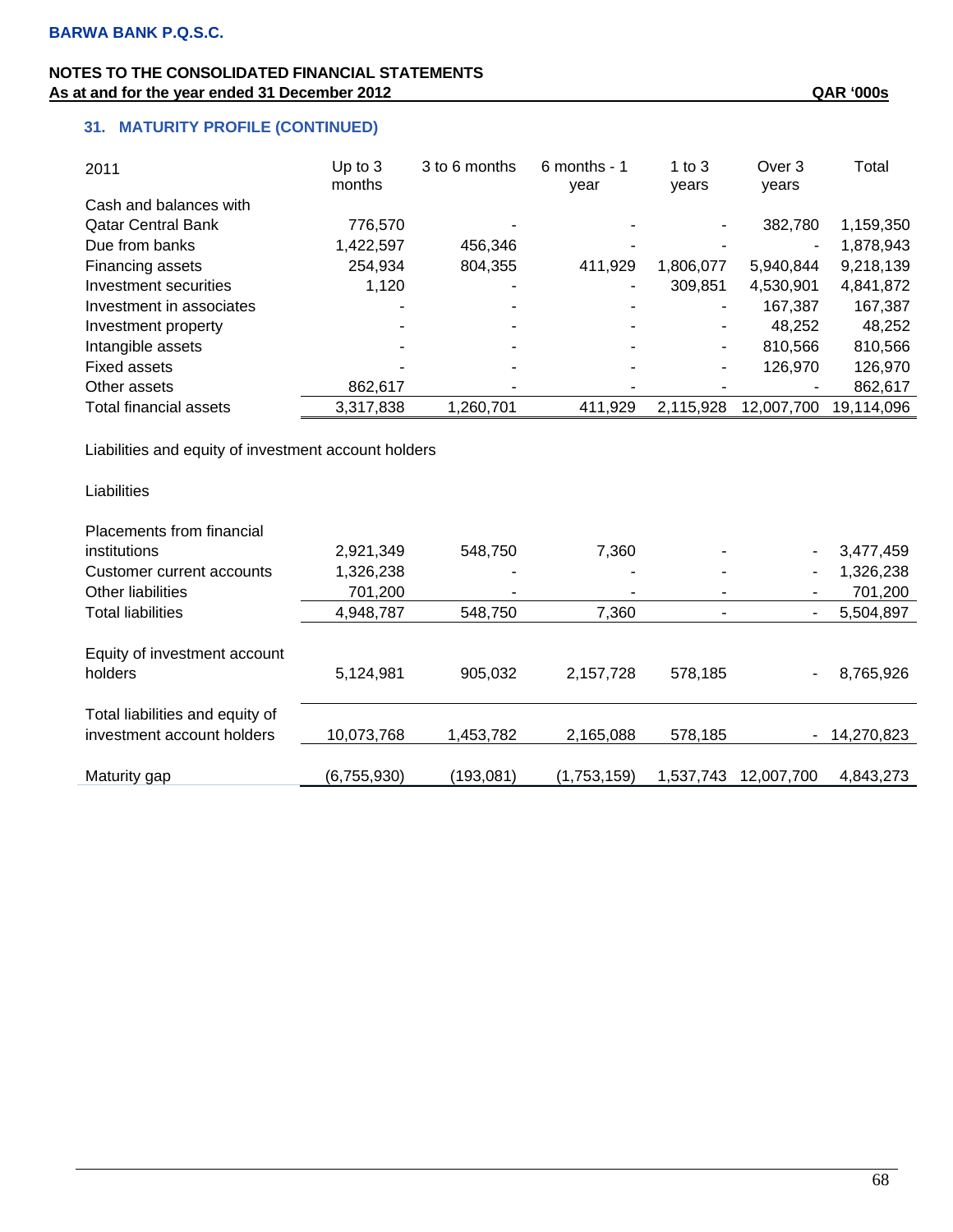# **NOTES TO THE CONSOLIDATED FINANCIAL STATEMENTS**  As at and for the year ended 31 December 2012 **As a state of the U.S. S. A. S. A. S. A. S. A. S. A. S. A. S. A. S. A. S. A. S. A. S. A. S. A. S. A. S. A. S. A. S. A. S. A. S. A. S. A. S. A. S. A. S. A. S. A. S. A. S. A. S.**

Earnings per share are calculated by dividing the net profit for the year attributable to the owners of the Group by the weighted average number of ordinary shares in issue during the year.

|                                                                        | 2012    | 2011    |
|------------------------------------------------------------------------|---------|---------|
| Profit for the year attributable to the owners of the Group            | 345,093 | 243,663 |
| Weighted average number of outstanding shares                          | 296,165 | 187,034 |
| Basic and diluted earning per share (QAR)                              | 1.17    | 1.30    |
| The weighted average number of shares have been calculated as follows: | 2012    | 2011    |
| Weighted average number of shares at 1 January                         | 187,034 | 187.034 |
| Issued during the year                                                 | 109,131 |         |
| Weighted average number of shares at 31 December                       | 296,165 | 187.034 |

# **33. CASH AND CASH EQUIVALENTS**

For the purpose of the statement of cash flows, cash and cash equivalents comprise the following balances with maturities of less than three months:

|                                                                               | 2012    | 2011      |
|-------------------------------------------------------------------------------|---------|-----------|
| Cash and balances with Qatar Central Bank (excluding restricted QCB and other |         |           |
| central banks reserve account)                                                | 143.449 | 776.570   |
| Due from banks                                                                | 661.844 | 1,422,597 |
|                                                                               | 805.293 | 2,199,167 |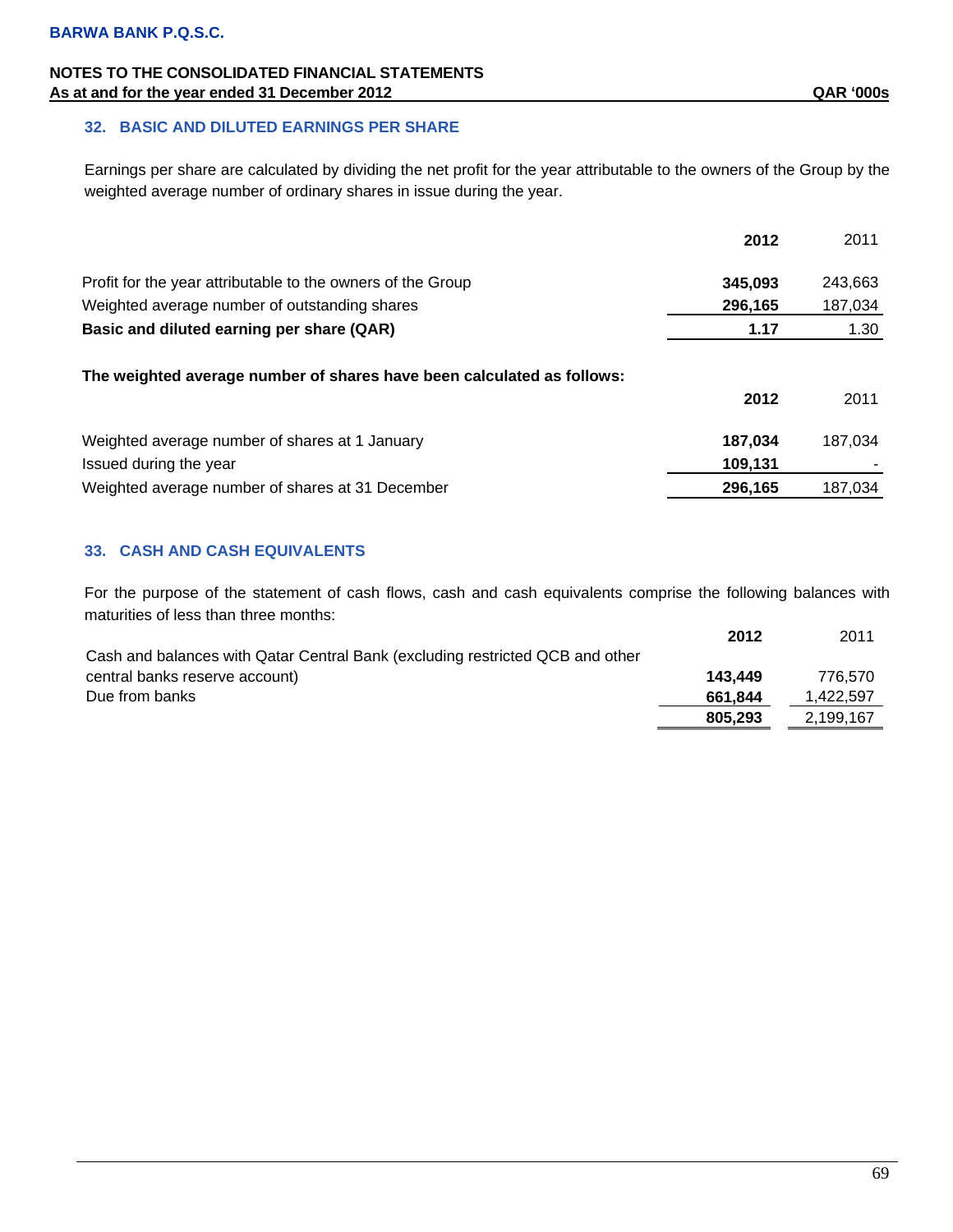### **34. RELATED PARTIES**

Parties are considered to be related if one party has the ability to control the other party or exercise significant influence over the other party in making financial and operating decisions. Related parties include the significant owners' and entities over which the Group and the owners' exercise significant influence, directors and executive management of the Group.

The related party transactions and balances included in these consolidated financial statements are as follows:

|                                                                |                                                     | 2012                         |                 | 2011                                         |                       |                  |
|----------------------------------------------------------------|-----------------------------------------------------|------------------------------|-----------------|----------------------------------------------|-----------------------|------------------|
|                                                                | <b>Subsidiary</b><br>and<br>associated<br>companies | <b>Board of</b><br>directors | Others          | Subsidiary<br>and<br>associated<br>companies | Board of<br>directors | <b>Others</b>    |
| Assets:<br>Customer financing                                  | 166,185                                             | 220,252                      | 100,866         | 10,378                                       |                       | 100,883          |
| Liabilities:<br>Customer deposits<br>Other liabilities         | 257,674                                             | 34,896                       | 3,091<br>51,758 | 116,647                                      | 46                    | 11,034<br>62,347 |
| Off balance sheet<br>items:<br>Unutilised credit<br>facilities |                                                     | 162,689                      |                 |                                              |                       |                  |
| <b>Consolidated</b><br>statement<br><i>income</i><br>items:    |                                                     |                              |                 |                                              |                       |                  |
| Profit income                                                  | 2,523                                               | 3,037                        | 2,968           | 378                                          |                       | 3,000            |
| Profit expense                                                 | 284                                                 |                              |                 | 3,507                                        |                       |                  |

#### **Transactions with key management personnel**

|                                                               | 2012   | 2011   |
|---------------------------------------------------------------|--------|--------|
| Credit card                                                   | 63     |        |
| Other financings                                              | 3,576  | 3,475  |
|                                                               | 3,639  | 3,475  |
| Key management personnel compensation for the year comprised: |        |        |
|                                                               | 2012   | 2011   |
| Short-term employee benefits                                  | 38,188 | 36,994 |
| Post-employment benefits                                      | 4,690  | 3,031  |
|                                                               | 42,878 | 40,025 |

Key management personnel and their immediate relatives have transacted with the Group during the year as follows:

70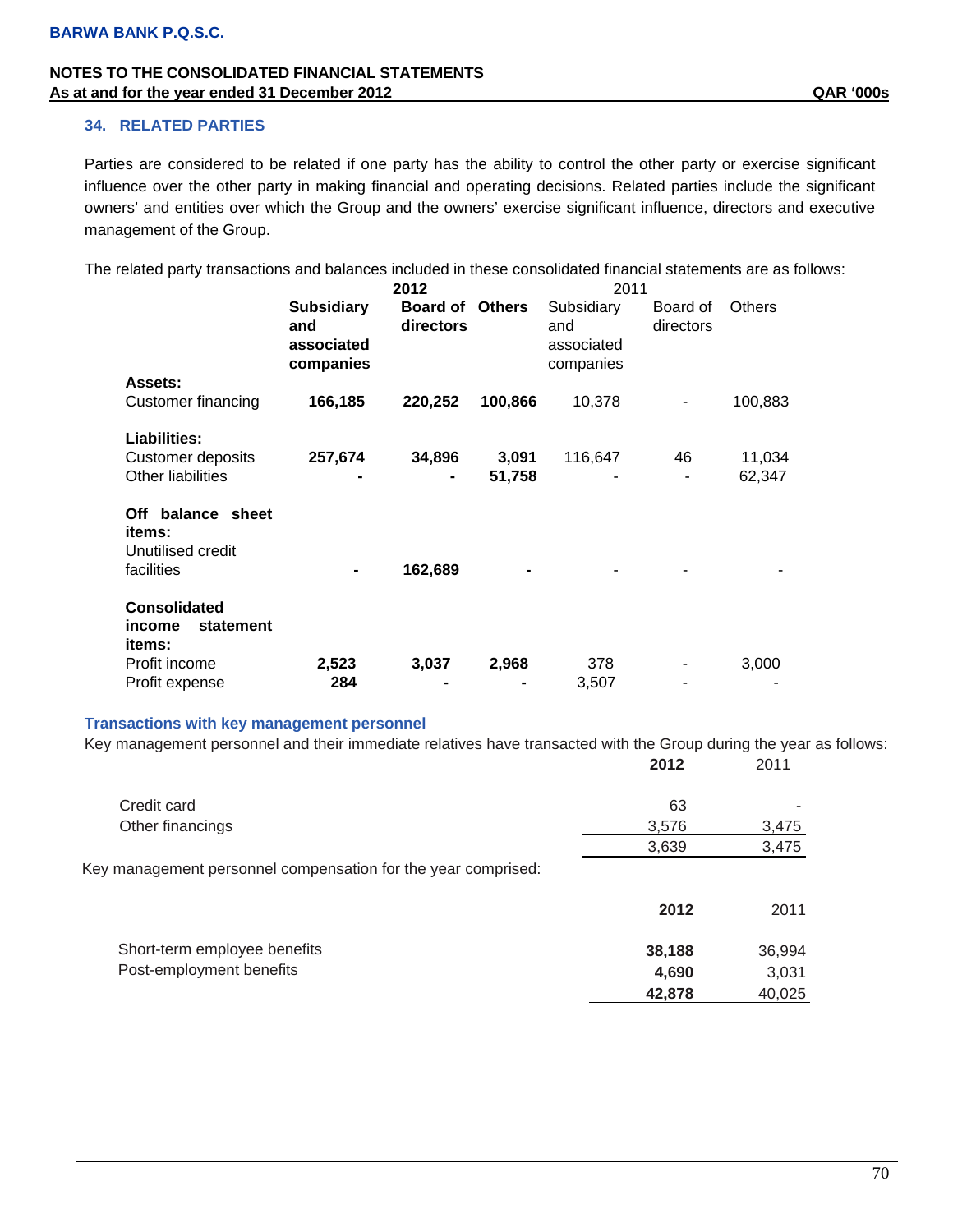# **35. RISK MANAGEMENT INSTRUMENTS**

|                                                             |                 |                 |                 | Notional / expected amount by term to maturity |          |           |           |
|-------------------------------------------------------------|-----------------|-----------------|-----------------|------------------------------------------------|----------|-----------|-----------|
|                                                             | <b>Positive</b> | <b>Negative</b> | <b>Notional</b> | within                                         | $3 - 12$ | $1 - 5$   | More than |
|                                                             | fair value      | fair value      | amount          | 3 months                                       | months   | years     | 5 years   |
| At 31 December 2012:<br><b>Risk management instruments:</b> |                 |                 |                 |                                                |          |           |           |
| Profit rate swaps                                           | 7,903           | 7,304           | 1,202,423       |                                                | 162,935  | 1,039,488 |           |
| Forward foreign exchange contracts                          |                 | 273             | 72,072          | 72,072                                         |          |           |           |
| <b>Total</b>                                                | 7,903           | 7,577           | 1,274,495       | 72,072                                         | 162,935  | 1,039,488 |           |
| At 31 December 2011:                                        |                 |                 |                 |                                                |          |           |           |
| Risk management instruments:                                |                 |                 |                 |                                                |          |           |           |
| Profit rate swaps                                           |                 | ٠               |                 |                                                |          |           |           |
| Forward foreign exchange contracts                          |                 | ٠               |                 |                                                |          |           |           |
| Total                                                       |                 | ۰               |                 |                                                |          |           |           |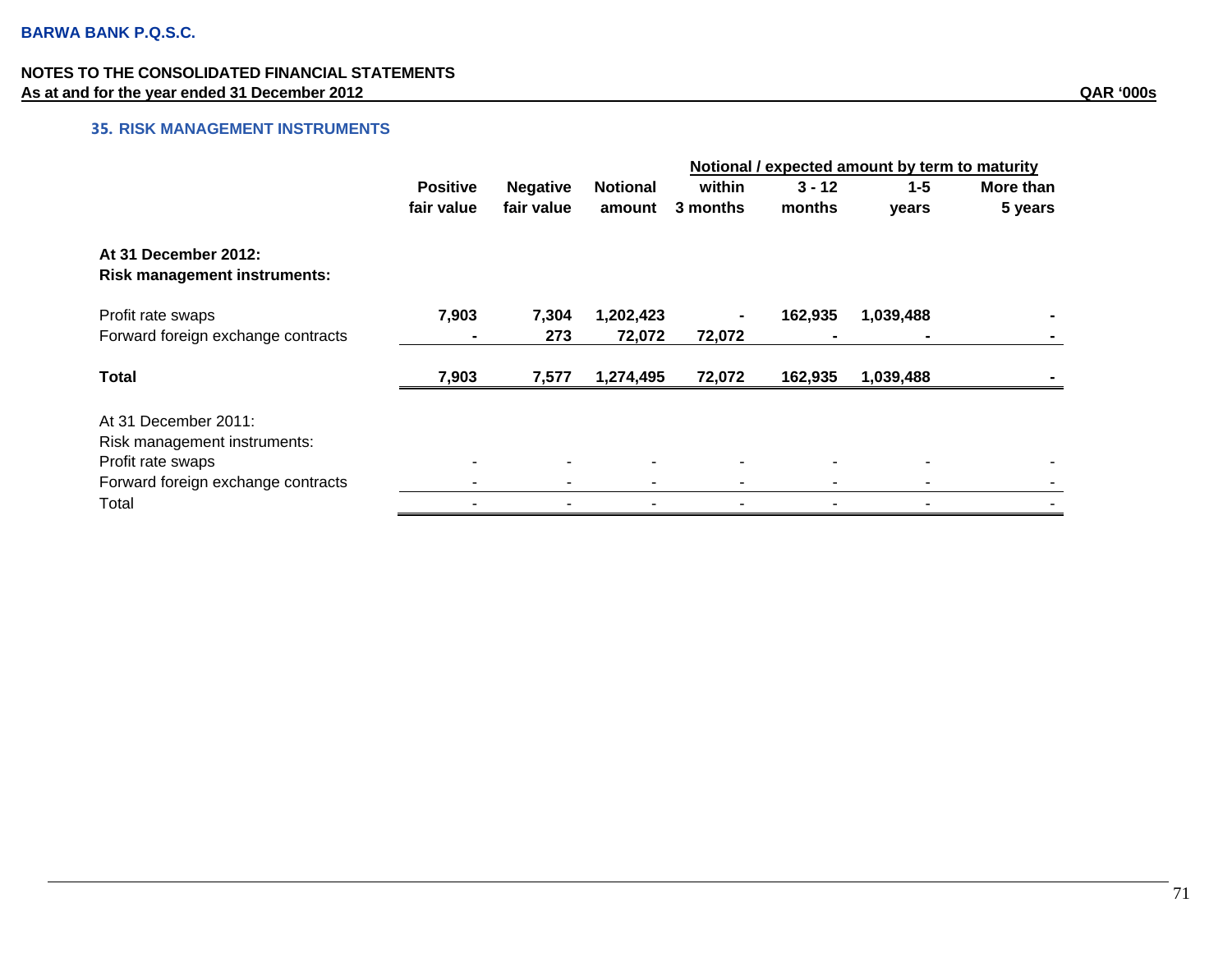## **NOTES TO THE CONSOLIDATED FINANCIAL STATEMENTS As at and for the year ended 31 December 2012 QAR '000s**

#### **36. ZAKAH**

Zakah is directly borne by the owners. The Group does not collect or pay Zakah on behalf of its owners' in accordance with the Articles of Association.

### **37. SHARI'A SUPERVISORY BOARD**

The Shari'a supervisory Board of the Group consists of three scholars who are specialised in Shari'a principles and they ensure the Group's compliance with general Islamic principles and work in accordance with the issued Fatwas and guiding rules. The Board's review includes examining the evidence related to documents and procedures adopted by the Group in order to ensure that its activities are according to the principles of Islamic Shari'a.

### **38. COMPARATIVE FIGURES**

The comparative figures presented for 2011 have been reclassified where necessary to preserve consistency with the 2012 figures. However, such reclassifications did not have any effect on the consolidated net profit, or the total consolidated equity for the comparative year.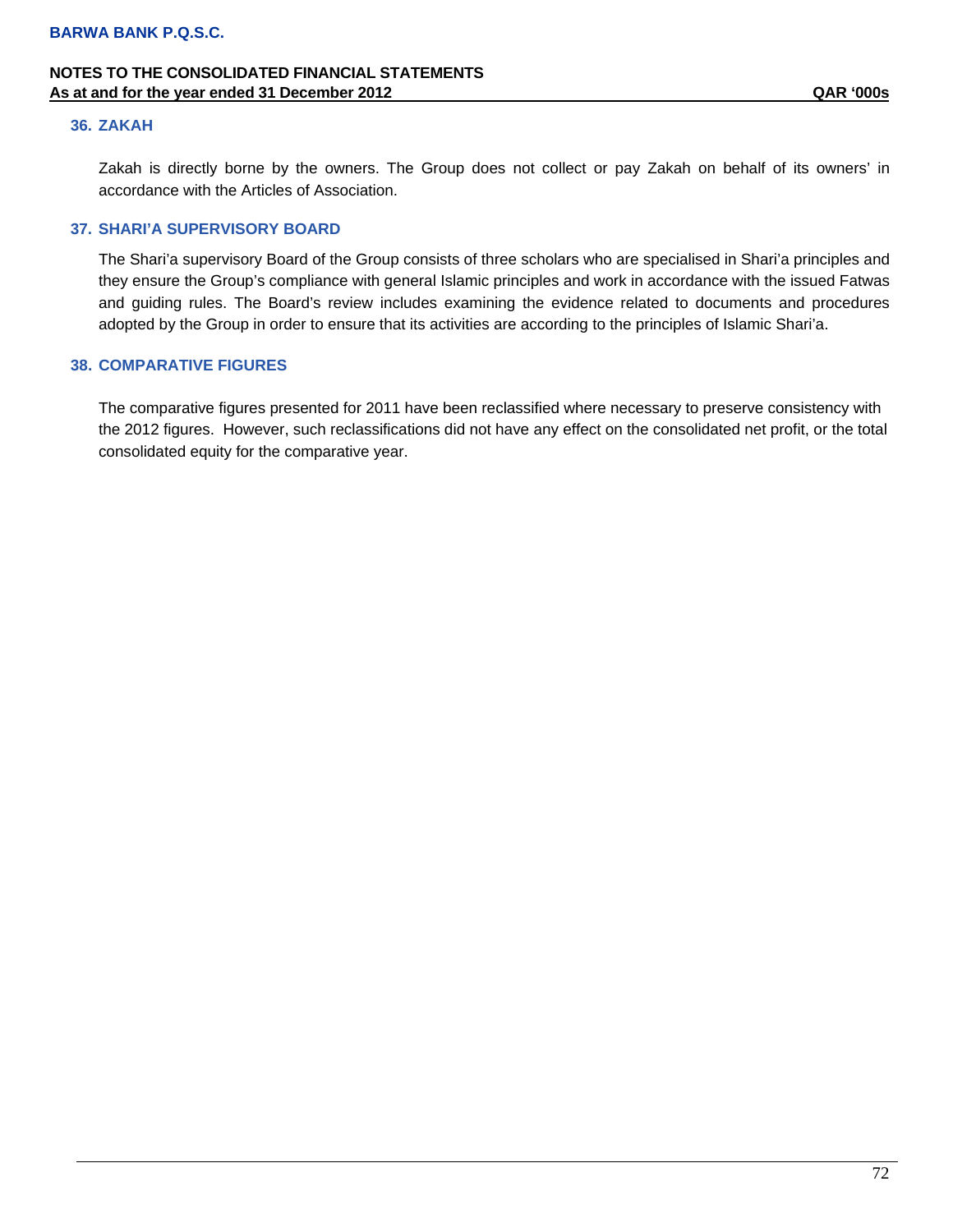## **SUPPLEMENTARY INFORMATION TO THE CONSOLIDATED FINANCIAL STATEMENTS As at and for the year ended 31 December 2012 QAR '000s**

## **PARENT COMPANY**

**The statement of financial position and income statement of the Parent are presented below:** 

## **i. STATEMENT OF FINANCIAL POSITION OF THE PARENT**

| As at 31 December                                                                    | 2012       | 2011       |
|--------------------------------------------------------------------------------------|------------|------------|
| <b>ASSETS</b>                                                                        |            |            |
| Cash and balances with Qatar Central Bank                                            | 852,139    | 1,157,699  |
| Due from banks                                                                       | 591,580    | 1,838,047  |
| Financing assets                                                                     | 14,473,519 | 8,034,067  |
| Investment securities                                                                | 6,402,701  | 4,583,817  |
| Investment in subsidiaries and associates                                            | 2,417,517  | 2,368,612  |
| <b>Fixed assets</b>                                                                  | 77,729     | 813,253    |
| Intangible assets                                                                    | 12,187     | 77,605     |
| Other assets                                                                         | 161,570    | 28,329     |
| <b>TOTAL ASSETS</b>                                                                  | 24,988,942 | 18,901,429 |
| <b>LIABILITIES</b>                                                                   |            |            |
| Due to banks                                                                         | 4,733,303  | 1,347,089  |
| <b>Customer current accounts</b>                                                     | 798,878    | 3,469,124  |
| <b>Other liabilities</b>                                                             | 356,920    | 599,092    |
| <b>TOTAL LIABILITIES</b>                                                             | 5,889,101  | 5,415,305  |
| <b>EQUITY OF INVESTMENT ACCOUNT HOLDERS</b>                                          | 14,246,637 | 8,861,722  |
| <b>OWNERS' EQUITY</b>                                                                |            |            |
| Share capital                                                                        | 3,000,000  | 1,908,691  |
| Subscriptions for rights issue                                                       |            | 1,746,094  |
| Legal reserve                                                                        | 1,612,695  | 957,910    |
| Fair value reserve                                                                   | 7,241      | (404)      |
| Retained earnings                                                                    | 233,268    | 12,111     |
| <b>TOTAL OWNERS' EQUITY</b>                                                          | 4,853,204  | 4,624,402  |
|                                                                                      |            |            |
| TOTAL LIABILITIES, EQUITY OF INVESTMENT ACCOUNT<br><b>HOLDERS AND OWNERS' EQUITY</b> | 24,988,942 | 18,901,429 |